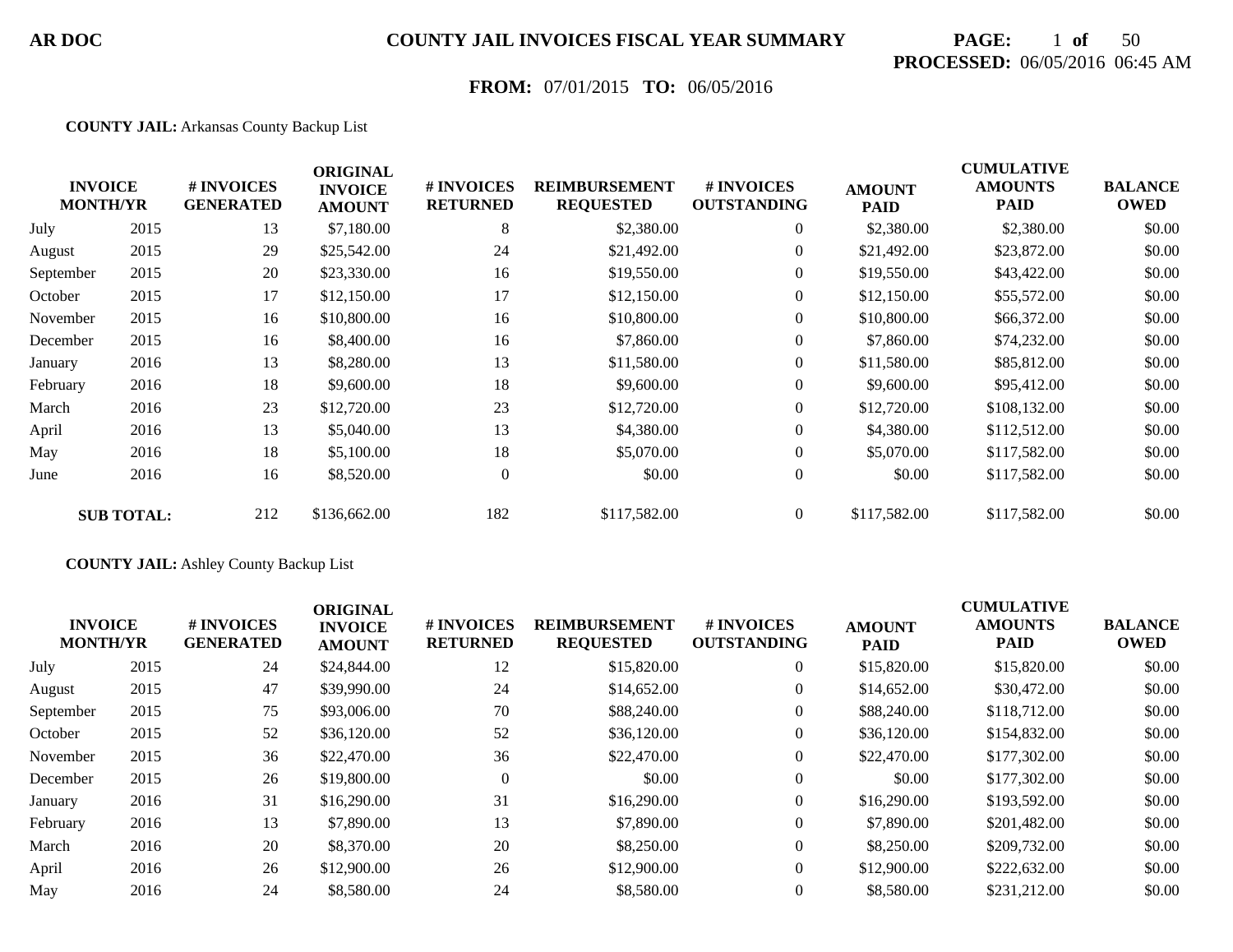## **PAGE:** 2 **of** 50 **PROCESSED:** 06/05/2016 06:45 AM

### **FROM:** 07/01/2015 **TO:** 06/05/2016

**COUNTY JAIL:** Ashley County Backup List

|      | <b>INVOICE</b><br><b>MONTH/YR</b> | # INVOICES<br><b>GENERATED</b> | ORIGINAL<br><b>INVOICE</b><br><b>AMOUNT</b> | # INVOICES<br><b>RETURNED</b> | <b>REIMBURSEMENT</b><br><b>REOUESTED</b> | <b>#INVOICES</b><br><b>OUTSTANDING</b> | <b>AMOUNT</b><br><b>PAID</b> | <b>CUMULATIVE</b><br><b>AMOUNTS</b><br><b>PAID</b> | <b>BALANCE</b><br><b>OWED</b> |
|------|-----------------------------------|--------------------------------|---------------------------------------------|-------------------------------|------------------------------------------|----------------------------------------|------------------------------|----------------------------------------------------|-------------------------------|
| June | 2016                              | ∠.                             | \$11,610.00                                 |                               | \$0.00                                   |                                        | \$0.00                       | \$231,212.00                                       | \$0.00                        |
|      | <b>SUB TOTAL:</b>                 | 395                            | \$301,870.00                                | 308                           | \$231,212.00                             |                                        | \$231,212.00                 | \$231,212.00                                       | \$0.00                        |

**COUNTY JAIL:** Baxter County Backup List

| <b>INVOICE</b><br><b>MONTH/YR</b> |                   | # INVOICES<br><b>GENERATED</b> | <b>ORIGINAL</b><br><b>INVOICE</b><br><b>AMOUNT</b> | # INVOICES<br><b>RETURNED</b> | <b>REIMBURSEMENT</b><br><b>REQUESTED</b> | # INVOICES<br><b>OUTSTANDING</b> | <b>AMOUNT</b><br><b>PAID</b> | <b>CUMULATIVE</b><br><b>AMOUNTS</b><br><b>PAID</b> | <b>BALANCE</b><br><b>OWED</b> |
|-----------------------------------|-------------------|--------------------------------|----------------------------------------------------|-------------------------------|------------------------------------------|----------------------------------|------------------------------|----------------------------------------------------|-------------------------------|
| July                              | 2015              | 23                             | \$17,120.00                                        | 23                            | \$15,988.00                              | $\overline{0}$                   | \$15,988.00                  | \$15,988.00                                        | \$0.00                        |
| August                            | 2015              | 48                             | \$73,972.00                                        | 48                            | \$73,944.00                              | $\boldsymbol{0}$                 | \$73,944.00                  | \$89,932.00                                        | \$0.00                        |
| September                         | 2015              | 57                             | \$81,554.00                                        | 57                            | \$81,498.00                              | $\overline{0}$                   | \$81,498.00                  | \$171,430.00                                       | \$0.00                        |
| October                           | 2015              | 40                             | \$27,630.00                                        | 40                            | \$26,730.00                              | $\boldsymbol{0}$                 | \$26,730.00                  | \$198,160.00                                       | \$0.00                        |
| November                          | 2015              | 32                             | \$18,690.00                                        | 32                            | \$18,540.00                              | $\overline{0}$                   | \$18,540.00                  | \$216,700.00                                       | \$0.00                        |
| December                          | 2015              | 30                             | \$18,930.00                                        | 30                            | \$18,930.00                              | $\overline{0}$                   | \$18,930.00                  | \$235,630.00                                       | \$0.00                        |
| January                           | 2016              | 29                             | \$13,020.00                                        | 29                            | \$13,020.00                              | $\boldsymbol{0}$                 | \$13,020.00                  | \$248,650.00                                       | \$0.00                        |
| February                          | 2016              | 17                             | \$10,500.00                                        | 17                            | \$10,320.00                              | $\overline{0}$                   | \$10,320.00                  | \$258,970.00                                       | \$0.00                        |
| March                             | 2016              | 28                             | \$13,590.00                                        | 28                            | \$13,590.00                              | $\overline{0}$                   | \$13,590.00                  | \$272,560.00                                       | \$0.00                        |
| April                             | 2016              | 19                             | \$8,310.00                                         | 19                            | \$8,310.00                               | $\overline{0}$                   | \$8,310.00                   | \$280,870.00                                       | \$0.00                        |
| May                               | 2016              | 16                             | \$10,350.00                                        | 16                            | \$10,350.00                              | 16                               | \$0.00                       | \$280,870.00                                       | \$10,350.00                   |
| June                              | 2016              | 38                             | \$14,580.00                                        | $\overline{0}$                | \$0.00                                   | $\overline{0}$                   | \$0.00                       | \$280,870.00                                       | \$10,350.00                   |
|                                   | <b>SUB TOTAL:</b> | 377                            | \$308,246.00                                       | 339                           | \$291,220.00                             | 16                               | \$280,870.00                 | \$280,870.00                                       | \$10,350.00                   |

**COUNTY JAIL:** Benton County Backup List

|                                   |      |                                | ORIGINAL                        |                               |                                          |                                        |                              | <b>CUMULATIVE</b>             |                               |
|-----------------------------------|------|--------------------------------|---------------------------------|-------------------------------|------------------------------------------|----------------------------------------|------------------------------|-------------------------------|-------------------------------|
| <b>INVOICE</b><br><b>MONTH/YR</b> |      | # INVOICES<br><b>GENERATED</b> | <b>INVOICE</b><br><b>AMOUNT</b> | # INVOICES<br><b>RETURNED</b> | <b>REIMBURSEMENT</b><br><b>REOUESTED</b> | <b>#INVOICES</b><br><b>OUTSTANDING</b> | <b>AMOUNT</b><br><b>PAID</b> | <b>AMOUNTS</b><br><b>PAID</b> | <b>BALANCE</b><br><b>OWED</b> |
| July                              | 2015 | 167                            | \$277,318.00                    | 167                           | \$273,196.00                             |                                        | \$273,196.00                 | \$273,196.00                  | \$0.00                        |
| August                            | 2015 | 231                            | \$300,464.00                    | 231                           | \$299,534.00                             |                                        | \$299,534.00                 | \$572,730.00                  | \$0.00                        |
| September                         | 2015 | 258                            | \$310,652.00                    | 258                           | \$310,624.00                             |                                        | \$310,624.00                 | \$883,354,00                  | \$0.00                        |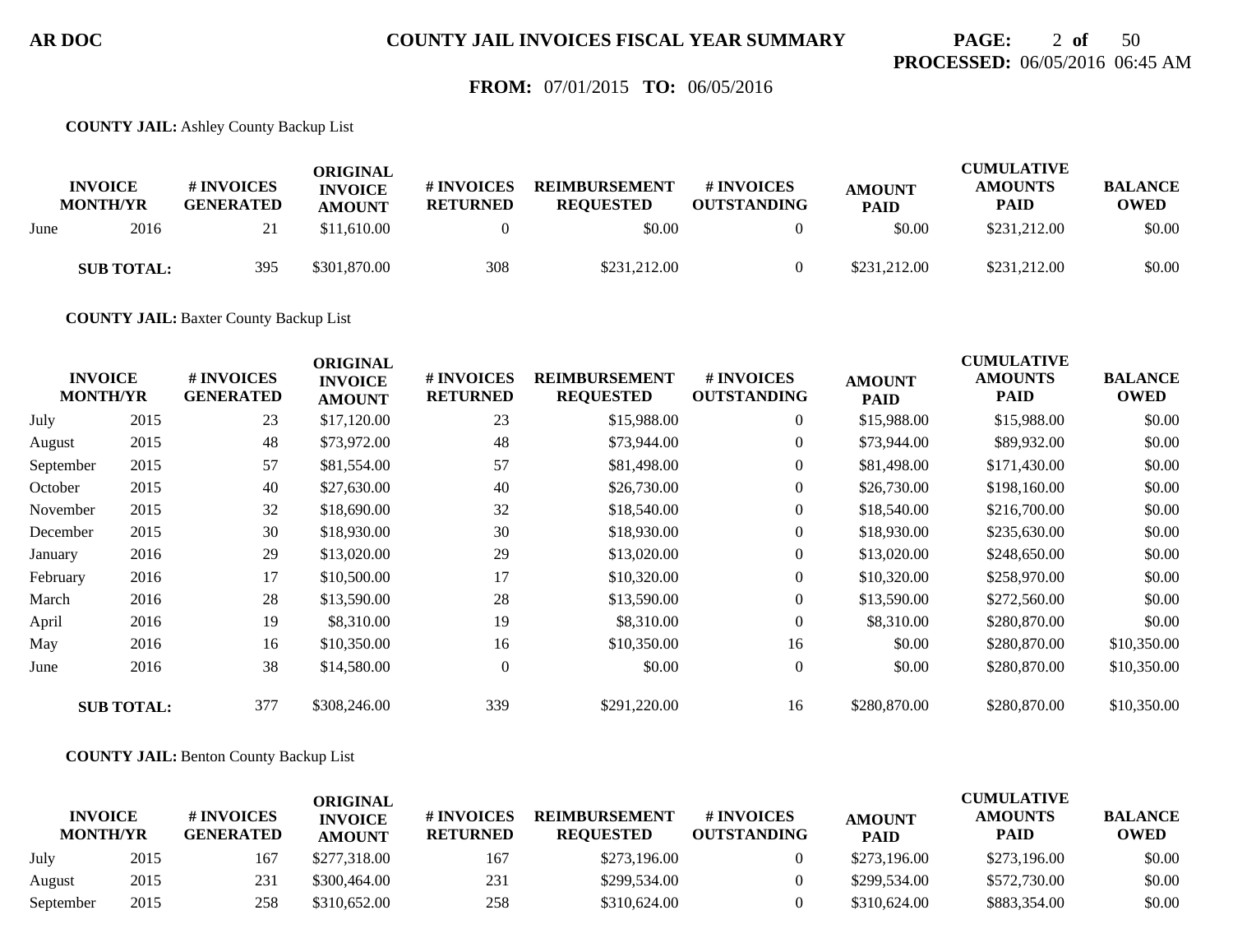# **PAGE:** 3 **of** 50 **PROCESSED:** 06/05/2016 06:45 AM

## **FROM:** 07/01/2015 **TO:** 06/05/2016

#### **COUNTY JAIL:** Benton County Backup List

|          | <b>INVOICE</b><br><b>MONTH/YR</b> | # INVOICES<br><b>GENERATED</b> | <b>ORIGINAL</b><br><b>INVOICE</b><br><b>AMOUNT</b> | # INVOICES<br><b>RETURNED</b> | <b>REIMBURSEMENT</b><br><b>REQUESTED</b> | # INVOICES<br><b>OUTSTANDING</b> | <b>AMOUNT</b><br><b>PAID</b> | <b>CUMULATIVE</b><br><b>AMOUNTS</b><br><b>PAID</b> | <b>BALANCE</b><br><b>OWED</b> |
|----------|-----------------------------------|--------------------------------|----------------------------------------------------|-------------------------------|------------------------------------------|----------------------------------|------------------------------|----------------------------------------------------|-------------------------------|
| October  | 2015                              | 212                            | \$148,080.00                                       | 212                           | \$148,080.00                             | $\overline{0}$                   | \$148,080.00                 | \$1,031,434.00                                     | \$0.00                        |
| November | 2015                              | 202                            | \$149,160.00                                       | 202                           | \$146,760.00                             | $\overline{0}$                   | \$146,760.00                 | \$1,178,194.00                                     | \$0.00                        |
| December | 2015                              | 162                            | \$130,320.00                                       | 162                           | \$130,320.00                             | $\overline{0}$                   | \$130,320.00                 | \$1,308,514.00                                     | \$0.00                        |
| January  | 2016                              | 158                            | \$98,940.00                                        | 158                           | \$98,940.00                              | $\overline{0}$                   | \$98,940.00                  | \$1,407,454.00                                     | \$0.00                        |
| February | 2016                              | 105                            | \$67,590.00                                        | 105                           | \$67,590.00                              | $\boldsymbol{0}$                 | \$67,590.00                  | \$1,475,044.00                                     | \$0.00                        |
| March    | 2016                              | 87                             | \$47,550.00                                        | 87                            | \$46,500.00                              | $\boldsymbol{0}$                 | \$46,500.00                  | \$1,521,544.00                                     | \$0.00                        |
| April    | 2016                              | 67                             | \$46,650.00                                        | 51                            | \$33,720.00                              | 51                               | \$0.00                       | \$1,521,544.00                                     | \$33,720.00                   |
| May      | 2016                              | 85                             | \$50,940.00                                        | $\theta$                      | \$0.00                                   | $\overline{0}$                   | \$0.00                       | \$1,521,544.00                                     | \$33,720.00                   |
| June     | 2016                              | 88                             | \$64,740.00                                        | $\theta$                      | \$0.00                                   | $\Omega$                         | \$0.00                       | \$1,521,544.00                                     | \$33,720.00                   |
|          | <b>SUB TOTAL:</b>                 | 1822                           | \$1,692,404.00                                     | 1633                          | \$1,555,264.00                           | 51                               | \$1,521,544.00               | \$1,521,544.00                                     | \$33,720.00                   |

**COUNTY JAIL:** Boone County Backup List

| <b>INVOICE</b><br><b>MONTH/YR</b> |                   | # INVOICES<br><b>GENERATED</b> | <b>ORIGINAL</b><br><b>INVOICE</b><br><b>AMOUNT</b> | # INVOICES<br><b>RETURNED</b> | <b>REIMBURSEMENT</b><br><b>REQUESTED</b> | # INVOICES<br><b>OUTSTANDING</b> | <b>AMOUNT</b><br><b>PAID</b> | <b>CUMULATIVE</b><br><b>AMOUNTS</b><br><b>PAID</b> | <b>BALANCE</b><br><b>OWED</b> |
|-----------------------------------|-------------------|--------------------------------|----------------------------------------------------|-------------------------------|------------------------------------------|----------------------------------|------------------------------|----------------------------------------------------|-------------------------------|
| July                              | 2015              | 15                             | \$17,176.00                                        | $\theta$                      | \$0.00                                   | $\overline{0}$                   | \$0.00                       | \$0.00                                             | \$0.00                        |
| August                            | 2015              | 43                             | \$53,388.00                                        | $\Omega$                      | \$0.00                                   | $\overline{0}$                   | \$0.00                       | \$0.00                                             | \$0.00                        |
| September                         | 2015              | 37                             | \$50,586.00                                        | $\Omega$                      | \$0.00                                   | $\boldsymbol{0}$                 | \$0.00                       | \$0.00                                             | \$0.00                        |
| October                           | 2015              | 21                             | \$16,380.00                                        | $\Omega$                      | \$0.00                                   | $\overline{0}$                   | \$0.00                       | \$0.00                                             | \$0.00                        |
| November                          | 2015              | 27                             | \$21,960.00                                        | $\Omega$                      | \$0.00                                   | $\overline{0}$                   | \$0.00                       | \$0.00                                             | \$0.00                        |
| December                          | 2015              | 29                             | \$15,990.00                                        | 29                            | \$15,990.00                              | $\overline{0}$                   | \$15,990.00                  | \$15,990.00                                        | \$0.00                        |
| January                           | 2016              | 22                             | \$15,180.00                                        | $\overline{0}$                | \$0.00                                   | $\boldsymbol{0}$                 | \$0.00                       | \$15,990.00                                        | \$0.00                        |
| February                          | 2016              | 19                             | \$14,610.00                                        | 19                            | \$14,610.00                              | $\overline{0}$                   | \$14,610.00                  | \$30,600.00                                        | \$0.00                        |
| March                             | 2016              | 21                             | \$8,850.00                                         | $\Omega$                      | \$0.00                                   | $\overline{0}$                   | \$0.00                       | \$30,600.00                                        | \$0.00                        |
| April                             | 2016              | 9                              | \$6,090.00                                         | $\mathbf{0}$                  | \$0.00                                   | $\overline{0}$                   | \$0.00                       | \$30,600.00                                        | \$0.00                        |
| May                               | 2016              | 12                             | \$5,010.00                                         | $\Omega$                      | \$0.00                                   | $\boldsymbol{0}$                 | \$0.00                       | \$30,600.00                                        | \$0.00                        |
| June                              | 2016              | 10                             | \$6,630.00                                         | $\mathbf{0}$                  | \$0.00                                   | $\overline{0}$                   | \$0.00                       | \$30,600.00                                        | \$0.00                        |
|                                   | <b>SUB TOTAL:</b> | 265                            | \$231,850.00                                       | 48                            | \$30,600.00                              | $\overline{0}$                   | \$30,600.00                  | \$30,600.00                                        | \$0.00                        |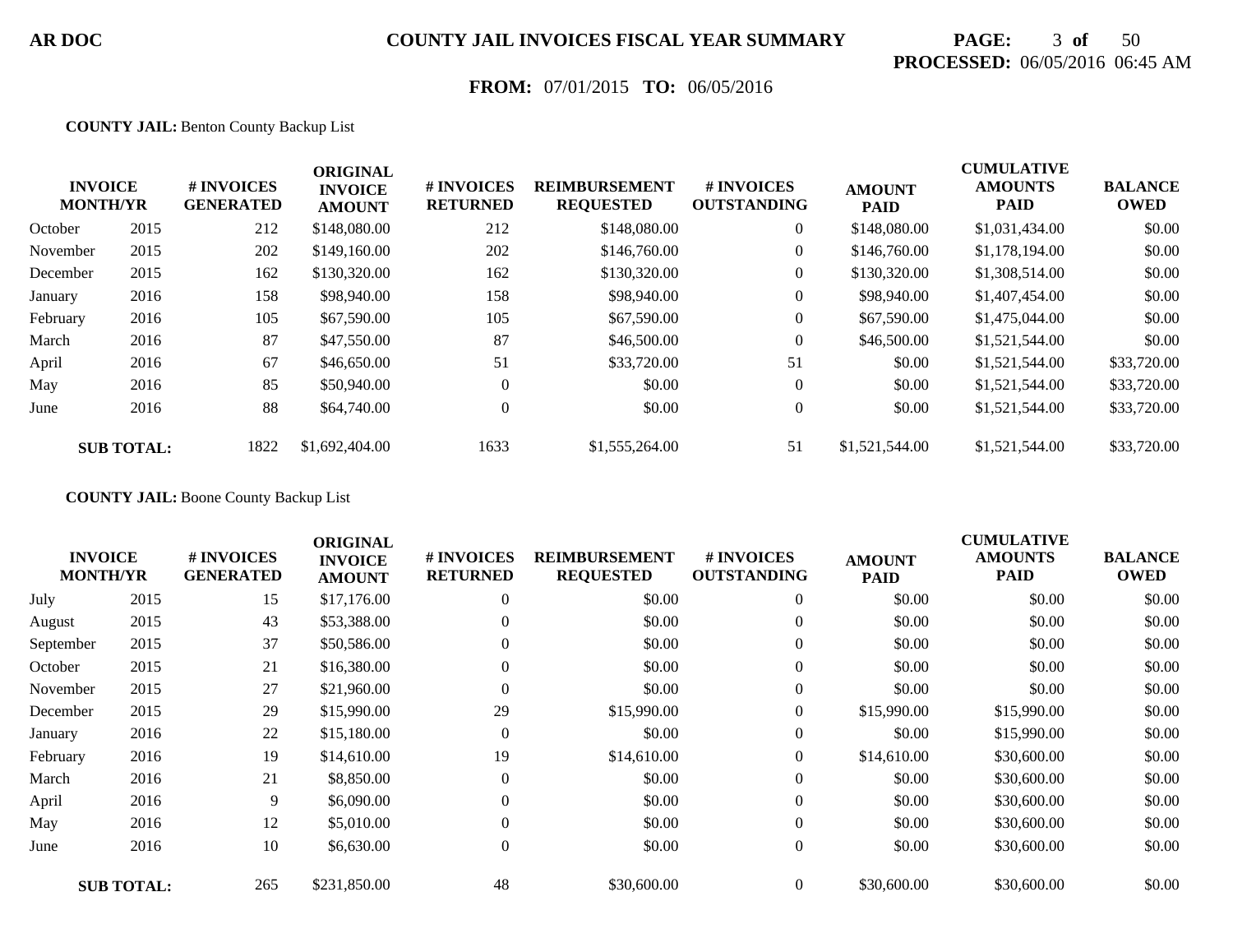# **PAGE:** 4 **of** 50 **PROCESSED:** 06/05/2016 06:45 AM

## **FROM:** 07/01/2015 **TO:** 06/05/2016

#### **COUNTY JAIL:** Bradley County Backup List

|           | <b>INVOICE</b><br><b>MONTH/YR</b> | # INVOICES<br><b>GENERATED</b> | <b>ORIGINAL</b><br><b>INVOICE</b><br><b>AMOUNT</b> | # INVOICES<br><b>RETURNED</b> | <b>REIMBURSEMENT</b><br><b>REQUESTED</b> | # INVOICES<br><b>OUTSTANDING</b> | <b>AMOUNT</b><br><b>PAID</b> | <b>CUMULATIVE</b><br><b>AMOUNTS</b><br><b>PAID</b> | <b>BALANCE</b><br><b>OWED</b> |
|-----------|-----------------------------------|--------------------------------|----------------------------------------------------|-------------------------------|------------------------------------------|----------------------------------|------------------------------|----------------------------------------------------|-------------------------------|
| July      | 2015                              |                                | \$1,764.00                                         |                               | \$1,764.00                               | $\boldsymbol{0}$                 | \$1,764.00                   | \$1,764.00                                         | \$0.00                        |
| August    | 2015                              | 9                              | \$13,412.00                                        | 9                             | \$10,290.00                              | $\boldsymbol{0}$                 | \$10,290.00                  | \$12,054.00                                        | \$0.00                        |
| September | 2015                              | 2                              | \$720.00                                           |                               | \$720.00                                 | $\overline{0}$                   | \$720.00                     | \$12,774.00                                        | \$0.00                        |
| October   | 2015                              |                                | \$1,140.00                                         |                               | \$870.00                                 | $\overline{0}$                   | \$870.00                     | \$13,644.00                                        | \$0.00                        |
| November  | 2015                              | 2                              | \$240.00                                           | 2                             | \$240.00                                 | $\overline{0}$                   | \$240.00                     | \$13,884.00                                        | \$0.00                        |
| December  | 2015                              |                                | \$900.00                                           |                               | \$900.00                                 | $\overline{0}$                   | \$900.00                     | \$14,784.00                                        | \$0.00                        |
| January   | 2016                              | 2                              | \$1,140.00                                         | 2                             | \$1,140.00                               | $\overline{0}$                   | \$1,140.00                   | \$15,924.00                                        | \$0.00                        |
| February  | 2016                              |                                | \$360.00                                           |                               | \$360.00                                 | $\overline{0}$                   | \$360.00                     | \$16,284.00                                        | \$0.00                        |
| March     | 2016                              |                                | \$870.00                                           |                               | \$870.00                                 | $\overline{0}$                   | \$870.00                     | \$17,154.00                                        | \$0.00                        |
| April     | 2016                              | 3                              | \$2,850.00                                         | 3                             | \$1,920.00                               | $\overline{0}$                   | \$1,920.00                   | \$19,074.00                                        | \$0.00                        |
| May       | 2016                              | 6                              | \$1,800.00                                         | 6                             | \$1,800.00                               | $\overline{0}$                   | \$1,800.00                   | \$20,874.00                                        | \$0.00                        |
| June      | 2016                              | 4                              | \$2,940.00                                         | $\overline{0}$                | \$0.00                                   | $\overline{0}$                   | \$0.00                       | \$20,874.00                                        | \$0.00                        |
|           | <b>SUB TOTAL:</b>                 | 33                             | \$28,136.00                                        | 29                            | \$20,874.00                              | $\overline{0}$                   | \$20,874.00                  | \$20,874.00                                        | \$0.00                        |

#### **COUNTY JAIL:** Brinkley Police Department Backup

| <b>INVOICE</b><br><b>MONTH/YR</b> |      | <b>#INVOICES</b><br><b>GENERATED</b> | <b>ORIGINAL</b><br><b>INVOICE</b><br><b>AMOUNT</b> | # INVOICES<br><b>RETURNED</b> | <b>REIMBURSEMENT</b><br><b>REQUESTED</b> | <b>#INVOICES</b><br><b>OUTSTANDING</b> | <b>AMOUNT</b><br><b>PAID</b> | <b>CUMULATIVE</b><br><b>AMOUNTS</b><br><b>PAID</b> | <b>BALANCE</b><br><b>OWED</b> |
|-----------------------------------|------|--------------------------------------|----------------------------------------------------|-------------------------------|------------------------------------------|----------------------------------------|------------------------------|----------------------------------------------------|-------------------------------|
| July                              | 2015 | 8                                    | \$18,792.00                                        |                               | \$14,532.00                              | $\theta$                               | \$14,532.00                  | \$14,532.00                                        | \$0.00                        |
| August                            | 2015 | 6                                    | \$7,982.00                                         |                               | \$3,276.00                               | $\theta$                               | \$3,276.00                   | \$17,808.00                                        | \$0.00                        |
| September                         | 2015 |                                      | \$4,500.00                                         |                               | \$0.00                                   | $\overline{0}$                         | \$0.00                       | \$17,808.00                                        | \$0.00                        |
| October                           | 2015 |                                      | \$4,440.00                                         |                               | \$0.00                                   | $\overline{0}$                         | \$0.00                       | \$17,808.00                                        | \$0.00                        |
| November                          | 2015 |                                      | \$3,300.00                                         |                               | \$3,300.00                               | $\overline{0}$                         | \$3,300.00                   | \$21,108.00                                        | \$0.00                        |
| December                          | 2015 |                                      | \$3,570.00                                         | 0                             | \$0.00                                   | $\overline{0}$                         | \$0.00                       | \$21,108.00                                        | \$0.00                        |
| January                           | 2016 | 4                                    | \$3,120.00                                         |                               | \$0.00                                   | $\overline{0}$                         | \$0.00                       | \$21,108.00                                        | \$0.00                        |
| February                          | 2016 | 2                                    | \$1,860.00                                         | 0                             | \$0.00                                   | $\overline{0}$                         | \$0.00                       | \$21,108.00                                        | \$0.00                        |
| March                             | 2016 | 3                                    | \$990.00                                           |                               | \$0.00                                   | $\overline{0}$                         | \$0.00                       | \$21,108.00                                        | \$0.00                        |
| April                             | 2016 | 2                                    | \$660.00                                           | $\Omega$                      | \$0.00                                   | $\overline{0}$                         | \$0.00                       | \$21,108.00                                        | \$0.00                        |
| May                               | 2016 |                                      | \$540.00                                           |                               | \$540.00                                 |                                        | \$0.00                       | \$21,108.00                                        | \$540.00                      |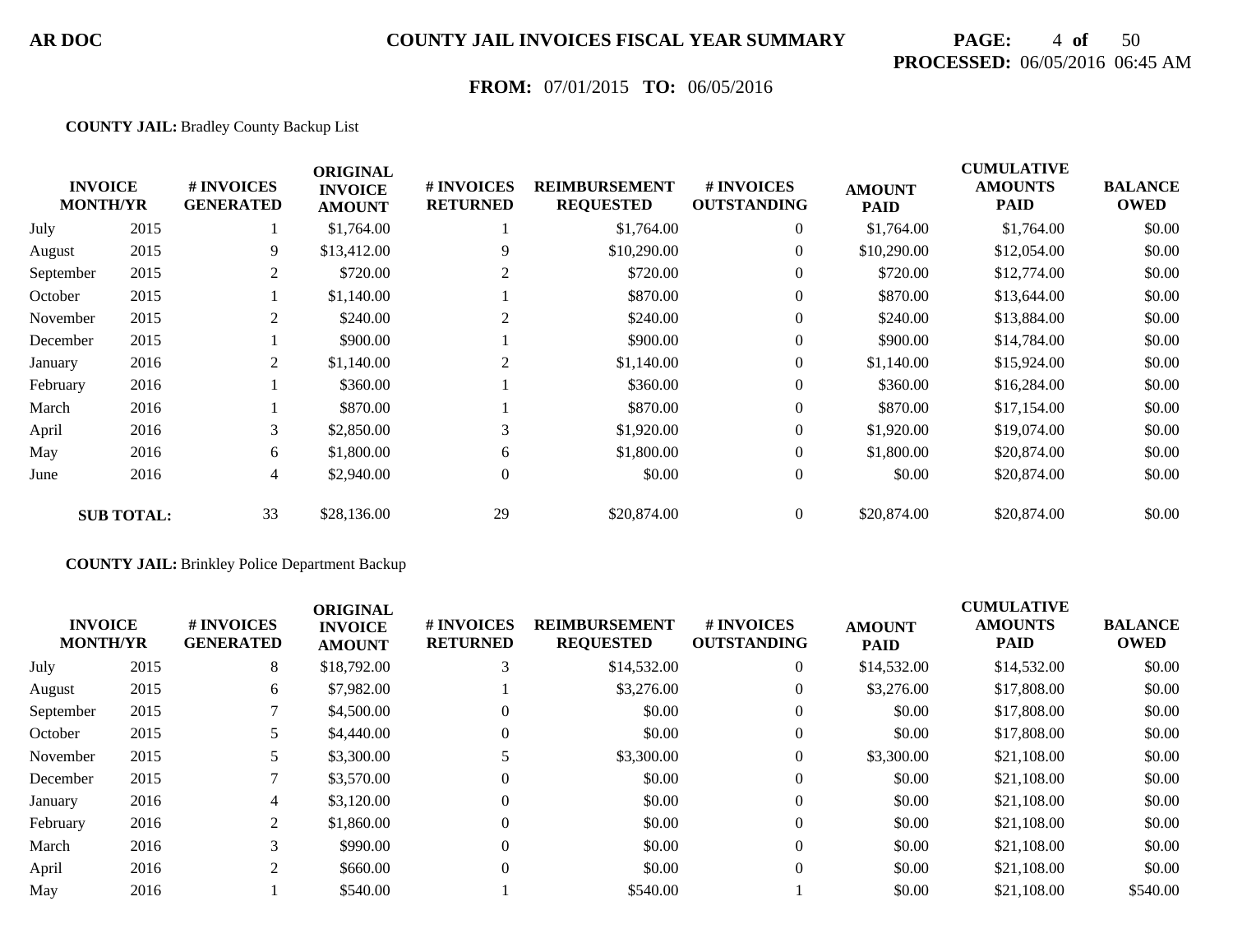## **PAGE:** 5 **of** 50 **PROCESSED:** 06/05/2016 06:45 AM

### **FROM:** 07/01/2015 **TO:** 06/05/2016

#### **COUNTY JAIL:** Brinkley Police Department Backup

|      | <b>INVOICE</b><br><b>MONTH/YR</b> | # INVOICES<br><b>GENERATED</b> | ORIGINAL<br><b>INVOICE</b><br><b>AMOUNT</b> | # INVOICES<br><b>RETURNED</b> | <b>REIMBURSEMENT</b><br><b>REOUESTED</b> | # INVOICES<br><b>OUTSTANDING</b> | <b>AMOUNT</b><br><b>PAID</b> | <b>CUMULATIVE</b><br><b>AMOUNTS</b><br><b>PAID</b> | <b>BALANCE</b><br><b>OWED</b> |
|------|-----------------------------------|--------------------------------|---------------------------------------------|-------------------------------|------------------------------------------|----------------------------------|------------------------------|----------------------------------------------------|-------------------------------|
| June | 2016                              |                                | \$1.050.00                                  |                               | \$0.00                                   |                                  | \$0.00                       | \$21,108.00                                        | \$540.00                      |
|      | <b>SUB TOTAL:</b>                 | 54                             | \$50,804.00                                 | 10                            | \$21,648.00                              |                                  | \$21,108.00                  | \$21,108.00                                        | \$540.00                      |

**COUNTY JAIL:** Calhoun County Backup List

|                                   |                   |                                | <b>ORIGINAL</b>                 |                               |                                          |                                  |                              | <b>CUMULATIVE</b>      |                               |
|-----------------------------------|-------------------|--------------------------------|---------------------------------|-------------------------------|------------------------------------------|----------------------------------|------------------------------|------------------------|-------------------------------|
| <b>INVOICE</b><br><b>MONTH/YR</b> |                   | # INVOICES<br><b>GENERATED</b> | <b>INVOICE</b><br><b>AMOUNT</b> | # INVOICES<br><b>RETURNED</b> | <b>REIMBURSEMENT</b><br><b>REQUESTED</b> | # INVOICES<br><b>OUTSTANDING</b> | <b>AMOUNT</b><br><b>PAID</b> | <b>AMOUNTS</b><br>PAID | <b>BALANCE</b><br><b>OWED</b> |
| August                            | 2015              | $\overline{4}$                 | \$3,560.00                      | 4                             | \$3,560.00                               | $\overline{0}$                   | \$3,560.00                   | \$3,560.00             | \$0.00                        |
| September                         | 2015              | $\mathcal{I}$                  | \$5,574.00                      |                               | \$5,574.00                               | $\overline{0}$                   | \$5,574.00                   | \$9,134.00             | \$0.00                        |
| October                           | 2015              | 3                              | \$2,040.00                      | 3                             | \$2,040.00                               | $\overline{0}$                   | \$2,040.00                   | \$11,174.00            | \$0.00                        |
| November                          | 2015              |                                | \$270.00                        |                               | \$270.00                                 | $\overline{0}$                   | \$270.00                     | \$11,444.00            | \$0.00                        |
| December                          | 2015              | 4                              | \$2,640.00                      | 4                             | \$2,640.00                               | $\overline{0}$                   | \$2,640.00                   | \$14,084.00            | \$0.00                        |
| January                           | 2016              |                                | \$3,570.00                      |                               | \$3,570.00                               | $\overline{0}$                   | \$3,570.00                   | \$17,654.00            | \$0.00                        |
| February                          | 2016              | 4                              | \$1,440.00                      | 4                             | \$1,440.00                               | $\overline{0}$                   | \$1,440.00                   | \$19,094.00            | \$0.00                        |
| March                             | 2016              |                                | \$600.00                        |                               | \$600.00                                 | $\overline{0}$                   | \$600.00                     | \$19,694.00            | \$0.00                        |
| April                             | 2016              |                                | \$840.00                        |                               | \$840.00                                 | $\overline{0}$                   | \$840.00                     | \$20,534.00            | \$0.00                        |
| May                               | 2016              |                                | \$600.00                        |                               | \$60.00                                  | $\overline{0}$                   | \$60.00                      | \$20,594.00            | \$0.00                        |
| June                              | 2016              | 2                              | \$510.00                        | $\theta$                      | \$0.00                                   | $\boldsymbol{0}$                 | \$0.00                       | \$20,594.00            | \$0.00                        |
|                                   | <b>SUB TOTAL:</b> | 33                             | \$21,644.00                     | 31                            | \$20,594.00                              | $\overline{0}$                   | \$20,594.00                  | \$20,594.00            | \$0.00                        |

#### **COUNTY JAIL:** Carlisle City Jail

|                                   |      |                                      | ORIGINAL                        |                                     |                                          |                                  |                              | <b>CUMULATIVE</b>             |                               |
|-----------------------------------|------|--------------------------------------|---------------------------------|-------------------------------------|------------------------------------------|----------------------------------|------------------------------|-------------------------------|-------------------------------|
| <b>INVOICE</b><br><b>MONTH/YR</b> |      | <b>#INVOICES</b><br><b>GENERATED</b> | <b>INVOICE</b><br><b>AMOUNT</b> | <b>#INVOICES</b><br><b>RETURNED</b> | <b>REIMBURSEMENT</b><br><b>REOUESTED</b> | # INVOICES<br><b>OUTSTANDING</b> | <b>AMOUNT</b><br><b>PAID</b> | <b>AMOUNTS</b><br><b>PAID</b> | <b>BALANCE</b><br><b>OWED</b> |
| September                         | 2015 |                                      | \$360.00                        |                                     | \$360.00                                 |                                  | \$360.00                     | \$360.00                      | \$0.00                        |
| October                           | 2015 |                                      | \$270.00                        |                                     | \$270.00                                 |                                  | \$270.00                     | \$630.00                      | \$0.00                        |
| May                               | 2016 |                                      | \$120.00                        |                                     | \$120.00                                 |                                  | \$120.00                     | \$750.00                      | \$0.00                        |
| June                              | 2016 |                                      | \$930.00                        |                                     | \$0.00                                   |                                  | \$0.00                       | \$750.00                      | \$0.00                        |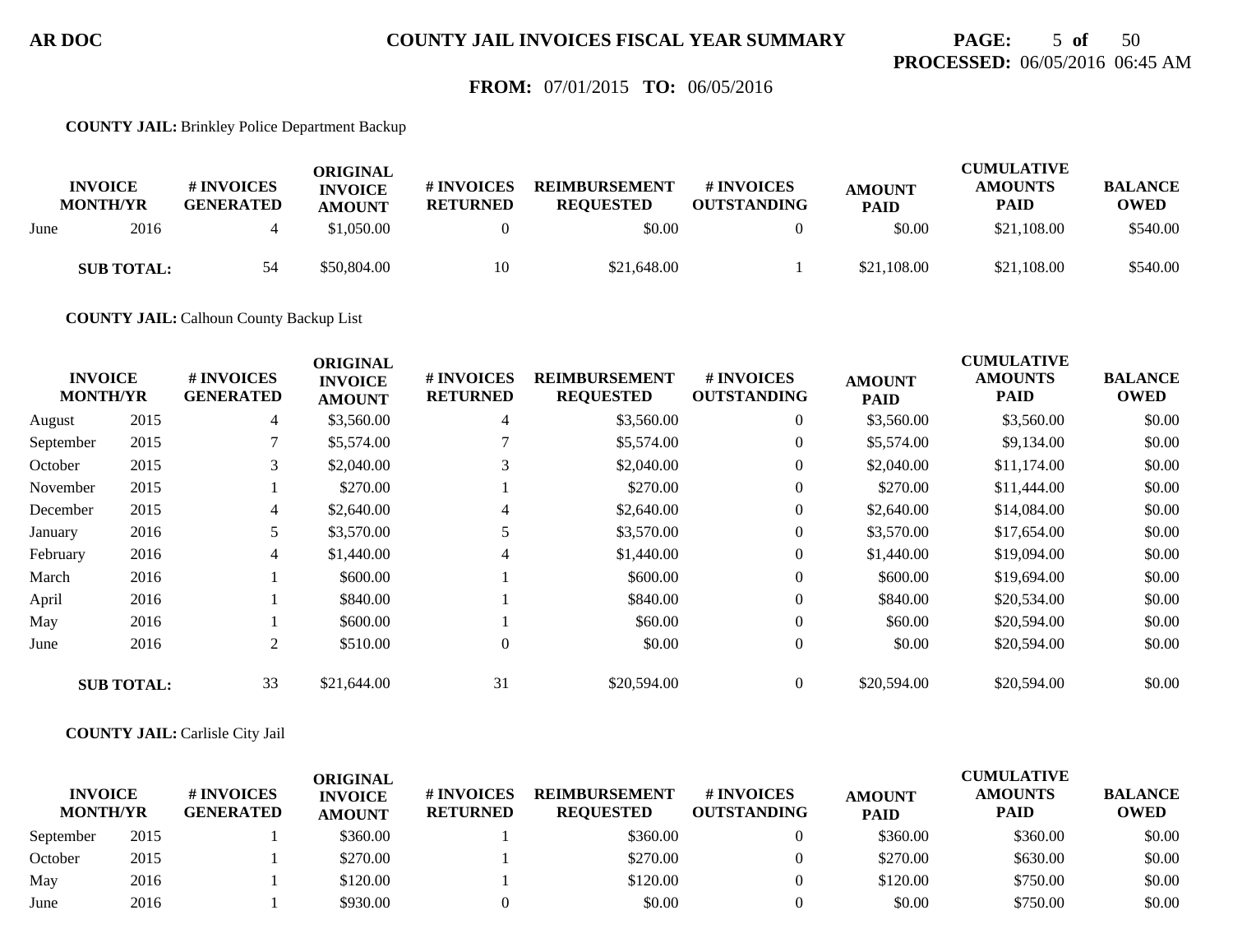## **PAGE:** 6 **of** 50 **PROCESSED:** 06/05/2016 06:45 AM

### **FROM:** 07/01/2015 **TO:** 06/05/2016

**COUNTY JAIL:** Carlisle City Jail

| <b>INVOICE</b><br><b>MONTH/YR</b> | # INVOICES<br><b>GENERATED</b> | ORIGINAL<br><b>INVOICE</b><br><b>AMOUNT</b> | # INVOICES<br><b>RETURNED</b> | <b>REIMBURSEMENT</b><br><b>REOUESTED</b> | <b>#INVOICES</b><br><b>OUTSTANDING</b> | <b>AMOUNT</b><br><b>PAID</b> | <b>CUMULATIVE</b><br><b>AMOUNTS</b><br>PAID | <b>BALANCE</b><br><b>OWED</b> |
|-----------------------------------|--------------------------------|---------------------------------------------|-------------------------------|------------------------------------------|----------------------------------------|------------------------------|---------------------------------------------|-------------------------------|
| <b>SUB TOTAL:</b>                 |                                | \$1,680.00                                  |                               | \$750.00                                 |                                        | \$750.00                     | \$750.00                                    | \$0.00                        |

**COUNTY JAIL:** Carroll County Backup List

| <b>INVOICE</b><br><b>MONTH/YR</b> |                   | # INVOICES<br><b>GENERATED</b> | <b>ORIGINAL</b><br><b>INVOICE</b><br><b>AMOUNT</b> | # INVOICES<br><b>RETURNED</b> | <b>REIMBURSEMENT</b><br><b>REQUESTED</b> | # INVOICES<br><b>OUTSTANDING</b> | <b>AMOUNT</b><br><b>PAID</b> | <b>CUMULATIVE</b><br><b>AMOUNTS</b><br><b>PAID</b> | <b>BALANCE</b><br><b>OWED</b> |
|-----------------------------------|-------------------|--------------------------------|----------------------------------------------------|-------------------------------|------------------------------------------|----------------------------------|------------------------------|----------------------------------------------------|-------------------------------|
| July                              | 2015              | 27                             | \$22,894.00                                        | 27                            | \$22,176.00                              | $\overline{0}$                   | \$22,176.00                  | \$22,176.00                                        | \$0.00                        |
| August                            | 2015              | 49                             | \$79,214.00                                        | 49                            | \$73,080.00                              | $\overline{0}$                   | \$73,080.00                  | \$95,256.00                                        | \$0.00                        |
| September                         | 2015              | 36                             | \$32,126.00                                        | 36                            | \$32,714.00                              | $\overline{0}$                   | \$32,714.00                  | \$127,970.00                                       | \$0.00                        |
| October                           | 2015              | 39                             | \$26,190.00                                        | 39                            | \$26,550.00                              | $\overline{0}$                   | \$26,550.00                  | \$154,520.00                                       | \$0.00                        |
| November                          | 2015              | 33                             | \$19,230.00                                        | 33                            | \$19,410.00                              | $\overline{0}$                   | \$19,410.00                  | \$173,930.00                                       | \$0.00                        |
| December                          | 2015              | 19                             | \$13,110.00                                        | 19                            | \$14,490.00                              | $\overline{0}$                   | \$14,490.00                  | \$188,420.00                                       | \$0.00                        |
| January                           | 2016              | 25                             | \$17,910.00                                        | 25                            | \$17,910.00                              | $\overline{0}$                   | \$17,910.00                  | \$206,330.00                                       | \$0.00                        |
| February                          | 2016              | 16                             | \$13,740.00                                        | 16                            | \$13,530.00                              | $\overline{0}$                   | \$13,530.00                  | \$219,860.00                                       | \$0.00                        |
| March                             | 2016              | 22                             | \$15,510.00                                        | 22                            | \$15,510.00                              | $\overline{0}$                   | \$15,510.00                  | \$235,370.00                                       | \$0.00                        |
| April                             | 2016              | 17                             | \$10,410.00                                        | 17                            | \$10,410.00                              | $\overline{0}$                   | \$10,410.00                  | \$245,780.00                                       | \$0.00                        |
| May                               | 2016              | 13                             | \$4,800.00                                         | 13                            | \$4,800.00                               | $\overline{0}$                   | \$4,800.00                   | \$250,580.00                                       | \$0.00                        |
| June                              | 2016              | 9                              | \$7,710.00                                         | $\overline{0}$                | \$0.00                                   | $\overline{0}$                   | \$0.00                       | \$250,580.00                                       | \$0.00                        |
|                                   | <b>SUB TOTAL:</b> | 305                            | \$262,844.00                                       | 296                           | \$250,580.00                             | $\overline{0}$                   | \$250,580.00                 | \$250,580.00                                       | \$0.00                        |

**COUNTY JAIL:** Chicot County Backup List

| <b>INVOICE</b><br><b>MONTH/YR</b> |      | # INVOICES<br><b>GENERATED</b> | ORIGINAL<br><b>INVOICE</b><br><b>AMOUNT</b> | # INVOICES<br><b>RETURNED</b> | <b>REIMBURSEMENT</b><br><b>REOUESTED</b> | <b>#INVOICES</b><br><b>OUTSTANDING</b> | <b>AMOUNT</b><br><b>PAID</b> | <b>CUMULATIVE</b><br><b>AMOUNTS</b><br>PAID | <b>BALANCE</b><br><b>OWED</b> |
|-----------------------------------|------|--------------------------------|---------------------------------------------|-------------------------------|------------------------------------------|----------------------------------------|------------------------------|---------------------------------------------|-------------------------------|
| July                              | 2015 |                                | \$14,252.00                                 |                               | \$9,212.00                               |                                        | \$9,212.00                   | \$9,212.00                                  | \$0.00                        |
| August                            | 2015 |                                | \$1,410.00                                  |                               | \$0.00                                   |                                        | \$0.00                       | \$9,212.00                                  | \$0.00                        |
| September                         | 2015 |                                | \$2,520.00                                  |                               | \$0.00                                   |                                        | \$0.00                       | \$9,212.00                                  | \$0.00                        |
| October                           | 2015 |                                | \$2,790.00                                  | h                             | \$2,790.00                               |                                        | \$2,790.00                   | \$12,002.00                                 | \$0.00                        |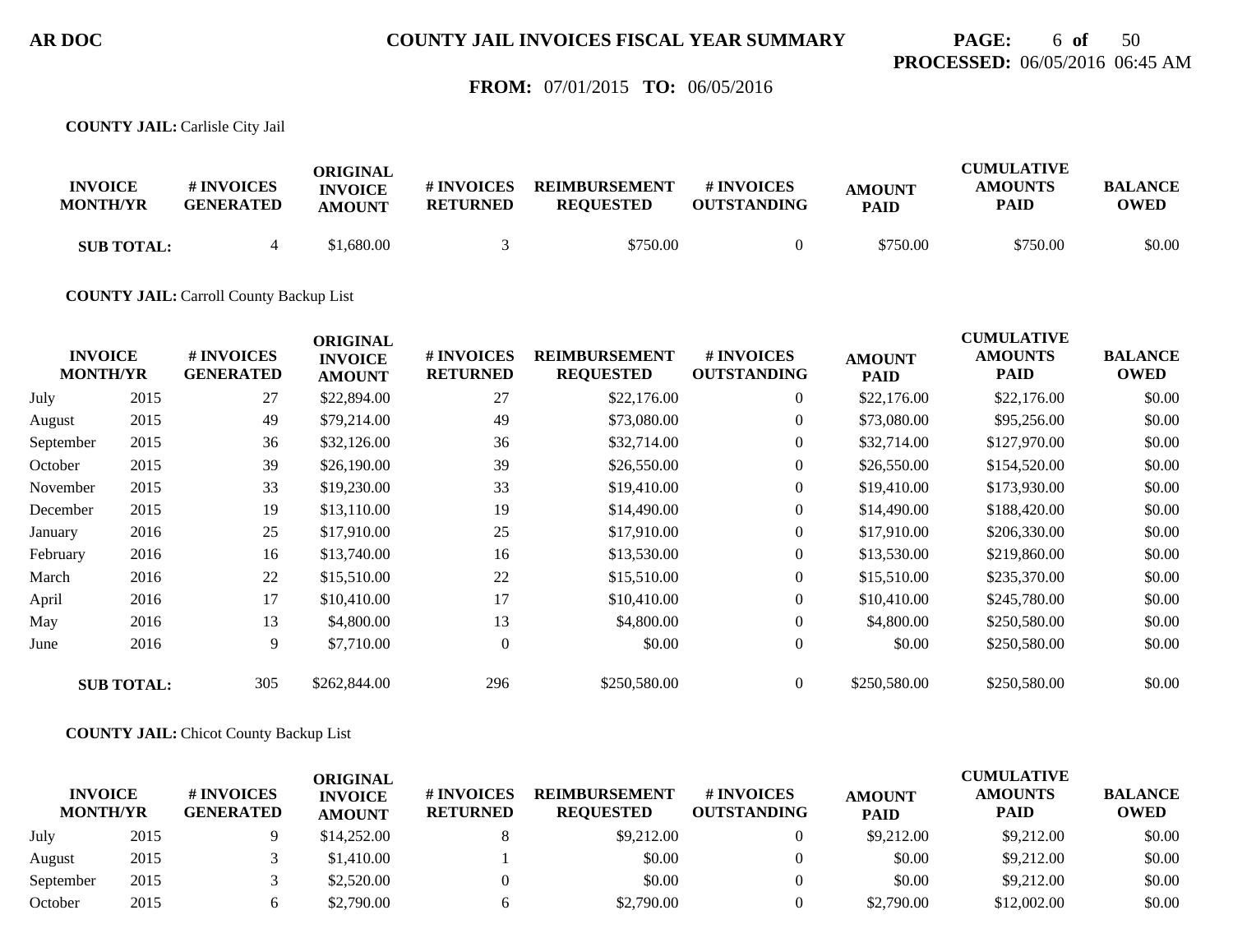# **PAGE:** 7 **of** 50 **PROCESSED:** 06/05/2016 06:45 AM

## **FROM:** 07/01/2015 **TO:** 06/05/2016

#### **COUNTY JAIL:** Chicot County Backup List

|          | <b>INVOICE</b><br><b>MONTH/YR</b> | # INVOICES<br><b>GENERATED</b> | <b>ORIGINAL</b><br><b>INVOICE</b><br><b>AMOUNT</b> | # INVOICES<br><b>RETURNED</b> | <b>REIMBURSEMENT</b><br><b>REQUESTED</b> | # INVOICES<br><b>OUTSTANDING</b> | <b>AMOUNT</b><br><b>PAID</b> | <b>CUMULATIVE</b><br><b>AMOUNTS</b><br><b>PAID</b> | <b>BALANCE</b><br><b>OWED</b> |
|----------|-----------------------------------|--------------------------------|----------------------------------------------------|-------------------------------|------------------------------------------|----------------------------------|------------------------------|----------------------------------------------------|-------------------------------|
| November | 2015                              | 2                              | \$1,500.00                                         | $\bigcap$                     | \$1,500.00                               | $\overline{0}$                   | \$1,500.00                   | \$13,502.00                                        | \$0.00                        |
| December | 2015                              |                                | \$1,800.00                                         |                               | \$1,800.00                               | $\boldsymbol{0}$                 | \$1,800.00                   | \$15,302.00                                        | \$0.00                        |
| January  | 2016                              |                                | \$510.00                                           |                               | \$510.00                                 | $\overline{0}$                   | \$510.00                     | \$15,812.00                                        | \$0.00                        |
| February | 2016                              |                                | \$1,110.00                                         |                               | \$900.00                                 | $\overline{0}$                   | \$900.00                     | \$16,712.00                                        | \$0.00                        |
| March    | 2016                              | 3                              | \$1,200.00                                         | 3                             | \$870.00                                 | $\overline{0}$                   | \$870.00                     | \$17,582.00                                        | \$0.00                        |
| April    | 2016                              | 4                              | \$1,080.00                                         | 4                             | \$720.00                                 | $\overline{0}$                   | \$720.00                     | \$18,302.00                                        | \$0.00                        |
| May      | 2016                              | 3                              | \$1,020.00                                         | 3                             | \$1,020.00                               | $\overline{0}$                   | \$1,020.00                   | \$19,322.00                                        | \$0.00                        |
| June     | 2016                              | 2                              | \$1,860.00                                         | $\theta$                      | \$0.00                                   | $\overline{0}$                   | \$0.00                       | \$19,322.00                                        | \$0.00                        |
|          | <b>SUB TOTAL:</b>                 | 47                             | \$31,052.00                                        | 39                            | \$19,322.00                              |                                  | \$19,322.00                  | \$19,322.00                                        | \$0.00                        |

#### **COUNTY JAIL:** Clark County Backup List

| <b>INVOICE</b><br><b>MONTH/YR</b> |                   | # INVOICES<br><b>GENERATED</b> | <b>ORIGINAL</b><br><b>INVOICE</b><br><b>AMOUNT</b> | # INVOICES<br><b>RETURNED</b> | <b>REIMBURSEMENT</b><br><b>REQUESTED</b> | <b>#INVOICES</b><br><b>OUTSTANDING</b> | <b>AMOUNT</b><br><b>PAID</b> | <b>CUMULATIVE</b><br><b>AMOUNTS</b><br><b>PAID</b> | <b>BALANCE</b><br><b>OWED</b> |
|-----------------------------------|-------------------|--------------------------------|----------------------------------------------------|-------------------------------|------------------------------------------|----------------------------------------|------------------------------|----------------------------------------------------|-------------------------------|
| July                              | 2015              |                                | \$14,032.00                                        |                               | \$13,552.00                              | $\overline{0}$                         | \$13,552.00                  | \$13,552.00                                        | \$0.00                        |
| August                            | 2015              | 30                             | \$30,874.00                                        | 30                            | \$26,524.00                              | $\overline{0}$                         | \$26,524.00                  | \$40,076.00                                        | \$0.00                        |
| September                         | 2015              | 22                             | \$21,310.00                                        | 22                            | \$21,310.00                              | $\overline{0}$                         | \$21,310.00                  | \$61,386.00                                        | \$0.00                        |
| October                           | 2015              | 15                             | \$11,130.00                                        | 15                            | \$11,130.00                              | $\overline{0}$                         | \$11,130.00                  | \$72,516.00                                        | \$0.00                        |
| November                          | 2015              | 20                             | \$13,230.00                                        | 20                            | \$13,230.00                              | $\overline{0}$                         | \$13,230.00                  | \$85,746.00                                        | \$0.00                        |
| December                          | 2015              | 19                             | \$7,980.00                                         | 19                            | \$7,980.00                               | $\overline{0}$                         | \$7,980.00                   | \$93,726.00                                        | \$0.00                        |
| January                           | 2016              | 11                             | \$7,350.00                                         | 11                            | \$7,350.00                               | $\overline{0}$                         | \$7,350.00                   | \$101,076.00                                       | \$0.00                        |
| February                          | 2016              | 10                             | \$7,380.00                                         | 10                            | \$7,380.00                               | $\overline{0}$                         | \$7,380.00                   | \$108,456.00                                       | \$0.00                        |
| March                             | 2016              | 16                             | \$3,810.00                                         | 16                            | \$3,810.00                               | $\overline{0}$                         | \$3,810.00                   | \$112,266.00                                       | \$0.00                        |
| April                             | 2016              | 12                             | \$3,060.00                                         | 12                            | \$3,060.00                               | $\overline{0}$                         | \$3,060.00                   | \$115,326.00                                       | \$0.00                        |
| May                               | 2016              | 11                             | \$4,560.00                                         | $\theta$                      | \$0.00                                   | $\overline{0}$                         | \$0.00                       | \$115,326.00                                       | \$0.00                        |
| June                              | 2016              | 9                              | \$5,880.00                                         | $\theta$                      | \$0.00                                   | $\overline{0}$                         | \$0.00                       | \$115,326.00                                       | \$0.00                        |
|                                   | <b>SUB TOTAL:</b> | 182                            | \$130,596.00                                       | 162                           | \$115,326.00                             | $\overline{0}$                         | \$115,326.00                 | \$115,326.00                                       | \$0.00                        |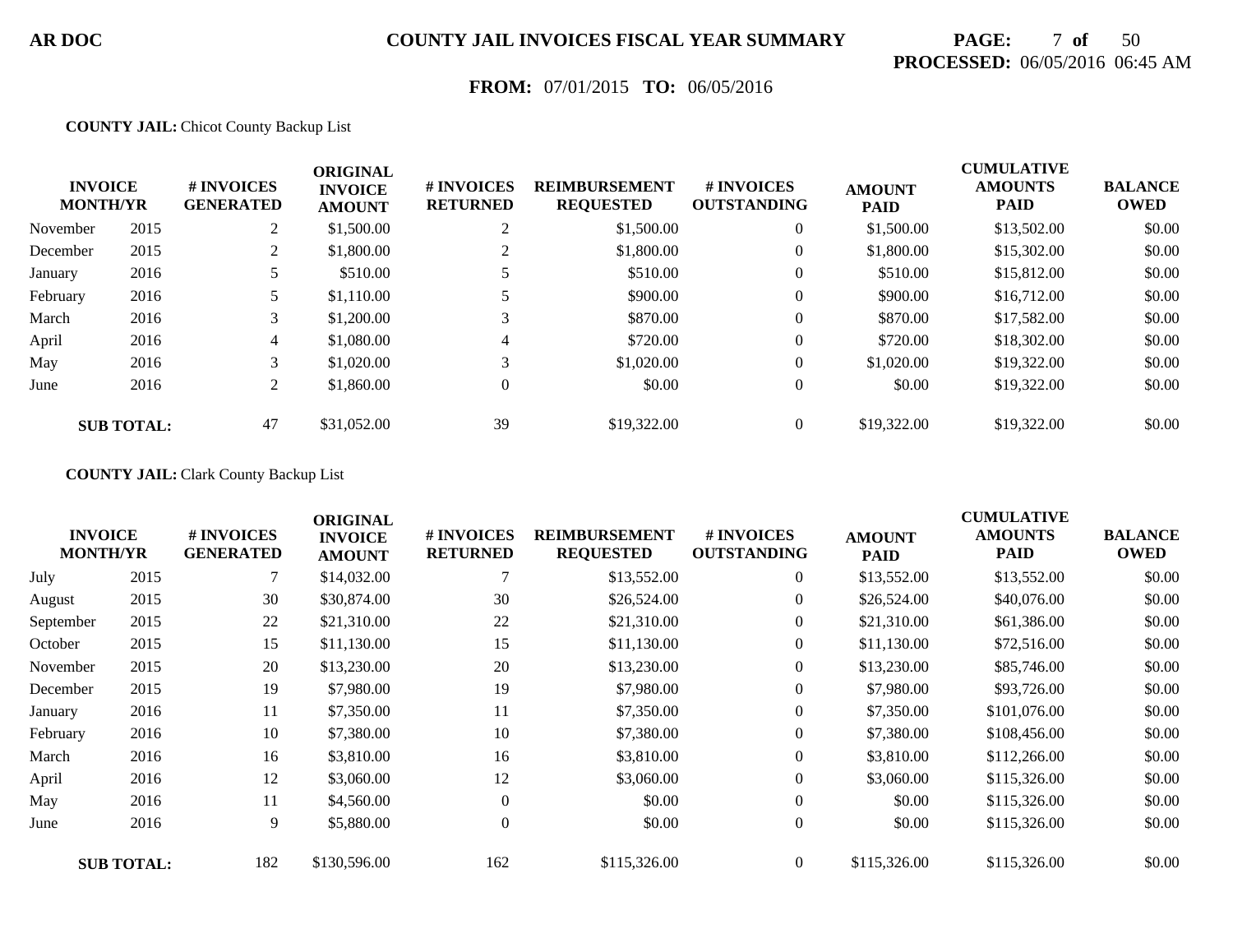# **PAGE:** 8 **of** 50 **PROCESSED:** 06/05/2016 06:45 AM

## **FROM:** 07/01/2015 **TO:** 06/05/2016

#### **COUNTY JAIL:** Clay County Backup List

|           | <b>INVOICE</b><br><b>MONTH/YR</b> | # INVOICES<br><b>GENERATED</b> | <b>ORIGINAL</b><br><b>INVOICE</b><br><b>AMOUNT</b> | # INVOICES<br><b>RETURNED</b> | <b>REIMBURSEMENT</b><br><b>REQUESTED</b> | # INVOICES<br><b>OUTSTANDING</b> | <b>AMOUNT</b><br><b>PAID</b> | <b>CUMULATIVE</b><br><b>AMOUNTS</b><br><b>PAID</b> | <b>BALANCE</b><br><b>OWED</b> |
|-----------|-----------------------------------|--------------------------------|----------------------------------------------------|-------------------------------|------------------------------------------|----------------------------------|------------------------------|----------------------------------------------------|-------------------------------|
| July      | 2015                              | 12                             | \$16,274.00                                        |                               | \$10,528.00                              | $\boldsymbol{0}$                 | \$10,528.00                  | \$10,528.00                                        | \$0.00                        |
| August    | 2015                              | 20                             | \$27,098.00                                        | 12                            | \$19,900.00                              | $\boldsymbol{0}$                 | \$19,900.00                  | \$30,428.00                                        | \$0.00                        |
| September | 2015                              | 15                             | \$17,580.00                                        | 4                             | \$7,530.00                               | $\overline{0}$                   | \$7,530.00                   | \$37,958.00                                        | \$0.00                        |
| October   | 2015                              | 11                             | \$9,150.00                                         | $\Omega$                      | \$0.00                                   |                                  | \$0.00                       | \$37,958.00                                        | \$0.00                        |
| November  | 2015                              | 16                             | \$7,830.00                                         | 16                            | \$6,900.00                               | $\overline{0}$                   | \$6,900.00                   | \$44,858.00                                        | \$0.00                        |
| December  | 2015                              | 9                              | \$5,250.00                                         | 9                             | \$5,250.00                               | $\overline{0}$                   | \$5,250.00                   | \$50,108.00                                        | \$0.00                        |
| January   | 2016                              | 8                              | \$5,850.00                                         | 8                             | \$5,850.00                               | $\overline{0}$                   | \$5,850.00                   | \$55,958.00                                        | \$0.00                        |
| February  | 2016                              | 8                              | \$3,930.00                                         | 8                             | \$3,930.00                               | $\overline{0}$                   | \$3,930.00                   | \$59,888.00                                        | \$0.00                        |
| March     | 2016                              | 7                              | \$2,640.00                                         |                               | \$2,640.00                               | $\overline{0}$                   | \$2,640.00                   | \$62,528.00                                        | \$0.00                        |
| April     | 2016                              |                                | \$30.00                                            |                               | \$30.00                                  | $\mathbf{0}$                     | \$30.00                      | \$62,558.00                                        | \$0.00                        |
| May       | 2016                              | 7                              | \$1,710.00                                         |                               | \$1,710.00                               | $\bf{0}$                         | \$1,710.00                   | \$64,268.00                                        | \$0.00                        |
| June      | 2016                              | 3                              | \$2,190.00                                         | $\overline{0}$                | \$0.00                                   | $\overline{0}$                   | \$0.00                       | \$64,268.00                                        | \$0.00                        |
|           | <b>SUB TOTAL:</b>                 | 117                            | \$99,532.00                                        | 77                            | \$64,268.00                              | $\overline{0}$                   | \$64,268.00                  | \$64,268.00                                        | \$0.00                        |

#### **COUNTY JAIL:** Cleburne County Backup List

| <b>INVOICE</b><br><b>MONTH/YR</b> |      | # INVOICES<br><b>GENERATED</b> | <b>ORIGINAL</b><br><b>INVOICE</b><br><b>AMOUNT</b> | # INVOICES<br><b>RETURNED</b> | <b>REIMBURSEMENT</b><br><b>REQUESTED</b> | # INVOICES<br><b>OUTSTANDING</b> | <b>AMOUNT</b><br><b>PAID</b> | <b>CUMULATIVE</b><br><b>AMOUNTS</b><br><b>PAID</b> | <b>BALANCE</b><br><b>OWED</b> |
|-----------------------------------|------|--------------------------------|----------------------------------------------------|-------------------------------|------------------------------------------|----------------------------------|------------------------------|----------------------------------------------------|-------------------------------|
| July                              | 2015 | 4                              | \$2,212.00                                         | ∠                             | \$532.00                                 | $\theta$                         | \$532.00                     | \$532.00                                           | \$0.00                        |
| August                            | 2015 |                                | \$5,856.00                                         |                               | \$2,826.00                               | $\theta$                         | \$2,826.00                   | \$3,358.00                                         | \$0.00                        |
| September                         | 2015 | 27                             | \$26,424.00                                        | 27                            | \$26,424.00                              | $\boldsymbol{0}$                 | \$26,424.00                  | \$29,782.00                                        | \$0.00                        |
| October                           | 2015 | 22                             | \$13,440.00                                        | 22                            | \$12,000.00                              | $\overline{0}$                   | \$12,000.00                  | \$41,782.00                                        | \$0.00                        |
| November                          | 2015 | 19                             | \$12,090.00                                        | 19                            | \$11,370.00                              | $\theta$                         | \$11,370.00                  | \$53,152.00                                        | \$0.00                        |
| December                          | 2015 | 15                             | \$11,670.00                                        | $\Omega$                      | \$0.00                                   | $\theta$                         | \$0.00                       | \$53,152.00                                        | \$0.00                        |
| January                           | 2016 | 13                             | \$3,630.00                                         | 13                            | \$3,630.00                               | $\theta$                         | \$3,630.00                   | \$56,782.00                                        | \$0.00                        |
| February                          | 2016 |                                | \$210.00                                           |                               | \$210.00                                 | $\overline{0}$                   | \$210.00                     | \$56,992.00                                        | \$0.00                        |
| March                             | 2016 | 9                              | \$1,770.00                                         | 9                             | \$1,770.00                               | $\overline{0}$                   | \$1,770.00                   | \$58,762.00                                        | \$0.00                        |
| April                             | 2016 | 11                             | \$3,060.00                                         | 11                            | \$3,480.00                               | $\overline{0}$                   | \$3,480.00                   | \$62,242,00                                        | \$0.00                        |
| May                               | 2016 |                                | \$2,190.00                                         |                               | \$2,190.00                               | $\overline{0}$                   | \$2,190.00                   | \$64,432.00                                        | \$0.00                        |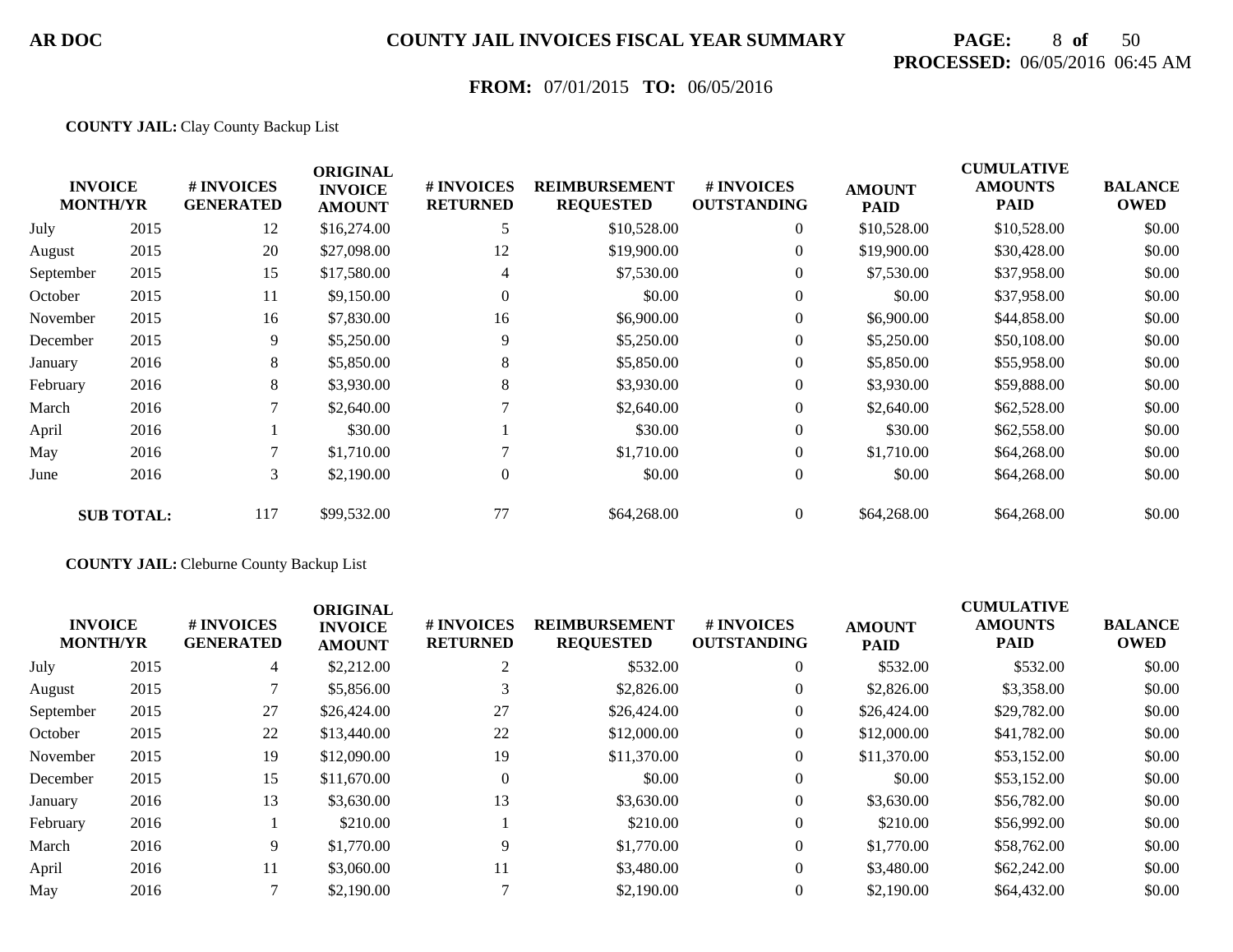## **PAGE:** 9 **of** 50 **PROCESSED:** 06/05/2016 06:45 AM

### **FROM:** 07/01/2015 **TO:** 06/05/2016

**COUNTY JAIL:** Cleburne County Backup List

|      | <b>INVOICE</b><br><b>MONTH/YR</b> | # INVOICES<br><b>GENERATED</b> | ORIGINAL<br><b>INVOICE</b><br><b>AMOUNT</b> | # INVOICES<br><b>RETURNED</b> | <b>REIMBURSEMENT</b><br><b>REOUESTED</b> | # INVOICES<br><b>OUTSTANDING</b> | <b>AMOUNT</b><br><b>PAID</b> | CUMULATIVE<br><b>AMOUNTS</b><br><b>PAID</b> | <b>BALANCE</b><br><b>OWED</b> |
|------|-----------------------------------|--------------------------------|---------------------------------------------|-------------------------------|------------------------------------------|----------------------------------|------------------------------|---------------------------------------------|-------------------------------|
| June | 2016                              |                                | \$4.590.00                                  |                               | \$0.00                                   |                                  | \$0.00                       | \$64,432.00                                 | \$0.00                        |
|      | <b>SUB TOTAL:</b>                 | 143                            | \$87,142.00                                 | 114                           | \$64,432.00                              |                                  | \$64,432.00                  | \$64,432.00                                 | \$0.00                        |

**COUNTY JAIL:** Cleveland Cnty Backup List

|           | <b>INVOICE</b><br><b>MONTH/YR</b> | # INVOICES<br><b>GENERATED</b> | <b>ORIGINAL</b><br><b>INVOICE</b><br><b>AMOUNT</b> | # INVOICES<br><b>RETURNED</b> | <b>REIMBURSEMENT</b><br><b>REQUESTED</b> | # INVOICES<br><b>OUTSTANDING</b> | <b>AMOUNT</b><br><b>PAID</b> | <b>CUMULATIVE</b><br><b>AMOUNTS</b><br><b>PAID</b> | <b>BALANCE</b><br><b>OWED</b> |
|-----------|-----------------------------------|--------------------------------|----------------------------------------------------|-------------------------------|------------------------------------------|----------------------------------|------------------------------|----------------------------------------------------|-------------------------------|
| August    | 2015                              | 10                             | \$8,016.00                                         | 10                            | \$8,016.00                               | $\overline{0}$                   | \$8,016.00                   | \$8,016.00                                         | \$0.00                        |
| September | 2015                              | 6                              | \$3,480.00                                         | 6                             | \$3.180.00                               | $\overline{0}$                   | \$3,180.00                   | \$11,196.00                                        | \$0.00                        |
| October   | 2015                              |                                | \$2,370.00                                         |                               | \$2,370.00                               | $\overline{0}$                   | \$2,370.00                   | \$13,566.00                                        | \$0.00                        |
| December  | 2015                              | 2                              | \$450.00                                           | $\bigcap$<br>∠                | \$450.00                                 | $\overline{0}$                   | \$450.00                     | \$14,016.00                                        | \$0.00                        |
| January   | 2016                              | 2                              | \$1,860.00                                         | 2                             | \$1,860.00                               | $\overline{0}$                   | \$1,860.00                   | \$15,876.00                                        | \$0.00                        |
| February  | 2016                              | 3                              | \$870.00                                           | 3                             | \$870.00                                 | $\overline{0}$                   | \$870.00                     | \$16,746.00                                        | \$0.00                        |
| April     | 2016                              | 4                              | \$1,650.00                                         | 4                             | \$810.00                                 | $\overline{0}$                   | \$810.00                     | \$17,556.00                                        | \$0.00                        |
| May       | 2016                              | 3                              | \$2,310.00                                         | 3                             | \$2,310.00                               | $\overline{0}$                   | \$2,310.00                   | \$19,866.00                                        | \$0.00                        |
| June      | 2016                              | 2                              | \$180.00                                           | 0                             | \$0.00                                   | $\overline{0}$                   | \$0.00                       | \$19,866.00                                        | \$0.00                        |
|           | <b>SUB TOTAL:</b>                 | 37                             | \$21,186.00                                        | 35                            | \$19,866.00                              | $\overline{0}$                   | \$19,866.00                  | \$19,866.00                                        | \$0.00                        |

**COUNTY JAIL:** Columbia County Backup List

| <b>INVOICE</b><br><b>MONTH/YR</b> |      | # INVOICES<br><b>GENERATED</b> | ORIGINAL<br><b>INVOICE</b><br><b>AMOUNT</b> | # INVOICES<br><b>RETURNED</b> | <b>REIMBURSEMENT</b><br><b>REQUESTED</b> | # INVOICES<br><b>OUTSTANDING</b> | <b>AMOUNT</b><br><b>PAID</b> | <b>CUMULATIVE</b><br><b>AMOUNTS</b><br><b>PAID</b> | <b>BALANCE</b><br><b>OWED</b> |
|-----------------------------------|------|--------------------------------|---------------------------------------------|-------------------------------|------------------------------------------|----------------------------------|------------------------------|----------------------------------------------------|-------------------------------|
| July                              | 2015 | 12                             | \$21,924.00                                 | 12                            | \$21,672.00                              |                                  | \$21,672.00                  | \$21,672.00                                        | \$0.00                        |
| August                            | 2015 | 16                             | \$9,128.00                                  | 16                            | \$9,128,00                               |                                  | \$9,128,00                   | \$30,800.00                                        | \$0.00                        |
| September                         | 2015 | 32                             | \$34,722.00                                 | 32                            | \$34,162.00                              |                                  | \$34,162.00                  | \$64,962.00                                        | \$0.00                        |
| October                           | 2015 | 12                             | \$8,310.00                                  | 12                            | \$8,310.00                               |                                  | \$8,310.00                   | \$73,272.00                                        | \$0.00                        |
| November                          | 2015 | 14                             | \$8,370.00                                  | 14                            | \$8,370.00                               |                                  | \$8,370.00                   | \$81,642.00                                        | \$0.00                        |
| December                          | 2015 | 16                             | \$8,340.00                                  | 16                            | \$5,880.00                               |                                  | \$5,880.00                   | \$87,522.00                                        | \$0.00                        |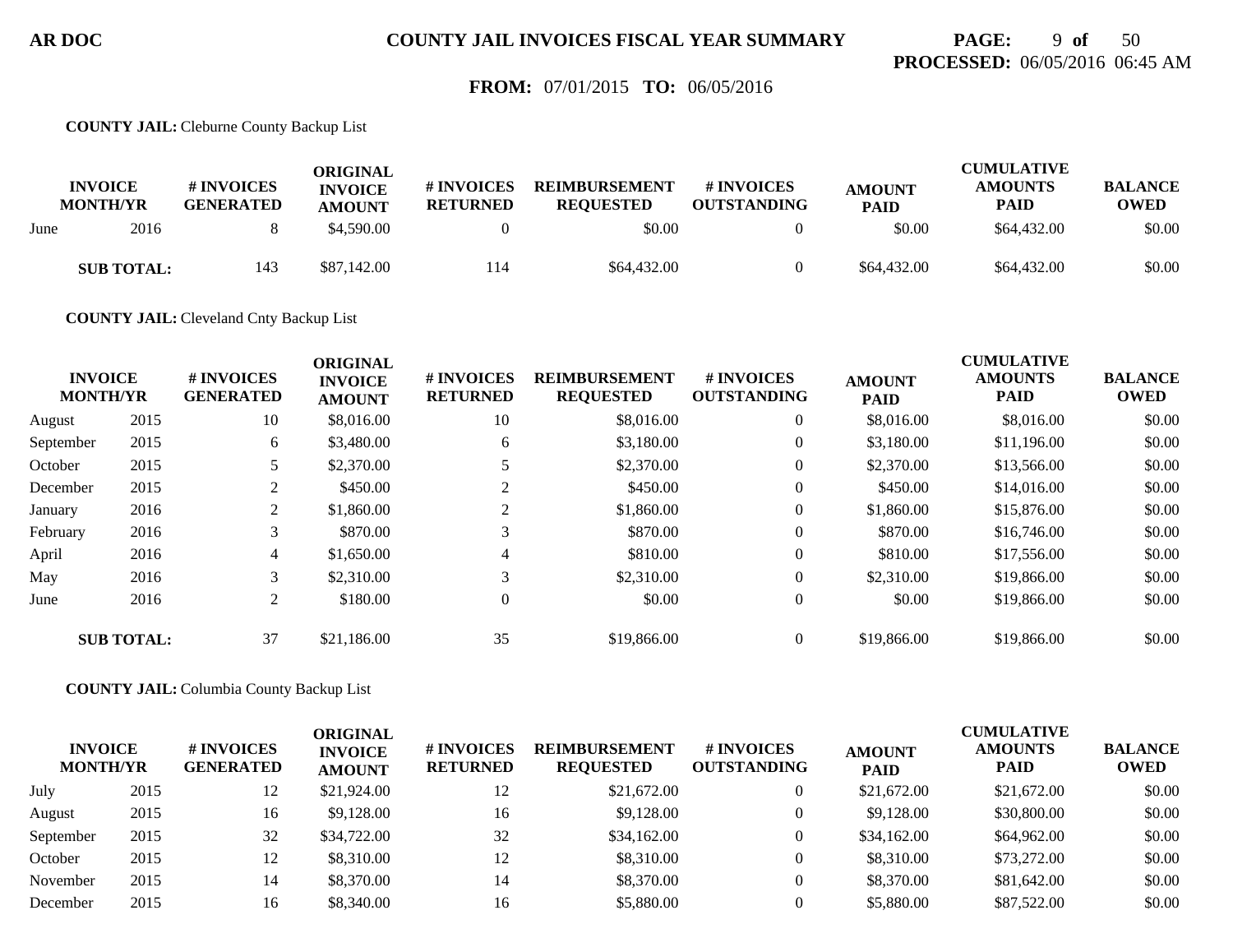# **PAGE:** 10 **of** 50 **PROCESSED:** 06/05/2016 06:45 AM

## **FROM:** 07/01/2015 **TO:** 06/05/2016

#### **COUNTY JAIL:** Columbia County Backup List

|          | <b>INVOICE</b><br><b>MONTH/YR</b> | # INVOICES<br><b>GENERATED</b> | ORIGINAL<br><b>INVOICE</b><br><b>AMOUNT</b> | # INVOICES<br><b>RETURNED</b> | <b>REIMBURSEMENT</b><br><b>REQUESTED</b> | <b># INVOICES</b><br><b>OUTSTANDING</b> | <b>AMOUNT</b><br><b>PAID</b> | <b>CUMULATIVE</b><br><b>AMOUNTS</b><br><b>PAID</b> | <b>BALANCE</b><br><b>OWED</b> |
|----------|-----------------------------------|--------------------------------|---------------------------------------------|-------------------------------|------------------------------------------|-----------------------------------------|------------------------------|----------------------------------------------------|-------------------------------|
| January  | 2016                              | 10                             | \$3,330.00                                  | 10                            | \$3,330.00                               | $\overline{0}$                          | \$3,330.00                   | \$90,852.00                                        | \$0.00                        |
| February | 2016                              |                                | \$3,360.00                                  |                               | \$3,360.00                               | 0                                       | \$3,360.00                   | \$94,212.00                                        | \$0.00                        |
| March    | 2016                              | 9                              | \$2,430.00                                  |                               | \$2,430.00                               | $\overline{0}$                          | \$2,430.00                   | \$96,642.00                                        | \$0.00                        |
| April    | 2016                              |                                | \$2,790.00                                  |                               | \$0.00                                   | $\overline{0}$                          | \$0.00                       | \$96,642.00                                        | \$0.00                        |
| May      | 2016                              | 6                              | \$3,510.00                                  |                               | \$0.00                                   | $\overline{0}$                          | \$0.00                       | \$96,642.00                                        | \$0.00                        |
| June     | 2016                              | 8                              | \$3,690.00                                  |                               | \$0.00                                   | $\overline{0}$                          | \$0.00                       | \$96,642.00                                        | \$0.00                        |
|          | <b>SUB TOTAL:</b>                 | 147                            | \$109,904.00                                | 126                           | \$96,642.00                              | $\overline{0}$                          | \$96,642.00                  | \$96,642.00                                        | \$0.00                        |

#### **COUNTY JAIL:** Conway County Backup List

|           | <b>INVOICE</b><br><b>MONTH/YR</b> | # INVOICES<br><b>GENERATED</b> | <b>ORIGINAL</b><br><b>INVOICE</b><br><b>AMOUNT</b> | # INVOICES<br><b>RETURNED</b> | <b>REIMBURSEMENT</b><br><b>REQUESTED</b> | # INVOICES<br><b>OUTSTANDING</b> | <b>AMOUNT</b><br><b>PAID</b> | <b>CUMULATIVE</b><br><b>AMOUNTS</b><br><b>PAID</b> | <b>BALANCE</b><br><b>OWED</b> |
|-----------|-----------------------------------|--------------------------------|----------------------------------------------------|-------------------------------|------------------------------------------|----------------------------------|------------------------------|----------------------------------------------------|-------------------------------|
| July      | 2015                              | 27                             | \$43,142.00                                        | 11                            | \$24,052.00                              | $\overline{0}$                   | \$23,184.00                  | \$23,184.00                                        | \$0.00                        |
| August    | 2015                              | 30                             | \$35,574.00                                        | 12                            | \$20,012.00                              | $\overline{0}$                   | \$20,012.00                  | \$43,196.00                                        | \$0.00                        |
| September | 2015                              | 22                             | \$19,680.00                                        | $\theta$                      | \$0.00                                   | $\mathbf{0}$                     | \$0.00                       | \$43,196.00                                        | \$0.00                        |
| October   | 2015                              | 32                             | \$18,090.00                                        |                               | \$240.00                                 | $\overline{0}$                   | \$0.00                       | \$43,196.00                                        | \$0.00                        |
| November  | 2015                              | 13                             | \$10,800.00                                        | 13                            | \$7,950.00                               | $\overline{0}$                   | \$7,950.00                   | \$51,146.00                                        | \$0.00                        |
| December  | 2015                              | 18                             | \$10,110.00                                        | 18                            | \$7,410.00                               | $\overline{0}$                   | \$7,410.00                   | \$58,556.00                                        | \$0.00                        |
| January   | 2016                              | 14                             | \$9,480.00                                         | 14                            | \$8,760.00                               | $\boldsymbol{0}$                 | \$8,760.00                   | \$67,316.00                                        | \$0.00                        |
| February  | 2016                              | 16                             | \$11,730.00                                        | 16                            | \$11,550.00                              | $\overline{0}$                   | \$11,550.00                  | \$78,866.00                                        | \$0.00                        |
| March     | 2016                              | 19                             | \$8,460.00                                         | 19                            | \$6,150.00                               | $\overline{0}$                   | \$6,150.00                   | \$85,016.00                                        | \$0.00                        |
| April     | 2016                              | 18                             | \$9,600.00                                         | 18                            | \$6,840.00                               | $\overline{0}$                   | \$6,840.00                   | \$91,856.00                                        | \$0.00                        |
| May       | 2016                              | 9                              | \$4,230.00                                         | 9                             | \$4,230.00                               | 9                                | \$0.00                       | \$91,856.00                                        | \$4,230.00                    |
| June      | 2016                              | 13                             | \$9,000.00                                         | $\Omega$                      | \$0.00                                   | $\boldsymbol{0}$                 | \$0.00                       | \$91,856.00                                        | \$4,230.00                    |
|           | <b>SUB TOTAL:</b>                 | 231                            | \$189,896.00                                       | 131                           | \$97,194.00                              | 9                                | \$91,856.00                  | \$91,856.00                                        | \$4,230.00                    |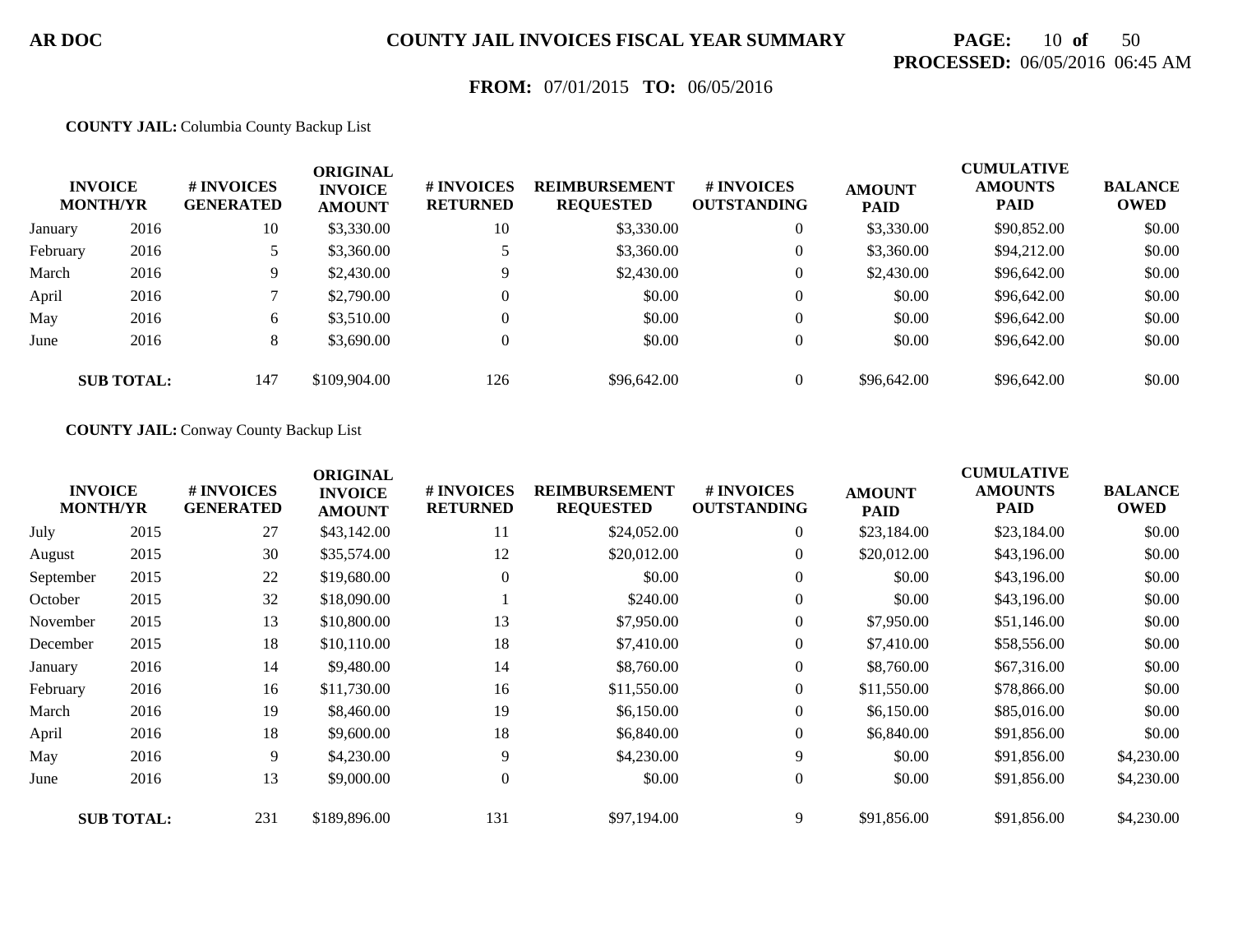# **PAGE:** 11 **of** 50 **PROCESSED:** 06/05/2016 06:45 AM

## **FROM:** 07/01/2015 **TO:** 06/05/2016

#### **COUNTY JAIL:** Craighead Cnty Backup List

|           | <b>INVOICE</b><br><b>MONTH/YR</b> | # INVOICES<br><b>GENERATED</b> | <b>ORIGINAL</b><br><b>INVOICE</b><br><b>AMOUNT</b> | # INVOICES<br><b>RETURNED</b> | <b>REIMBURSEMENT</b><br><b>REQUESTED</b> | # INVOICES<br><b>OUTSTANDING</b> | <b>AMOUNT</b><br><b>PAID</b> | <b>CUMULATIVE</b><br><b>AMOUNTS</b><br>PAID | <b>BALANCE</b><br><b>OWED</b> |
|-----------|-----------------------------------|--------------------------------|----------------------------------------------------|-------------------------------|------------------------------------------|----------------------------------|------------------------------|---------------------------------------------|-------------------------------|
| July      | 2015                              | 70                             | \$133,366.00                                       | 47                            | \$111,708.00                             | $\overline{0}$                   | \$111,708.00                 | \$111,708.00                                | \$0.00                        |
| August    | 2015                              | 154                            | \$250,764.00                                       | 126                           | \$229,346.00                             | $\overline{0}$                   | \$229,346.00                 | \$341,054.00                                | \$0.00                        |
| September | 2015                              | 135                            | \$189,354.00                                       | 105                           | \$161,878.00                             | $\theta$                         | \$161,878.00                 | \$502,932.00                                | \$0.00                        |
| October   | 2015                              | 83                             | \$57,510.00                                        | 83                            | \$57,510.00                              | $\overline{0}$                   | \$57,510.00                  | \$560,442.00                                | \$0.00                        |
| November  | 2015                              | 67                             | \$43,050.00                                        | 67                            | \$41,760.00                              | $\overline{0}$                   | \$41,760.00                  | \$602,202.00                                | \$0.00                        |
| December  | 2015                              | 61                             | \$38,430.00                                        | 61                            | \$38,430.00                              | 25                               | \$24,540.00                  | \$626,742.00                                | \$13,890.00                   |
| January   | 2016                              | 53                             | \$31,380.00                                        | 53                            | \$31,380.00                              | 53                               | \$0.00                       | \$626,742.00                                | \$45,270.00                   |
| February  | 2016                              | 64                             | \$36,930.00                                        | 64                            | \$36,930.00                              | 64                               | \$0.00                       | \$626,742.00                                | \$82,200.00                   |
| March     | 2016                              | 60                             | \$37,050.00                                        | $\overline{0}$                | \$0.00                                   | $\overline{0}$                   | \$0.00                       | \$626,742.00                                | \$82,200.00                   |
| April     | 2016                              | 56                             | \$25,440.00                                        | $\Omega$                      | \$0.00                                   | $\overline{0}$                   | \$0.00                       | \$626,742.00                                | \$82,200.00                   |
| May       | 2016                              | 41                             | \$19,680.00                                        | $\overline{0}$                | \$0.00                                   | $\boldsymbol{0}$                 | \$0.00                       | \$626,742.00                                | \$82,200.00                   |
| June      | 2016                              | 39                             | \$18,570.00                                        | $\overline{0}$                | \$0.00                                   | $\overline{0}$                   | \$0.00                       | \$626,742.00                                | \$82,200.00                   |
|           | <b>SUB TOTAL:</b>                 | 883                            | \$881,524.00                                       | 606                           | \$708,942.00                             | 142                              | \$626,742.00                 | \$626,742.00                                | \$82,200.00                   |

#### **COUNTY JAIL:** Crawford County Backup List

| <b>INVOICE</b><br><b>MONTH/YR</b> |      | # INVOICES<br><b>GENERATED</b> | <b>ORIGINAL</b><br><b>INVOICE</b><br><b>AMOUNT</b> | # INVOICES<br><b>RETURNED</b> | <b>REIMBURSEMENT</b><br><b>REQUESTED</b> | # INVOICES<br><b>OUTSTANDING</b> | <b>AMOUNT</b><br><b>PAID</b> | <b>CUMULATIVE</b><br><b>AMOUNTS</b><br><b>PAID</b> | <b>BALANCE</b><br><b>OWED</b> |
|-----------------------------------|------|--------------------------------|----------------------------------------------------|-------------------------------|------------------------------------------|----------------------------------|------------------------------|----------------------------------------------------|-------------------------------|
| July                              | 2015 | 17                             | \$30,734.00                                        | 17                            | \$14,562.00                              | $\overline{0}$                   | \$14,562.00                  | \$14,562.00                                        | \$0.00                        |
| August                            | 2015 | 33                             | \$21,378.00                                        | 33                            | \$19,494.00                              | $\overline{0}$                   | \$19,494.00                  | \$34,056.00                                        | \$0.00                        |
| September                         | 2015 | 54                             | \$54,434.00                                        | 54                            | \$53,358.00                              | $\overline{0}$                   | \$53,358.00                  | \$87,414.00                                        | \$0.00                        |
| October                           | 2015 | 24                             | \$15,540.00                                        | 24                            | \$10,140.00                              | $\boldsymbol{0}$                 | \$10,140.00                  | \$97,554.00                                        | \$0.00                        |
| November                          | 2015 | 39                             | \$21,540.00                                        | 39                            | \$13,710.00                              | $\overline{0}$                   | \$13,710.00                  | \$111,264.00                                       | \$0.00                        |
| December                          | 2015 | 39                             | \$16,740.00                                        | 39                            | \$8,070.00                               | $\overline{0}$                   | \$8,070.00                   | \$119,334.00                                       | \$0.00                        |
| January                           | 2016 | 23                             | \$6,030.00                                         | 23                            | \$4,980.00                               | $\overline{0}$                   | \$4,980.00                   | \$124,314.00                                       | \$0.00                        |
| February                          | 2016 | 17                             | \$6,510.00                                         | 17                            | \$5,880.00                               | $\boldsymbol{0}$                 | \$5,880.00                   | \$130,194.00                                       | \$0.00                        |
| March                             | 2016 | 25                             | \$7,170.00                                         | 25                            | \$6,480.00                               | $\overline{0}$                   | \$6,480.00                   | \$136,674.00                                       | \$0.00                        |
| April                             | 2016 | 14                             | \$4,500.00                                         | 14                            | \$4,500.00                               | $\overline{0}$                   | \$4,500.00                   | \$141,174.00                                       | \$0.00                        |
| May                               | 2016 | 18                             | \$8,640.00                                         | 18                            | \$8,070.00                               | $\theta$                         | \$8,070.00                   | \$149,244.00                                       | \$0.00                        |
|                                   |      |                                |                                                    |                               |                                          |                                  |                              |                                                    |                               |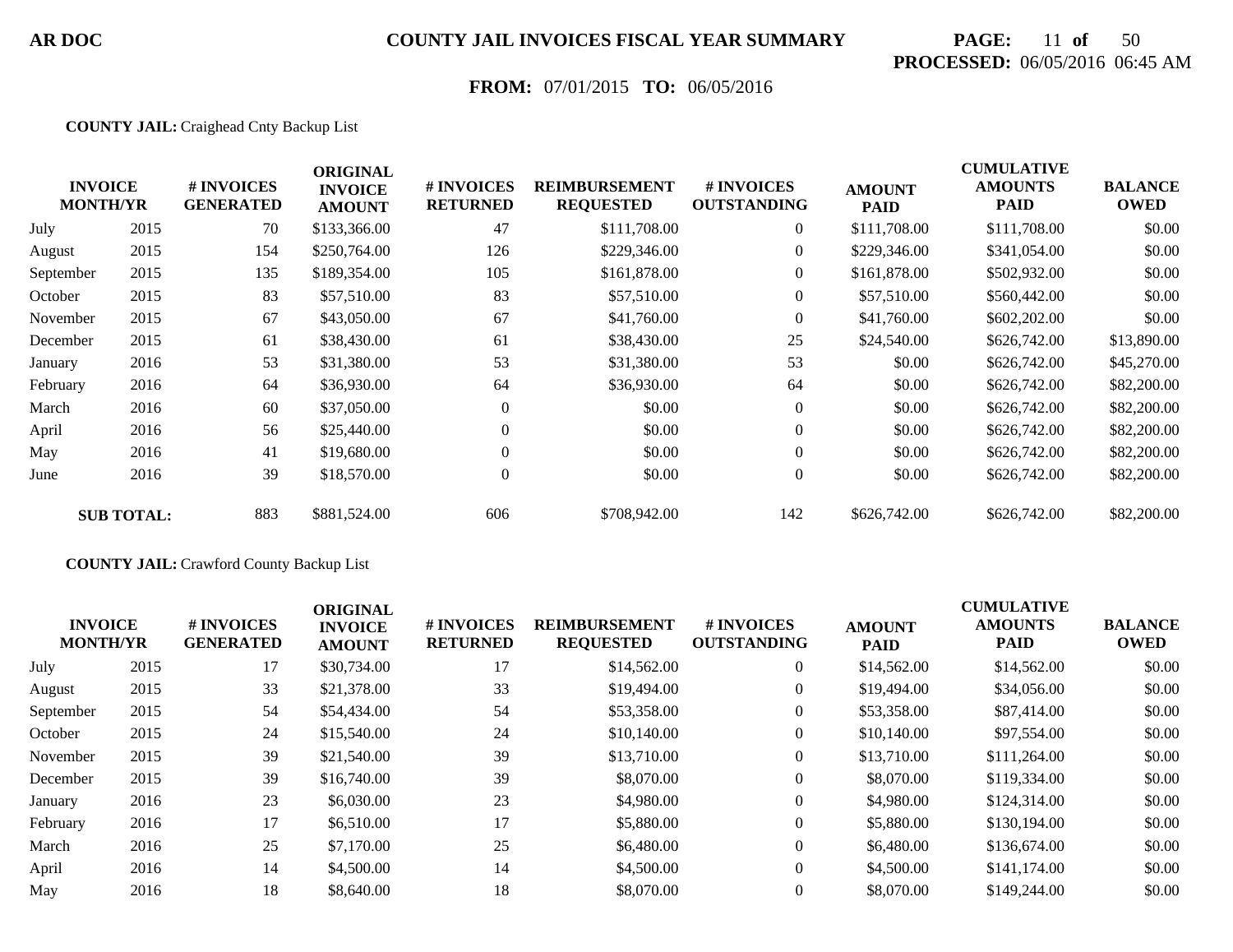## **PAGE:** 12 **of** 50 **PROCESSED:** 06/05/2016 06:45 AM

### **FROM:** 07/01/2015 **TO:** 06/05/2016

**COUNTY JAIL:** Crawford County Backup List

|      | <b>INVOICE</b><br><b>MONTH/YR</b> | # INVOICES<br><b>GENERATED</b> | ORIGINAL<br><b>INVOICE</b><br><b>AMOUNT</b> | # INVOICES<br><b>RETURNED</b> | <b>REIMBURSEMENT</b><br><b>REQUESTED</b> | # INVOICES<br><b>OUTSTANDING</b> | <b>AMOUNT</b><br><b>PAID</b> | <b>CUMULATIVE</b><br><b>AMOUNTS</b><br><b>PAID</b> | <b>BALANCE</b><br><b>OWED</b> |
|------|-----------------------------------|--------------------------------|---------------------------------------------|-------------------------------|------------------------------------------|----------------------------------|------------------------------|----------------------------------------------------|-------------------------------|
| June | 2016                              | 22                             | \$8,010.00                                  |                               | \$0.00                                   |                                  | \$0.00                       | \$149,244.00                                       | \$0.00                        |
|      | <b>SUB TOTAL:</b>                 | 325                            | \$201,226.00                                | 303                           | \$149,244,00                             |                                  | \$149,244.00                 | \$149,244.00                                       | \$0.00                        |

**COUNTY JAIL:** Crittenden Cnty Backup List

| <b>INVOICE</b><br><b>MONTH/YR</b> |                   | # INVOICES<br><b>GENERATED</b> | <b>ORIGINAL</b><br><b>INVOICE</b><br><b>AMOUNT</b> | # INVOICES<br><b>RETURNED</b> | <b>REIMBURSEMENT</b><br><b>REQUESTED</b> | # INVOICES<br><b>OUTSTANDING</b> | <b>AMOUNT</b><br><b>PAID</b> | <b>CUMULATIVE</b><br><b>AMOUNTS</b><br><b>PAID</b> | <b>BALANCE</b><br><b>OWED</b> |
|-----------------------------------|-------------------|--------------------------------|----------------------------------------------------|-------------------------------|------------------------------------------|----------------------------------|------------------------------|----------------------------------------------------|-------------------------------|
| July                              | 2015              | 47                             | \$55,400.00                                        | 46                            | \$54,836.00                              | $\overline{0}$                   | \$54,836.00                  | \$54,836.00                                        | \$0.00                        |
| August                            | 2015              | 69                             | \$81,886.00                                        | 69                            | \$81,616.00                              | $\overline{0}$                   | \$81,616.00                  | \$136,452.00                                       | \$0.00                        |
| September                         | 2015              | 134                            | \$204,294.00                                       | 134                           | \$206,926.00                             | $\overline{0}$                   | \$206,926.00                 | \$343,378.00                                       | \$0.00                        |
| October                           | 2015              | 57                             | \$38,550.00                                        | 57                            | \$38,550.00                              | $\overline{0}$                   | \$38,550.00                  | \$381,928.00                                       | \$0.00                        |
| November                          | 2015              | 47                             | \$35,670.00                                        | 47                            | \$34,740.00                              | $\overline{0}$                   | \$34,740.00                  | \$416,668.00                                       | \$0.00                        |
| December                          | 2015              | 40                             | \$23,010.00                                        | $\Omega$                      | \$0.00                                   | $\overline{0}$                   | \$0.00                       | \$416,668.00                                       | \$0.00                        |
| January                           | 2016              | 44                             | \$31,950.00                                        | 44                            | \$31,950.00                              | $\boldsymbol{0}$                 | \$31,950.00                  | \$448,618.00                                       | \$0.00                        |
| February                          | 2016              | 55                             | \$25,890.00                                        | 55                            | \$25,890.00                              | $\overline{0}$                   | \$25,890.00                  | \$474,508.00                                       | \$0.00                        |
| March                             | 2016              | 46                             | \$26,670.00                                        | 46                            | \$26,670.00                              | $\overline{0}$                   | \$26,670.00                  | \$501,178.00                                       | \$0.00                        |
| April                             | 2016              | 33                             | \$17,430.00                                        | 33                            | \$17,460.00                              | $\overline{0}$                   | \$17,460.00                  | \$518,638.00                                       | \$0.00                        |
| May                               | 2016              | 33                             | \$17,790.00                                        | 33                            | \$17,790.00                              | $\overline{0}$                   | \$17,790.00                  | \$536,428.00                                       | \$0.00                        |
| June                              | 2016              | 31                             | \$19,800.00                                        | $\mathbf{0}$                  | \$0.00                                   | $\boldsymbol{0}$                 | \$0.00                       | \$536,428.00                                       | \$0.00                        |
|                                   | <b>SUB TOTAL:</b> | 636                            | \$578,340.00                                       | 564                           | \$536,428.00                             | $\overline{0}$                   | \$536,428.00                 | \$536,428.00                                       | \$0.00                        |

**COUNTY JAIL:** Cross County Backup List

|                                   |      |                                | ORIGINAL                        |                               |                                          |                                  |                              | <b>CUMULATIVE</b>             |                        |
|-----------------------------------|------|--------------------------------|---------------------------------|-------------------------------|------------------------------------------|----------------------------------|------------------------------|-------------------------------|------------------------|
| <b>INVOICE</b><br><b>MONTH/YR</b> |      | # INVOICES<br><b>GENERATED</b> | <b>INVOICE</b><br><b>AMOUNT</b> | # INVOICES<br><b>RETURNED</b> | <b>REIMBURSEMENT</b><br><b>REOUESTED</b> | # INVOICES<br><b>OUTSTANDING</b> | <b>AMOUNT</b><br><b>PAID</b> | <b>AMOUNTS</b><br><b>PAID</b> | <b>BALANCE</b><br>OWED |
| July                              | 2015 |                                | \$21,532.00                     | 12                            | \$21,532.00                              |                                  | \$21,532.00                  | \$21,532.00                   | \$0.00                 |
| August                            | 2015 |                                | \$870.00                        |                               | \$870.00                                 |                                  | \$870.00                     | \$22,402.00                   | \$0.00                 |
| September                         | 2015 |                                | \$11,626.00                     |                               | \$9,526.00                               |                                  | \$9,526.00                   | \$31,928.00                   | \$0.00                 |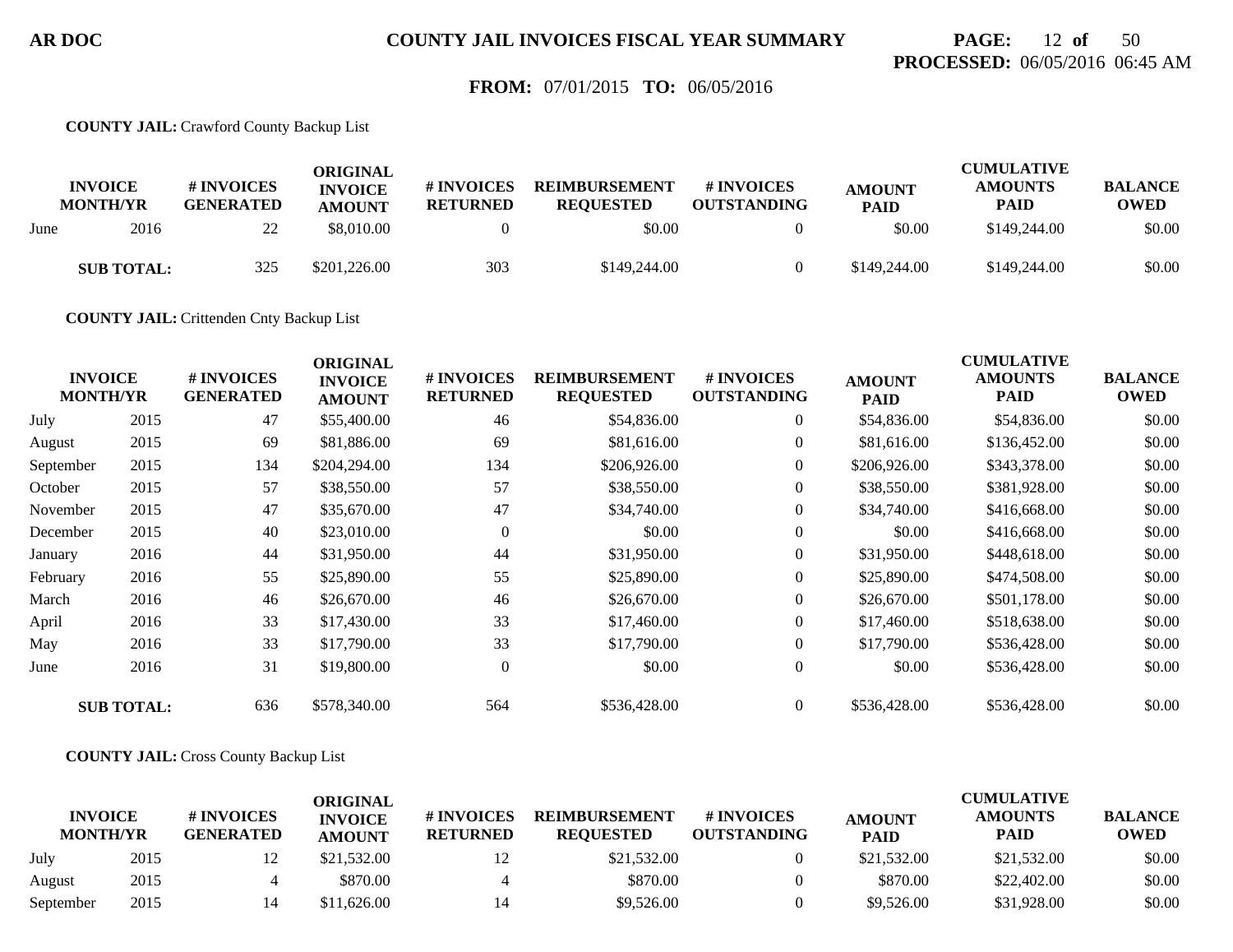# **PAGE:** 13 **of** 50 **PROCESSED:** 06/05/2016 06:45 AM

## **FROM:** 07/01/2015 **TO:** 06/05/2016

#### **COUNTY JAIL:** Cross County Backup List

|          | <b>INVOICE</b><br><b>MONTH/YR</b> | # INVOICES<br><b>GENERATED</b> | <b>ORIGINAL</b><br><b>INVOICE</b><br><b>AMOUNT</b> | # INVOICES<br><b>RETURNED</b> | <b>REIMBURSEMENT</b><br><b>REQUESTED</b> | # INVOICES<br><b>OUTSTANDING</b> | <b>AMOUNT</b><br><b>PAID</b> | <b>CUMULATIVE</b><br><b>AMOUNTS</b><br><b>PAID</b> | <b>BALANCE</b><br><b>OWED</b> |
|----------|-----------------------------------|--------------------------------|----------------------------------------------------|-------------------------------|------------------------------------------|----------------------------------|------------------------------|----------------------------------------------------|-------------------------------|
| October  | 2015                              | 10                             | \$7,800.00                                         | 10                            | \$7,800.00                               | $\overline{0}$                   | \$7,800.00                   | \$39,728.00                                        | \$0.00                        |
| November | 2015                              | 14                             | \$7,890.00                                         | 14                            | \$7,830.00                               | $\overline{0}$                   | \$7,830.00                   | \$47,558.00                                        | \$0.00                        |
| December | 2015                              | 16                             | \$11,940.00                                        | 16                            | \$10,260.00                              | $\overline{0}$                   | \$10,260.00                  | \$57,818.00                                        | \$0.00                        |
| January  | 2016                              | 12                             | \$7,230.00                                         | 12                            | \$7,230.00                               | $\overline{0}$                   | \$7,230.00                   | \$65,048.00                                        | \$0.00                        |
| February | 2016                              | 4                              | \$600.00                                           | 4                             | \$600.00                                 | $\boldsymbol{0}$                 | \$600.00                     | \$65,648.00                                        | \$0.00                        |
| March    | 2016                              | 8                              | \$4,980.00                                         | 8                             | \$4,980.00                               | $\overline{0}$                   | \$4,980.00                   | \$70,628.00                                        | \$0.00                        |
| April    | 2016                              | 12                             | \$5,970.00                                         | $\Omega$                      | \$0.00                                   | $\theta$                         | \$0.00                       | \$70,628.00                                        | \$0.00                        |
| May      | 2016                              |                                | \$3,600.00                                         |                               | \$3,600.00                               |                                  | \$0.00                       | \$70,628.00                                        | \$3,600.00                    |
| June     | 2016                              | 13                             | \$4,470.00                                         | $\theta$                      | \$0.00                                   | $\overline{0}$                   | \$0.00                       | \$70,628.00                                        | \$3,600.00                    |
|          | <b>SUB TOTAL:</b>                 | 126                            | \$88,508.00                                        | 101                           | \$74,228,00                              |                                  | \$70,628.00                  | \$70,628.00                                        | \$3,600.00                    |

#### **COUNTY JAIL:** Crossett City Jail

|           |                                   |                                | <b>ORIGINAL</b>                 |                                      |                                          |                                  |                              | <b>CUMULATIVE</b>             |                               |
|-----------|-----------------------------------|--------------------------------|---------------------------------|--------------------------------------|------------------------------------------|----------------------------------|------------------------------|-------------------------------|-------------------------------|
|           | <b>INVOICE</b><br><b>MONTH/YR</b> | # INVOICES<br><b>GENERATED</b> | <b>INVOICE</b><br><b>AMOUNT</b> | <b># INVOICES</b><br><b>RETURNED</b> | <b>REIMBURSEMENT</b><br><b>REQUESTED</b> | # INVOICES<br><b>OUTSTANDING</b> | <b>AMOUNT</b><br><b>PAID</b> | <b>AMOUNTS</b><br><b>PAID</b> | <b>BALANCE</b><br><b>OWED</b> |
| August    | 2015                              | 2                              | \$388.00                        | 2                                    | \$360.00                                 | $\overline{0}$                   | \$360.00                     | \$360.00                      | \$0.00                        |
| September | 2015                              |                                | \$180.00                        |                                      | \$180.00                                 | $\overline{0}$                   | \$180.00                     | \$540.00                      | \$0.00                        |
| October   | 2015                              |                                | \$900.00                        |                                      | \$0.00                                   | $\overline{0}$                   | \$0.00                       | \$540.00                      | \$0.00                        |
| November  | 2015                              |                                | \$930.00                        |                                      | \$60.00                                  | $\overline{0}$                   | \$60.00                      | \$600.00                      | \$0.00                        |
| December  | 2015                              |                                | \$900.00                        | $\Omega$                             | \$0.00                                   | $\overline{0}$                   | \$0.00                       | \$600.00                      | \$0.00                        |
| January   | 2016                              |                                | \$930.00                        |                                      | \$60.00                                  | $\overline{0}$                   | \$60.00                      | \$660.00                      | \$0.00                        |
| February  | 2016                              |                                | \$330.00                        |                                      | \$0.00                                   | $\mathbf{0}$                     | \$0.00                       | \$660.00                      | \$0.00                        |
| April     | 2016                              |                                | \$750.00                        | $\Omega$                             | \$0.00                                   | $\theta$                         | \$0.00                       | \$660.00                      | \$0.00                        |
| May       | 2016                              |                                | \$900.00                        |                                      | \$900.00                                 | $\overline{0}$                   | \$900.00                     | \$1,560.00                    | \$0.00                        |
| June      | 2016                              | 2                              | \$1,110.00                      | $\overline{0}$                       | \$0.00                                   | $\overline{0}$                   | \$0.00                       | \$1,560.00                    | \$0.00                        |
|           | <b>SUB TOTAL:</b>                 | 12                             | \$7,318.00                      |                                      | \$1,560.00                               |                                  | \$1,560.00                   | \$1,560.00                    | \$0.00                        |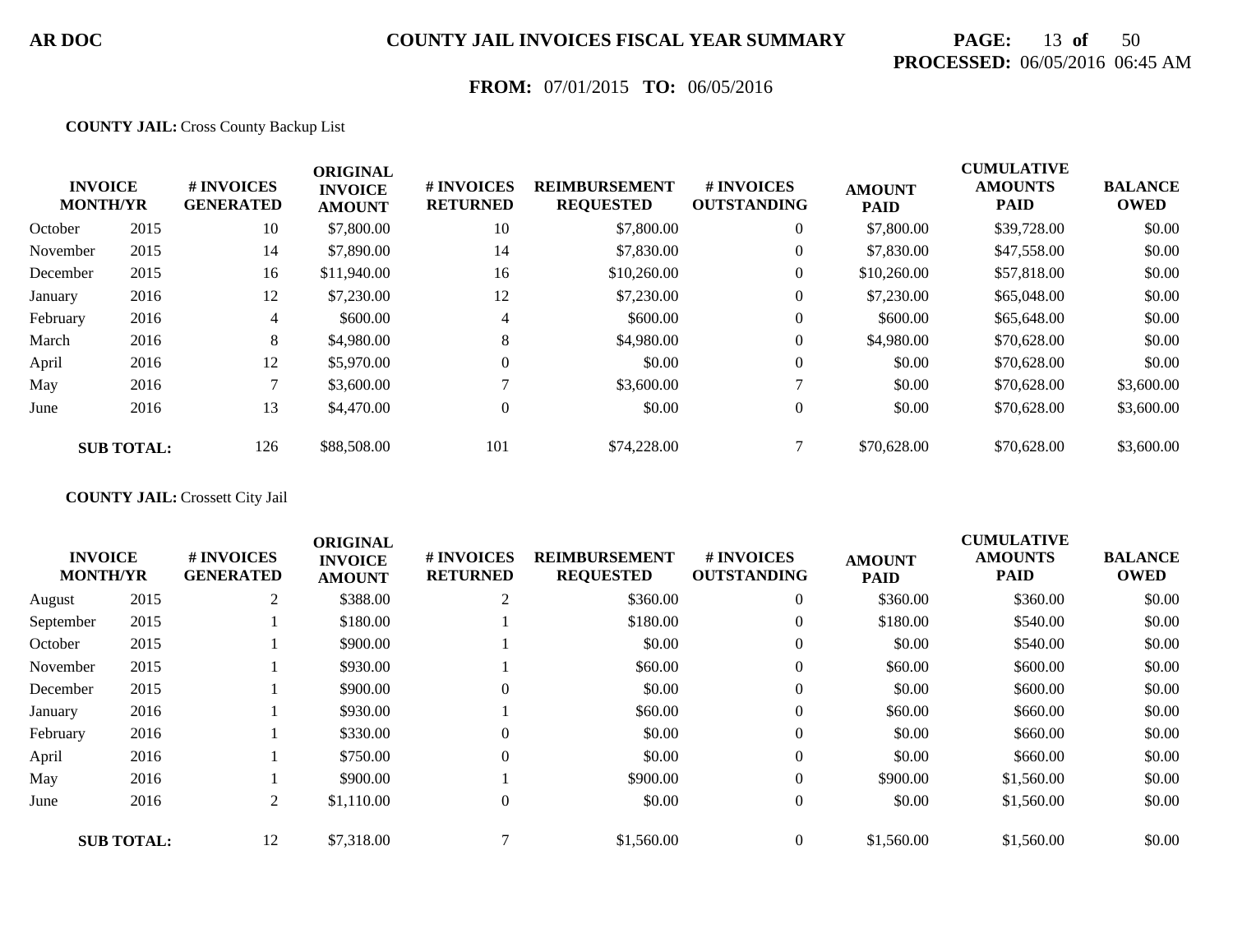# **PAGE:** 14 **of** 50 **PROCESSED:** 06/05/2016 06:45 AM

## **FROM:** 07/01/2015 **TO:** 06/05/2016

#### **COUNTY JAIL:** Dallas County Backup List

|           | <b>INVOICE</b><br><b>MONTH/YR</b> | # INVOICES<br><b>GENERATED</b> | <b>ORIGINAL</b><br><b>INVOICE</b><br><b>AMOUNT</b> | # INVOICES<br><b>RETURNED</b> | <b>REIMBURSEMENT</b><br><b>REQUESTED</b> | # INVOICES<br><b>OUTSTANDING</b> | <b>AMOUNT</b><br><b>PAID</b> | <b>CUMULATIVE</b><br><b>AMOUNTS</b><br><b>PAID</b> | <b>BALANCE</b><br><b>OWED</b> |
|-----------|-----------------------------------|--------------------------------|----------------------------------------------------|-------------------------------|------------------------------------------|----------------------------------|------------------------------|----------------------------------------------------|-------------------------------|
| July      | 2015                              | 5                              | \$4,254.00                                         |                               | \$4,254.00                               | $\boldsymbol{0}$                 | \$4,254.00                   | \$4,254.00                                         | \$0.00                        |
| August    | 2015                              | 8                              | \$8,210.00                                         | 8                             | \$8,210.00                               | $\overline{0}$                   | \$8,210.00                   | \$12,464.00                                        | \$0.00                        |
| September | 2015                              | 15                             | \$20,308.00                                        | 15                            | \$20,308.00                              | $\overline{0}$                   | \$20,308.00                  | \$32,772.00                                        | \$0.00                        |
| October   | 2015                              | 11                             | \$8,280.00                                         | 11                            | \$8,280.00                               | $\overline{0}$                   | \$8,280.00                   | \$41,052.00                                        | \$0.00                        |
| November  | 2015                              | 14                             | \$9,930.00                                         | 14                            | \$9,930.00                               | $\overline{0}$                   | \$9,930.00                   | \$50,982.00                                        | \$0.00                        |
| December  | 2015                              | 17                             | \$12,600.00                                        | 17                            | \$12,600.00                              | $\overline{0}$                   | \$12,600.00                  | \$63,582.00                                        | \$0.00                        |
| January   | 2016                              | 14                             | \$10,830.00                                        | 14                            | \$10,830.00                              | $\overline{0}$                   | \$10,830.00                  | \$74,412.00                                        | \$0.00                        |
| February  | 2016                              | 12                             | \$5,460.00                                         | $\overline{0}$                | \$0.00                                   | $\overline{0}$                   | \$0.00                       | \$74,412.00                                        | \$0.00                        |
| March     | 2016                              | 11                             | \$6,690.00                                         | $\Omega$                      | \$0.00                                   | $\overline{0}$                   | \$0.00                       | \$74,412.00                                        | \$0.00                        |
| April     | 2016                              | 6                              | \$4,140.00                                         | $\Omega$                      | \$0.00                                   | $\overline{0}$                   | \$0.00                       | \$74,412.00                                        | \$0.00                        |
| May       | 2016                              | 6                              | \$4,890.00                                         | $\Omega$                      | \$0.00                                   | $\overline{0}$                   | \$0.00                       | \$74,412.00                                        | \$0.00                        |
| June      | 2016                              | 10                             | \$5,760.00                                         | $\overline{0}$                | \$0.00                                   | $\overline{0}$                   | \$0.00                       | \$74,412.00                                        | \$0.00                        |
|           | <b>SUB TOTAL:</b>                 | 129                            | \$101,352.00                                       | 84                            | \$74,412.00                              | $\overline{0}$                   | \$74,412.00                  | \$74,412.00                                        | \$0.00                        |

#### **COUNTY JAIL:** Delta Regional Jail

|      | <b>INVOICE</b>    | # INVOICES       | <b>ORIGINAL</b><br><b>INVOICE</b> | # INVOICES      | <b>REIMBURSEMENT</b> | # INVOICES         | <b>AMOUNT</b> | <b>CUMULATIVE</b><br><b>AMOUNTS</b> | <b>BALANCE</b> |
|------|-------------------|------------------|-----------------------------------|-----------------|----------------------|--------------------|---------------|-------------------------------------|----------------|
|      | <b>MONTH/YR</b>   | <b>GENERATED</b> | <b>AMOUNT</b>                     | <b>RETURNED</b> | <b>REOUESTED</b>     | <b>OUTSTANDING</b> | <b>PAID</b>   | <b>PAID</b>                         | <b>OWED</b>    |
| June | 2016              |                  | \$930.00                          |                 | \$0.00               |                    | \$0.00        | \$0.00                              | \$0.00         |
|      | <b>SUB TOTAL:</b> |                  | \$930.00                          |                 | \$0.00               |                    | \$0.00        | \$0.00                              | \$0.00         |

**COUNTY JAIL:** Desha County Backup List

|                                   |      |                                | ORIGINAL                        |                               |                                          |                                  |                              | <b>CUMULATIVE</b>             |                               |
|-----------------------------------|------|--------------------------------|---------------------------------|-------------------------------|------------------------------------------|----------------------------------|------------------------------|-------------------------------|-------------------------------|
| <b>INVOICE</b><br><b>MONTH/YR</b> |      | # INVOICES<br><b>GENERATED</b> | <b>INVOICE</b><br><b>AMOUNT</b> | # INVOICES<br><b>RETURNED</b> | <b>REIMBURSEMENT</b><br><b>REOUESTED</b> | # INVOICES<br><b>OUTSTANDING</b> | <b>AMOUNT</b><br><b>PAID</b> | <b>AMOUNTS</b><br><b>PAID</b> | <b>BALANCE</b><br><b>OWED</b> |
| July                              | 2015 |                                | \$2,444.00                      |                               | \$1,484.00                               |                                  | \$1,484.00                   | \$1,484.00                    | \$0.00                        |
| August                            | 2015 |                                | \$21,416.00                     | 15                            | \$9,054.00                               |                                  | \$9,054.00                   | \$10,538.00                   | \$0.00                        |
| September                         | 2015 |                                | \$12,540.00                     |                               | \$11,610.00                              |                                  | \$11,610.00                  | \$22,148.00                   | \$0.00                        |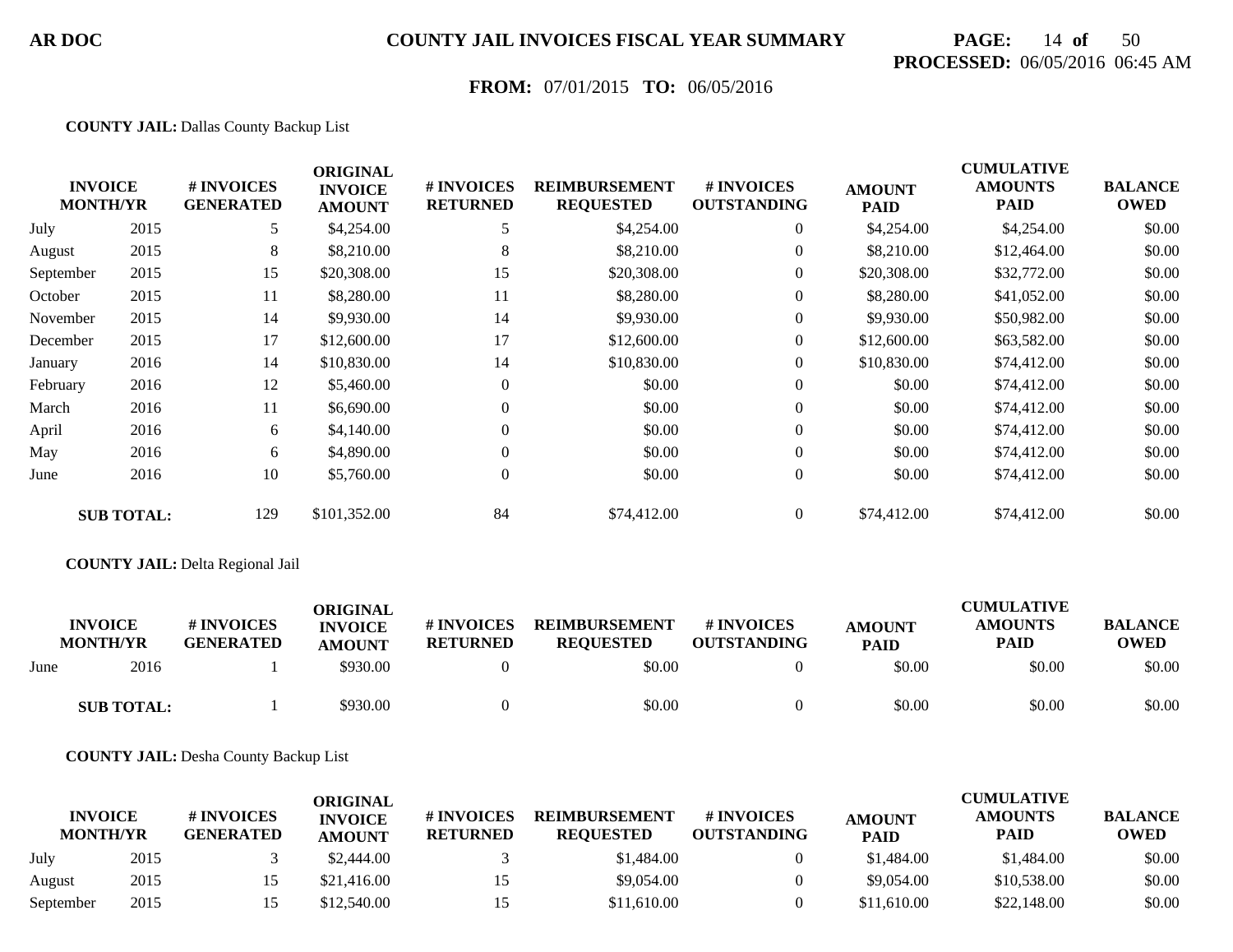# **PAGE:** 15 **of** 50 **PROCESSED:** 06/05/2016 06:45 AM

## **FROM:** 07/01/2015 **TO:** 06/05/2016

#### **COUNTY JAIL:** Desha County Backup List

|          | <b>INVOICE</b><br><b>MONTH/YR</b> | # INVOICES<br><b>GENERATED</b> | <b>ORIGINAL</b><br><b>INVOICE</b><br><b>AMOUNT</b> | # INVOICES<br><b>RETURNED</b> | <b>REIMBURSEMENT</b><br><b>REQUESTED</b> | # INVOICES<br><b>OUTSTANDING</b> | <b>AMOUNT</b><br><b>PAID</b> | <b>CUMULATIVE</b><br><b>AMOUNTS</b><br><b>PAID</b> | <b>BALANCE</b><br><b>OWED</b> |
|----------|-----------------------------------|--------------------------------|----------------------------------------------------|-------------------------------|------------------------------------------|----------------------------------|------------------------------|----------------------------------------------------|-------------------------------|
| October  | 2015                              | 21                             | \$12,300.00                                        | 21                            | \$9,690.00                               | $\overline{0}$                   | \$9,690.00                   | \$31,838.00                                        | \$0.00                        |
| November | 2015                              | 8                              | \$5,790.00                                         | 8                             | \$5,460.00                               | $\overline{0}$                   | \$5,460.00                   | \$37,298.00                                        | \$0.00                        |
| December | 2015                              |                                | \$4,950.00                                         |                               | \$4,950.00                               | $\overline{0}$                   | \$4,950.00                   | \$42,248.00                                        | \$0.00                        |
| January  | 2016                              |                                | \$3,960.00                                         |                               | \$3,960.00                               | $\overline{0}$                   | \$3,960.00                   | \$46,208.00                                        | \$0.00                        |
| February | 2016                              | 4                              | \$1,980.00                                         | 4                             | \$1,980.00                               | $\boldsymbol{0}$                 | \$1,980.00                   | \$48,188.00                                        | \$0.00                        |
| March    | 2016                              |                                | \$2,580.00                                         |                               | \$2,370.00                               | $\overline{0}$                   | \$2,370.00                   | \$50,558.00                                        | \$0.00                        |
| April    | 2016                              |                                | \$1,050.00                                         |                               | \$990.00                                 | $\theta$                         | \$990.00                     | \$51,548.00                                        | \$0.00                        |
| May      | 2016                              | 6                              | \$2,550.00                                         | 6                             | \$2,550.00                               | $\overline{0}$                   | \$2,550.00                   | \$54,098.00                                        | \$0.00                        |
| June     | 2016                              | 6                              | \$3,900.00                                         | $\Omega$                      | \$0.00                                   | $\overline{0}$                   | \$0.00                       | \$54,098.00                                        | \$0.00                        |
|          | <b>SUB TOTAL:</b>                 | 104                            | \$75,460.00                                        | 98                            | \$54,098.00                              | $\overline{0}$                   | \$54,098.00                  | \$54,098.00                                        | \$0.00                        |

#### **COUNTY JAIL:** Division of Youth Services

|      | <b>INVOICE</b><br><b>MONTH/YR</b> | # INVOICES<br><b>GENERATED</b> | ORIGINAL<br><b>INVOICE</b><br><b>AMOUNT</b> | # INVOICES<br><b>RETURNED</b> | <b>REIMBURSEMENT</b><br><b>REOUESTED</b> | # INVOICES<br><b>OUTSTANDING</b> | <b>AMOUNT</b><br><b>PAID</b> | <b>CUMULATIVE</b><br><b>AMOUNTS</b><br><b>PAID</b> | <b>BALANCE</b><br><b>OWED</b> |
|------|-----------------------------------|--------------------------------|---------------------------------------------|-------------------------------|------------------------------------------|----------------------------------|------------------------------|----------------------------------------------------|-------------------------------|
| June | 2016                              |                                | \$660.00                                    |                               | \$0.00                                   |                                  | \$0.00                       | \$0.00                                             | \$0.00                        |
|      | <b>SUB TOTAL:</b>                 |                                | \$660.00                                    |                               | \$0.00                                   |                                  | \$0.00                       | \$0.00                                             | \$0.00                        |

#### **COUNTY JAIL:** Drew County Backup List

| <b>INVOICE</b><br><b>MONTH/YR</b> |      | # INVOICES<br><b>GENERATED</b> | ORIGINAL<br><b>INVOICE</b><br><b>AMOUNT</b> | # INVOICES<br><b>RETURNED</b> | <b>REIMBURSEMENT</b><br><b>REQUESTED</b> | # INVOICES<br><b>OUTSTANDING</b> | <b>AMOUNT</b><br><b>PAID</b> | <b>CUMULATIVE</b><br><b>AMOUNTS</b><br><b>PAID</b> | <b>BALANCE</b><br><b>OWED</b> |
|-----------------------------------|------|--------------------------------|---------------------------------------------|-------------------------------|------------------------------------------|----------------------------------|------------------------------|----------------------------------------------------|-------------------------------|
| July                              | 2015 |                                | \$2,044.00                                  |                               | \$1,204.00                               |                                  | \$1,204.00                   | \$1,204.00                                         | \$0.00                        |
| August                            | 2015 | 16                             | \$11,354.00                                 | 16                            | \$11,354.00                              |                                  | \$11,354.00                  | \$12,558.00                                        | \$0.00                        |
| September                         | 2015 | 27                             | \$27,624.00                                 | 27                            | \$25,366.00                              |                                  | \$25,366.00                  | \$37,924.00                                        | \$0.00                        |
| October                           | 2015 | 15                             | \$10,110.00                                 | 15                            | \$10,110.00                              |                                  | \$10,110.00                  | \$48,034.00                                        | \$0.00                        |
| November                          | 2015 | 10                             | \$7,920.00                                  | 10                            | \$7,920.00                               |                                  | \$7,920.00                   | \$55,954.00                                        | \$0.00                        |
| December                          | 2015 |                                | \$5,550.00                                  |                               | \$5,550.00                               |                                  | \$5,550.00                   | \$61,504.00                                        | \$0.00                        |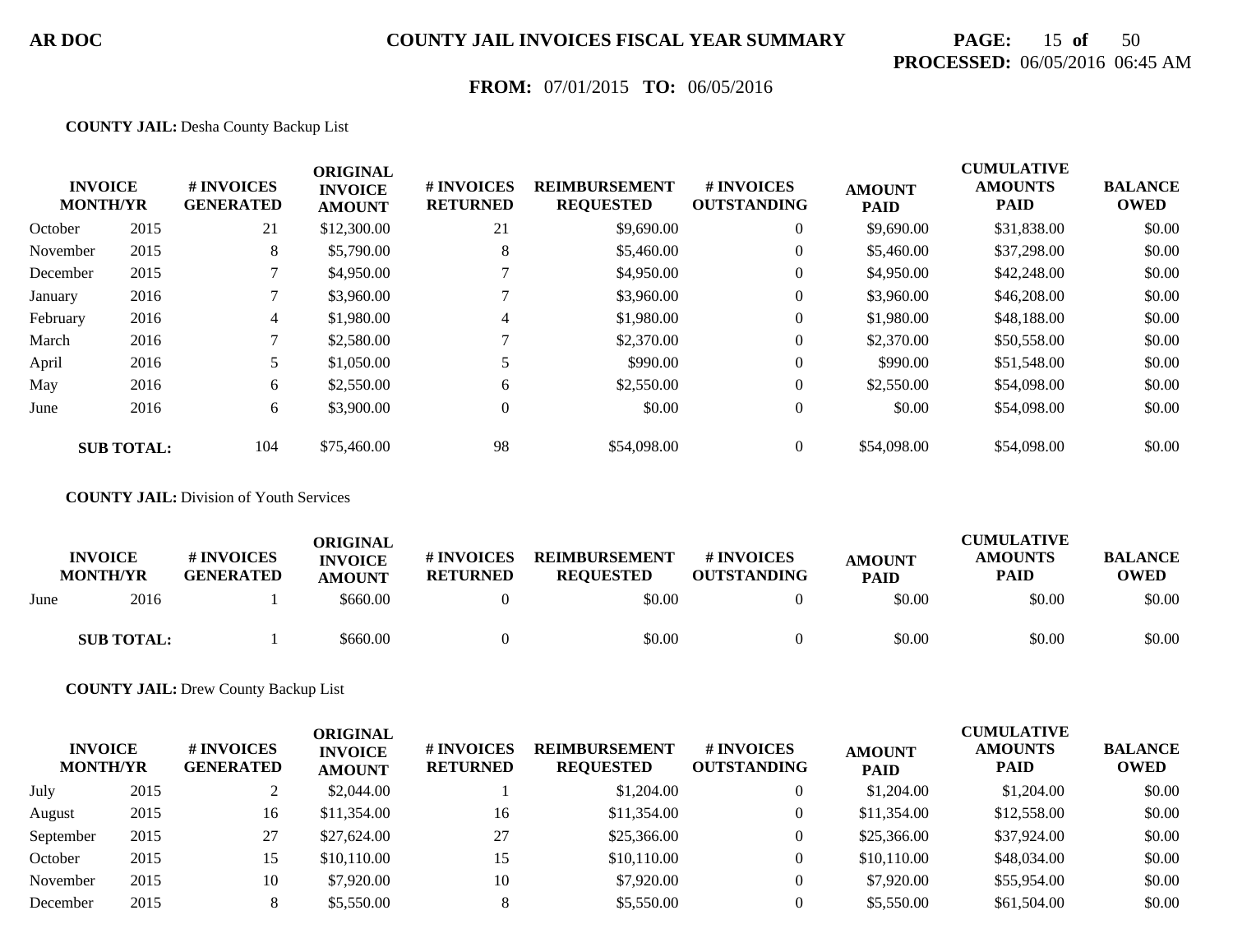# **PAGE:** 16 **of** 50 **PROCESSED:** 06/05/2016 06:45 AM

## **FROM:** 07/01/2015 **TO:** 06/05/2016

#### **COUNTY JAIL:** Drew County Backup List

|          | <b>INVOICE</b><br><b>MONTH/YR</b> | # INVOICES<br><b>GENERATED</b> | <b>ORIGINAL</b><br><b>INVOICE</b><br><b>AMOUNT</b> | # INVOICES<br><b>RETURNED</b> | <b>REIMBURSEMENT</b><br><b>REQUESTED</b> | <b>#INVOICES</b><br><b>OUTSTANDING</b> | <b>AMOUNT</b><br><b>PAID</b> | <b>CUMULATIVE</b><br><b>AMOUNTS</b><br><b>PAID</b> | <b>BALANCE</b><br><b>OWED</b> |
|----------|-----------------------------------|--------------------------------|----------------------------------------------------|-------------------------------|------------------------------------------|----------------------------------------|------------------------------|----------------------------------------------------|-------------------------------|
| January  | 2016                              | 6                              | \$2,220.00                                         | 6                             | \$2,220.00                               | 6                                      | \$0.00                       | \$61,504.00                                        | \$2,220.00                    |
| February | 2016                              | 6                              | \$2,520.00                                         | 6                             | \$2,520.00                               | $\overline{0}$                         | \$2,520.00                   | \$64,024.00                                        | \$2,220.00                    |
| March    | 2016                              |                                | \$480.00                                           |                               | \$480.00                                 | $\overline{0}$                         | \$480.00                     | \$64,504.00                                        | \$2,220.00                    |
| April    | 2016                              | 11                             | \$2,190.00                                         | 11                            | \$2,190.00                               | 11                                     | \$0.00                       | \$64,504.00                                        | \$4,410.00                    |
| May      | 2016                              | 11                             | \$2,700.00                                         | 11                            | \$2,700.00                               | 11                                     | \$0.00                       | \$64,504.00                                        | \$7,110.00                    |
| June     | 2016                              | 12                             | \$3,330.00                                         | $\overline{0}$                | \$0.00                                   | $\overline{0}$                         | \$0.00                       | \$64,504.00                                        | \$7,110.00                    |
|          | <b>SUB TOTAL:</b>                 | 127                            | \$78,042.00                                        | 114                           | \$71,614.00                              | 28                                     | \$64,504.00                  | \$64,504.00                                        | \$7,110.00                    |

#### **COUNTY JAIL:** Dumas City Jail

| <b>INVOICE</b><br><b>MONTH/YR</b> |                   | # INVOICES<br><b>GENERATED</b> | <b>ORIGINAL</b><br><b>INVOICE</b><br><b>AMOUNT</b> | # INVOICES<br><b>RETURNED</b> | <b>REIMBURSEMENT</b><br><b>REQUESTED</b> | # INVOICES<br><b>OUTSTANDING</b> | <b>AMOUNT</b><br><b>PAID</b> | <b>CUMULATIVE</b><br><b>AMOUNTS</b><br><b>PAID</b> | <b>BALANCE</b><br><b>OWED</b> |
|-----------------------------------|-------------------|--------------------------------|----------------------------------------------------|-------------------------------|------------------------------------------|----------------------------------|------------------------------|----------------------------------------------------|-------------------------------|
| July                              | 2015              | 3                              | \$10,276.00                                        | 3                             | \$10,276.00                              | $\overline{0}$                   | \$10,276.00                  | \$10,276.00                                        | \$0.00                        |
| August                            | 2015              |                                | \$15,696.00                                        |                               | \$15,696.00                              | $\overline{0}$                   | \$15,696.00                  | \$25,972.00                                        | \$0.00                        |
| September                         | 2015              | 2                              | \$750.00                                           | 2                             | \$750.00                                 | $\overline{0}$                   | \$750.00                     | \$26,722.00                                        | \$0.00                        |
| October                           | 2015              | 3                              | \$1,860.00                                         | 3                             | \$1,860.00                               | $\mathbf{0}$                     | \$1,860.00                   | \$28,582.00                                        | \$0.00                        |
| November                          | 2015              | 3                              | \$1,620.00                                         | 3                             | \$1,620.00                               | $\overline{0}$                   | \$1,620.00                   | \$30,202.00                                        | \$0.00                        |
| December                          | 2015              | 2                              | \$1,800.00                                         | 2                             | \$1,800.00                               | $\mathbf{0}$                     | \$1,800.00                   | \$32,002.00                                        | \$0.00                        |
| January                           | 2016              | 3                              | \$2,340.00                                         | 3                             | \$2,340.00                               | $\mathbf{0}$                     | \$2,340.00                   | \$34,342.00                                        | \$0.00                        |
| February                          | 2016              | 4                              | \$930.00                                           | 4                             | \$930.00                                 | $\mathbf{0}$                     | \$930.00                     | \$35,272.00                                        | \$0.00                        |
| March                             | 2016              |                                | \$870.00                                           |                               | \$870.00                                 | $\mathbf{0}$                     | \$870.00                     | \$36,142.00                                        | \$0.00                        |
| April                             | 2016              |                                | \$930.00                                           |                               | \$930.00                                 | $\mathbf{0}$                     | \$930.00                     | \$37,072.00                                        | \$0.00                        |
| May                               | 2016              | 4                              | \$1,650.00                                         | 4                             | \$1,650.00                               | $\mathbf{0}$                     | \$1,650.00                   | \$38,722.00                                        | \$0.00                        |
| June                              | 2016              | 4                              | \$960.00                                           | $\theta$                      | \$0.00                                   | $\mathbf{0}$                     | \$0.00                       | \$38,722.00                                        | \$0.00                        |
|                                   | <b>SUB TOTAL:</b> | 37                             | \$39,682.00                                        | 33                            | \$38,722.00                              | $\overline{0}$                   | \$38,722.00                  | \$38,722.00                                        | \$0.00                        |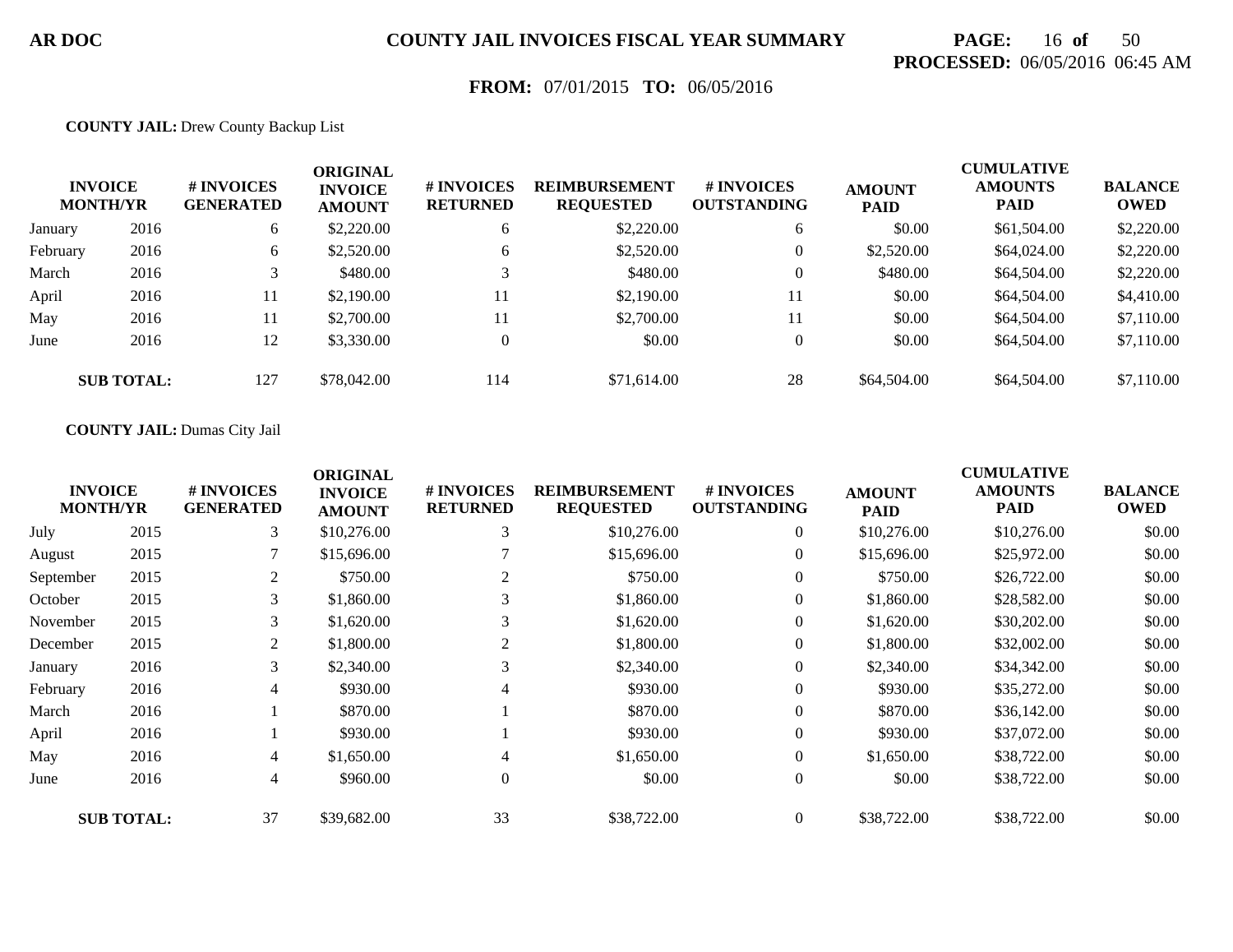## **PAGE:** 17 **of** 50 **PROCESSED:** 06/05/2016 06:45 AM

### **FROM:** 07/01/2015 **TO:** 06/05/2016

**COUNTY JAIL:** East AR Violator Pgm

|      | <b>INVOICE</b><br><b>MONTH/YR</b> | # INVOICES<br><b>GENERATED</b> | ORIGINAL<br><b>INVOICE</b><br><b>AMOUNT</b> | # INVOICES<br><b>RETURNED</b> | <b>REIMBURSEMENT</b><br><b>REQUESTED</b> | # INVOICES<br><b>OUTSTANDING</b> | <b>AMOUNT</b><br><b>PAID</b> | <b>CUMULATIVE</b><br><b>AMOUNTS</b><br><b>PAID</b> | <b>BALANCE</b><br><b>OWED</b> |
|------|-----------------------------------|--------------------------------|---------------------------------------------|-------------------------------|------------------------------------------|----------------------------------|------------------------------|----------------------------------------------------|-------------------------------|
| June | 2016                              |                                | \$1,860.00                                  |                               | \$0.00                                   |                                  | \$0.00                       | \$0.00                                             | \$0.00                        |
|      | <b>SUB TOTAL:</b>                 |                                | \$1,860.00                                  |                               | \$0.00                                   |                                  | \$0.00                       | \$0.00                                             | \$0.00                        |

**COUNTY JAIL:** England City Jail Backup

|           | <b>INVOICE</b><br><b>MONTH/YR</b> | # INVOICES<br><b>GENERATED</b> | <b>ORIGINAL</b><br><b>INVOICE</b><br><b>AMOUNT</b> | # INVOICES<br><b>RETURNED</b> | <b>REIMBURSEMENT</b><br><b>REQUESTED</b> | # INVOICES<br><b>OUTSTANDING</b> | <b>AMOUNT</b><br><b>PAID</b> | <b>CUMULATIVE</b><br><b>AMOUNTS</b><br><b>PAID</b> | <b>BALANCE</b><br><b>OWED</b> |
|-----------|-----------------------------------|--------------------------------|----------------------------------------------------|-------------------------------|------------------------------------------|----------------------------------|------------------------------|----------------------------------------------------|-------------------------------|
| July      | 2015                              | 6                              | \$10,432.00                                        | 6                             | \$10,432.00                              | $\overline{0}$                   | \$10,432.00                  | \$10,432.00                                        | \$0.00                        |
| August    | 2015                              | 3                              | \$2,400.00                                         | 3                             | \$2,400.00                               | $\boldsymbol{0}$                 | \$2,400.00                   | \$12,832.00                                        | \$0.00                        |
| September | 2015                              | 7                              | \$4,890.00                                         |                               | \$4,890.00                               | $\overline{0}$                   | \$4,890.00                   | \$17,722.00                                        | \$0.00                        |
| October   | 2015                              | 6                              | \$5,310.00                                         | 6                             | \$5,310.00                               | $\boldsymbol{0}$                 | \$5,310.00                   | \$23,032.00                                        | \$0.00                        |
| November  | 2015                              | 5                              | \$4,650.00                                         |                               | \$4,650.00                               | $\overline{0}$                   | \$4,650.00                   | \$27,682.00                                        | \$0.00                        |
| December  | 2015                              | 5                              | \$4,350.00                                         |                               | \$4,350.00                               | $\overline{0}$                   | \$4,350.00                   | \$32,032.00                                        | \$0.00                        |
| January   | 2016                              |                                | \$450.00                                           |                               | \$450.00                                 | $\boldsymbol{0}$                 | \$450.00                     | \$32,482.00                                        | \$0.00                        |
| February  | 2016                              |                                | \$390.00                                           |                               | \$390.00                                 | $\overline{0}$                   | \$390.00                     | \$32,872.00                                        | \$0.00                        |
| March     | 2016                              |                                | \$360.00                                           |                               | \$360.00                                 | $\overline{0}$                   | \$360.00                     | \$33,232.00                                        | \$0.00                        |
| April     | 2016                              |                                | \$930.00                                           |                               | \$930.00                                 | $\overline{0}$                   | \$930.00                     | \$34,162.00                                        | \$0.00                        |
| May       | 2016                              | 2                              | \$1,260.00                                         | 2                             | \$1,260.00                               | 2                                | \$0.00                       | \$34,162.00                                        | \$1,260.00                    |
| June      | 2016                              | 2                              | \$450.00                                           | $\overline{0}$                | \$0.00                                   | $\overline{0}$                   | \$0.00                       | \$34,162.00                                        | \$1,260.00                    |
|           | <b>SUB TOTAL:</b>                 | 40                             | \$35,872.00                                        | 38                            | \$35,422.00                              | $\overline{2}$                   | \$34,162.00                  | \$34,162.00                                        | \$1,260.00                    |

**COUNTY JAIL:** Faulkner County Backup List

|                                   |      |                                | ORIGINAL                        |                               |                                          |                                  |                              | <b>CUMULATIVE</b>             |                               |
|-----------------------------------|------|--------------------------------|---------------------------------|-------------------------------|------------------------------------------|----------------------------------|------------------------------|-------------------------------|-------------------------------|
| <b>INVOICE</b><br><b>MONTH/YR</b> |      | # INVOICES<br><b>GENERATED</b> | <b>INVOICE</b><br><b>AMOUNT</b> | # INVOICES<br><b>RETURNED</b> | <b>REIMBURSEMENT</b><br><b>REOUESTED</b> | # INVOICES<br><b>OUTSTANDING</b> | <b>AMOUNT</b><br><b>PAID</b> | <b>AMOUNTS</b><br><b>PAID</b> | <b>BALANCE</b><br><b>OWED</b> |
| July                              | 2015 |                                | \$61,218.00                     | 57                            | \$50,372.00                              |                                  | \$50,372.00                  | \$50,372.00                   | \$0.00                        |
| August                            | 2015 | 84                             | \$86,028.00                     | 84                            | \$66,166.00                              |                                  | \$66,166.00                  | \$116,538.00                  | \$0.00                        |
| September                         | 2015 | 165                            | \$226,074.00                    | 165                           | \$194,652.00                             |                                  | \$194,652.00                 | \$311,190.00                  | \$0.00                        |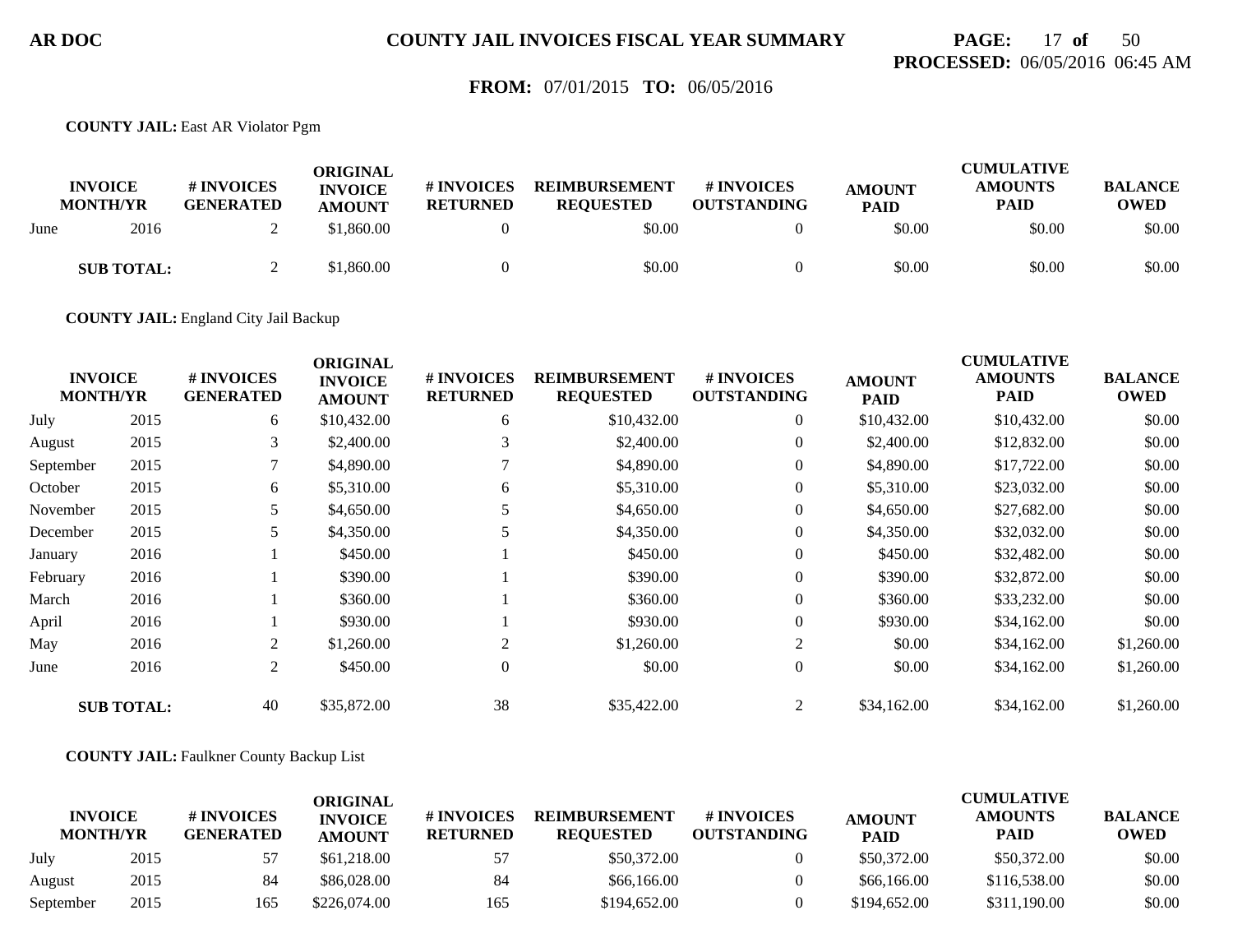# **PAGE:** 18 **of** 50 **PROCESSED:** 06/05/2016 06:45 AM

## **FROM:** 07/01/2015 **TO:** 06/05/2016

#### **COUNTY JAIL:** Faulkner County Backup List

|          | <b>INVOICE</b><br><b>MONTH/YR</b> | # INVOICES<br><b>GENERATED</b> | <b>ORIGINAL</b><br><b>INVOICE</b><br><b>AMOUNT</b> | # INVOICES<br><b>RETURNED</b> | <b>REIMBURSEMENT</b><br><b>REQUESTED</b> | # INVOICES<br><b>OUTSTANDING</b> | <b>AMOUNT</b><br><b>PAID</b> | <b>CUMULATIVE</b><br><b>AMOUNTS</b><br><b>PAID</b> | <b>BALANCE</b><br><b>OWED</b> |
|----------|-----------------------------------|--------------------------------|----------------------------------------------------|-------------------------------|------------------------------------------|----------------------------------|------------------------------|----------------------------------------------------|-------------------------------|
| October  | 2015                              | 104                            | \$77,250.00                                        | 104                           | \$67,500.00                              | $\overline{0}$                   | \$67,500.00                  | \$378,690.00                                       | \$0.00                        |
| November | 2015                              | 104                            | \$81,240.00                                        | 104                           | \$74,220.00                              | $\overline{0}$                   | \$74,220.00                  | \$452,910.00                                       | \$0.00                        |
| December | 2015                              | 117                            | \$83,970.00                                        | 117                           | \$80,640.00                              | $\overline{0}$                   | \$80,640.00                  | \$533,550.00                                       | \$0.00                        |
| January  | 2016                              | 110                            | \$55,800.00                                        | 110                           | \$55,350.00                              | $\overline{0}$                   | \$55,350.00                  | \$588,900.00                                       | \$0.00                        |
| February | 2016                              | 77                             | \$53,340.00                                        | 77                            | \$53,340.00                              | $\boldsymbol{0}$                 | \$53,340.00                  | \$642,240.00                                       | \$0.00                        |
| March    | 2016                              | 83                             | \$39,690.00                                        | 83                            | \$39,690.00                              | $\boldsymbol{0}$                 | \$39,690.00                  | \$681,930.00                                       | \$0.00                        |
| April    | 2016                              | 66                             | \$30,240.00                                        | 66                            | \$29,100.00                              | $\overline{0}$                   | \$29,100.00                  | \$711,030.00                                       | \$0.00                        |
| May      | 2016                              | 63                             | \$36,960.00                                        | 63                            | \$36,420.00                              | $\overline{0}$                   | \$36,420.00                  | \$747,450.00                                       | \$0.00                        |
| June     | 2016                              | 74                             | \$49,920.00                                        | $\theta$                      | \$0.00                                   | $\overline{0}$                   | \$0.00                       | \$747,450.00                                       | \$0.00                        |
|          | <b>SUB TOTAL:</b>                 | 1104                           | \$881,730.00                                       | 1030                          | \$747,450.00                             | $\theta$                         | \$747,450.00                 | \$747,450.00                                       | \$0.00                        |

**COUNTY JAIL:** Franklin County Backup List

| <b>INVOICE</b><br><b>MONTH/YR</b> |                   | # INVOICES<br><b>GENERATED</b> | <b>ORIGINAL</b><br><b>INVOICE</b><br><b>AMOUNT</b> | # INVOICES<br><b>RETURNED</b> | <b>REIMBURSEMENT</b><br><b>REQUESTED</b> | <b>#INVOICES</b><br><b>OUTSTANDING</b> | <b>AMOUNT</b><br><b>PAID</b> | <b>CUMULATIVE</b><br><b>AMOUNTS</b><br><b>PAID</b> | <b>BALANCE</b><br><b>OWED</b> |
|-----------------------------------|-------------------|--------------------------------|----------------------------------------------------|-------------------------------|------------------------------------------|----------------------------------------|------------------------------|----------------------------------------------------|-------------------------------|
| July                              | 2015              | 5                              | \$3,248.00                                         | 5                             | \$3,248.00                               | 0                                      | \$3,248.00                   | \$3,248.00                                         | \$0.00                        |
| August                            | 2015              | 10                             | \$10,918.00                                        | 10                            | \$10,918.00                              | $\overline{0}$                         | \$10,918.00                  | \$14,166.00                                        | \$0.00                        |
| September                         | 2015              | 17                             | \$16,128.00                                        | 17                            | \$16,128.00                              | $\overline{0}$                         | \$16,128.00                  | \$30,294.00                                        | \$0.00                        |
| October                           | 2015              | 17                             | \$10,440.00                                        | 17                            | \$10,440.00                              | $\boldsymbol{0}$                       | \$10,440.00                  | \$40,734.00                                        | \$0.00                        |
| November                          | 2015              | 13                             | \$8,970.00                                         | 13                            | \$8,970.00                               | $\overline{0}$                         | \$8,970.00                   | \$49,704.00                                        | \$0.00                        |
| December                          | 2015              | 23                             | \$10,710.00                                        | 23                            | \$10,710.00                              | $\overline{0}$                         | \$10,710.00                  | \$60,414.00                                        | \$0.00                        |
| January                           | 2016              | 16                             | \$6,180.00                                         | 16                            | \$6,180.00                               | $\boldsymbol{0}$                       | \$6,180.00                   | \$66,594.00                                        | \$0.00                        |
| February                          | 2016              | 7                              | \$1,770.00                                         |                               | \$1,770.00                               | $\overline{0}$                         | \$1,770.00                   | \$68,364.00                                        | \$0.00                        |
| March                             | 2016              | 10                             | \$4,110.00                                         | 10                            | \$4,110.00                               | $\overline{0}$                         | \$4,110.00                   | \$72,474.00                                        | \$0.00                        |
| April                             | 2016              | 10                             | \$4,050.00                                         | 10                            | \$4,050.00                               | $\overline{0}$                         | \$4,050.00                   | \$76,524.00                                        | \$0.00                        |
| May                               | 2016              | 7                              | \$3,750.00                                         |                               | \$3,750.00                               | $\overline{0}$                         | \$3,750.00                   | \$80,274.00                                        | \$0.00                        |
| June                              | 2016              | 14                             | \$6,780.00                                         | $\mathbf{0}$                  | \$0.00                                   | $\overline{0}$                         | \$0.00                       | \$80,274.00                                        | \$0.00                        |
|                                   | <b>SUB TOTAL:</b> | 149                            | \$87,054.00                                        | 135                           | \$80,274.00                              | $\overline{0}$                         | \$80,274.00                  | \$80,274.00                                        | \$0.00                        |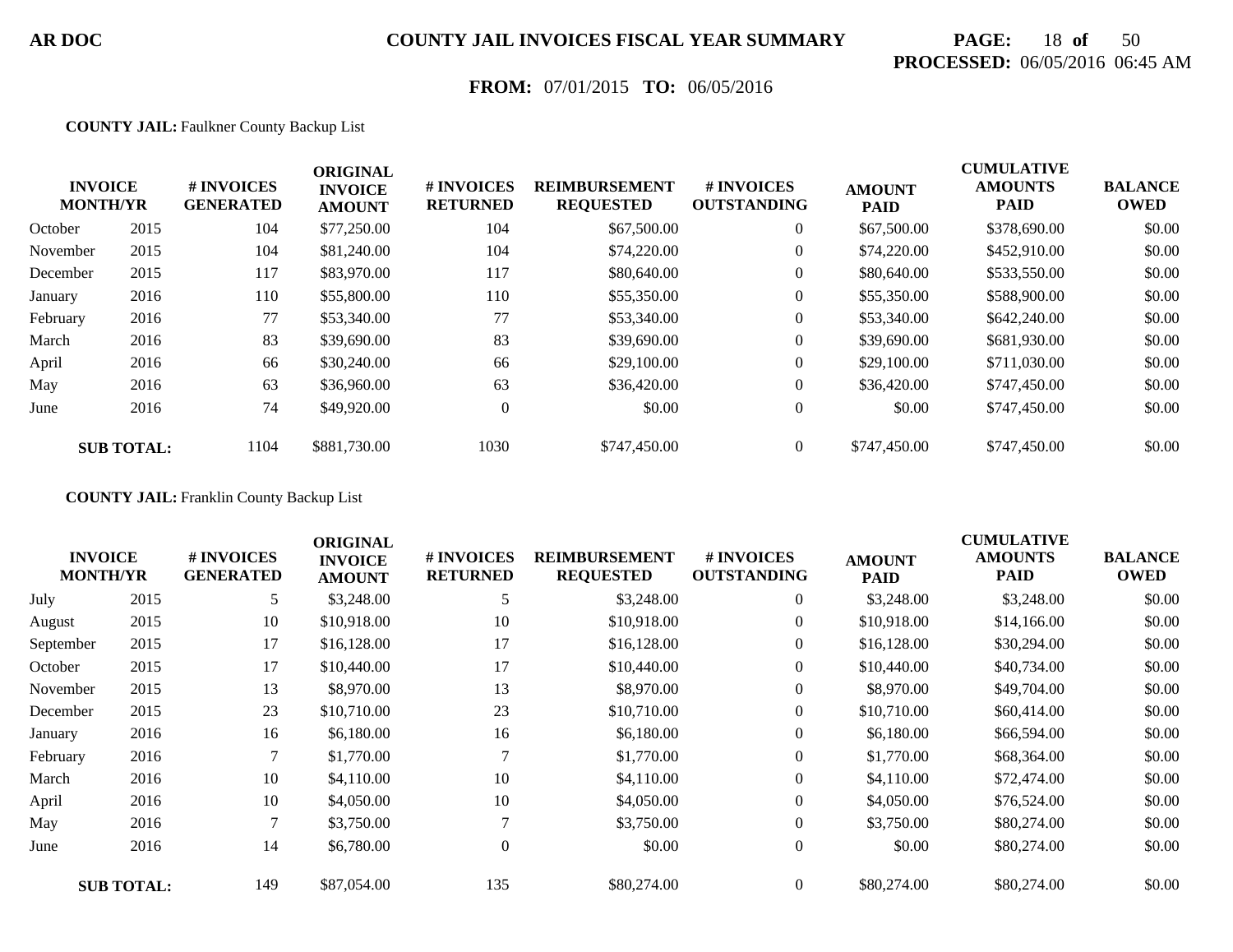# **PAGE:** 19 **of** 50 **PROCESSED:** 06/05/2016 06:45 AM

## **FROM:** 07/01/2015 **TO:** 06/05/2016

#### **COUNTY JAIL:** Fulton County Backup List

|           | <b>INVOICE</b><br><b>MONTH/YR</b> | # INVOICES<br><b>GENERATED</b> | <b>ORIGINAL</b><br><b>INVOICE</b><br><b>AMOUNT</b> | # INVOICES<br><b>RETURNED</b> | <b>REIMBURSEMENT</b><br><b>REQUESTED</b> | # INVOICES<br><b>OUTSTANDING</b> | <b>AMOUNT</b><br><b>PAID</b> | <b>CUMULATIVE</b><br><b>AMOUNTS</b><br><b>PAID</b> | <b>BALANCE</b><br><b>OWED</b> |
|-----------|-----------------------------------|--------------------------------|----------------------------------------------------|-------------------------------|------------------------------------------|----------------------------------|------------------------------|----------------------------------------------------|-------------------------------|
| July      | 2015                              | 3                              | \$1,064.00                                         | 3                             | \$1,064.00                               | $\overline{0}$                   | \$1,064.00                   | \$1,064.00                                         | \$0.00                        |
| August    | 2015                              | 3                              | \$2,100.00                                         | 3                             | \$2,100.00                               | $\overline{0}$                   | \$2,100.00                   | \$3,164.00                                         | \$0.00                        |
| September | 2015                              | 15                             | \$19,802.00                                        | 15                            | \$19,774.00                              | $\overline{0}$                   | \$19,774.00                  | \$22,938.00                                        | \$0.00                        |
| October   | 2015                              | 9.                             | \$5,490.00                                         | 9                             | \$5,490.00                               | $\overline{0}$                   | \$5,490.00                   | \$28,428.00                                        | \$0.00                        |
| November  | 2015                              |                                | \$4,830.00                                         |                               | \$4,350.00                               | $\overline{0}$                   | \$4,350.00                   | \$32,778.00                                        | \$0.00                        |
| December  | 2015                              | 6                              | \$600.00                                           | 6                             | \$600.00                                 | $\overline{0}$                   | \$600.00                     | \$33,378.00                                        | \$0.00                        |
| January   | 2016                              | 5                              | \$3,720.00                                         |                               | \$3,720.00                               | $\overline{0}$                   | \$3,720.00                   | \$37,098.00                                        | \$0.00                        |
| February  | 2016                              | 5                              | \$4,650.00                                         |                               | \$4,650.00                               | $\overline{0}$                   | \$4,650.00                   | \$41,748.00                                        | \$0.00                        |
| March     | 2016                              | 6                              | \$3,570.00                                         | 6                             | \$3,570.00                               | $\overline{0}$                   | \$3,570.00                   | \$45,318.00                                        | \$0.00                        |
| April     | 2016                              | 6                              | \$2,190.00                                         | 6                             | \$2,190.00                               | $\overline{0}$                   | \$2,190.00                   | \$47,508.00                                        | \$0.00                        |
| May       | 2016                              | 5                              | \$3,990.00                                         |                               | \$0.00                                   | $\overline{0}$                   | \$0.00                       | \$47,508.00                                        | \$0.00                        |
| June      | 2016                              | 5                              | \$2,850.00                                         | $\overline{0}$                | \$0.00                                   | $\overline{0}$                   | \$0.00                       | \$47,508.00                                        | \$0.00                        |
|           | <b>SUB TOTAL:</b>                 | 75                             | \$54,856.00                                        | 65                            | \$47,508.00                              | $\overline{0}$                   | \$47,508.00                  | \$47,508.00                                        | \$0.00                        |

#### **COUNTY JAIL:** Garland County Backup List

| <b>INVOICE</b><br><b>MONTH/YR</b> |      | # INVOICES<br><b>GENERATED</b> | <b>ORIGINAL</b><br><b>INVOICE</b><br><b>AMOUNT</b> | # INVOICES<br><b>RETURNED</b> | <b>REIMBURSEMENT</b><br><b>REQUESTED</b> | # INVOICES<br><b>OUTSTANDING</b> | <b>AMOUNT</b><br><b>PAID</b> | <b>CUMULATIVE</b><br><b>AMOUNTS</b><br><b>PAID</b> | <b>BALANCE</b><br><b>OWED</b> |
|-----------------------------------|------|--------------------------------|----------------------------------------------------|-------------------------------|------------------------------------------|----------------------------------|------------------------------|----------------------------------------------------|-------------------------------|
| July                              | 2015 | 67                             | \$79,336.00                                        | 67                            | \$78,464.00                              | $\overline{0}$                   | \$78,464.00                  | \$78,464.00                                        | \$0.00                        |
| August                            | 2015 | 60                             | \$37,272.00                                        | 60                            | \$36,886.00                              | $\overline{0}$                   | \$36,886.00                  | \$115,350.00                                       | \$0.00                        |
| September                         | 2015 | 93                             | \$89,958.00                                        | 93                            | \$83,722.00                              | $\overline{0}$                   | \$83,722.00                  | \$199,072.00                                       | \$0.00                        |
| October                           | 2015 | 80                             | \$59,130.00                                        | 80                            | \$57,720.00                              | $\boldsymbol{0}$                 | \$57,720.00                  | \$256,792.00                                       | \$0.00                        |
| November                          | 2015 | 89                             | \$66,420.00                                        | 89                            | \$61,650.00                              | $\overline{0}$                   | \$61,650.00                  | \$318,442.00                                       | \$0.00                        |
| December                          | 2015 | 68                             | \$48,120.00                                        | 68                            | \$43,770.00                              | $\overline{0}$                   | \$43,770.00                  | \$362,212.00                                       | \$0.00                        |
| January                           | 2016 | 66                             | \$38,610.00                                        | 66                            | \$39,000.00                              | $\overline{0}$                   | \$39,000.00                  | \$401,212.00                                       | \$0.00                        |
| February                          | 2016 | 56                             | \$31,950.00                                        | 56                            | \$31,950.00                              | $\overline{0}$                   | \$31,950.00                  | \$433,162.00                                       | \$0.00                        |
| March                             | 2016 | 55                             | \$28,170.00                                        | 55                            | \$28,020.00                              | $\overline{0}$                   | \$28,020.00                  | \$461,182,00                                       | \$0.00                        |
| April                             | 2016 | 50                             | \$22,830.00                                        | 50                            | \$22,710.00                              | $\overline{0}$                   | \$22,710.00                  | \$483,892,00                                       | \$0.00                        |
| May                               | 2016 | 28                             | \$10,260.00                                        | 28                            | \$10,290.00                              | $\overline{0}$                   | \$10,290.00                  | \$494,182.00                                       | \$0.00                        |
|                                   |      |                                |                                                    |                               |                                          |                                  |                              |                                                    |                               |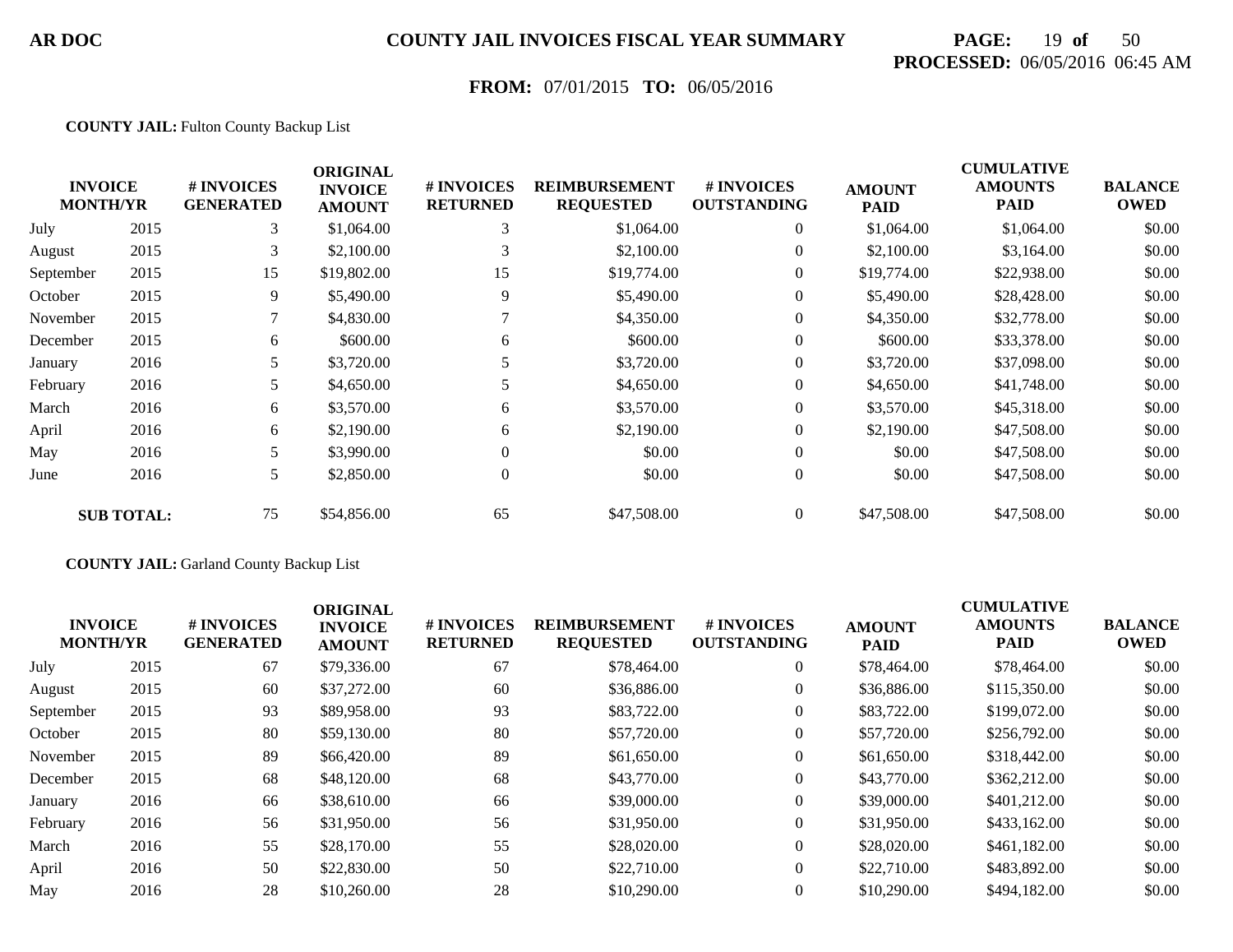## **PAGE:** 20 **of** 50 **PROCESSED:** 06/05/2016 06:45 AM

### **FROM:** 07/01/2015 **TO:** 06/05/2016

**COUNTY JAIL:** Garland County Backup List

|      | <b>INVOICE</b><br><b>MONTH/YR</b> | # INVOICES<br><b>GENERATED</b> | ORIGINAL<br><b>INVOICE</b><br><b>AMOUNT</b> | # INVOICES<br><b>RETURNED</b> | <b>REIMBURSEMENT</b><br><b>REOUESTED</b> | # INVOICES<br><b>OUTSTANDING</b> | <b>AMOUNT</b><br><b>PAID</b> | <b>CUMULATIVE</b><br><b>AMOUNTS</b><br><b>PAID</b> | <b>BALANCE</b><br><b>OWED</b> |
|------|-----------------------------------|--------------------------------|---------------------------------------------|-------------------------------|------------------------------------------|----------------------------------|------------------------------|----------------------------------------------------|-------------------------------|
| June | 2016                              | 54                             | \$21,750.00                                 |                               | \$0.00                                   |                                  | \$0.00                       | \$494,182.00                                       | \$0.00                        |
|      | <b>SUB TOTAL:</b>                 | 766                            | \$533,806.00                                | 712                           | \$494,182,00                             |                                  | \$494,182.00                 | \$494,182.00                                       | \$0.00                        |

**COUNTY JAIL:** Grant County Backup List

|           | <b>INVOICE</b><br><b>MONTH/YR</b> | # INVOICES<br><b>GENERATED</b> | <b>ORIGINAL</b><br><b>INVOICE</b><br><b>AMOUNT</b> | # INVOICES<br><b>RETURNED</b> | <b>REIMBURSEMENT</b><br><b>REQUESTED</b> | # INVOICES<br><b>OUTSTANDING</b> | <b>AMOUNT</b><br><b>PAID</b> | <b>CUMULATIVE</b><br><b>AMOUNTS</b><br>PAID | <b>BALANCE</b><br><b>OWED</b> |
|-----------|-----------------------------------|--------------------------------|----------------------------------------------------|-------------------------------|------------------------------------------|----------------------------------|------------------------------|---------------------------------------------|-------------------------------|
| July      | 2015                              | 11                             | \$9,942.00                                         | 11                            | \$7,112.00                               | $\overline{0}$                   | \$7,112.00                   | \$7,112.00                                  | \$0.00                        |
| August    | 2015                              | 16                             | \$19,062.00                                        | 16                            | \$7,014.00                               | $\overline{0}$                   | \$7,014.00                   | \$14,126.00                                 | \$0.00                        |
| September | 2015                              | 19                             | \$16,834.00                                        | 19                            | \$7,166.00                               | $\overline{0}$                   | \$7,166.00                   | \$21,292.00                                 | \$0.00                        |
| October   | 2015                              | 11                             | \$8,040.00                                         | 11                            | \$3,930.00                               | $\overline{0}$                   | \$3,930.00                   | \$25,222.00                                 | \$0.00                        |
| November  | 2015                              | 8                              | \$7,500.00                                         | 8                             | \$3,780.00                               | $\boldsymbol{0}$                 | \$3,780.00                   | \$29,002.00                                 | \$0.00                        |
| December  | 2015                              | 10                             | \$2,460.00                                         | 10                            | \$900.00                                 | $\overline{0}$                   | \$900.00                     | \$29,902.00                                 | \$0.00                        |
| January   | 2016                              |                                | \$240.00                                           |                               | \$60.00                                  | $\boldsymbol{0}$                 | \$60.00                      | \$29,962.00                                 | \$0.00                        |
| February  | 2016                              | 2                              | \$1,140.00                                         | 2                             | \$1,140.00                               | $\overline{0}$                   | \$1,140.00                   | \$31,102.00                                 | \$0.00                        |
| March     | 2016                              | 5                              | \$1,320.00                                         |                               | \$1,320.00                               | $\overline{0}$                   | \$1,320.00                   | \$32,422.00                                 | \$0.00                        |
| April     | 2016                              | 9                              | \$1,740.00                                         | 9                             | \$1,740.00                               | $\overline{0}$                   | \$1,740.00                   | \$34,162.00                                 | \$0.00                        |
| May       | 2016                              | 6                              | \$4,860.00                                         | 6                             | \$4,860.00                               | $\overline{0}$                   | \$4,860.00                   | \$39,022.00                                 | \$0.00                        |
| June      | 2016                              | 15                             | \$8,580.00                                         | $\mathbf{0}$                  | \$0.00                                   | $\boldsymbol{0}$                 | \$0.00                       | \$39,022.00                                 | \$0.00                        |
|           | <b>SUB TOTAL:</b>                 | 113                            | \$81,718.00                                        | 98                            | \$39,022.00                              | $\overline{0}$                   | \$39,022.00                  | \$39,022.00                                 | \$0.00                        |

**COUNTY JAIL:** Greene County Backup List

|                                   |      |                                | ORIGINAL                        |                               |                                          |                                        |                              | <b>CUMULATIVE</b>      |                               |
|-----------------------------------|------|--------------------------------|---------------------------------|-------------------------------|------------------------------------------|----------------------------------------|------------------------------|------------------------|-------------------------------|
| <b>INVOICE</b><br><b>MONTH/YR</b> |      | # INVOICES<br><b>GENERATED</b> | <b>INVOICE</b><br><b>AMOUNT</b> | # INVOICES<br><b>RETURNED</b> | <b>REIMBURSEMENT</b><br><b>REOUESTED</b> | <b>#INVOICES</b><br><b>OUTSTANDING</b> | <b>AMOUNT</b><br><b>PAID</b> | <b>AMOUNTS</b><br>PAID | <b>BALANCE</b><br><b>OWED</b> |
| July                              | 2015 | 50                             | \$77,508.00                     | 50                            | \$76,888,00                              |                                        | \$76,888.00                  | \$76,888.00            | \$0.00                        |
| August                            | 2015 | 131                            | \$219,582.00                    | 131                           | \$219,346.00                             |                                        | \$219,346.00                 | \$296,234.00           | \$0.00                        |
| September                         | 2015 | 140                            | \$178,048.00                    | 140                           | \$177,846.00                             |                                        | \$177,846.00                 | \$474,080.00           | \$0.00                        |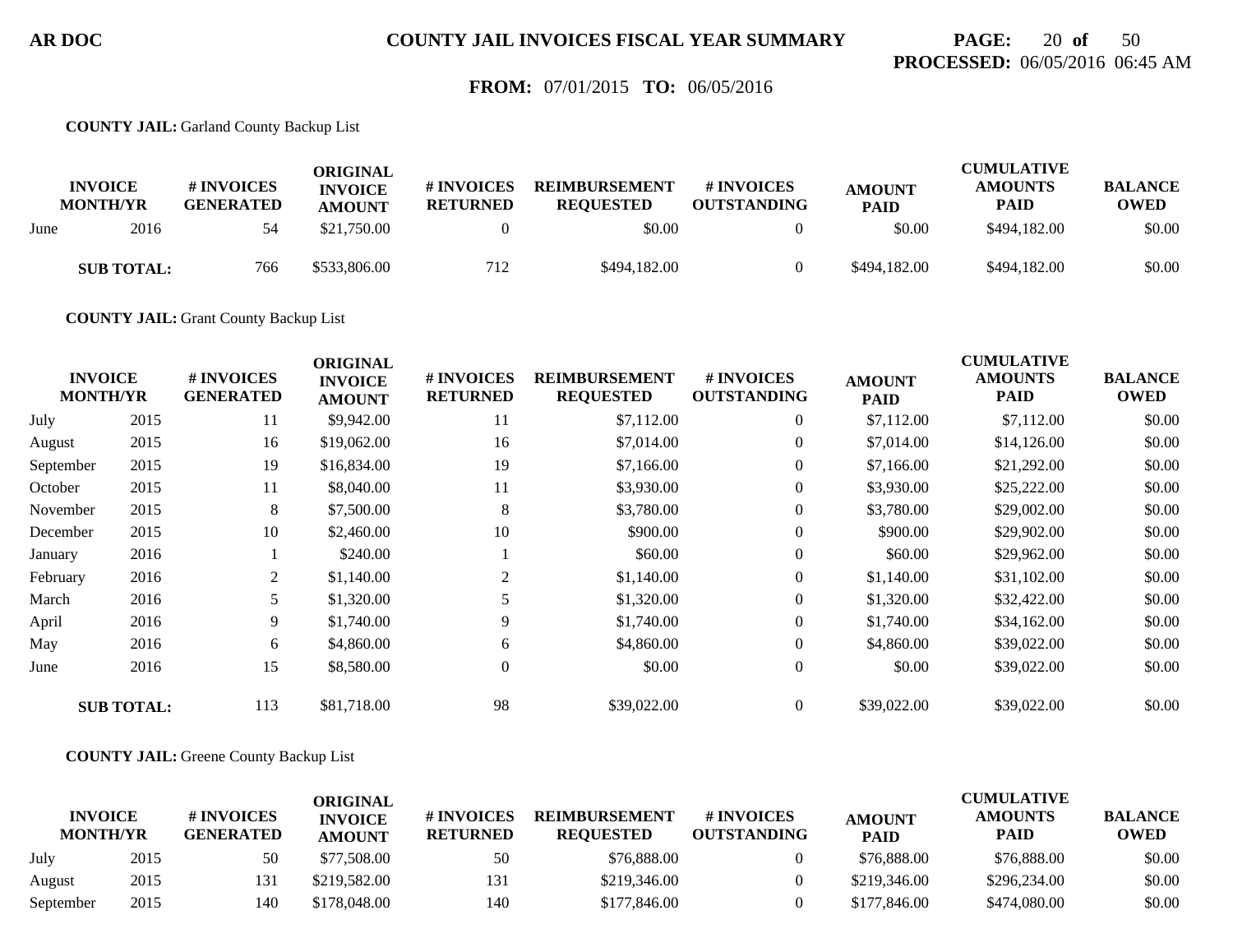# **PAGE:** 21 **of** 50 **PROCESSED:** 06/05/2016 06:45 AM

## **FROM:** 07/01/2015 **TO:** 06/05/2016

#### **COUNTY JAIL:** Greene County Backup List

|          | <b>INVOICE</b><br><b>MONTH/YR</b> | # INVOICES<br><b>GENERATED</b> | <b>ORIGINAL</b><br><b>INVOICE</b><br><b>AMOUNT</b> | # INVOICES<br><b>RETURNED</b> | <b>REIMBURSEMENT</b><br><b>REQUESTED</b> | # INVOICES<br><b>OUTSTANDING</b> | <b>AMOUNT</b><br><b>PAID</b> | <b>CUMULATIVE</b><br><b>AMOUNTS</b><br><b>PAID</b> | <b>BALANCE</b><br><b>OWED</b> |
|----------|-----------------------------------|--------------------------------|----------------------------------------------------|-------------------------------|------------------------------------------|----------------------------------|------------------------------|----------------------------------------------------|-------------------------------|
| October  | 2015                              | 94                             | \$69,150.00                                        | 94                            | \$69,090.00                              | $\overline{0}$                   | \$69,090.00                  | \$543,170.00                                       | \$0.00                        |
| November | 2015                              | 80                             | \$54,570.00                                        | 80                            | \$53,490.00                              | $\overline{0}$                   | \$53,490.00                  | \$596,660.00                                       | \$0.00                        |
| December | 2015                              | 73                             | \$52,560.00                                        | 73                            | \$51,690.00                              | $\overline{0}$                   | \$51,690.00                  | \$648,350.00                                       | \$0.00                        |
| January  | 2016                              | 59                             | \$39,180.00                                        | 59                            | \$39,180.00                              | $\overline{0}$                   | \$39,180.00                  | \$687,530.00                                       | \$0.00                        |
| February | 2016                              | 42                             | \$21,150.00                                        | 42                            | \$21,150.00                              | $\overline{0}$                   | \$21,150.00                  | \$708,680.00                                       | \$0.00                        |
| March    | 2016                              | 38                             | \$20,820.00                                        | 38                            | \$20,820.00                              | $\overline{0}$                   | \$20,820.00                  | \$729,500.00                                       | \$0.00                        |
| April    | 2016                              | 38                             | \$22,050.00                                        | 38                            | \$22,050.00                              | $\overline{0}$                   | \$22,050.00                  | \$751,550.00                                       | \$0.00                        |
| May      | 2016                              | 27                             | \$16,080.00                                        | 27                            | \$16,080.00                              | $\overline{0}$                   | \$16,080.00                  | \$767,630.00                                       | \$0.00                        |
| June     | 2016                              | 59                             | \$34,410.00                                        | $\Omega$                      | \$0.00                                   | $\overline{0}$                   | \$0.00                       | \$767,630.00                                       | \$0.00                        |
|          | <b>SUB TOTAL:</b>                 | 831                            | \$805,108.00                                       | 772                           | \$767,630.00                             | $\theta$                         | \$767,630.00                 | \$767,630.00                                       | \$0.00                        |

**COUNTY JAIL:** Hempstead County Backup List

| <b>INVOICE</b><br><b>MONTH/YR</b> |                   | # INVOICES<br><b>GENERATED</b> | <b>ORIGINAL</b><br><b>INVOICE</b><br><b>AMOUNT</b> | # INVOICES<br><b>RETURNED</b> | <b>REIMBURSEMENT</b><br><b>REQUESTED</b> | # INVOICES<br><b>OUTSTANDING</b> | <b>AMOUNT</b><br>PAID | <b>CUMULATIVE</b><br><b>AMOUNTS</b><br><b>PAID</b> | <b>BALANCE</b><br><b>OWED</b> |
|-----------------------------------|-------------------|--------------------------------|----------------------------------------------------|-------------------------------|------------------------------------------|----------------------------------|-----------------------|----------------------------------------------------|-------------------------------|
| July                              | 2015              |                                | \$7,518.00                                         |                               | \$7,308.00                               | $\boldsymbol{0}$                 | \$7,308.00            | \$7,308.00                                         | \$0.00                        |
| August                            | 2015              | 17                             | \$18,698.00                                        | 17                            | \$18,698.00                              | $\boldsymbol{0}$                 | \$18,698.00           | \$26,006.00                                        | \$0.00                        |
| September                         | 2015              | 50                             | \$67,728.00                                        | 50                            | \$67,728.00                              | $\overline{0}$                   | \$67,728.00           | \$93,734.00                                        | \$0.00                        |
| October                           | 2015              | 20                             | \$16,080.00                                        | 20                            | \$16,080.00                              | 0                                | \$16,080.00           | \$109,814.00                                       | \$0.00                        |
| November                          | 2015              | 20                             | \$15,780.00                                        | 20                            | \$15,600.00                              | $\overline{0}$                   | \$15,600.00           | \$125,414.00                                       | \$0.00                        |
| December                          | 2015              | 16                             | \$8,610.00                                         | 16                            | \$8,610.00                               | $\boldsymbol{0}$                 | \$8,610.00            | \$134,024.00                                       | \$0.00                        |
| January                           | 2016              | 12                             | \$4,230.00                                         | 12                            | \$4,230.00                               | 0                                | \$4,230.00            | \$138,254.00                                       | \$0.00                        |
| February                          | 2016              | 12                             | \$6,600.00                                         | 12                            | \$6,600.00                               | $\boldsymbol{0}$                 | \$6,600.00            | \$144,854.00                                       | \$0.00                        |
| March                             | 2016              | 16                             | \$5,970.00                                         | 16                            | \$5,970.00                               | $\overline{0}$                   | \$5,970.00            | \$150,824.00                                       | \$0.00                        |
| April                             | 2016              | 15                             | \$8,610.00                                         | 15                            | \$8,610.00                               | $\overline{0}$                   | \$8,610.00            | \$159,434.00                                       | \$0.00                        |
| May                               | 2016              | 15                             | \$5,430.00                                         | 15                            | \$5,430.00                               | 15                               | \$0.00                | \$159,434.00                                       | \$5,430.00                    |
| June                              | 2016              | 6                              | \$3,750.00                                         | $\overline{0}$                | \$0.00                                   | $\overline{0}$                   | \$0.00                | \$159,434.00                                       | \$5,430.00                    |
|                                   | <b>SUB TOTAL:</b> | 206                            | \$169,004.00                                       | 200                           | \$164,864.00                             | 15                               | \$159,434.00          | \$159,434.00                                       | \$5,430.00                    |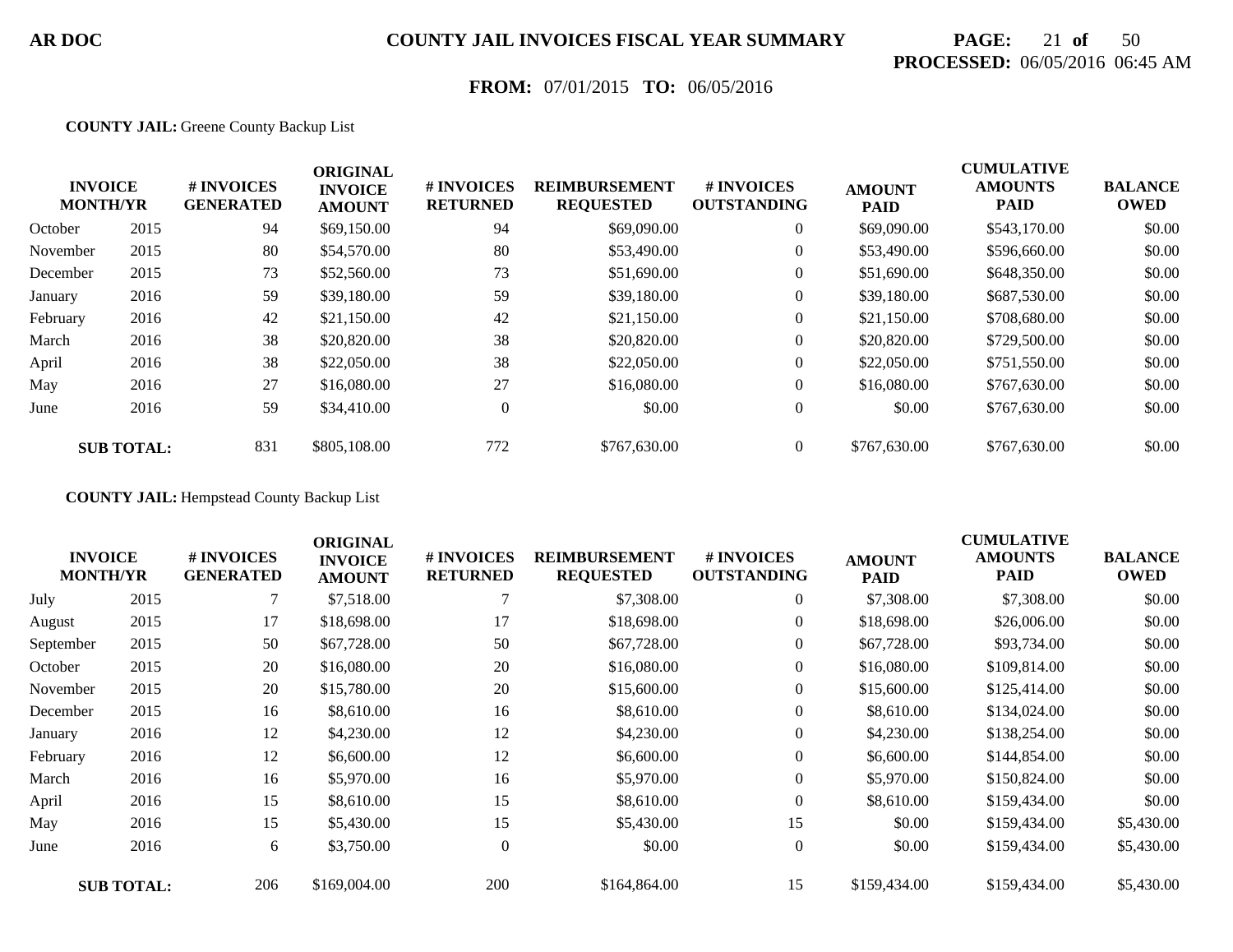# **PAGE:** 22 **of** 50 **PROCESSED:** 06/05/2016 06:45 AM

## **FROM:** 07/01/2015 **TO:** 06/05/2016

#### **COUNTY JAIL:** Hot Spring County Backup List

|           | <b>INVOICE</b><br><b>MONTH/YR</b> | # INVOICES<br><b>GENERATED</b> | <b>ORIGINAL</b><br><b>INVOICE</b><br><b>AMOUNT</b> | # INVOICES<br><b>RETURNED</b> | <b>REIMBURSEMENT</b><br><b>REQUESTED</b> | # INVOICES<br><b>OUTSTANDING</b> | <b>AMOUNT</b><br><b>PAID</b> | <b>CUMULATIVE</b><br><b>AMOUNTS</b><br><b>PAID</b> | <b>BALANCE</b><br><b>OWED</b> |
|-----------|-----------------------------------|--------------------------------|----------------------------------------------------|-------------------------------|------------------------------------------|----------------------------------|------------------------------|----------------------------------------------------|-------------------------------|
| July      | 2015                              | 6                              | \$14,364.00                                        | 6                             | \$14,364.00                              | $\overline{0}$                   | \$14,364.00                  | \$14,364.00                                        | \$0.00                        |
| August    | 2015                              | 22                             | \$101,264.00                                       | 21                            | \$8,830.00                               | $\boldsymbol{0}$                 | \$8,830.00                   | \$23,194.00                                        | \$0.00                        |
| September | 2015                              | 21                             | \$11,802.00                                        | 18                            | \$10,632.00                              | $\overline{0}$                   | \$10,632.00                  | \$33,826.00                                        | \$0.00                        |
| October   | 2015                              | 14                             | \$7,710.00                                         | 14                            | \$7,710.00                               | $\overline{0}$                   | \$7,710.00                   | \$41,536.00                                        | \$0.00                        |
| November  | 2015                              | 15                             | \$8,940.00                                         | 15                            | \$8,940.00                               | $\overline{0}$                   | \$8,940.00                   | \$50,476.00                                        | \$0.00                        |
| December  | 2015                              | 26                             | \$11,430.00                                        | 26                            | \$11,430.00                              | $\boldsymbol{0}$                 | \$11,430.00                  | \$61,906.00                                        | \$0.00                        |
| January   | 2016                              | 14                             | \$2,910.00                                         | 14                            | \$2,910.00                               | $\overline{0}$                   | \$2,910.00                   | \$64,816.00                                        | \$0.00                        |
| February  | 2016                              | 16                             | \$9,030.00                                         | 16                            | \$9,030.00                               | $\overline{0}$                   | \$9,030.00                   | \$73,846.00                                        | \$0.00                        |
| March     | 2016                              | 16                             | \$8,130.00                                         | $\theta$                      | \$0.00                                   | $\overline{0}$                   | \$0.00                       | \$73,846.00                                        | \$0.00                        |
| April     | 2016                              | 13                             | \$4,410.00                                         | 13                            | \$4,350.00                               | $\overline{0}$                   | \$4,350.00                   | \$78,196.00                                        | \$0.00                        |
| May       | 2016                              | 19                             | \$9,210.00                                         | $\Omega$                      | \$0.00                                   | $\overline{0}$                   | \$0.00                       | \$78,196.00                                        | \$0.00                        |
| June      | 2016                              | 17                             | \$10,740.00                                        | $\overline{0}$                | \$0.00                                   | $\overline{0}$                   | \$0.00                       | \$78,196.00                                        | \$0.00                        |
|           | <b>SUB TOTAL:</b>                 | 199                            | \$199,940.00                                       | 143                           | \$78,196.00                              | $\overline{0}$                   | \$78,196.00                  | \$78,196.00                                        | \$0.00                        |

#### **COUNTY JAIL:** Howard County Backup List

|      | # INVOICES<br><b>GENERATED</b>    | <b>ORIGINAL</b><br><b>INVOICE</b><br><b>AMOUNT</b> | # INVOICES<br><b>RETURNED</b> | <b>REIMBURSEMENT</b><br><b>REQUESTED</b> | <b>#INVOICES</b><br><b>OUTSTANDING</b> | <b>AMOUNT</b><br><b>PAID</b> | <b>CUMULATIVE</b><br><b>AMOUNTS</b><br><b>PAID</b> | <b>BALANCE</b><br><b>OWED</b> |
|------|-----------------------------------|----------------------------------------------------|-------------------------------|------------------------------------------|----------------------------------------|------------------------------|----------------------------------------------------|-------------------------------|
| 2015 | 15                                | \$22,646.00                                        | 12                            | \$20,518.00                              | 3                                      | \$18,928.00                  | \$18,928.00                                        | \$1,590.00                    |
| 2015 | 22                                | \$25,588.00                                        | 19                            | \$23,278.00                              |                                        | \$18,088.00                  | \$37,016.00                                        | \$6,780.00                    |
| 2015 | 28                                | \$30,806.00                                        | 28                            | \$31,046.00                              | $\overline{0}$                         | \$31,046.00                  | \$68,062.00                                        | \$6,780.00                    |
| 2015 | 17                                | \$12,930.00                                        | 17                            | \$12,210.00                              | 15                                     | \$630.00                     | \$68,692.00                                        | \$18,360.00                   |
| 2015 | 13                                | \$8,160.00                                         | $\Omega$                      | \$0.00                                   | $\theta$                               | \$0.00                       | \$68,692.00                                        | \$18,360.00                   |
| 2015 | 13                                | \$8,400.00                                         | 13                            | \$8,400.00                               | 13                                     | \$0.00                       | \$68,692.00                                        | \$26,760.00                   |
| 2016 | 9                                 | \$5,520.00                                         | 9                             | \$5,520.00                               | 9                                      | \$0.00                       | \$68,692.00                                        | \$32,280.00                   |
| 2016 | 13                                | \$6,210.00                                         | 13                            | \$5,910.00                               | 0                                      | \$5,910.00                   | \$74,602.00                                        | \$32,280.00                   |
| 2016 | 18                                | \$10,290.00                                        | $\Omega$                      | \$0.00                                   | $\theta$                               | \$0.00                       | \$74,602.00                                        | \$32,280.00                   |
| 2016 | 10                                | \$4,650.00                                         | $\Omega$                      | \$0.00                                   | $\overline{0}$                         | \$0.00                       | \$74,602.00                                        | \$32,280.00                   |
| 2016 | 11                                | \$7,170.00                                         | 0                             | \$0.00                                   | 0                                      | \$0.00                       | \$74,602.00                                        | \$32,280.00                   |
|      | <b>INVOICE</b><br><b>MONTH/YR</b> |                                                    |                               |                                          |                                        |                              |                                                    |                               |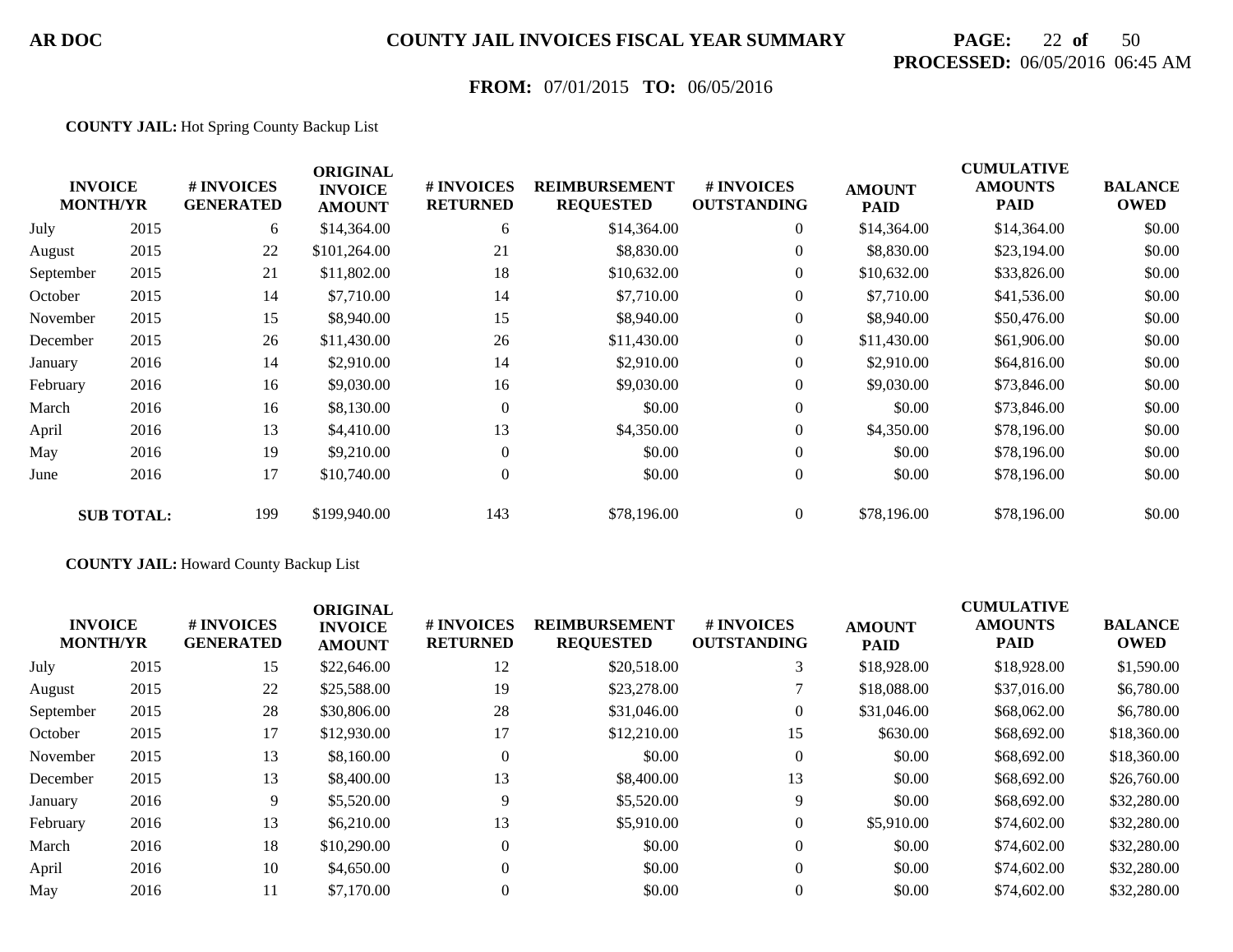## **PAGE:** 23 **of** 50 **PROCESSED:** 06/05/2016 06:45 AM

### **FROM:** 07/01/2015 **TO:** 06/05/2016

**COUNTY JAIL:** Howard County Backup List

|      | <b>INVOICE</b><br><b>MONTH/YR</b> | # INVOICES<br><b>GENERATED</b> | ORIGINAL<br><b>INVOICE</b><br><b>AMOUNT</b> | # INVOICES<br><b>RETURNED</b> | <b>REIMBURSEMENT</b><br><b>REOUESTED</b> | # INVOICES<br><b>OUTSTANDING</b> | <b>AMOUNT</b><br><b>PAID</b> | <b>CUMULATIVE</b><br><b>AMOUNTS</b><br>PAID | <b>BALANCE</b><br><b>OWED</b> |
|------|-----------------------------------|--------------------------------|---------------------------------------------|-------------------------------|------------------------------------------|----------------------------------|------------------------------|---------------------------------------------|-------------------------------|
| June | 2016                              |                                | \$6,030.00                                  |                               | \$0.00                                   |                                  | \$0.00                       | \$74,602.00                                 | \$32,280.00                   |
|      | <b>SUB TOTAL:</b>                 | 184                            | \$148,400.00                                | 111                           | \$106,882.00                             | 47                               | \$74,602.00                  | \$74,602.00                                 | \$32,280.00                   |

**COUNTY JAIL:** Independence County Backup List

| <b>INVOICE</b><br><b>MONTH/YR</b> |                   | # INVOICES<br><b>GENERATED</b> | <b>ORIGINAL</b><br><b>INVOICE</b><br><b>AMOUNT</b> | # INVOICES<br><b>RETURNED</b> | <b>REIMBURSEMENT</b><br><b>REQUESTED</b> | # INVOICES<br><b>OUTSTANDING</b> | <b>AMOUNT</b><br><b>PAID</b> | <b>CUMULATIVE</b><br><b>AMOUNTS</b><br><b>PAID</b> | <b>BALANCE</b><br><b>OWED</b> |
|-----------------------------------|-------------------|--------------------------------|----------------------------------------------------|-------------------------------|------------------------------------------|----------------------------------|------------------------------|----------------------------------------------------|-------------------------------|
| July                              | 2015              | 25                             | \$49,188.00                                        | 25                            | \$49,048.00                              | $\overline{0}$                   | \$49,048.00                  | \$49,048.00                                        | \$0.00                        |
| August                            | 2015              | 38                             | \$52,336.00                                        | 38                            | \$52,112.00                              | $\boldsymbol{0}$                 | \$52,112.00                  | \$101,160.00                                       | \$0.00                        |
| September                         | 2015              | 37                             | \$40,660.00                                        | 37                            | \$40,660.00                              | $\overline{0}$                   | \$40,660.00                  | \$141,820.00                                       | \$0.00                        |
| October                           | 2015              | 37                             | \$19,590.00                                        | 37                            | \$19,590.00                              | $\boldsymbol{0}$                 | \$19,590.00                  | \$161,410.00                                       | \$0.00                        |
| November                          | 2015              | 35                             | \$20,910.00                                        | 35                            | \$20,820.00                              | $\overline{0}$                   | \$20,820.00                  | \$182,230.00                                       | \$0.00                        |
| December                          | 2015              | 38                             | \$22,500.00                                        | 38                            | \$22,500.00                              | $\overline{0}$                   | \$22,500.00                  | \$204,730.00                                       | \$0.00                        |
| January                           | 2016              | 30                             | \$8,880.00                                         | 30                            | \$8,880.00                               | $\boldsymbol{0}$                 | \$8,880.00                   | \$213,610.00                                       | \$0.00                        |
| February                          | 2016              | 21                             | \$10,230.00                                        | 21                            | \$10,230.00                              | $\overline{0}$                   | \$10,230.00                  | \$223,840.00                                       | \$0.00                        |
| March                             | 2016              | 12                             | \$7,650.00                                         | 12                            | \$7,650.00                               | $\overline{0}$                   | \$7,650.00                   | \$231,490.00                                       | \$0.00                        |
| April                             | 2016              | 24                             | \$10,110.00                                        | 24                            | \$10,110.00                              | $\overline{0}$                   | \$10,110.00                  | \$241,600.00                                       | \$0.00                        |
| May                               | 2016              | 17                             | \$11,850.00                                        | 17                            | \$11,850.00                              | $\overline{0}$                   | \$11,850.00                  | \$253,450.00                                       | \$0.00                        |
| June                              | 2016              | 18                             | \$9,930.00                                         | $\Omega$                      | \$0.00                                   | $\overline{0}$                   | \$0.00                       | \$253,450.00                                       | \$0.00                        |
|                                   | <b>SUB TOTAL:</b> | 332                            | \$263,834.00                                       | 314                           | \$253,450.00                             | $\theta$                         | \$253,450.00                 | \$253,450.00                                       | \$0.00                        |

**COUNTY JAIL:** Izard County Backup List

|                                   |      |                                | ORIGINAL                        |                               |                                          |                                  |                              | <b>CUMULATIVE</b>             |                               |
|-----------------------------------|------|--------------------------------|---------------------------------|-------------------------------|------------------------------------------|----------------------------------|------------------------------|-------------------------------|-------------------------------|
| <b>INVOICE</b><br><b>MONTH/YR</b> |      | # INVOICES<br><b>GENERATED</b> | <b>INVOICE</b><br><b>AMOUNT</b> | # INVOICES<br><b>RETURNED</b> | <b>REIMBURSEMENT</b><br><b>REOUESTED</b> | # INVOICES<br><b>OUTSTANDING</b> | <b>AMOUNT</b><br><b>PAID</b> | <b>AMOUNTS</b><br><b>PAID</b> | <b>BALANCE</b><br><b>OWED</b> |
| July                              | 2015 |                                | \$1.680.00                      |                               | \$1,680.00                               |                                  | \$1,680.00                   | \$1,680.00                    | \$0.00                        |
| August                            | 2015 |                                | \$4,800.00                      |                               | \$4,800.00                               |                                  | \$4,800.00                   | \$6,480.00                    | \$0.00                        |
| September                         | 2015 |                                | \$17,346.00                     | 16                            | \$17,346.00                              |                                  | \$17,346.00                  | \$23,826.00                   | \$0.00                        |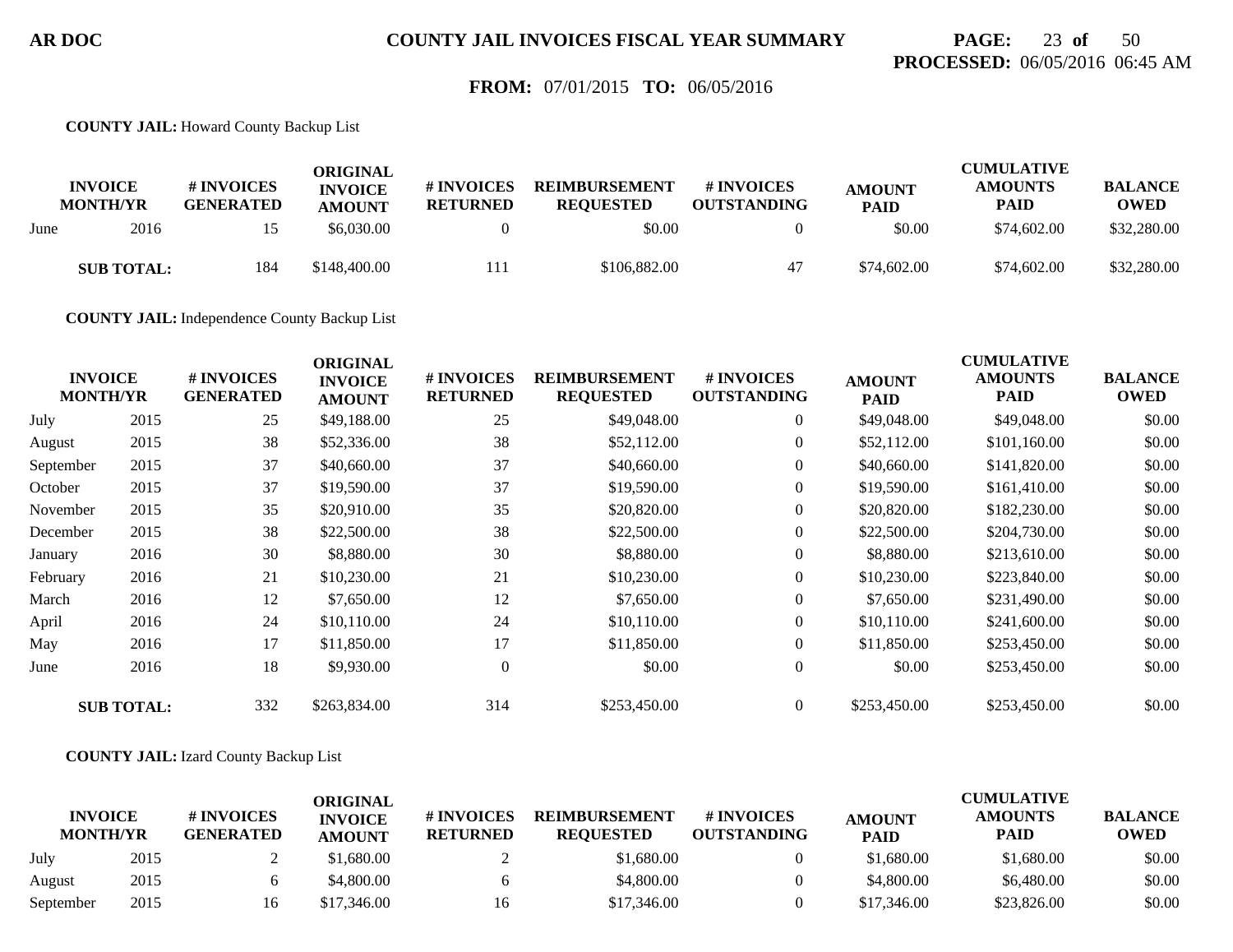# **PAGE:** 24 **of** 50 **PROCESSED:** 06/05/2016 06:45 AM

## **FROM:** 07/01/2015 **TO:** 06/05/2016

#### **COUNTY JAIL:** Izard County Backup List

|          | <b>INVOICE</b><br><b>MONTH/YR</b> | <b>#INVOICES</b><br><b>GENERATED</b> | <b>ORIGINAL</b><br><b>INVOICE</b><br><b>AMOUNT</b> | # INVOICES<br><b>RETURNED</b> | <b>REIMBURSEMENT</b><br><b>REQUESTED</b> | # INVOICES<br><b>OUTSTANDING</b> | <b>AMOUNT</b><br><b>PAID</b> | <b>CUMULATIVE</b><br><b>AMOUNTS</b><br><b>PAID</b> | <b>BALANCE</b><br><b>OWED</b> |
|----------|-----------------------------------|--------------------------------------|----------------------------------------------------|-------------------------------|------------------------------------------|----------------------------------|------------------------------|----------------------------------------------------|-------------------------------|
| October  | 2015                              | 9                                    | \$6,900.00                                         | 9                             | \$6,900.00                               | $\overline{0}$                   | \$6,900.00                   | \$30,726.00                                        | \$0.00                        |
| November | 2015                              | 2                                    | \$1,260.00                                         |                               | \$1,260.00                               | $\overline{0}$                   | \$1,260.00                   | \$31,986.00                                        | \$0.00                        |
| December | 2015                              |                                      | \$2,070.00                                         |                               | \$2,070.00                               | $\overline{0}$                   | \$2,070.00                   | \$34,056.00                                        | \$0.00                        |
| January  | 2016                              |                                      | \$3,810.00                                         |                               | \$3,810.00                               | $\overline{0}$                   | \$3,810.00                   | \$37,866.00                                        | \$0.00                        |
| February | 2016                              | 6                                    | \$3,060.00                                         | 6                             | \$3,060.00                               | $\overline{0}$                   | \$3,060.00                   | \$40,926.00                                        | \$0.00                        |
| March    | 2016                              | 4                                    | \$3,480.00                                         | 4                             | \$3,480.00                               | $\overline{0}$                   | \$3,480.00                   | \$44,406.00                                        | \$0.00                        |
| April    | 2016                              |                                      | \$660.00                                           |                               | \$660.00                                 | $\theta$                         | \$660.00                     | \$45,066.00                                        | \$0.00                        |
| May      | 2016                              | 4                                    | \$1,320.00                                         | 4                             | \$1,320.00                               | $\Omega$                         | \$1,320.00                   | \$46,386.00                                        | \$0.00                        |
| June     | 2016                              | 4                                    | \$3,060.00                                         | $\theta$                      | \$0.00                                   | $\overline{0}$                   | \$0.00                       | \$46,386.00                                        | \$0.00                        |
|          | <b>SUB TOTAL:</b>                 | 62                                   | \$49,446.00                                        | 58                            | \$46,386,00                              | $\overline{0}$                   | \$46,386.00                  | \$46,386.00                                        | \$0.00                        |

**COUNTY JAIL:** Jackson County Backup List

| <b>INVOICE</b><br><b>MONTH/YR</b> |                   | # INVOICES<br><b>GENERATED</b> | <b>ORIGINAL</b><br><b>INVOICE</b><br><b>AMOUNT</b> | # INVOICES<br><b>RETURNED</b> | <b>REIMBURSEMENT</b><br><b>REQUESTED</b> | # INVOICES<br><b>OUTSTANDING</b> | <b>AMOUNT</b><br><b>PAID</b> | <b>CUMULATIVE</b><br><b>AMOUNTS</b><br><b>PAID</b> | <b>BALANCE</b><br><b>OWED</b> |
|-----------------------------------|-------------------|--------------------------------|----------------------------------------------------|-------------------------------|------------------------------------------|----------------------------------|------------------------------|----------------------------------------------------|-------------------------------|
| July                              | 2015              | 16                             | \$3,586.00                                         | 16                            | \$3,558.00                               | $\boldsymbol{0}$                 | \$3,558.00                   | \$3,558.00                                         | \$0.00                        |
| August                            | 2015              | 15                             | \$4,592.00                                         | 15                            | \$4,592.00                               | $\boldsymbol{0}$                 | \$4,592.00                   | \$8,150.00                                         | \$0.00                        |
| September                         | 2015              | 20                             | \$7,740.00                                         | 20                            | \$7,740.00                               | $\overline{0}$                   | \$7,740.00                   | \$15,890.00                                        | \$0.00                        |
| October                           | 2015              | 9                              | \$3,540.00                                         | 9                             | \$3,540.00                               | $\mathbf{0}$                     | \$3,540.00                   | \$19,430.00                                        | \$0.00                        |
| November                          | 2015              | 9                              | \$2,640.00                                         | 9                             | \$2,640.00                               | $\overline{0}$                   | \$2,640.00                   | \$22,070.00                                        | \$0.00                        |
| December                          | 2015              | 10                             | \$2,850.00                                         | 10                            | \$2,850.00                               | $\overline{0}$                   | \$2,850.00                   | \$24,920.00                                        | \$0.00                        |
| January                           | 2016              | 23                             | \$6,150.00                                         | 23                            | \$6,150.00                               | 0                                | \$6,150.00                   | \$31,070.00                                        | \$0.00                        |
| February                          | 2016              | 10                             | \$3,570.00                                         | 10                            | \$3,570.00                               | $\boldsymbol{0}$                 | \$3,570.00                   | \$34,640.00                                        | \$0.00                        |
| March                             | 2016              | 11                             | \$1,590.00                                         | 11                            | \$1,590.00                               | $\overline{0}$                   | \$1,590.00                   | \$36,230.00                                        | \$0.00                        |
| April                             | 2016              | 16                             | \$2,160.00                                         | 16                            | \$2,160.00                               | $\overline{0}$                   | \$2,160.00                   | \$38,390.00                                        | \$0.00                        |
| May                               | 2016              | 11                             | \$2,820.00                                         | 11                            | \$2,820.00                               | $\overline{0}$                   | \$2,820.00                   | \$41,210.00                                        | \$0.00                        |
| June                              | 2016              | 11                             | \$3,270.00                                         | $\theta$                      | \$0.00                                   | $\overline{0}$                   | \$0.00                       | \$41,210.00                                        | \$0.00                        |
|                                   | <b>SUB TOTAL:</b> | 161                            | \$44,508.00                                        | 150                           | \$41,210.00                              | $\overline{0}$                   | \$41,210.00                  | \$41,210.00                                        | \$0.00                        |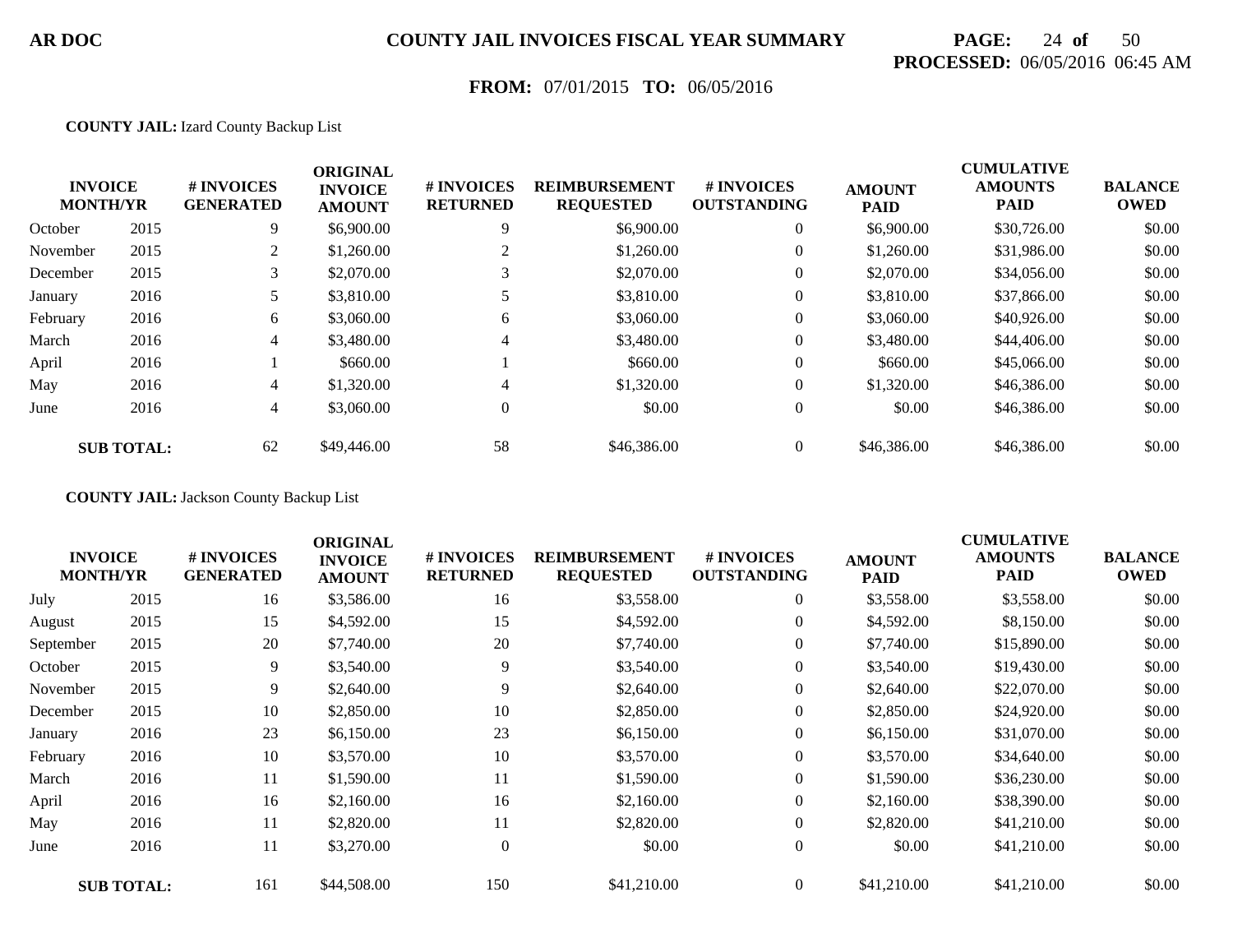# **PAGE:** 25 **of** 50 **PROCESSED:** 06/05/2016 06:45 AM

## **FROM:** 07/01/2015 **TO:** 06/05/2016

#### **COUNTY JAIL:** Jefferson County Backup List

|           | <b>INVOICE</b><br><b>MONTH/YR</b> | # INVOICES<br><b>GENERATED</b> | <b>ORIGINAL</b><br><b>INVOICE</b><br><b>AMOUNT</b> | # INVOICES<br><b>RETURNED</b> | <b>REIMBURSEMENT</b><br><b>REQUESTED</b> | <b>#INVOICES</b><br><b>OUTSTANDING</b> | <b>AMOUNT</b><br><b>PAID</b> | <b>CUMULATIVE</b><br><b>AMOUNTS</b><br><b>PAID</b> | <b>BALANCE</b><br><b>OWED</b> |
|-----------|-----------------------------------|--------------------------------|----------------------------------------------------|-------------------------------|------------------------------------------|----------------------------------------|------------------------------|----------------------------------------------------|-------------------------------|
| July      | 2015                              | 94                             | \$204,662.00                                       | 37                            | \$147,700.00                             | $\overline{0}$                         | \$147,700.00                 | \$147,700.00                                       | \$0.00                        |
| August    | 2015                              | 154                            | \$220,314.00                                       | 77                            | \$155,534.00                             | $\overline{0}$                         | \$155,534.00                 | \$303,234.00                                       | \$0.00                        |
| September | 2015                              | 155                            | \$171,916.00                                       | 51                            | \$144,410.00                             | $\overline{0}$                         | \$84,200.00                  | \$387,434.00                                       | \$0.00                        |
| October   | 2015                              | 137                            | \$104,190.00                                       | $\Omega$                      | \$0.00                                   | $\boldsymbol{0}$                       | \$0.00                       | \$387,434.00                                       | \$0.00                        |
| November  | 2015                              | 136                            | \$91,380.00                                        | $\overline{0}$                | \$0.00                                   | $\overline{0}$                         | \$0.00                       | \$387,434.00                                       | \$0.00                        |
| December  | 2015                              | 119                            | \$87,390.00                                        | 119                           | \$87,390.00                              | $\overline{0}$                         | \$87,390.00                  | \$474,824.00                                       | \$0.00                        |
| January   | 2016                              | 85                             | \$63,870.00                                        | 85                            | \$63,870.00                              | $\Omega$                               | \$63,870.00                  | \$538,694.00                                       | \$0.00                        |
| February  | 2016                              | 79                             | \$42,480.00                                        | 78                            | \$41,550.00                              | $\overline{0}$                         | \$41,550.00                  | \$580,244.00                                       | \$0.00                        |
| March     | 2016                              | 58                             | \$29,280.00                                        | 58                            | \$29,280.00                              | $\overline{0}$                         | \$29,280.00                  | \$609,524.00                                       | \$0.00                        |
| April     | 2016                              | 36                             | \$18,570.00                                        | 36                            | \$18,570.00                              | $\Omega$                               | \$18,570.00                  | \$628,094.00                                       | \$0.00                        |
| May       | 2016                              | 38                             | \$17,970.00                                        | 38                            | \$17,700.00                              | 38                                     | \$0.00                       | \$628,094.00                                       | \$17,700.00                   |
| June      | 2016                              | 44                             | \$29,850.00                                        | $\boldsymbol{0}$              | \$0.00                                   | $\overline{0}$                         | \$0.00                       | \$628,094.00                                       | \$17,700.00                   |
|           | <b>SUB TOTAL:</b>                 | 1135                           | \$1,081,872.00                                     | 579                           | \$706,004.00                             | 38                                     | \$628,094.00                 | \$628,094.00                                       | \$17,700.00                   |

#### **COUNTY JAIL:** Johnson County Backup List

| \$0.00 |
|--------|
|        |
| \$0.00 |
| \$0.00 |
| \$0.00 |
| \$0.00 |
| \$0.00 |
| \$0.00 |
| \$0.00 |
| \$0.00 |
| \$0.00 |
| \$0.00 |
|        |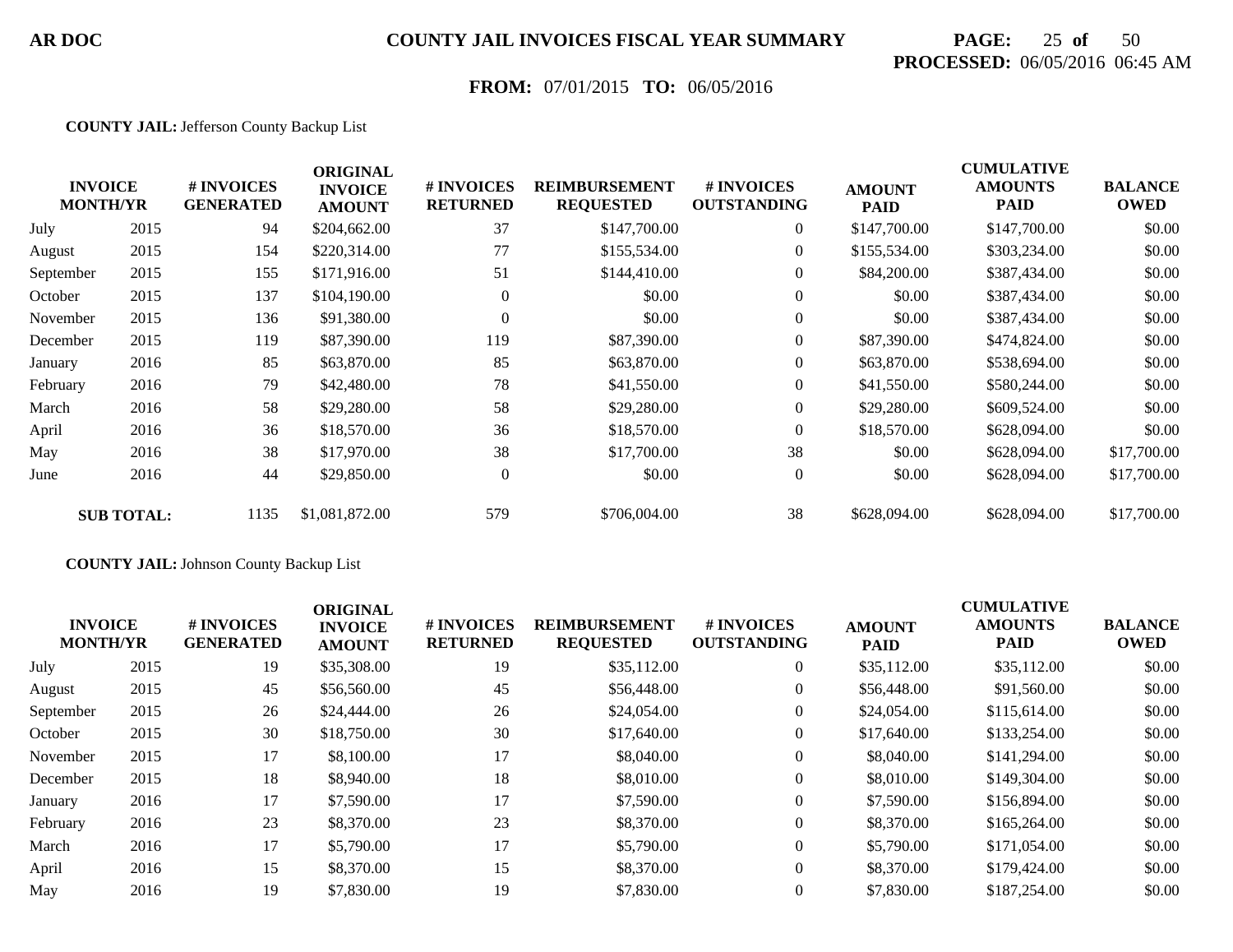## **PAGE:** 26 **of** 50 **PROCESSED:** 06/05/2016 06:45 AM

### **FROM:** 07/01/2015 **TO:** 06/05/2016

**COUNTY JAIL:** Johnson County Backup List

|      | <b>INVOICE</b><br><b>MONTH/YR</b> | # INVOICES<br><b>GENERATED</b> | ORIGINAL<br><b>INVOICE</b><br><b>AMOUNT</b> | # INVOICES<br><b>RETURNED</b> | <b>REIMBURSEMENT</b><br><b>REQUESTED</b> | # INVOICES<br><b>OUTSTANDING</b> | <b>AMOUNT</b><br><b>PAID</b> | <b>CUMULATIVE</b><br><b>AMOUNTS</b><br><b>PAID</b> | <b>BALANCE</b><br>OWED |
|------|-----------------------------------|--------------------------------|---------------------------------------------|-------------------------------|------------------------------------------|----------------------------------|------------------------------|----------------------------------------------------|------------------------|
| June | 2016                              | 24                             | \$7.830.00                                  |                               | \$0.00                                   |                                  | \$0.00                       | \$187,254.00                                       | \$0.00                 |
|      | <b>SUB TOTAL:</b>                 | 270                            | \$197,882.00                                | 246                           | \$187,254,00                             |                                  | \$187,254.00                 | \$187,254.00                                       | \$0.00                 |

**COUNTY JAIL:** Lafayette County Backup List

|           |                                   |                                | <b>ORIGINAL</b>                 |                                     |                                          |                                  |                              | <b>CUMULATIVE</b>             |                               |
|-----------|-----------------------------------|--------------------------------|---------------------------------|-------------------------------------|------------------------------------------|----------------------------------|------------------------------|-------------------------------|-------------------------------|
|           | <b>INVOICE</b><br><b>MONTH/YR</b> | # INVOICES<br><b>GENERATED</b> | <b>INVOICE</b><br><b>AMOUNT</b> | <b>#INVOICES</b><br><b>RETURNED</b> | <b>REIMBURSEMENT</b><br><b>REQUESTED</b> | # INVOICES<br><b>OUTSTANDING</b> | <b>AMOUNT</b><br><b>PAID</b> | <b>AMOUNTS</b><br><b>PAID</b> | <b>BALANCE</b><br><b>OWED</b> |
| July      | 2015                              |                                | \$13,776.00                     |                                     | \$13,776.00                              | $\overline{0}$                   | \$13,776.00                  | \$13,776.00                   | \$0.00                        |
| August    | 2015                              | 4                              | \$2,004.00                      | 4                                   | \$2,004.00                               | $\overline{0}$                   | \$2,004.00                   | \$15,780.00                   | \$0.00                        |
| September | 2015                              | 12                             | \$8,652.00                      | 12                                  | \$8,652.00                               | $\overline{0}$                   | \$8,652.00                   | \$24,432.00                   | \$0.00                        |
| October   | 2015                              | 8                              | \$4,800.00                      | 8                                   | \$4,800.00                               | $\overline{0}$                   | \$4,800.00                   | \$29,232.00                   | \$0.00                        |
| November  | 2015                              |                                | \$3,000.00                      |                                     | \$3,000.00                               | $\overline{0}$                   | \$3,000.00                   | \$32,232.00                   | \$0.00                        |
| December  | 2015                              | 3                              | \$1,770.00                      | 3                                   | \$1,770.00                               | $\boldsymbol{0}$                 | \$1,770.00                   | \$34,002.00                   | \$0.00                        |
| January   | 2016                              |                                | \$1,110.00                      |                                     | \$1,110.00                               | $\overline{0}$                   | \$1,110.00                   | \$35,112.00                   | \$0.00                        |
| February  | 2016                              | 3                              | \$1,200.00                      | 3                                   | \$1,200.00                               | $\overline{0}$                   | \$1,200.00                   | \$36,312.00                   | \$0.00                        |
| March     | 2016                              |                                | \$630.00                        |                                     | \$630.00                                 | $\overline{0}$                   | \$630.00                     | \$36,942.00                   | \$0.00                        |
| April     | 2016                              |                                | \$210.00                        |                                     | \$210.00                                 |                                  | \$0.00                       | \$36,942.00                   | \$210.00                      |
| June      | 2016                              |                                | \$210.00                        | 0                                   | \$0.00                                   | $\overline{0}$                   | \$0.00                       | \$36,942.00                   | \$210.00                      |
|           | <b>SUB TOTAL:</b>                 | 52                             | \$37,362.00                     | 51                                  | \$37,152.00                              |                                  | \$36,942.00                  | \$36,942.00                   | \$210.00                      |

**COUNTY JAIL:** Lawrence County Backup List

|                                   |      |                                | ORIGINAL                        |                               |                                          |                                        |                              | <b>CUMULATIVE</b>             |                               |
|-----------------------------------|------|--------------------------------|---------------------------------|-------------------------------|------------------------------------------|----------------------------------------|------------------------------|-------------------------------|-------------------------------|
| <b>INVOICE</b><br><b>MONTH/YR</b> |      | # INVOICES<br><b>GENERATED</b> | <b>INVOICE</b><br><b>AMOUNT</b> | # INVOICES<br><b>RETURNED</b> | <b>REIMBURSEMENT</b><br><b>REOUESTED</b> | <b>#INVOICES</b><br><b>OUTSTANDING</b> | <b>AMOUNT</b><br><b>PAID</b> | <b>AMOUNTS</b><br><b>PAID</b> | <b>BALANCE</b><br><b>OWED</b> |
| July                              | 2015 |                                | \$840.00                        |                               | \$840.00                                 |                                        | \$840.00                     | \$840.00                      | \$0.00                        |
| August                            | 2015 | 18                             | \$10,886.00                     | 18                            | \$10,886.00                              |                                        | \$10,886.00                  | \$11,726.00                   | \$0.00                        |
| September                         | 2015 | 33                             | \$37,958.00                     | 33                            | \$37,958.00                              |                                        | \$37,958.00                  | \$49,684.00                   | \$0.00                        |
| October                           | 2015 |                                | \$8,790.00                      |                               | \$8,790.00                               |                                        | \$8,790.00                   | \$58,474.00                   | \$0.00                        |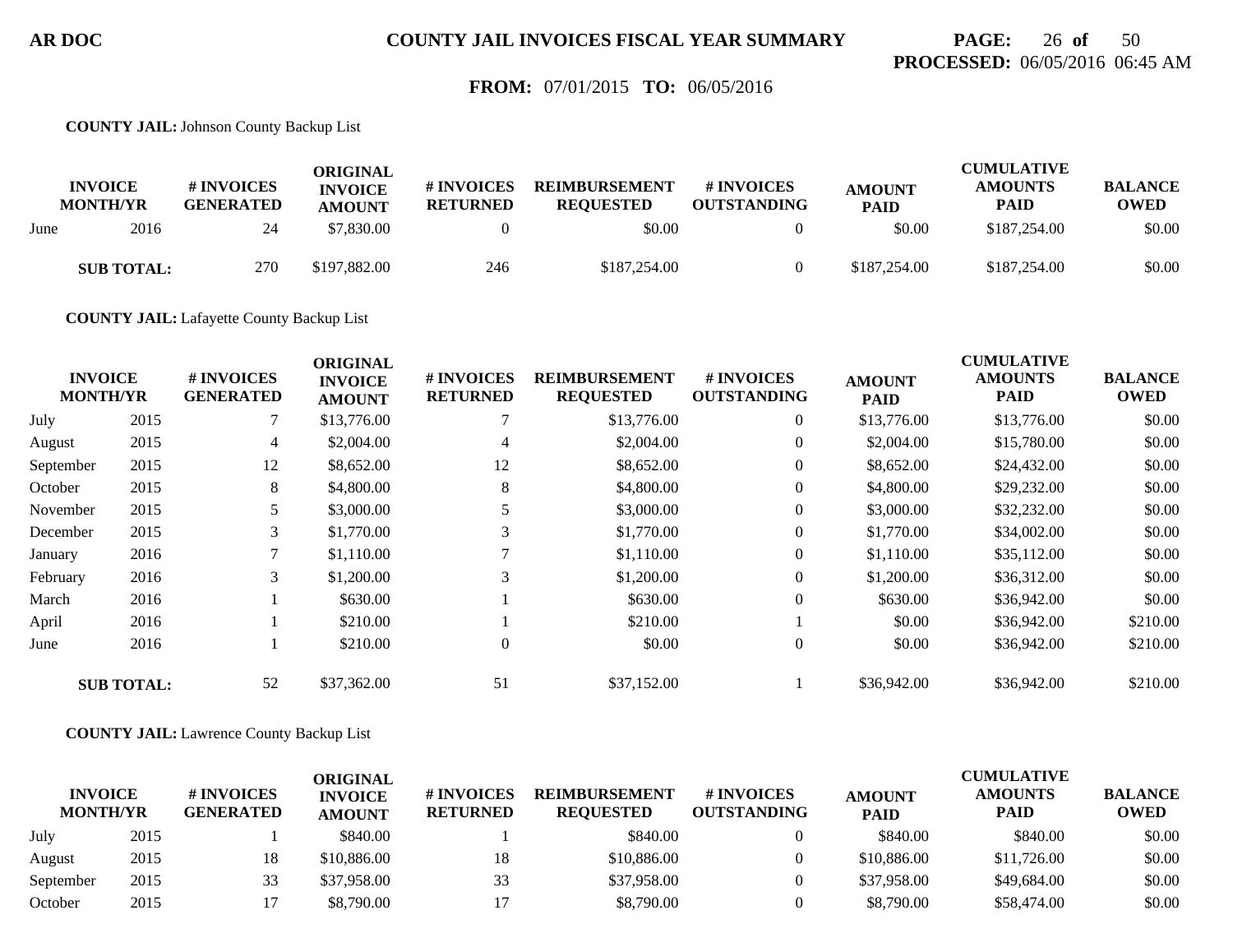# **PAGE:** 27 **of** 50 **PROCESSED:** 06/05/2016 06:45 AM

## **FROM:** 07/01/2015 **TO:** 06/05/2016

#### **COUNTY JAIL:** Lawrence County Backup List

|          | <b>INVOICE</b><br><b>MONTH/YR</b> | # INVOICES<br><b>GENERATED</b> | <b>ORIGINAL</b><br><b>INVOICE</b><br><b>AMOUNT</b> | # INVOICES<br><b>RETURNED</b> | <b>REIMBURSEMENT</b><br><b>REQUESTED</b> | # INVOICES<br><b>OUTSTANDING</b> | <b>AMOUNT</b><br><b>PAID</b> | <b>CUMULATIVE</b><br><b>AMOUNTS</b><br><b>PAID</b> | <b>BALANCE</b><br><b>OWED</b> |
|----------|-----------------------------------|--------------------------------|----------------------------------------------------|-------------------------------|------------------------------------------|----------------------------------|------------------------------|----------------------------------------------------|-------------------------------|
| November | 2015                              | 15                             | \$10,890.00                                        | 15                            | \$8,490.00                               | $\overline{0}$                   | \$8,490.00                   | \$66,964.00                                        | \$0.00                        |
| December | 2015                              | 9                              | \$5,010.00                                         | 9                             | \$5,010.00                               | $\mathbf{0}$                     | \$5,010.00                   | \$71,974.00                                        | \$0.00                        |
| January  | 2016                              | 11                             | \$3,900.00                                         | 11                            | \$3,900.00                               | $\mathbf{0}$                     | \$3,900.00                   | \$75,874.00                                        | \$0.00                        |
| February | 2016                              | 3                              | \$1,770.00                                         | 3                             | \$1,770.00                               | $\overline{0}$                   | \$1,770.00                   | \$77,644.00                                        | \$0.00                        |
| March    | 2016                              |                                | \$3,060.00                                         |                               | \$3,060.00                               |                                  | \$0.00                       | \$77,644.00                                        | \$3,060.00                    |
| April    | 2016                              | 11                             | \$3,630.00                                         | 11                            | \$3,630.00                               | 11                               | \$0.00                       | \$77,644.00                                        | \$6,690.00                    |
| May      | 2016                              | 2                              | \$1,800.00                                         | $\sim$                        | \$1,800.00                               | 2                                | \$0.00                       | \$77,644.00                                        | \$8,490.00                    |
| June     | 2016                              | 13                             | \$3,570.00                                         | 0                             | \$0.00                                   | $\overline{0}$                   | \$0.00                       | \$77,644.00                                        | \$8,490.00                    |
|          | <b>SUB TOTAL:</b>                 | 140                            | \$92,104.00                                        | 127                           | \$86,134.00                              | 20                               | \$77,644.00                  | \$77,644.00                                        | \$8,490.00                    |

#### **COUNTY JAIL:** Lee County Backup List

| <b>INVOICE</b><br><b>MONTH/YR</b> |                   | # INVOICES<br><b>GENERATED</b>  | <b>ORIGINAL</b><br><b>INVOICE</b><br><b>AMOUNT</b> | # INVOICES<br><b>RETURNED</b> | <b>REIMBURSEMENT</b><br><b>REQUESTED</b> | # INVOICES<br><b>OUTSTANDING</b> | <b>AMOUNT</b><br><b>PAID</b> | <b>CUMULATIVE</b><br><b>AMOUNTS</b><br><b>PAID</b> | <b>BALANCE</b><br><b>OWED</b> |
|-----------------------------------|-------------------|---------------------------------|----------------------------------------------------|-------------------------------|------------------------------------------|----------------------------------|------------------------------|----------------------------------------------------|-------------------------------|
| July                              | 2015              | 4                               | \$2,240.00                                         | 4                             | \$2,240.00                               | $\overline{0}$                   | \$2,240.00                   | \$2,240.00                                         | \$0.00                        |
| September                         | 2015              | 6                               | \$3,290.00                                         | 6                             | \$3,290.00                               | $\overline{0}$                   | \$3,290.00                   | \$5,530.00                                         | \$0.00                        |
| October                           | 2015              | 2                               | \$1,800.00                                         |                               | \$1,800.00                               | $\overline{0}$                   | \$1,800.00                   | \$7,330.00                                         | \$0.00                        |
| November                          | 2015              |                                 | \$1,800.00                                         |                               | \$1,800.00                               | $\overline{0}$                   | \$1,800.00                   | \$9,130.00                                         | \$0.00                        |
| December                          | 2015              | <sup><math>\supset</math></sup> | \$420.00                                           | $\gamma$                      | \$270.00                                 | $\overline{0}$                   | \$270.00                     | \$9,400.00                                         | \$0.00                        |
| February                          | 2016              |                                 | \$390.00                                           | $\Omega$                      | \$0.00                                   | $\overline{0}$                   | \$0.00                       | \$9,400.00                                         | \$0.00                        |
| March                             | 2016              |                                 | \$180.00                                           |                               | \$180.00                                 |                                  | \$0.00                       | \$9,400.00                                         | \$180.00                      |
| May                               | 2016              | ↑                               | \$960.00                                           | $\Omega$                      | \$0.00                                   | $\theta$                         | \$0.00                       | \$9,400.00                                         | \$180.00                      |
| June                              | 2016              |                                 | \$930.00                                           | $\Omega$                      | \$0.00                                   | $\overline{0}$                   | \$0.00                       | \$9,400.00                                         | \$180.00                      |
|                                   | <b>SUB TOTAL:</b> | 24                              | \$12,010.00                                        | 20                            | \$9,580.00                               |                                  | \$9,400.00                   | \$9,400.00                                         | \$180.00                      |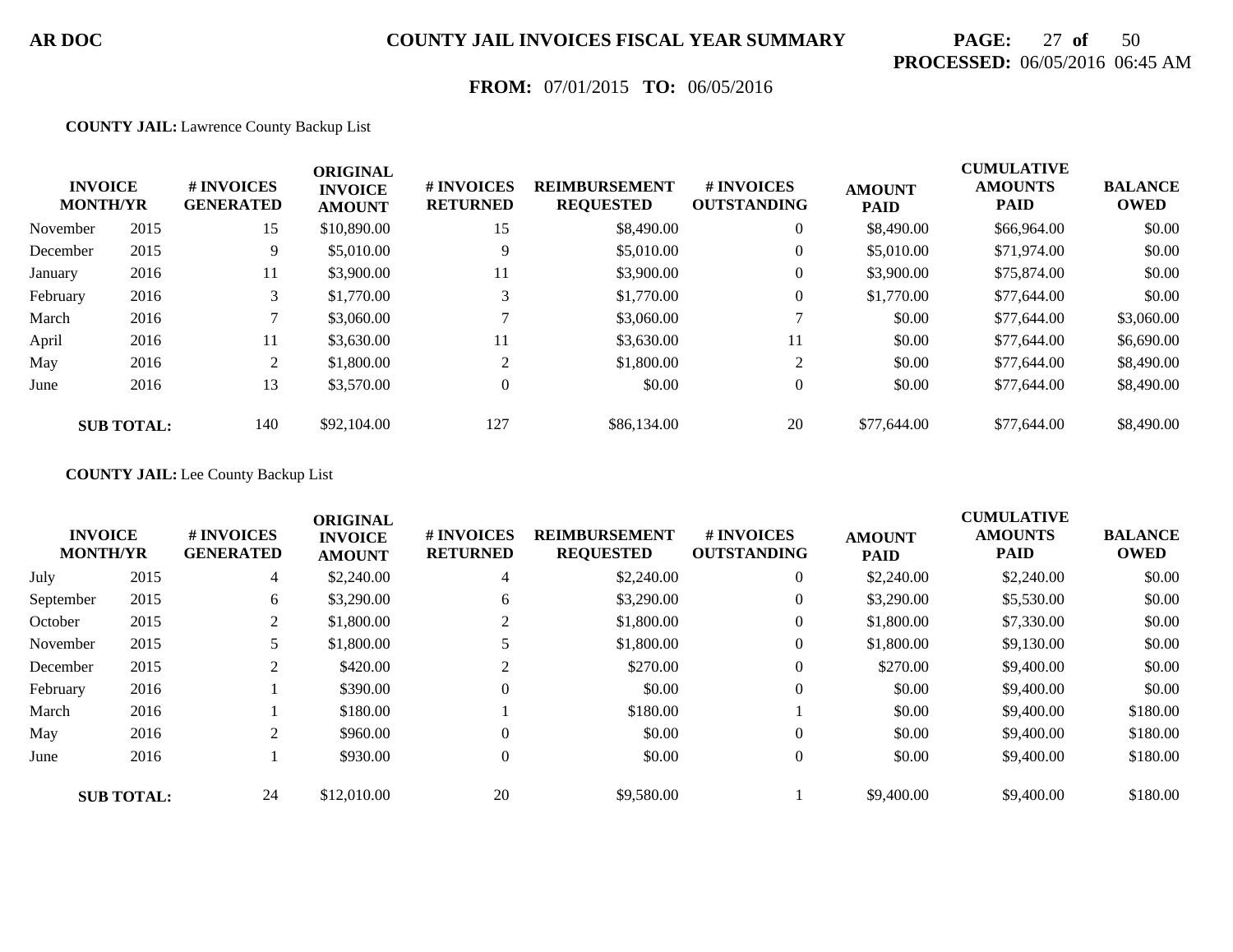# **PAGE:** 28 **of** 50 **PROCESSED:** 06/05/2016 06:45 AM

## **FROM:** 07/01/2015 **TO:** 06/05/2016

#### **COUNTY JAIL:** Lincoln County Backup List

|                                   |                   |                                | <b>ORIGINAL</b>                 |                               |                                          |                                  | <b>CUMULATIVE</b>            |                               |                               |
|-----------------------------------|-------------------|--------------------------------|---------------------------------|-------------------------------|------------------------------------------|----------------------------------|------------------------------|-------------------------------|-------------------------------|
| <b>INVOICE</b><br><b>MONTH/YR</b> |                   | # INVOICES<br><b>GENERATED</b> | <b>INVOICE</b><br><b>AMOUNT</b> | # INVOICES<br><b>RETURNED</b> | <b>REIMBURSEMENT</b><br><b>REQUESTED</b> | # INVOICES<br><b>OUTSTANDING</b> | <b>AMOUNT</b><br><b>PAID</b> | <b>AMOUNTS</b><br><b>PAID</b> | <b>BALANCE</b><br><b>OWED</b> |
| August                            | 2015              |                                | \$30.00                         |                               | \$30.00                                  | $\theta$                         | \$30.00                      | \$30.00                       | \$0.00                        |
| September                         | 2015              | 2                              | \$1,260.00                      |                               | \$1,260.00                               | 0                                | \$1,260.00                   | \$1,290.00                    | \$0.00                        |
| October                           | 2015              | 4                              | \$3,300.00                      | $\overline{4}$                | \$3,300.00                               | $\mathbf{0}$                     | \$3,300.00                   | \$4,590.00                    | \$0.00                        |
| November                          | 2015              | 4                              | \$1,380.00                      | 4                             | \$1,380.00                               | $\boldsymbol{0}$                 | \$1,380.00                   | \$5,970.00                    | \$0.00                        |
| December                          | 2015              |                                | \$390.00                        |                               | \$390.00                                 | $\mathbf{0}$                     | \$390.00                     | \$6,360.00                    | \$0.00                        |
| January                           | 2016              | 3                              | \$360.00                        | 3                             | \$360.00                                 | $\mathbf{0}$                     | \$360.00                     | \$6,720.00                    | \$0.00                        |
| February                          | 2016              | 2                              | \$1,860.00                      |                               | \$1,860.00                               | $\theta$                         | \$1,860.00                   | \$8,580.00                    | \$0.00                        |
| March                             | 2016              | 3                              | \$1,890.00                      | 3                             | \$1,890.00                               | $\mathbf{0}$                     | \$1,890.00                   | \$10,470.00                   | \$0.00                        |
| April                             | 2016              |                                | \$2,280.00                      |                               | \$2,280.00                               | $\mathbf{0}$                     | \$2,280.00                   | \$12,750.00                   | \$0.00                        |
| May                               | 2016              | 5                              | \$1,380.00                      |                               | \$1,380.00                               | 5                                | \$0.00                       | \$12,750.00                   | \$1,380.00                    |
| June                              | 2016              | 3                              | \$2,790.00                      | $\mathbf{0}$                  | \$0.00                                   | $\mathbf{0}$                     | \$0.00                       | \$12,750.00                   | \$1,380.00                    |
|                                   | <b>SUB TOTAL:</b> | 33                             | \$16,920.00                     | 30                            | \$14,130.00                              | 5.                               | \$12,750.00                  | \$12,750.00                   | \$1,380.00                    |

#### **COUNTY JAIL:** Little River County Backup List

| <b>INVOICE</b><br><b>MONTH/YR</b> |      | # INVOICES<br><b>GENERATED</b> | <b>ORIGINAL</b><br><b>INVOICE</b><br><b>AMOUNT</b> | # INVOICES<br><b>RETURNED</b> | <b>REIMBURSEMENT</b><br><b>REQUESTED</b> | <b>#INVOICES</b><br><b>OUTSTANDING</b> | <b>AMOUNT</b><br><b>PAID</b> | <b>CUMULATIVE</b><br><b>AMOUNTS</b><br><b>PAID</b> | <b>BALANCE</b><br><b>OWED</b> |
|-----------------------------------|------|--------------------------------|----------------------------------------------------|-------------------------------|------------------------------------------|----------------------------------------|------------------------------|----------------------------------------------------|-------------------------------|
| July                              | 2015 | 10                             | \$10,640.00                                        | 10                            | \$10,640.00                              | $\overline{0}$                         | \$10,640.00                  | \$10,640.00                                        | \$0.00                        |
| August                            | 2015 | 29                             | \$20,730.00                                        | 29                            | \$20,716.00                              | $\mathbf{0}$                           | \$20,716.00                  | \$31,356.00                                        | \$0.00                        |
| September                         | 2015 | 28                             | \$24,250.00                                        | 28                            | \$24,250.00                              |                                        | \$24,250.00                  | \$55,606.00                                        | \$0.00                        |
| October                           | 2015 | 20                             | \$9,090.00                                         | 20                            | \$9,090.00                               |                                        | \$9,090.00                   | \$64,696.00                                        | \$0.00                        |
| November                          | 2015 | 9                              | \$6,150.00                                         | 9                             | \$6,150.00                               | $\mathbf{0}$                           | \$6,150.00                   | \$70,846.00                                        | \$0.00                        |
| December                          | 2015 | 13                             | \$8,550.00                                         | 13                            | \$8,550.00                               | $\overline{0}$                         | \$8,550.00                   | \$79,396.00                                        | \$0.00                        |
| January                           | 2016 | 5.                             | \$2,430.00                                         |                               | \$2,430.00                               | $\mathbf{0}$                           | \$2,430.00                   | \$81,826.00                                        | \$0.00                        |
| February                          | 2016 |                                | \$3,660.00                                         |                               | \$3,660.00                               | $\overline{0}$                         | \$3,660.00                   | \$85,486.00                                        | \$0.00                        |
| March                             | 2016 | 14                             | \$4,680.00                                         | 14                            | \$4,680.00                               | $\overline{0}$                         | \$4,680.00                   | \$90,166.00                                        | \$0.00                        |
| April                             | 2016 | 13                             | \$4,080.00                                         | 13                            | \$4,080.00                               | $\theta$                               | \$4,080.00                   | \$94,246.00                                        | \$0.00                        |
| May                               | 2016 | 10                             | \$5,550.00                                         | 10                            | \$5,550.00                               | $\overline{0}$                         | \$5,550.00                   | \$99,796.00                                        | \$0.00                        |
| June                              | 2016 | 6                              | \$5,430.00                                         |                               | \$0.00                                   |                                        | \$0.00                       | \$99,796.00                                        | \$0.00                        |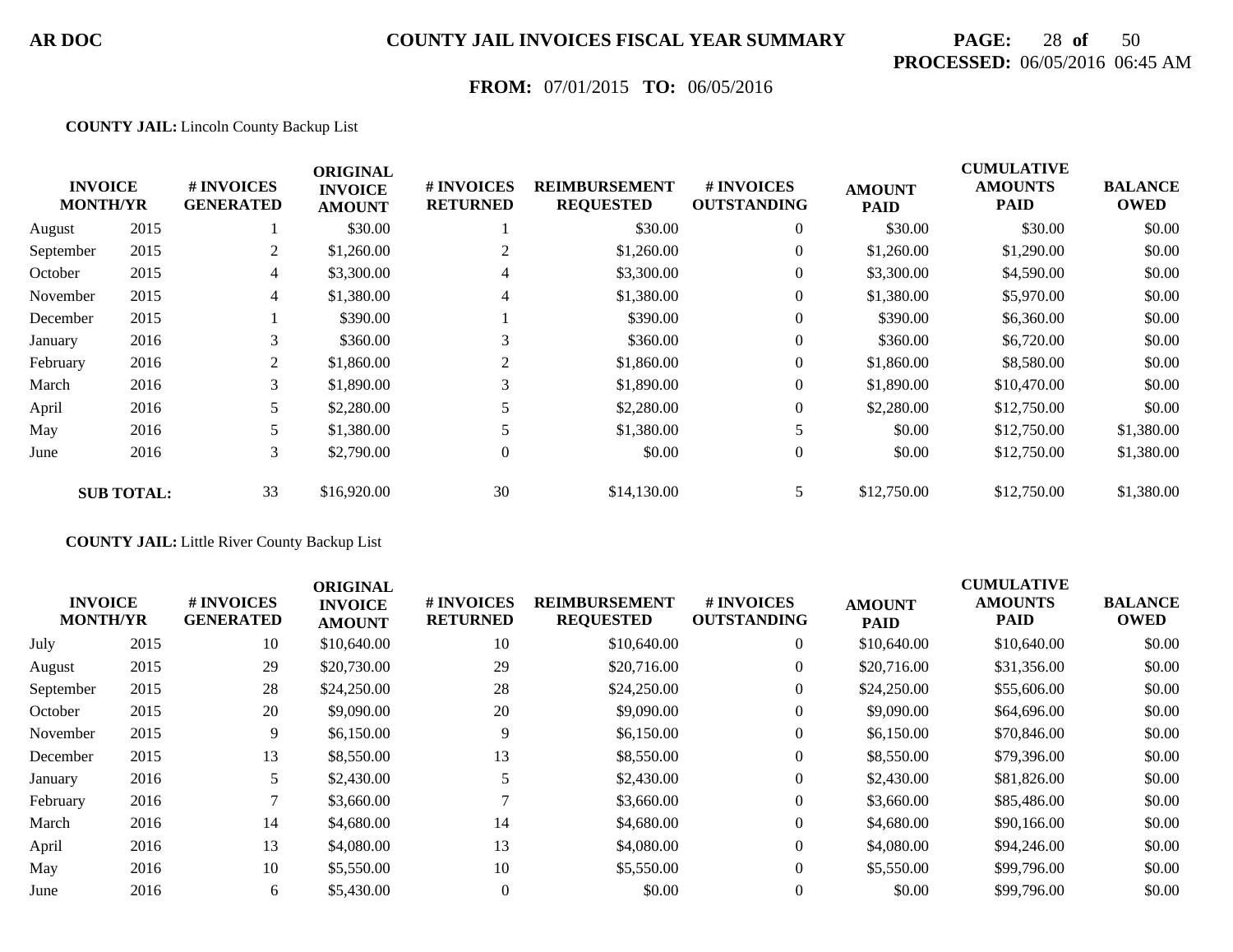## **PAGE:** 29 **of** 50 **PROCESSED:** 06/05/2016 06:45 AM

### **FROM:** 07/01/2015 **TO:** 06/05/2016

**COUNTY JAIL:** Little River County Backup List

| <b>INVOICE</b><br><b>MONTH/YR</b> | # INVOICES<br><b>GENERATED</b> | ORIGINAL<br><b>INVOICE</b><br><b>AMOUNT</b> | # INVOICES<br><b>RETURNED</b> | <b>REIMBURSEMENT</b><br><b>REOUESTED</b> | <b>#INVOICES</b><br><b>OUTSTANDING</b> | <b>AMOUNT</b><br><b>PAID</b> | <b>CUMULATIVE</b><br><b>AMOUNTS</b><br><b>PAID</b> | <b>BALANCE</b><br><b>OWED</b> |
|-----------------------------------|--------------------------------|---------------------------------------------|-------------------------------|------------------------------------------|----------------------------------------|------------------------------|----------------------------------------------------|-------------------------------|
| <b>SUB TOTAL:</b>                 | 164                            | \$105,240.00                                | 158                           | \$99,796.00                              |                                        | \$99,796.00                  | \$99,796.00                                        | \$0.00                        |

**COUNTY JAIL:** Logan County Backup List

|           | <b>INVOICE</b><br><b>MONTH/YR</b> | # INVOICES<br><b>GENERATED</b> | <b>ORIGINAL</b><br><b>INVOICE</b><br><b>AMOUNT</b> | # INVOICES<br><b>RETURNED</b> | <b>REIMBURSEMENT</b><br><b>REQUESTED</b> | # INVOICES<br><b>OUTSTANDING</b> | <b>AMOUNT</b><br><b>PAID</b> | <b>CUMULATIVE</b><br><b>AMOUNTS</b><br><b>PAID</b> | <b>BALANCE</b><br><b>OWED</b> |
|-----------|-----------------------------------|--------------------------------|----------------------------------------------------|-------------------------------|------------------------------------------|----------------------------------|------------------------------|----------------------------------------------------|-------------------------------|
| July      | 2015                              | 13                             | \$19,100.00                                        | 13                            | \$16,524.00                              | $\overline{0}$                   | \$16,524.00                  | \$16,524.00                                        | \$0.00                        |
| August    | 2015                              | 4                              | \$2,278.00                                         | $\overline{4}$                | \$1,648.00                               | $\overline{0}$                   | \$1,648.00                   | \$18,172.00                                        | \$0.00                        |
| September | 2015                              | 8                              | \$5,760.00                                         | 8                             | \$5,760.00                               | $\overline{0}$                   | \$5,760.00                   | \$23,932.00                                        | \$0.00                        |
| October   | 2015                              | 6                              | \$2,280.00                                         | 6                             | \$2,280.00                               | $\overline{0}$                   | \$2,280.00                   | \$26,212.00                                        | \$0.00                        |
| November  | 2015                              | 5                              | \$2,730.00                                         | $\Omega$                      | \$0.00                                   | $\overline{0}$                   | \$0.00                       | \$26,212.00                                        | \$0.00                        |
| December  | 2015                              | 5                              | \$1,650.00                                         |                               | \$1,650.00                               | $\overline{0}$                   | \$1,650.00                   | \$27,862.00                                        | \$0.00                        |
| January   | 2016                              | $\overline{2}$                 | \$540.00                                           | $\overline{2}$                | \$540.00                                 | $\overline{0}$                   | \$540.00                     | \$28,402.00                                        | \$0.00                        |
| February  | 2016                              | 5                              | \$1,230.00                                         |                               | \$1,230.00                               | $\boldsymbol{0}$                 | \$1,230.00                   | \$29,632.00                                        | \$0.00                        |
| March     | 2016                              | 6                              | \$1,140.00                                         | 6                             | \$1,140.00                               | $\overline{0}$                   | \$1,140.00                   | \$30,772.00                                        | \$0.00                        |
| April     | 2016                              | 5                              | \$1,110.00                                         |                               | \$1,110.00                               | $\mathbf{0}$                     | \$1,110.00                   | \$31,882.00                                        | \$0.00                        |
| May       | 2016                              | 6                              | \$2,040.00                                         | 6                             | \$2,040.00                               | 6                                | \$0.00                       | \$31,882.00                                        | \$2,040.00                    |
| June      | 2016                              | 5                              | \$1,650.00                                         | $\overline{0}$                | \$0.00                                   | $\overline{0}$                   | \$0.00                       | \$31,882.00                                        | \$2,040.00                    |
|           | <b>SUB TOTAL:</b>                 | 70                             | \$41,508.00                                        | 60                            | \$33,922.00                              | 6                                | \$31,882.00                  | \$31,882.00                                        | \$2,040.00                    |

**COUNTY JAIL:** Lonoke City Jail

|      | <b>INVOICE</b><br><b>MONTH/YR</b> | # INVOICES<br><b>GENERATED</b> | ORIGINAL<br><b>INVOICE</b><br><b>AMOUNT</b> | # INVOICES<br><b>RETURNED</b> | <b>REIMBURSEMENT</b><br><b>REOUESTED</b> | <b>#INVOICES</b><br><b>OUTSTANDING</b> | <b>AMOUNT</b><br><b>PAID</b> | <b>CUMULATIVE</b><br><b>AMOUNTS</b><br><b>PAID</b> | <b>BALANCE</b><br><b>OWED</b> |
|------|-----------------------------------|--------------------------------|---------------------------------------------|-------------------------------|------------------------------------------|----------------------------------------|------------------------------|----------------------------------------------------|-------------------------------|
| May  | 2016                              |                                | \$1,800.00                                  |                               | \$1,800.00                               |                                        | \$1,800.00                   | \$1,800.00                                         | \$0.00                        |
| June | 2016                              |                                | \$4,530.00                                  |                               | \$0.00                                   |                                        | \$0.00                       | \$1,800.00                                         | \$0.00                        |
|      | <b>SUB TOTAL:</b>                 |                                | \$6,330.00                                  |                               | \$1,800.00                               |                                        | \$1,800.00                   | \$1,800.00                                         | \$0.00                        |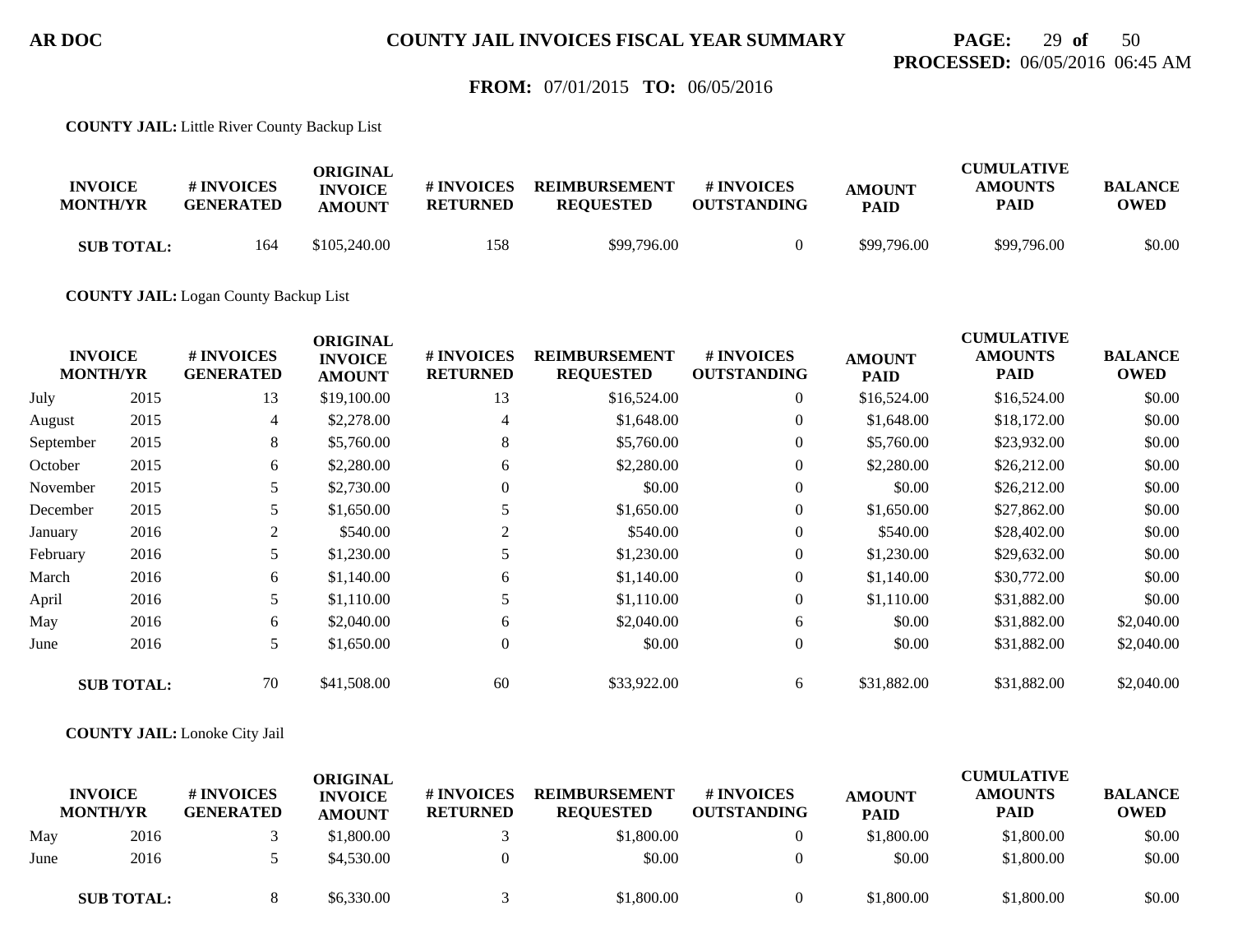# **PAGE:** 30 **of** 50 **PROCESSED:** 06/05/2016 06:45 AM

## **FROM:** 07/01/2015 **TO:** 06/05/2016

#### **COUNTY JAIL:** Lonoke County Backup List

|           | <b>INVOICE</b><br><b>MONTH/YR</b> | # INVOICES<br><b>GENERATED</b> | <b>ORIGINAL</b><br><b>INVOICE</b><br><b>AMOUNT</b> | # INVOICES<br><b>RETURNED</b> | <b>REIMBURSEMENT</b><br><b>REQUESTED</b> | # INVOICES<br><b>OUTSTANDING</b> | <b>AMOUNT</b><br><b>PAID</b> | <b>CUMULATIVE</b><br><b>AMOUNTS</b><br>PAID | <b>BALANCE</b><br><b>OWED</b> |
|-----------|-----------------------------------|--------------------------------|----------------------------------------------------|-------------------------------|------------------------------------------|----------------------------------|------------------------------|---------------------------------------------|-------------------------------|
| July      | 2015                              | 41                             | \$58,810.00                                        | 41                            | \$57,970.00                              | $\overline{0}$                   | \$57,970.00                  | \$57,970.00                                 | \$0.00                        |
| August    | 2015                              | 67                             | \$74,810.00                                        | 67                            | \$69,878.00                              | $\overline{0}$                   | \$69,878.00                  | \$127,848.00                                | \$0.00                        |
| September | 2015                              | 105                            | \$112,420.00                                       | 105                           | \$111,080.00                             | $\overline{0}$                   | \$111,080.00                 | \$238,928.00                                | \$0.00                        |
| October   | 2015                              | 60                             | \$39,180.00                                        | 60                            | \$36,120.00                              | $\overline{0}$                   | \$36,120.00                  | \$275,048.00                                | \$0.00                        |
| November  | 2015                              | 59                             | \$39,690.00                                        | 59                            | \$38,220.00                              | $\overline{0}$                   | \$38,220.00                  | \$313,268.00                                | \$0.00                        |
| December  | 2015                              | 59                             | \$39,000.00                                        | 59                            | \$35,640.00                              | $\overline{0}$                   | \$35,640.00                  | \$348,908.00                                | \$0.00                        |
| January   | 2016                              | 54                             | \$19,830.00                                        | 54                            | \$19,830.00                              | $\overline{0}$                   | \$19,830.00                  | \$368,738.00                                | \$0.00                        |
| February  | 2016                              | 40                             | \$23,070.00                                        | 40                            | \$22,710.00                              | $\boldsymbol{0}$                 | \$22,710.00                  | \$391,448.00                                | \$0.00                        |
| March     | 2016                              | 62                             | \$26,100.00                                        | 62                            | \$26,100.00                              | $\overline{0}$                   | \$26,100.00                  | \$417,548.00                                | \$0.00                        |
| April     | 2016                              | 30                             | \$14,490.00                                        | 30                            | \$14,490.00                              | $\Omega$                         | \$14,490.00                  | \$432,038.00                                | \$0.00                        |
| May       | 2016                              | 53                             | \$23,520.00                                        | 53                            | \$23,220.00                              | 53                               | \$0.00                       | \$432,038.00                                | \$23,220.00                   |
| June      | 2016                              | 79                             | \$51,210.00                                        | $\overline{0}$                | \$0.00                                   | $\overline{0}$                   | \$0.00                       | \$432,038.00                                | \$23,220.00                   |
|           | <b>SUB TOTAL:</b>                 | 709                            | \$522,130.00                                       | 630                           | \$455,258.00                             | 53                               | \$432,038.00                 | \$432,038.00                                | \$23,220.00                   |

#### **COUNTY JAIL:** Madison County Backup List

| <b>INVOICE</b><br><b>MONTH/YR</b> |      | <b>#INVOICES</b><br><b>GENERATED</b> | <b>ORIGINAL</b><br><b>INVOICE</b><br><b>AMOUNT</b> | # INVOICES<br><b>RETURNED</b> | <b>REIMBURSEMENT</b><br><b>REQUESTED</b> | # INVOICES<br><b>OUTSTANDING</b> | <b>AMOUNT</b><br><b>PAID</b> | <b>CUMULATIVE</b><br><b>AMOUNTS</b><br><b>PAID</b> | <b>BALANCE</b><br><b>OWED</b> |
|-----------------------------------|------|--------------------------------------|----------------------------------------------------|-------------------------------|------------------------------------------|----------------------------------|------------------------------|----------------------------------------------------|-------------------------------|
| July                              | 2015 | 2                                    | \$2,632.00                                         |                               | \$84.00                                  | $\overline{0}$                   | \$84.00                      | \$84.00                                            | \$0.00                        |
| August                            | 2015 |                                      | \$4,920.00                                         |                               | \$4,920.00                               | $\overline{0}$                   | \$4,920.00                   | \$5,004.00                                         | \$0.00                        |
| September                         | 2015 | 3                                    | \$3,000.00                                         |                               | \$3,938.00                               | $\overline{0}$                   | \$3,938.00                   | \$8,942.00                                         | \$0.00                        |
| October                           | 2015 | 2                                    | \$990.00                                           | 2                             | \$960.00                                 | $\overline{0}$                   | \$960.00                     | \$9,902.00                                         | \$0.00                        |
| November                          | 2015 | 3                                    | \$1,290.00                                         |                               | \$780.00                                 | $\overline{0}$                   | \$780.00                     | \$10,682.00                                        | \$0.00                        |
| December                          | 2015 | 4                                    | \$2,040.00                                         | 4                             | \$1,140.00                               | $\overline{0}$                   | \$1,140.00                   | \$11,822.00                                        | \$0.00                        |
| January                           | 2016 |                                      | \$1,890.00                                         |                               | \$630.00                                 | $\mathbf{0}$                     | \$630.00                     | \$12,452.00                                        | \$0.00                        |
| February                          | 2016 | 2                                    | \$1,230.00                                         | 2                             | \$1,230.00                               | $\overline{0}$                   | \$1,230.00                   | \$13,682.00                                        | \$0.00                        |
| March                             | 2016 | 5.                                   | \$2,610.00                                         |                               | \$2,010.00                               | $\overline{0}$                   | \$2,010.00                   | \$15,692.00                                        | \$0.00                        |
| April                             | 2016 | 4                                    | \$1,500.00                                         | 4                             | \$1,140.00                               | $\overline{0}$                   | \$1,140.00                   | \$16,832.00                                        | \$0.00                        |
| May                               | 2016 | $\overline{4}$                       | \$1,170.00                                         |                               | \$0.00                                   | $\mathbf{0}$                     | \$0.00                       | \$16,832.00                                        | \$0.00                        |
|                                   |      |                                      |                                                    |                               |                                          |                                  |                              |                                                    |                               |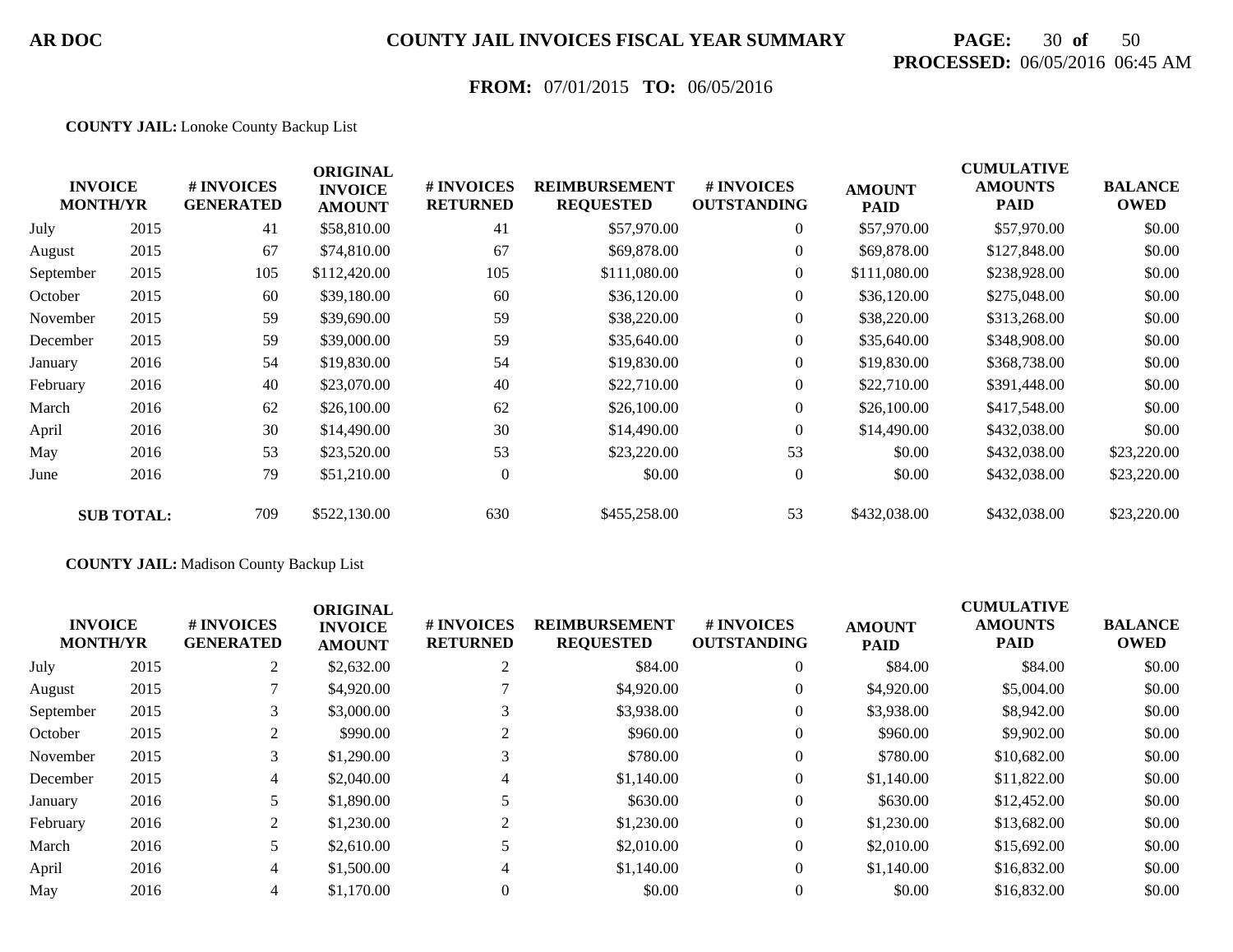## **PAGE:** 31 **of** 50 **PROCESSED:** 06/05/2016 06:45 AM

### **FROM:** 07/01/2015 **TO:** 06/05/2016

**COUNTY JAIL:** Madison County Backup List

|      | <b>INVOICE</b><br><b>MONTH/YR</b> | # INVOICES<br><b>GENERATED</b> | ORIGINAL<br><b>INVOICE</b><br><b>AMOUNT</b> | # INVOICES<br><b>RETURNED</b> | <b>REIMBURSEMENT</b><br><b>REOUESTED</b> | # INVOICES<br><b>OUTSTANDING</b> | <b>AMOUNT</b><br><b>PAID</b> | <b>CUMULATIVE</b><br><b>AMOUNTS</b><br><b>PAID</b> | <b>BALANCE</b><br>OWED |
|------|-----------------------------------|--------------------------------|---------------------------------------------|-------------------------------|------------------------------------------|----------------------------------|------------------------------|----------------------------------------------------|------------------------|
| June | 2016                              |                                | \$1,050.00                                  |                               | \$0.00                                   |                                  | \$0.00                       | \$16,832.00                                        | \$0.00                 |
|      | <b>SUB TOTAL:</b>                 | 46                             | \$24,322,00                                 | 37                            | \$16,832.00                              |                                  | \$16,832.00                  | \$16,832.00                                        | \$0.00                 |

**COUNTY JAIL:** Marion County Backup List

|           | <b>INVOICE</b><br><b>MONTH/YR</b> | # INVOICES<br><b>GENERATED</b> | <b>ORIGINAL</b><br><b>INVOICE</b><br><b>AMOUNT</b> | # INVOICES<br><b>RETURNED</b> | <b>REIMBURSEMENT</b><br><b>REQUESTED</b> | # INVOICES<br><b>OUTSTANDING</b> | <b>AMOUNT</b><br><b>PAID</b> | <b>CUMULATIVE</b><br><b>AMOUNTS</b><br><b>PAID</b> | <b>BALANCE</b><br><b>OWED</b> |
|-----------|-----------------------------------|--------------------------------|----------------------------------------------------|-------------------------------|------------------------------------------|----------------------------------|------------------------------|----------------------------------------------------|-------------------------------|
| July      | 2015                              | 3                              | \$5,296.00                                         | 3                             | \$2,044.00                               | $\overline{0}$                   | \$2,044.00                   | \$2,044.00                                         | \$0.00                        |
| August    | 2015                              | 14                             | \$6,738.00                                         | 14                            | \$5,808,00                               | $\overline{0}$                   | \$5,808.00                   | \$7,852.00                                         | \$0.00                        |
| September | 2015                              |                                | \$930.00                                           |                               | \$780.00                                 | $\overline{0}$                   | \$780.00                     | \$8,632.00                                         | \$0.00                        |
| October   | 2015                              | 3                              | \$1,800.00                                         | 3                             | \$1,800.00                               | $\overline{0}$                   | \$1,800.00                   | \$10,432.00                                        | \$0.00                        |
| November  | 2015                              | 3                              | \$330.00                                           | 3                             | \$330.00                                 | $\overline{0}$                   | \$330.00                     | \$10,762.00                                        | \$0.00                        |
| March     | 2016                              | 3                              | \$840.00                                           | 3                             | \$840.00                                 | $\overline{0}$                   | \$840.00                     | \$11,602.00                                        | \$0.00                        |
| April     | 2016                              | 4                              | \$810.00                                           | 4                             | \$810.00                                 | $\overline{0}$                   | \$810.00                     | \$12,412.00                                        | \$0.00                        |
| May       | 2016                              |                                | \$780.00                                           | 0                             | \$0.00                                   | $\overline{0}$                   | \$0.00                       | \$12,412.00                                        | \$0.00                        |
| June      | 2016                              | 3                              | \$1,530.00                                         | $\theta$                      | \$0.00                                   | $\overline{0}$                   | \$0.00                       | \$12,412.00                                        | \$0.00                        |
|           | <b>SUB TOTAL:</b>                 | 35                             | \$19,054.00                                        | 31                            | \$12,412.00                              | $\Omega$                         | \$12,412.00                  | \$12,412.00                                        | \$0.00                        |

#### **COUNTY JAIL:** McGehee City Jail

| <b>INVOICE</b><br><b>MONTH/YR</b> |      | # INVOICES<br><b>GENERATED</b> | ORIGINAL<br><b>INVOICE</b><br><b>AMOUNT</b> | # INVOICES<br><b>RETURNED</b> | <b>REIMBURSEMENT</b><br><b>REQUESTED</b> | # INVOICES<br><b>OUTSTANDING</b> | <b>AMOUNT</b><br><b>PAID</b> | <b>CUMULATIVE</b><br><b>AMOUNTS</b><br><b>PAID</b> | <b>BALANCE</b><br><b>OWED</b> |
|-----------------------------------|------|--------------------------------|---------------------------------------------|-------------------------------|------------------------------------------|----------------------------------|------------------------------|----------------------------------------------------|-------------------------------|
| August                            | 2015 |                                | \$510.00                                    |                               | \$510.00                                 |                                  | \$510.00                     | \$510.00                                           | \$0.00                        |
| September                         | 2015 |                                | \$930.00                                    |                               | \$930.00                                 |                                  | \$930.00                     | \$1,440.00                                         | \$0.00                        |
| October                           | 2015 |                                | \$900.00                                    |                               | \$900.00                                 |                                  | \$900.00                     | \$2,340.00                                         | \$0.00                        |
| November                          | 2015 |                                | \$30.00                                     |                               | \$0.00                                   |                                  | \$0.00                       | \$2,340.00                                         | \$0.00                        |
| June                              | 2016 |                                | \$600.00                                    |                               | \$0.00                                   |                                  | \$0.00                       | \$2,340.00                                         | \$0.00                        |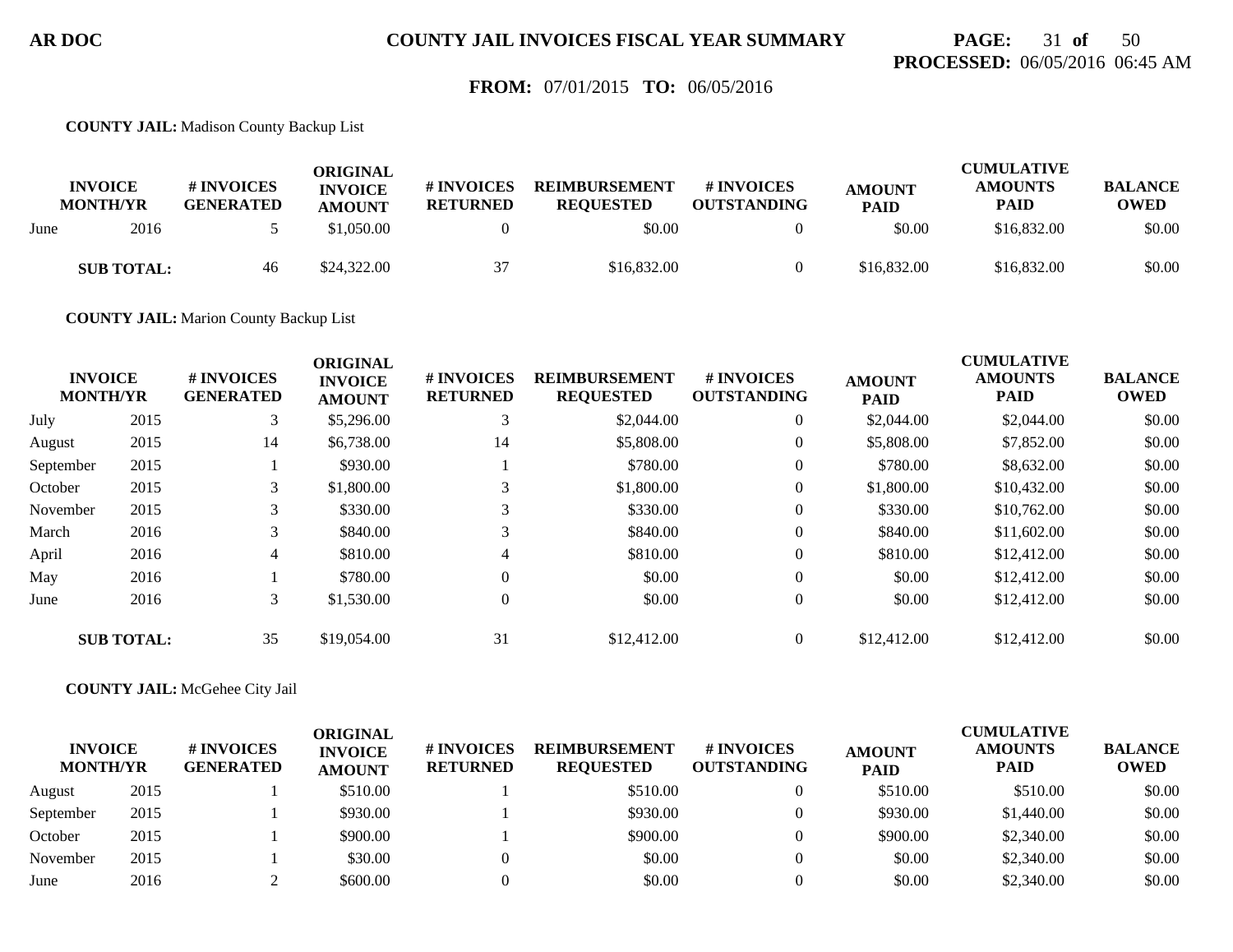## **PAGE:** 32 **of** 50 **PROCESSED:** 06/05/2016 06:45 AM

### **FROM:** 07/01/2015 **TO:** 06/05/2016

**COUNTY JAIL:** McGehee City Jail

| <b>INVOICE</b><br><b>MONTH/YR</b> | # INVOICES<br><b>GENERATED</b> | ORIGINAL<br><b>INVOICE</b><br><b>AMOUNT</b> | # INVOICES<br><b>RETURNED</b> | <b>REIMBURSEMENT</b><br><b>REOUESTED</b> | # INVOICES<br><b>OUTSTANDING</b> | <b>AMOUNT</b><br><b>PAID</b> | <b>CUMULATIVE</b><br><b>AMOUNTS</b><br><b>PAID</b> | <b>BALANCE</b><br><b>OWED</b> |
|-----------------------------------|--------------------------------|---------------------------------------------|-------------------------------|------------------------------------------|----------------------------------|------------------------------|----------------------------------------------------|-------------------------------|
| <b>SUB TOTAL:</b>                 |                                | \$2,970.00                                  |                               | \$2,340.00                               |                                  | \$2,340.00                   | \$2,340.00                                         | \$0.00                        |

**COUNTY JAIL:** Miller County Backup List

|           | <b>INVOICE</b><br><b>MONTH/YR</b> | # INVOICES<br><b>GENERATED</b> | <b>ORIGINAL</b><br><b>INVOICE</b><br><b>AMOUNT</b> | # INVOICES<br><b>RETURNED</b> | <b>REIMBURSEMENT</b><br><b>REQUESTED</b> | # INVOICES<br><b>OUTSTANDING</b> | <b>AMOUNT</b><br><b>PAID</b> | <b>CUMULATIVE</b><br><b>AMOUNTS</b><br><b>PAID</b> | <b>BALANCE</b><br><b>OWED</b> |
|-----------|-----------------------------------|--------------------------------|----------------------------------------------------|-------------------------------|------------------------------------------|----------------------------------|------------------------------|----------------------------------------------------|-------------------------------|
| July      | 2015                              | 65                             | \$113,812.00                                       | 65                            | \$106,012.00                             | $\boldsymbol{0}$                 | \$106,012.00                 | \$106,012.00                                       | \$0.00                        |
| August    | 2015                              | 173                            | \$255,792.00                                       | 173                           | \$251,486.00                             | $\overline{0}$                   | \$251,486.00                 | \$357,498.00                                       | \$0.00                        |
| September | 2015                              | 166                            | \$218,122.00                                       | 166                           | \$216,206.00                             | $\overline{0}$                   | \$216,206.00                 | \$573,704.00                                       | \$0.00                        |
| October   | 2015                              | 109                            | \$86,880.00                                        | 109                           | \$83,340.00                              | $\boldsymbol{0}$                 | \$83,340.00                  | \$657,044.00                                       | \$0.00                        |
| November  | 2015                              | 100                            | \$63,930.00                                        | 100                           | \$63,930.00                              | $\overline{0}$                   | \$63,930.00                  | \$720,974.00                                       | \$0.00                        |
| December  | 2015                              | 64                             | \$46,620.00                                        | 64                            | \$46,620.00                              | $\boldsymbol{0}$                 | \$46,620.00                  | \$767,594.00                                       | \$0.00                        |
| January   | 2016                              | 72                             | \$25,860.00                                        | 72                            | \$25,860.00                              | $\overline{0}$                   | \$25,860.00                  | \$793,454.00                                       | \$0.00                        |
| February  | 2016                              | 43                             | \$25,680.00                                        | 43                            | \$25,680.00                              | $\boldsymbol{0}$                 | \$25,680.00                  | \$819,134.00                                       | \$0.00                        |
| March     | 2016                              | 57                             | \$32,730.00                                        | 57                            | \$32,730.00                              | $\overline{0}$                   | \$32,730.00                  | \$851,864.00                                       | \$0.00                        |
| April     | 2016                              | 54                             | \$41,280.00                                        | 54                            | \$41,280.00                              | $\overline{0}$                   | \$41,280.00                  | \$893,144.00                                       | \$0.00                        |
| May       | 2016                              | 66                             | \$37,530.00                                        | 66                            | \$37,530.00                              | $\boldsymbol{0}$                 | \$37,530.00                  | \$930,674.00                                       | \$0.00                        |
| June      | 2016                              | 79                             | \$50,340.00                                        | $\overline{0}$                | \$0.00                                   | $\mathbf{0}$                     | \$0.00                       | \$930,674.00                                       | \$0.00                        |
|           | <b>SUB TOTAL:</b>                 | 1048                           | \$998,576.00                                       | 969                           | \$930,674.00                             | $\Omega$                         | \$930,674.00                 | \$930,674.00                                       | \$0.00                        |

**COUNTY JAIL:** Mississippi County Backup List

| <b>INVOICE</b><br><b>MONTH/YR</b> |      | <b># INVOICES</b><br><b>GENERATED</b> | ORIGINAL<br><b>INVOICE</b><br><b>AMOUNT</b> | <b># INVOICES</b><br><b>RETURNED</b> | <b>REIMBURSEMENT</b><br><b>REOUESTED</b> | <b>#INVOICES</b><br><b>OUTSTANDING</b> | <b>AMOUNT</b><br><b>PAID</b> | <b>CUMULATIVE</b><br><b>AMOUNTS</b><br><b>PAID</b> | <b>BALANCE</b><br><b>OWED</b> |
|-----------------------------------|------|---------------------------------------|---------------------------------------------|--------------------------------------|------------------------------------------|----------------------------------------|------------------------------|----------------------------------------------------|-------------------------------|
| July                              | 2015 | 36                                    | \$64,746.00                                 | 36                                   | \$64,008.00                              |                                        | \$64,008.00                  | \$64,008.00                                        | \$0.00                        |
| August                            | 2015 | 116                                   | \$167,466,00                                | 116                                  | \$165,588.00                             |                                        | \$165,588.00                 | \$229,596.00                                       | \$0.00                        |
| September                         | 2015 | 55                                    | \$46,620.00                                 | 55                                   | \$46,110.00                              |                                        | \$46,110.00                  | \$275,706.00                                       | \$0.00                        |
| October                           | 2015 | 62                                    | \$45,450.00                                 | 62                                   | \$45,126.00                              |                                        | \$45,126.00                  | \$320,832.00                                       | \$0.00                        |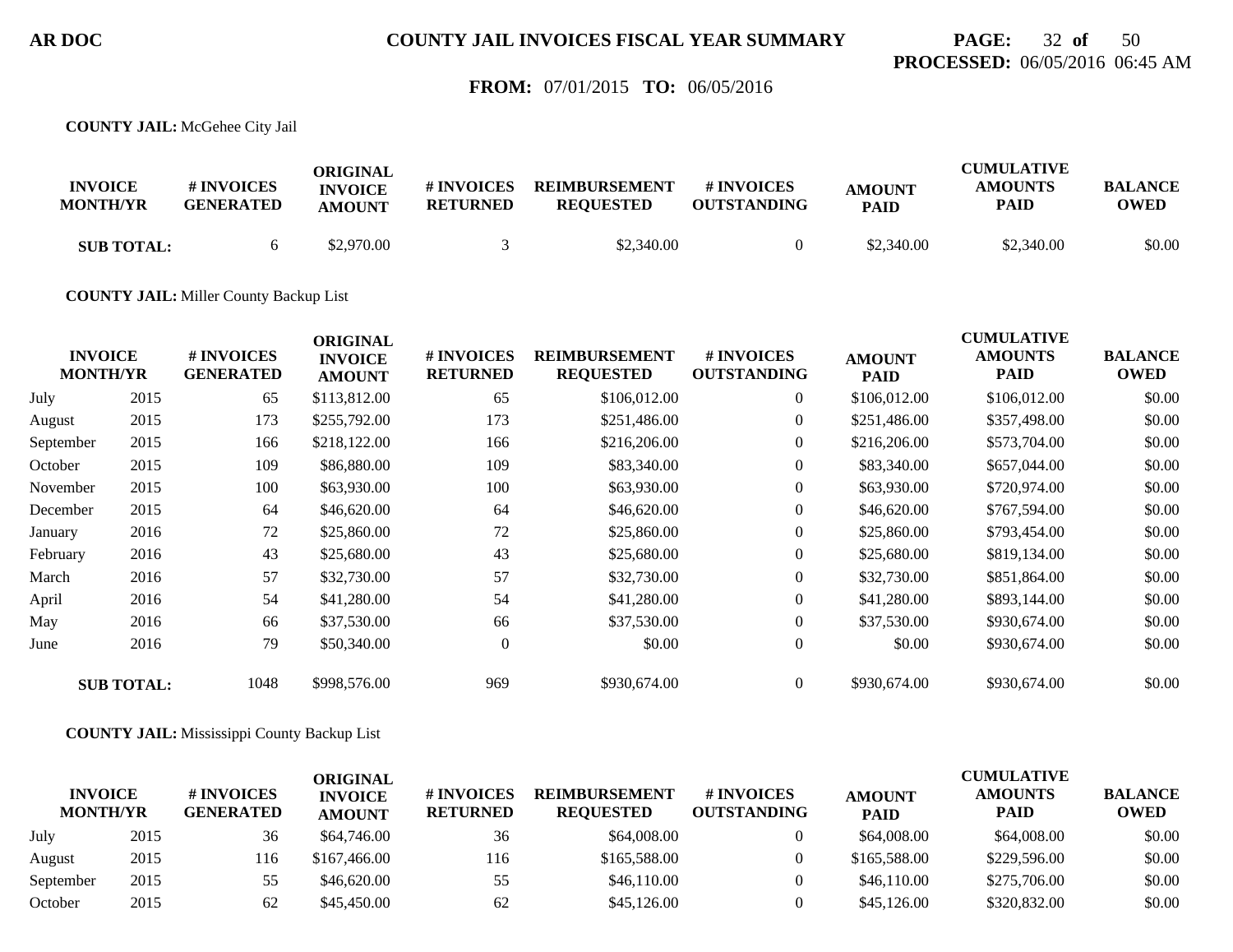# **PAGE:** 33 **of** 50 **PROCESSED:** 06/05/2016 06:45 AM

## **FROM:** 07/01/2015 **TO:** 06/05/2016

#### **COUNTY JAIL:** Mississippi County Backup List

|          | <b>INVOICE</b><br><b>MONTH/YR</b> | # INVOICES<br><b>GENERATED</b> | <b>ORIGINAL</b><br><b>INVOICE</b><br><b>AMOUNT</b> | # INVOICES<br><b>RETURNED</b> | <b>REIMBURSEMENT</b><br><b>REQUESTED</b> | # INVOICES<br><b>OUTSTANDING</b> | <b>AMOUNT</b><br><b>PAID</b> | <b>CUMULATIVE</b><br><b>AMOUNTS</b><br><b>PAID</b> | <b>BALANCE</b><br><b>OWED</b> |
|----------|-----------------------------------|--------------------------------|----------------------------------------------------|-------------------------------|------------------------------------------|----------------------------------|------------------------------|----------------------------------------------------|-------------------------------|
| November | 2015                              | 48                             | \$40,080.00                                        | 48                            | \$38,010.00                              | $\overline{0}$                   | \$38,010.00                  | \$358,842.00                                       | \$0.00                        |
| December | 2015                              | 50                             | \$35,670.00                                        | 50                            | \$33,870.00                              | $\boldsymbol{0}$                 | \$33,870.00                  | \$392,712.00                                       | \$0.00                        |
| January  | 2016                              | 43                             | \$17,130.00                                        | 43                            | \$17,610.00                              | $\overline{0}$                   | \$17,610.00                  | \$410,322.00                                       | \$0.00                        |
| February | 2016                              | 29                             | \$16,530.00                                        | 29                            | \$16,200.00                              | $\overline{0}$                   | \$16,200.00                  | \$426,522.00                                       | \$0.00                        |
| March    | 2016                              | 27                             | \$14,400.00                                        | 27                            | \$14,550.00                              | $\boldsymbol{0}$                 | \$14,550.00                  | \$441,072.00                                       | \$0.00                        |
| April    | 2016                              | 17                             | \$6,960.00                                         | $\overline{0}$                | \$0.00                                   | $\overline{0}$                   | \$0.00                       | \$441,072.00                                       | \$0.00                        |
| May      | 2016                              | 14                             | \$3,960.00                                         | 14                            | \$4.110.00                               | 14                               | \$0.00                       | \$441,072.00                                       | \$4,110.00                    |
| June     | 2016                              | 34                             | \$14,820.00                                        | $\overline{0}$                | \$0.00                                   | $\overline{0}$                   | \$0.00                       | \$441,072.00                                       | \$4,110.00                    |
|          | <b>SUB TOTAL:</b>                 | 531                            | \$473,832.00                                       | 480                           | \$445,182,00                             | 14                               | \$441,072.00                 | \$441,072.00                                       | \$4,110.00                    |

#### **COUNTY JAIL:** Monroe County Backup List

| <b>INVOICE</b><br><b>MONTH/YR</b> |                   | # INVOICES<br><b>GENERATED</b> | <b>ORIGINAL</b><br><b>INVOICE</b><br><b>AMOUNT</b> | # INVOICES<br><b>RETURNED</b> | <b>REIMBURSEMENT</b><br><b>REQUESTED</b> | # INVOICES<br><b>OUTSTANDING</b> | <b>AMOUNT</b><br><b>PAID</b> | <b>CUMULATIVE</b><br><b>AMOUNTS</b><br><b>PAID</b> | <b>BALANCE</b><br><b>OWED</b> |
|-----------------------------------|-------------------|--------------------------------|----------------------------------------------------|-------------------------------|------------------------------------------|----------------------------------|------------------------------|----------------------------------------------------|-------------------------------|
| July                              | 2015              | 6                              | \$6,920.00                                         | 6                             | \$2,296.00                               | $\boldsymbol{0}$                 | \$2,296.00                   | \$2,296.00                                         | \$0.00                        |
| August                            | 2015              | 15                             | \$12,070.00                                        | 15                            | \$9,908.00                               | $\overline{0}$                   | \$9,908.00                   | \$12,204.00                                        | \$0.00                        |
| September                         | 2015              | 20                             | \$17,226.00                                        | 20                            | \$14,074.00                              | $\overline{0}$                   | \$14,074.00                  | \$26,278.00                                        | \$0.00                        |
| October                           | 2015              | 7                              | \$5,520.00                                         |                               | \$4,260.00                               | $\boldsymbol{0}$                 | \$4,260.00                   | \$30,538.00                                        | \$0.00                        |
| November                          | 2015              | 12                             | \$7,890.00                                         | 12                            | \$5,160.00                               | $\overline{0}$                   | \$5,160.00                   | \$35,698.00                                        | \$0.00                        |
| December                          | 2015              | 9                              | \$3,660.00                                         | 9                             | \$1,800.00                               | $\overline{0}$                   | \$1,800.00                   | \$37,498.00                                        | \$0.00                        |
| January                           | 2016              | 7                              | \$2,940.00                                         |                               | \$2,460.00                               | $\boldsymbol{0}$                 | \$2,460.00                   | \$39,958.00                                        | \$0.00                        |
| February                          | 2016              | 10                             | \$3,540.00                                         | 10                            | \$2,340.00                               | $\overline{0}$                   | \$2,340.00                   | \$42,298.00                                        | \$0.00                        |
| March                             | 2016              | 11                             | \$2,730.00                                         | 11                            | \$1,950.00                               | $\overline{0}$                   | \$1,950.00                   | \$44,248.00                                        | \$0.00                        |
| April                             | 2016              | 13                             | \$2,460.00                                         | 13                            | \$2,070.00                               | $\overline{0}$                   | \$2,070.00                   | \$46,318.00                                        | \$0.00                        |
| May                               | 2016              | 13                             | \$4,920.00                                         | 13                            | \$3,300.00                               | $\overline{0}$                   | \$3,300.00                   | \$49,618.00                                        | \$0.00                        |
| June                              | 2016              | 10                             | \$1,890.00                                         | $\theta$                      | \$0.00                                   | $\overline{0}$                   | \$0.00                       | \$49,618.00                                        | \$0.00                        |
|                                   | <b>SUB TOTAL:</b> | 133                            | \$71,766.00                                        | 123                           | \$49,618.00                              |                                  | \$49,618.00                  | \$49,618.00                                        | \$0.00                        |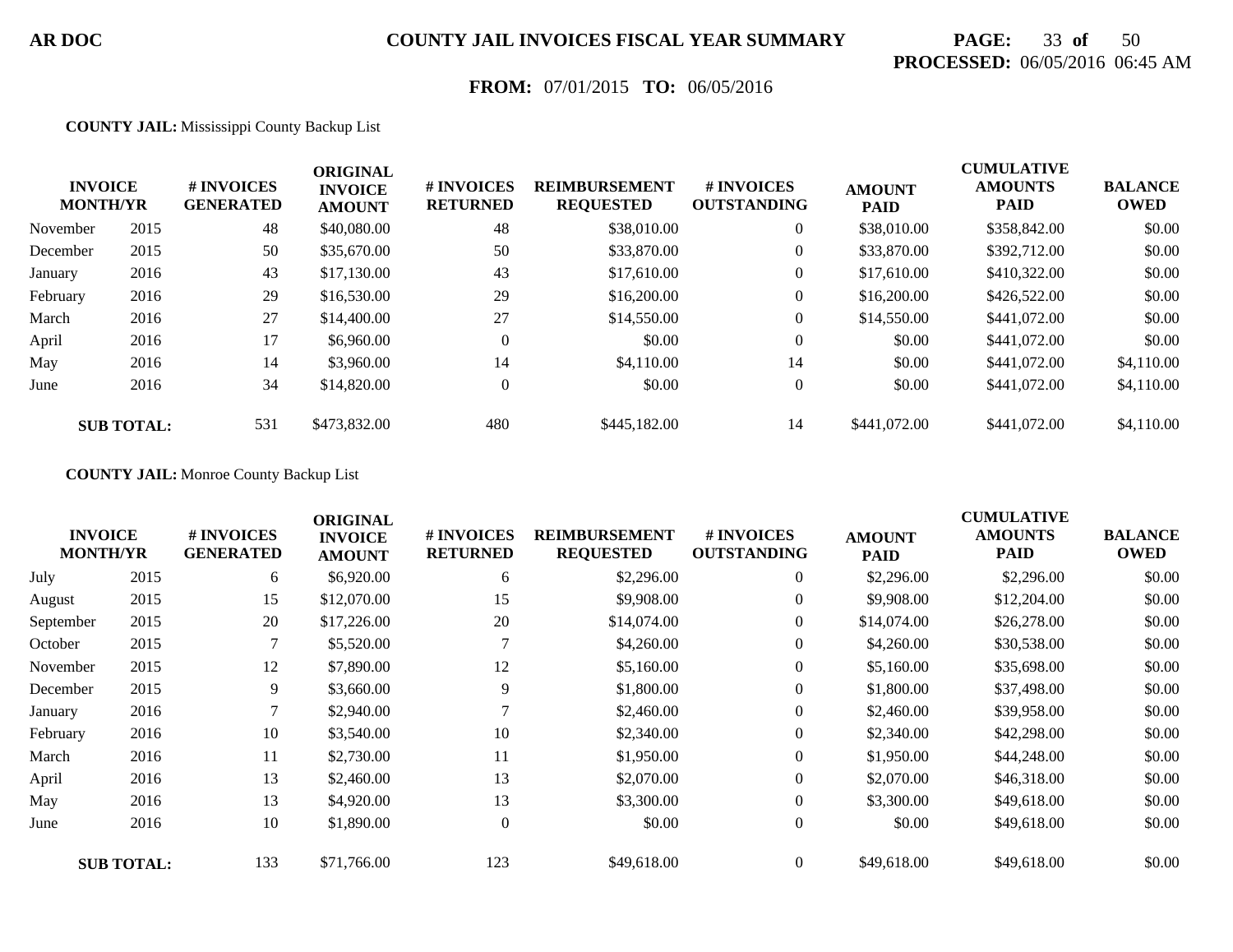# **PAGE:** 34 **of** 50 **PROCESSED:** 06/05/2016 06:45 AM

## **FROM:** 07/01/2015 **TO:** 06/05/2016

#### **COUNTY JAIL:** Montgomery County Backup List

|                                   |                   |                                | <b>ORIGINAL</b>                 |                               |                                          |                                  |                              | <b>CUMULATIVE</b>             |                               |
|-----------------------------------|-------------------|--------------------------------|---------------------------------|-------------------------------|------------------------------------------|----------------------------------|------------------------------|-------------------------------|-------------------------------|
| <b>INVOICE</b><br><b>MONTH/YR</b> |                   | # INVOICES<br><b>GENERATED</b> | <b>INVOICE</b><br><b>AMOUNT</b> | # INVOICES<br><b>RETURNED</b> | <b>REIMBURSEMENT</b><br><b>REQUESTED</b> | # INVOICES<br><b>OUTSTANDING</b> | <b>AMOUNT</b><br><b>PAID</b> | <b>AMOUNTS</b><br><b>PAID</b> | <b>BALANCE</b><br><b>OWED</b> |
| July                              | 2015              | 6                              | \$4,340.00                      | 6                             | \$4,340.00                               | $\mathbf{0}$                     | \$4,340.00                   | \$4,340.00                    | \$0.00                        |
| August                            | 2015              | 6                              | \$3,058.00                      | 6                             | \$3,058.00                               | 0                                | \$3,058.00                   | \$7,398.00                    | \$0.00                        |
| September                         | 2015              |                                | \$630.00                        |                               | \$630.00                                 | $\mathbf{0}$                     | \$630.00                     | \$8,028.00                    | \$0.00                        |
| October                           | 2015              | 3                              | \$1,110.00                      | 3                             | \$1,110.00                               | $\boldsymbol{0}$                 | \$1,110.00                   | \$9,138.00                    | \$0.00                        |
| November                          | 2015              | 4                              | \$3,300.00                      | $\overline{4}$                | \$3,240.00                               | $\theta$                         | \$3,240.00                   | \$12,378.00                   | \$0.00                        |
| December                          | 2015              | 4                              | \$1,110.00                      | $\overline{4}$                | \$1,110.00                               | $\mathbf{0}$                     | \$1,110.00                   | \$13,488.00                   | \$0.00                        |
| January                           | 2016              | 4                              | \$1,350.00                      | 4                             | \$1,350.00                               | $\mathbf{0}$                     | \$1,350.00                   | \$14,838.00                   | \$0.00                        |
| March                             | 2016              | 2                              | \$1,230.00                      | 2                             | \$1,230.00                               | $\mathbf{0}$                     | \$1,230.00                   | \$16,068.00                   | \$0.00                        |
| April                             | 2016              | 4                              | \$810.00                        | 4                             | \$810.00                                 | $\mathbf{0}$                     | \$810.00                     | \$16,878.00                   | \$0.00                        |
| May                               | 2016              | 4                              | \$1,200.00                      | $\overline{4}$                | \$1,200.00                               | $\overline{4}$                   | \$0.00                       | \$16,878.00                   | \$1,200.00                    |
| June                              | 2016              |                                | \$840.00                        | $\theta$                      | \$0.00                                   | $\boldsymbol{0}$                 | \$0.00                       | \$16,878.00                   | \$1,200.00                    |
|                                   | <b>SUB TOTAL:</b> | 39                             | \$18,978.00                     | 38                            | \$18,078.00                              | 4                                | \$16,878.00                  | \$16,878.00                   | \$1,200.00                    |

#### **COUNTY JAIL:** Nevada County Backup List

|           | <b>INVOICE</b><br><b>MONTH/YR</b> | # INVOICES<br><b>GENERATED</b> | <b>ORIGINAL</b><br><b>INVOICE</b><br><b>AMOUNT</b> | # INVOICES<br><b>RETURNED</b> | <b>REIMBURSEMENT</b><br><b>REQUESTED</b> | # INVOICES<br><b>OUTSTANDING</b> | <b>AMOUNT</b><br><b>PAID</b> | <b>CUMULATIVE</b><br><b>AMOUNTS</b><br><b>PAID</b> | <b>BALANCE</b><br><b>OWED</b> |
|-----------|-----------------------------------|--------------------------------|----------------------------------------------------|-------------------------------|------------------------------------------|----------------------------------|------------------------------|----------------------------------------------------|-------------------------------|
| July      | 2015                              | $\sim$<br>∠                    | \$476.00                                           | $\sim$                        | \$476.00                                 | $\mathbf{0}$                     | \$476.00                     | \$476.00                                           | \$0.00                        |
| August    | 2015                              |                                | \$2,042.00                                         |                               | \$2,042.00                               | $\theta$                         | \$2,042.00                   | \$2,518.00                                         | \$0.00                        |
| September | 2015                              | 3                              | \$2,640.00                                         |                               | \$2,640.00                               | $\theta$                         | \$2,640.00                   | \$5,158.00                                         | \$0.00                        |
| October   | 2015                              | 6                              | \$3,510.00                                         | 6                             | \$3,510.00                               | $\theta$                         | \$3,510.00                   | \$8,668.00                                         | \$0.00                        |
| February  | 2016                              | $\overline{4}$                 | \$2,190.00                                         |                               | \$1,410.00                               | $\overline{0}$                   | \$1,410.00                   | \$10,078.00                                        | \$0.00                        |
| March     | 2016                              | 4                              | \$930.00                                           | 4                             | \$930.00                                 | $\mathbf{0}$                     | \$930.00                     | \$11,008.00                                        | \$0.00                        |
| April     | 2016                              |                                | \$930.00                                           |                               | \$930.00                                 | $\overline{0}$                   | \$930.00                     | \$11,938.00                                        | \$0.00                        |
| May       | 2016                              | 3                              | \$1,530.00                                         | $\Omega$                      | \$0.00                                   | $\overline{0}$                   | \$0.00                       | \$11,938.00                                        | \$0.00                        |
| June      | 2016                              | 3                              | \$1,620.00                                         | $\Omega$                      | \$0.00                                   | $\overline{0}$                   | \$0.00                       | \$11,938.00                                        | \$0.00                        |
|           | <b>SUB TOTAL:</b>                 | 33                             | \$15,868,00                                        | 27                            | \$11,938.00                              | $\Omega$                         | \$11,938.00                  | \$11,938.00                                        | \$0.00                        |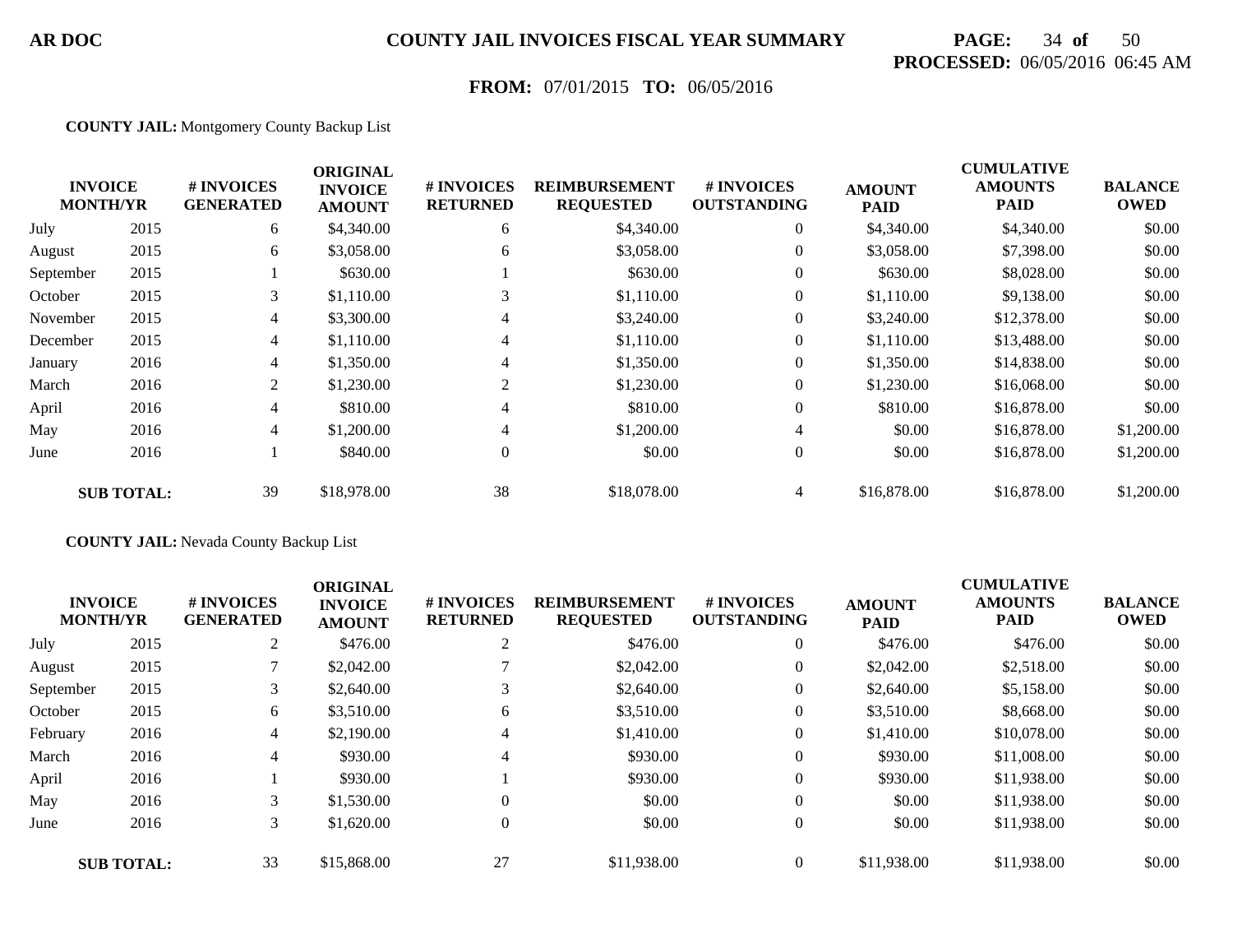# **PAGE:** 35 **of** 50 **PROCESSED:** 06/05/2016 06:45 AM

## **FROM:** 07/01/2015 **TO:** 06/05/2016

#### **COUNTY JAIL:** Newton County Backup List

|           | <b>INVOICE</b><br><b>MONTH/YR</b> | # INVOICES<br><b>GENERATED</b> | <b>ORIGINAL</b><br><b>INVOICE</b><br><b>AMOUNT</b> | # INVOICES<br><b>RETURNED</b> | <b>REIMBURSEMENT</b><br><b>REQUESTED</b> | # INVOICES<br><b>OUTSTANDING</b> | <b>AMOUNT</b><br><b>PAID</b> | <b>CUMULATIVE</b><br><b>AMOUNTS</b><br><b>PAID</b> | <b>BALANCE</b><br><b>OWED</b> |
|-----------|-----------------------------------|--------------------------------|----------------------------------------------------|-------------------------------|------------------------------------------|----------------------------------|------------------------------|----------------------------------------------------|-------------------------------|
| July      | 2015                              | 21                             | \$20,776.00                                        | 21                            | \$20,552.00                              | $\overline{0}$                   | \$20,552.00                  | \$20,552.00                                        | \$0.00                        |
| August    | 2015                              | 31                             | \$19,462.00                                        | 31                            | \$18,532.00                              | $\overline{0}$                   | \$18,532.00                  | \$39,084.00                                        | \$0.00                        |
| September | 2015                              | 43                             | \$33,396.00                                        | 43                            | \$32,438.00                              | $\overline{0}$                   | \$32,438.00                  | \$71,522.00                                        | \$0.00                        |
| October   | 2015                              | 41                             | \$19,710.00                                        | 41                            | \$19,710.00                              | $\overline{0}$                   | \$19,710.00                  | \$91,232.00                                        | \$0.00                        |
| November  | 2015                              | 32                             | \$19,620.00                                        | 32                            | \$19,620.00                              | $\overline{0}$                   | \$19,620.00                  | \$110,852.00                                       | \$0.00                        |
| December  | 2015                              | 31                             | \$19,950.00                                        | 31                            | \$19,950.00                              | $\overline{0}$                   | \$19,950.00                  | \$130,802.00                                       | \$0.00                        |
| January   | 2016                              | 30                             | \$18,900.00                                        | 25                            | \$18,300.00                              | $\overline{0}$                   | \$16,440.00                  | \$147,242.00                                       | \$0.00                        |
| February  | 2016                              | 39                             | \$17,220.00                                        | 35                            | \$17,220.00                              | $\overline{0}$                   | \$16,200.00                  | \$163,442.00                                       | \$0.00                        |
| March     | 2016                              | 19                             | \$16,500.00                                        | 19                            | \$16,500.00                              | $\overline{0}$                   | \$16,500.00                  | \$179,942.00                                       | \$0.00                        |
| April     | 2016                              | 31                             | \$18,720.00                                        | 31                            | \$19,560.00                              | $\overline{0}$                   | \$19,560.00                  | \$199,502.00                                       | \$0.00                        |
| May       | 2016                              | 29                             | \$18,300.00                                        | 29                            | \$18,330.00                              | $\overline{0}$                   | \$18,330.00                  | \$217,832.00                                       | \$0.00                        |
| June      | 2016                              | 33                             | \$17,370.00                                        | $\overline{0}$                | \$0.00                                   | $\overline{0}$                   | \$0.00                       | \$217,832.00                                       | \$0.00                        |
|           | <b>SUB TOTAL:</b>                 | 380                            | \$239,924.00                                       | 338                           | \$220,712.00                             | $\overline{0}$                   | \$217,832.00                 | \$217,832.00                                       | \$0.00                        |

#### **COUNTY JAIL:** Ouachita County Backup List

|      | # INVOICES<br><b>GENERATED</b>    | <b>ORIGINAL</b><br><b>INVOICE</b><br><b>AMOUNT</b> | # INVOICES<br><b>RETURNED</b> | <b>REIMBURSEMENT</b><br><b>REQUESTED</b> | # INVOICES<br><b>OUTSTANDING</b> | <b>AMOUNT</b><br><b>PAID</b> | <b>CUMULATIVE</b><br><b>AMOUNTS</b><br><b>PAID</b> | <b>BALANCE</b><br><b>OWED</b> |
|------|-----------------------------------|----------------------------------------------------|-------------------------------|------------------------------------------|----------------------------------|------------------------------|----------------------------------------------------|-------------------------------|
| 2015 | 74                                | \$139,340.00                                       | 74                            | \$138,274.00                             | $\overline{0}$                   | \$138,274.00                 | \$138,274.00                                       | \$0.00                        |
| 2015 | 137                               | \$151,380.00                                       | 137                           | \$150,306.00                             | 0                                | \$150,306.00                 | \$288,580.00                                       | \$0.00                        |
| 2015 | 160                               | \$188,776.00                                       | 160                           | \$187,846.00                             | 0                                | \$187,846.00                 | \$476,426.00                                       | \$0.00                        |
| 2015 | 105                               | \$70,890.00                                        | 105                           | \$70,890.00                              | $\overline{0}$                   | \$70,890.00                  | \$547,316.00                                       | \$0.00                        |
| 2015 | 79                                | \$53,400.00                                        | 79                            | \$53,400.00                              | $\overline{0}$                   | \$53,400.00                  | \$600,716.00                                       | \$0.00                        |
| 2015 | 87                                | \$69,600.00                                        | 87                            | \$69,600.00                              | $\overline{0}$                   | \$69,600.00                  | \$670,316.00                                       | \$0.00                        |
| 2016 | 98                                | \$63,870.00                                        | 98                            | \$63,870.00                              | $\overline{0}$                   | \$63,870.00                  | \$734,186.00                                       | \$0.00                        |
| 2016 | 73                                | \$47,370.00                                        | 73                            | \$47,370.00                              | $\boldsymbol{0}$                 | \$47,370.00                  | \$781,556.00                                       | \$0.00                        |
| 2016 | 67                                | \$44,010.00                                        | 67                            | \$44,010.00                              | $\overline{0}$                   | \$44,010.00                  | \$825,566.00                                       | \$0.00                        |
| 2016 | 94                                | \$59,520.00                                        | 94                            | \$59,520.00                              | $\overline{0}$                   | \$59,520.00                  | \$885,086,00                                       | \$0.00                        |
| 2016 | 82                                | \$61,140.00                                        | 82                            | \$61,140.00                              | $\overline{0}$                   | \$61,140.00                  | \$946,226.00                                       | \$0.00                        |
|      | <b>INVOICE</b><br><b>MONTH/YR</b> |                                                    |                               |                                          |                                  |                              |                                                    |                               |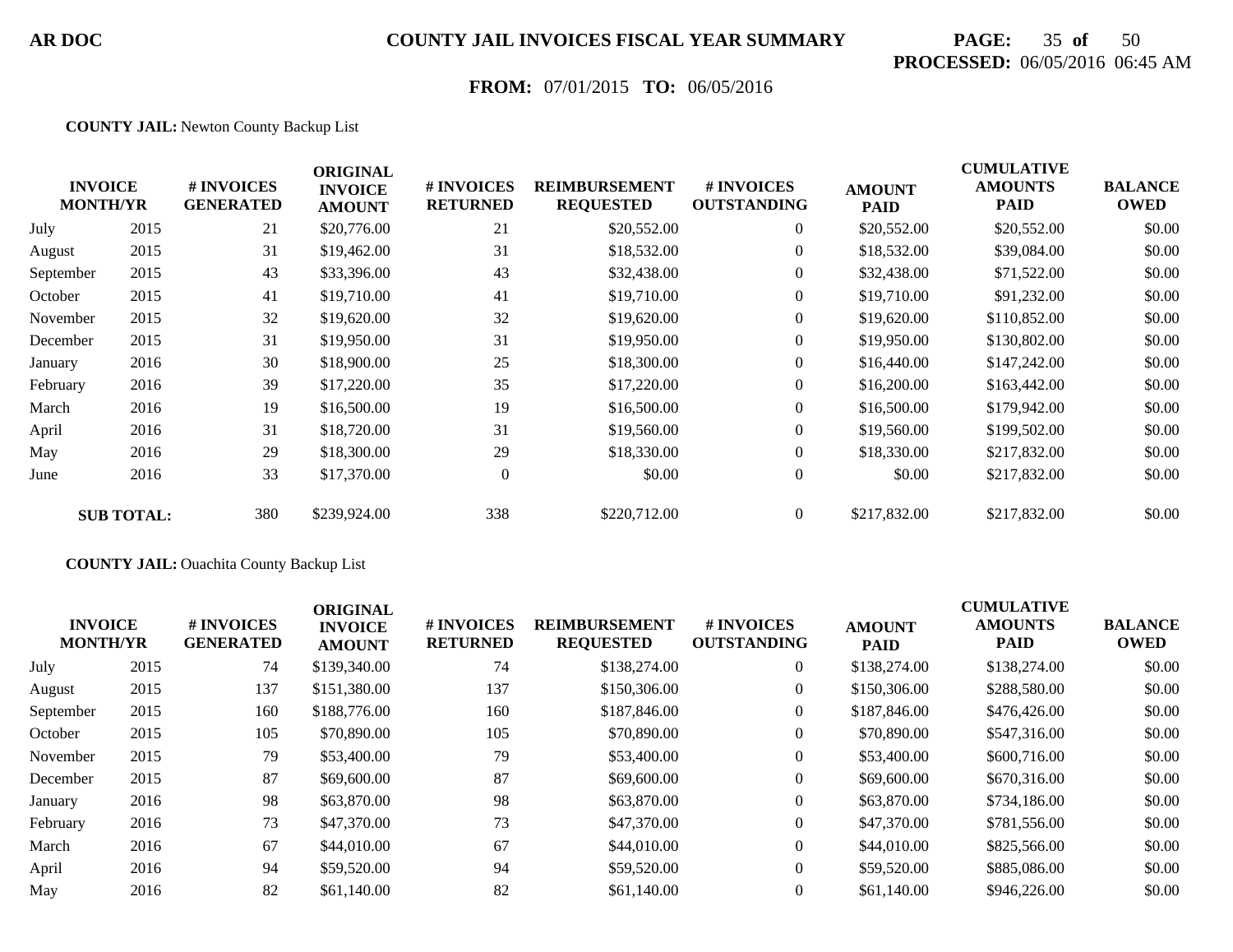# **PAGE:** 36 **of** 50 **PROCESSED:** 06/05/2016 06:45 AM

### **FROM:** 07/01/2015 **TO:** 06/05/2016

**COUNTY JAIL:** Ouachita County Backup List

|      | <b>INVOICE</b><br><b>MONTH/YR</b> | # INVOICES<br><b>GENERATED</b> | ORIGINAL<br><b>INVOICE</b><br><b>AMOUNT</b> | # INVOICES<br><b>RETURNED</b> | <b>REIMBURSEMENT</b><br><b>REOUESTED</b> | # INVOICES<br><b>OUTSTANDING</b> | <b>AMOUNT</b><br><b>PAID</b> | <b>CUMULATIVE</b><br><b>AMOUNTS</b><br><b>PAID</b> | <b>BALANCE</b><br><b>OWED</b> |
|------|-----------------------------------|--------------------------------|---------------------------------------------|-------------------------------|------------------------------------------|----------------------------------|------------------------------|----------------------------------------------------|-------------------------------|
| June | 2016                              | 85                             | \$58,380,00                                 |                               | \$0.00                                   |                                  | \$0.00                       | \$946,226.00                                       | \$0.00                        |
|      | <b>SUB TOTAL:</b>                 | 1141                           | \$1,007,676.00                              | 1056                          | \$946,226.00                             |                                  | \$946,226.00                 | \$946,226.00                                       | \$0.00                        |

**COUNTY JAIL:** Perry County Backup List

|                                   |                   |                                | <b>ORIGINAL</b>                 |                               |                                          |                                  |                              | <b>CUMULATIVE</b>             |                               |
|-----------------------------------|-------------------|--------------------------------|---------------------------------|-------------------------------|------------------------------------------|----------------------------------|------------------------------|-------------------------------|-------------------------------|
| <b>INVOICE</b><br><b>MONTH/YR</b> |                   | # INVOICES<br><b>GENERATED</b> | <b>INVOICE</b><br><b>AMOUNT</b> | # INVOICES<br><b>RETURNED</b> | <b>REIMBURSEMENT</b><br><b>REQUESTED</b> | # INVOICES<br><b>OUTSTANDING</b> | <b>AMOUNT</b><br><b>PAID</b> | <b>AMOUNTS</b><br><b>PAID</b> | <b>BALANCE</b><br><b>OWED</b> |
| July                              | 2015              | 2                              | \$4,116.00                      | 2                             | \$4,116.00                               | $\overline{0}$                   | \$4,116.00                   | \$4,116.00                    | \$0.00                        |
| August                            | 2015              | 13                             | \$20,412.00                     | 13                            | \$20,412.00                              | $\overline{0}$                   | \$20,412.00                  | \$24,528.00                   | \$0.00                        |
| September                         | 2015              | 4                              | \$3,304.00                      | 4                             | \$3,304.00                               | $\overline{0}$                   | \$3,304.00                   | \$27,832.00                   | \$0.00                        |
| November                          | 2015              |                                | \$600.00                        |                               | \$600.00                                 | $\overline{0}$                   | \$600.00                     | \$28,432.00                   | \$0.00                        |
| December                          | 2015              |                                | \$900.00                        |                               | \$2,550.00                               | $\overline{0}$                   | \$2,550.00                   | \$30,982.00                   | \$0.00                        |
| January                           | 2016              | 2                              | \$720.00                        | 2                             | \$720.00                                 | $\overline{0}$                   | \$720.00                     | \$31,702.00                   | \$0.00                        |
| February                          | 2016              | 2                              | \$750.00                        | 2                             | \$750.00                                 | $\overline{0}$                   | \$750.00                     | \$32,452.00                   | \$0.00                        |
| March                             | 2016              | 4                              | \$2,550.00                      | 4                             | \$2,550.00                               | $\overline{0}$                   | \$2,550.00                   | \$35,002.00                   | \$0.00                        |
| April                             | 2016              | $\overline{4}$                 | \$2,070.00                      | 4                             | \$2,070.00                               | $\overline{0}$                   | \$2,070.00                   | \$37,072.00                   | \$0.00                        |
| May                               | 2016              | 3                              | \$1,650.00                      | 3                             | \$1,650.00                               | $\overline{0}$                   | \$1,650.00                   | \$38,722.00                   | \$0.00                        |
| June                              | 2016              | 5                              | \$1,770.00                      | $\mathbf{0}$                  | \$0.00                                   | $\overline{0}$                   | \$0.00                       | \$38,722.00                   | \$0.00                        |
|                                   | <b>SUB TOTAL:</b> | 41                             | \$38,842.00                     | 36                            | \$38,722.00                              | $\overline{0}$                   | \$38,722.00                  | \$38,722.00                   | \$0.00                        |

**COUNTY JAIL:** Phillips County Backup List

|                                   |      |                                | ORIGINAL                        |                               |                                          |                                        |                              | <b>CUMULATIVE</b>             |                               |
|-----------------------------------|------|--------------------------------|---------------------------------|-------------------------------|------------------------------------------|----------------------------------------|------------------------------|-------------------------------|-------------------------------|
| <b>INVOICE</b><br><b>MONTH/YR</b> |      | # INVOICES<br><b>GENERATED</b> | <b>INVOICE</b><br><b>AMOUNT</b> | # INVOICES<br><b>RETURNED</b> | <b>REIMBURSEMENT</b><br><b>REOUESTED</b> | <b>#INVOICES</b><br><b>OUTSTANDING</b> | <b>AMOUNT</b><br><b>PAID</b> | <b>AMOUNTS</b><br><b>PAID</b> | <b>BALANCE</b><br><b>OWED</b> |
| September                         | 2015 |                                | \$960.00                        |                               | \$0.00                                   |                                        | \$0.00                       | \$0.00                        | \$0.00                        |
| October                           | 2015 |                                | \$120.00                        |                               | \$0.00                                   |                                        | \$0.00                       | \$0.00                        | \$0.00                        |
| November                          | 2015 |                                | \$780.00                        |                               | \$780.00                                 |                                        | \$780.00                     | \$780.00                      | \$0.00                        |
| December                          | 2015 |                                | \$1.770.00                      |                               | \$1,770.00                               |                                        | \$1,770.00                   | \$2,550.00                    | \$0.00                        |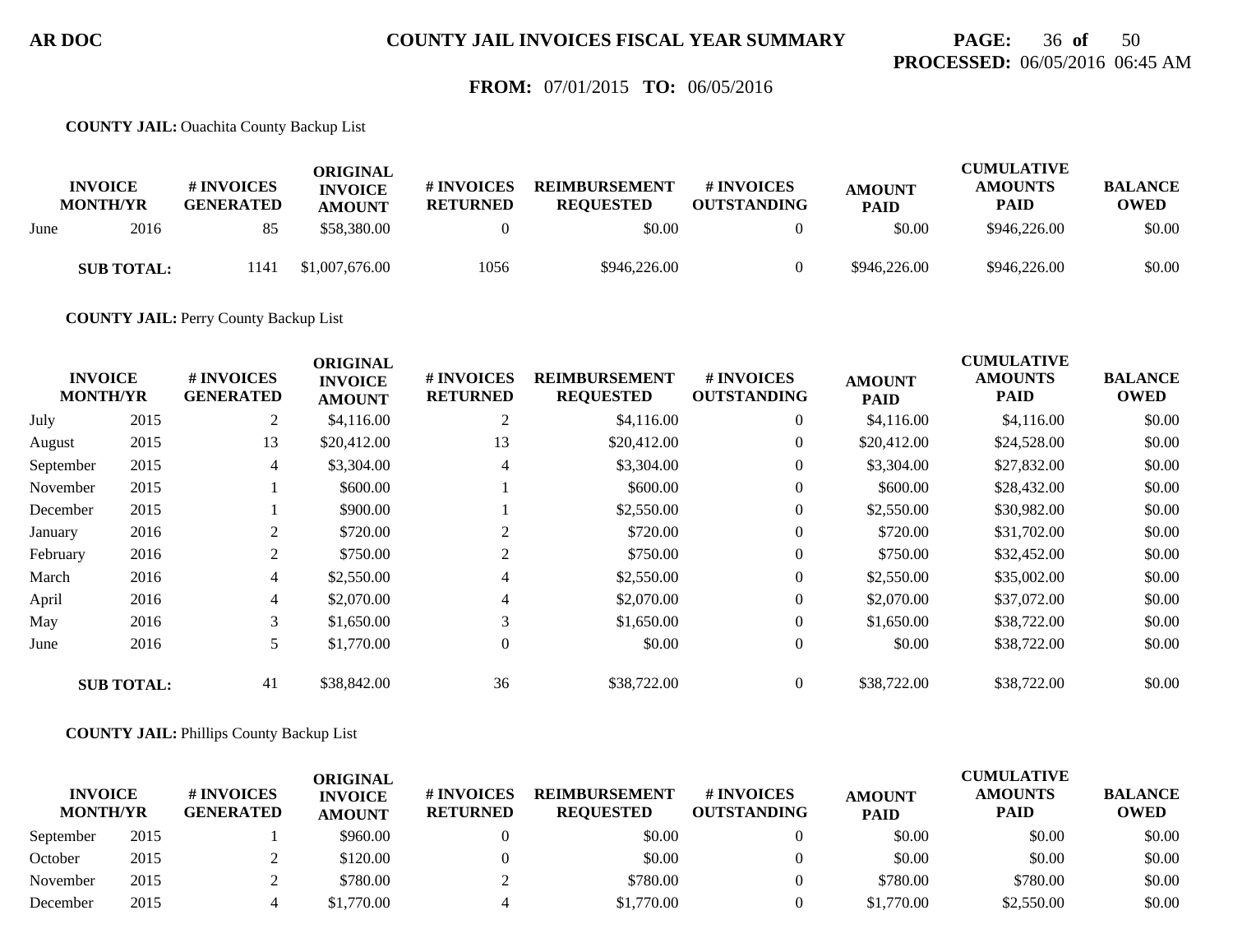# **PAGE:** 37 **of** 50 **PROCESSED:** 06/05/2016 06:45 AM

### **FROM:** 07/01/2015 **TO:** 06/05/2016

#### **COUNTY JAIL:** Phillips County Backup List

|         | <b>INVOICE</b><br><b>MONTH/YR</b> | # INVOICES<br><b>GENERATED</b> | ORIGINAL<br><b>INVOICE</b><br><b>AMOUNT</b> | # INVOICES<br><b>RETURNED</b> | <b>REIMBURSEMENT</b><br><b>REQUESTED</b> | # INVOICES<br><b>OUTSTANDING</b> | <b>AMOUNT</b><br><b>PAID</b> | <b>CUMULATIVE</b><br><b>AMOUNTS</b><br><b>PAID</b> | <b>BALANCE</b><br><b>OWED</b> |
|---------|-----------------------------------|--------------------------------|---------------------------------------------|-------------------------------|------------------------------------------|----------------------------------|------------------------------|----------------------------------------------------|-------------------------------|
| January | 2016                              |                                | \$450.00                                    |                               | \$450.00                                 | $\overline{0}$                   | \$450.00                     | \$3,000.00                                         | \$0.00                        |
| March   | 2016                              |                                | \$780.00                                    |                               | \$0.00                                   |                                  | \$0.00                       | \$3,000.00                                         | \$0.00                        |
| April   | 2016                              |                                | \$600.00                                    |                               | \$600.00                                 |                                  | \$600.00                     | \$3,600.00                                         | \$0.00                        |
| May     | 2016                              |                                | \$210.00                                    |                               | \$210.00                                 |                                  | \$0.00                       | \$3,600.00                                         | \$210.00                      |
|         | <b>SUB TOTAL:</b>                 | 15                             | \$5,670.00                                  | 10                            | \$3,810.00                               |                                  | \$3,600.00                   | \$3,600.00                                         | \$210.00                      |

**COUNTY JAIL:** Pike County Backup List

|           | <b>INVOICE</b><br><b>MONTH/YR</b> | # INVOICES<br><b>GENERATED</b> | <b>ORIGINAL</b><br><b>INVOICE</b><br><b>AMOUNT</b> | # INVOICES<br><b>RETURNED</b> | <b>REIMBURSEMENT</b><br><b>REQUESTED</b> | # INVOICES<br><b>OUTSTANDING</b> | <b>AMOUNT</b><br><b>PAID</b> | <b>CUMULATIVE</b><br><b>AMOUNTS</b><br><b>PAID</b> | <b>BALANCE</b><br><b>OWED</b> |
|-----------|-----------------------------------|--------------------------------|----------------------------------------------------|-------------------------------|------------------------------------------|----------------------------------|------------------------------|----------------------------------------------------|-------------------------------|
| July      | 2015                              | 23                             | \$30,590.00                                        | 23                            | \$30,590.00                              | $\overline{0}$                   | \$30,590.00                  | \$30,590.00                                        | \$0.00                        |
| August    | 2015                              | 30                             | \$32,128.00                                        | 30                            | \$32,128.00                              | $\overline{0}$                   | \$32,128.00                  | \$62,718.00                                        | \$0.00                        |
| September | 2015                              | 41                             | \$38,558.00                                        | 41                            | \$38,558.00                              | $\overline{0}$                   | \$38,558.00                  | \$101,276.00                                       | \$0.00                        |
| October   | 2015                              | 31                             | \$17,790.00                                        | 31                            | \$17,790.00                              | $\overline{0}$                   | \$17,790.00                  | \$119,066.00                                       | \$0.00                        |
| November  | 2015                              | 20                             | \$15,540.00                                        | 20                            | \$14,010.00                              | $\overline{0}$                   | \$14,010.00                  | \$133,076.00                                       | \$0.00                        |
| December  | 2015                              | 12                             | \$5,370.00                                         | 12                            | \$5,370.00                               | $\overline{0}$                   | \$5,370.00                   | \$138,446.00                                       | \$0.00                        |
| January   | 2016                              | 10                             | \$7,950.00                                         | 10                            | \$7,950.00                               | $\overline{0}$                   | \$7,950.00                   | \$146,396.00                                       | \$0.00                        |
| February  | 2016                              | 23                             | \$14,820.00                                        | 20                            | \$12,570.00                              | $\overline{0}$                   | \$12,570.00                  | \$158,966.00                                       | \$0.00                        |
| March     | 2016                              | 35                             | \$21,270.00                                        | 35                            | \$21,270.00                              | $\overline{0}$                   | \$21,270.00                  | \$180,236.00                                       | \$0.00                        |
| April     | 2016                              | 52                             | \$21,270.00                                        | 52                            | \$20,760.00                              | $\overline{0}$                   | \$20,760.00                  | \$200,996.00                                       | \$0.00                        |
| May       | 2016                              | 34                             | \$25,920.00                                        | $\mathbf{0}$                  | \$0.00                                   | $\theta$                         | \$0.00                       | \$200,996.00                                       | \$0.00                        |
| June      | 2016                              | 47                             | \$23,430.00                                        | $\Omega$                      | \$0.00                                   | $\boldsymbol{0}$                 | \$0.00                       | \$200,996.00                                       | \$0.00                        |
|           | <b>SUB TOTAL:</b>                 | 358                            | \$254,636.00                                       | 274                           | \$200,996.00                             | $\Omega$                         | \$200,996.00                 | \$200,996.00                                       | \$0.00                        |

**COUNTY JAIL:** Poinsett County Backup List

|                 |                  | ORIGINAL       |                  |                  |                    |               | <b>CUMULATIVE</b> |                |
|-----------------|------------------|----------------|------------------|------------------|--------------------|---------------|-------------------|----------------|
| <b>INVOICE</b>  | # INVOICES       | <b>INVOICE</b> | <b>#INVOICES</b> | REIMBURSEMENT    | # INVOICES         | <b>AMOUNT</b> | <b>AMOUNTS</b>    | <b>BALANCE</b> |
| <b>MONTH/YR</b> | <b>GENERATED</b> | <b>AMOUNT</b>  | <b>RETURNED</b>  | <b>REOUESTED</b> | <b>OUTSTANDING</b> | <b>PAID</b>   | <b>PAID</b>       | <b>OWED</b>    |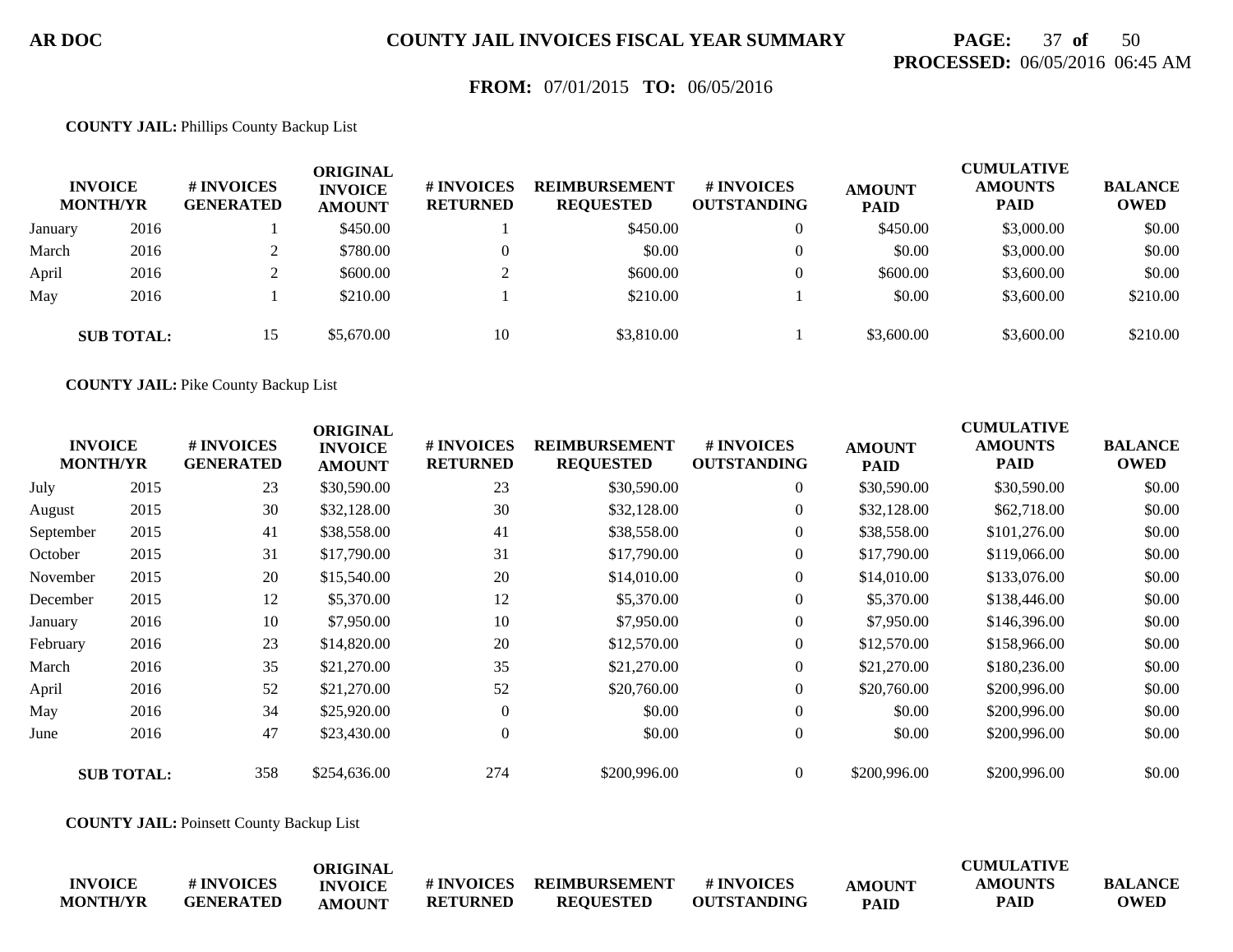# **PAGE:** 38 **of** 50 **PROCESSED:** 06/05/2016 06:45 AM

## **FROM:** 07/01/2015 **TO:** 06/05/2016

#### **COUNTY JAIL:** Poinsett County Backup List

|           | <b>INVOICE</b><br><b>MONTH/YR</b> | # INVOICES<br><b>GENERATED</b> | <b>ORIGINAL</b><br><b>INVOICE</b><br><b>AMOUNT</b> | # INVOICES<br><b>RETURNED</b> | <b>REIMBURSEMENT</b><br><b>REQUESTED</b> | # INVOICES<br><b>OUTSTANDING</b> | <b>AMOUNT</b><br><b>PAID</b> | <b>CUMULATIVE</b><br><b>AMOUNTS</b><br><b>PAID</b> | <b>BALANCE</b><br><b>OWED</b> |
|-----------|-----------------------------------|--------------------------------|----------------------------------------------------|-------------------------------|------------------------------------------|----------------------------------|------------------------------|----------------------------------------------------|-------------------------------|
| July      | 2015                              | 22                             | \$24,328.00                                        | 22                            | \$24,300.00                              | $\overline{0}$                   | \$24,300.00                  | \$24,300.00                                        | \$0.00                        |
| August    | 2015                              | 37                             | \$34,968.00                                        | 37                            | \$34,968.00                              | $\overline{0}$                   | \$34,968.00                  | \$59,268.00                                        | \$0.00                        |
| September | 2015                              | 28                             | \$24,462.00                                        | 28                            | \$24,462.00                              | $\overline{0}$                   | \$24,462.00                  | \$83,730.00                                        | \$0.00                        |
| October   | 2015                              | 31                             | \$17,610.00                                        | 31                            | \$17,610.00                              | $\overline{0}$                   | \$17,610.00                  | \$101,340.00                                       | \$0.00                        |
| November  | 2015                              | 21                             | \$13,320.00                                        | 21                            | \$12,360.00                              | $\overline{0}$                   | \$12,360.00                  | \$113,700.00                                       | \$0.00                        |
| December  | 2015                              | 18                             | \$11,670.00                                        | 18                            | \$11,670.00                              | $\boldsymbol{0}$                 | \$11,670.00                  | \$125,370.00                                       | \$0.00                        |
| January   | 2016                              | 15                             | \$7,170.00                                         | 15                            | \$7,170.00                               | $\overline{0}$                   | \$7,170.00                   | \$132,540.00                                       | \$0.00                        |
| February  | 2016                              |                                | \$4,260.00                                         |                               | \$4,260.00                               | $\overline{0}$                   | \$4,260.00                   | \$136,800.00                                       | \$0.00                        |
| March     | 2016                              | 13                             | \$7,080.00                                         | 13                            | \$6,660.00                               | $\overline{0}$                   | \$6,660.00                   | \$143,460.00                                       | \$0.00                        |
| April     | 2016                              | 14                             | \$6,960.00                                         | 14                            | \$6,960.00                               | $\overline{0}$                   | \$6,960.00                   | \$150,420.00                                       | \$0.00                        |
| May       | 2016                              | 12                             | \$4,830.00                                         | 12                            | \$4,830.00                               | $\overline{0}$                   | \$4,830.00                   | \$155,250.00                                       | \$0.00                        |
| June      | 2016                              | 10                             | \$3,450.00                                         | $\overline{0}$                | \$0.00                                   | $\overline{0}$                   | \$0.00                       | \$155,250.00                                       | \$0.00                        |
|           | <b>SUB TOTAL:</b>                 | 228                            | \$160,108.00                                       | 218                           | \$155,250.00                             | $\overline{0}$                   | \$155,250.00                 | \$155,250.00                                       | \$0.00                        |

#### **COUNTY JAIL:** Polk County Backup List

| <b>INVOICE</b><br><b>MONTH/YR</b> |      | # INVOICES<br><b>GENERATED</b> | <b>ORIGINAL</b><br><b>INVOICE</b><br><b>AMOUNT</b> | # INVOICES<br><b>RETURNED</b> | <b>REIMBURSEMENT</b><br><b>REQUESTED</b> | # INVOICES<br><b>OUTSTANDING</b> | <b>AMOUNT</b><br><b>PAID</b> | <b>CUMULATIVE</b><br><b>AMOUNTS</b><br><b>PAID</b> | <b>BALANCE</b><br><b>OWED</b> |
|-----------------------------------|------|--------------------------------|----------------------------------------------------|-------------------------------|------------------------------------------|----------------------------------|------------------------------|----------------------------------------------------|-------------------------------|
| July                              | 2015 | 16                             | \$20,614.00                                        | 16                            | \$13,276.00                              | $\theta$                         | \$13,276.00                  | \$13,276.00                                        | \$0.00                        |
| August                            | 2015 | 15                             | \$18,172.00                                        | 15                            | \$5,634.00                               | $\theta$                         | \$5,634.00                   | \$18,910.00                                        | \$0.00                        |
| September                         | 2015 | 10                             | \$7,230.00                                         | 10                            | \$3,660.00                               | $\boldsymbol{0}$                 | \$3,660.00                   | \$22,570.00                                        | \$0.00                        |
| October                           | 2015 | 14                             | \$6,060.00                                         | 14                            | \$4,560.00                               | $\overline{0}$                   | \$4,560.00                   | \$27,130.00                                        | \$0.00                        |
| November                          | 2015 | 8                              | \$7,740.00                                         | 8                             | \$4,200.00                               | $\overline{0}$                   | \$4,200.00                   | \$31,330.00                                        | \$0.00                        |
| December                          | 2015 | 15                             | \$9,780.00                                         | 15                            | \$5,130.00                               | $\overline{0}$                   | \$5,130.00                   | \$36,460.00                                        | \$0.00                        |
| January                           | 2016 | 6                              | \$2,850.00                                         | 6                             | \$2,430.00                               | $\overline{0}$                   | \$2,430.00                   | \$38,890.00                                        | \$0.00                        |
| February                          | 2016 | 10                             | \$2,190.00                                         | 10                            | \$1,950.00                               | $\overline{0}$                   | \$1,950.00                   | \$40,840.00                                        | \$0.00                        |
| March                             | 2016 | 10                             | \$5,160.00                                         | 10                            | \$4,020.00                               | $\overline{0}$                   | \$4,020.00                   | \$44,860.00                                        | \$0.00                        |
| April                             | 2016 | 6                              | \$2,400.00                                         | 6                             | \$1,800.00                               | $\overline{0}$                   | \$1,800.00                   | \$46,660.00                                        | \$0.00                        |
| May                               | 2016 | 10                             | \$4,680.00                                         | 10                            | \$4,290.00                               | $\overline{0}$                   | \$4,290.00                   | \$50,950.00                                        | \$0.00                        |
|                                   |      |                                |                                                    |                               |                                          |                                  |                              |                                                    |                               |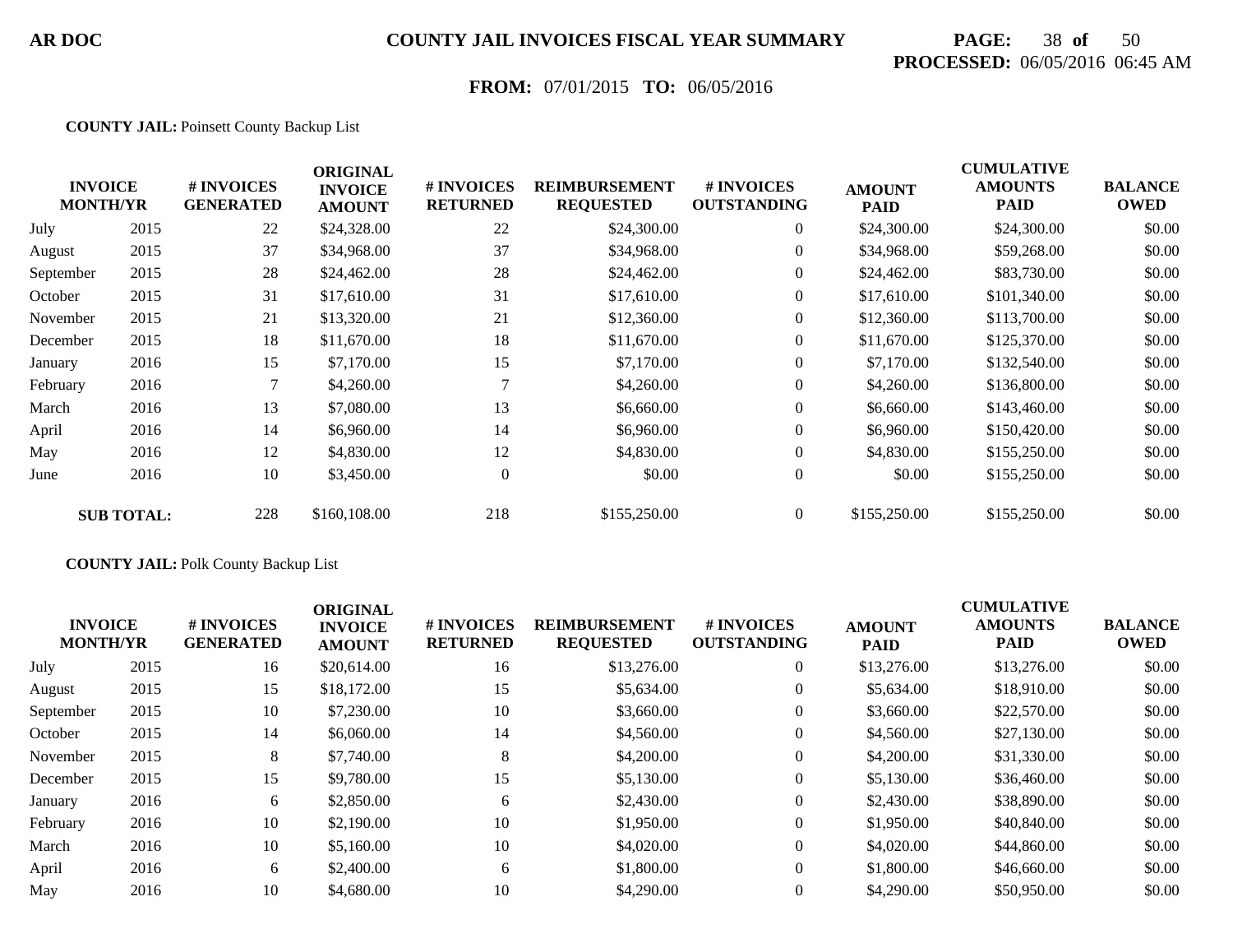## **PAGE:** 39 **of** 50 **PROCESSED:** 06/05/2016 06:45 AM

### **FROM:** 07/01/2015 **TO:** 06/05/2016

**COUNTY JAIL:** Polk County Backup List

|      | <b>INVOICE</b><br><b>MONTH/YR</b> | # INVOICES<br><b>GENERATED</b> | ORIGINAL<br><b>INVOICE</b><br><b>AMOUNT</b> | # INVOICES<br><b>RETURNED</b> | <b>REIMBURSEMENT</b><br><b>REOUESTED</b> | # INVOICES<br><b>OUTSTANDING</b> | <b>AMOUNT</b><br><b>PAID</b> | CUMULATIVE<br><b>AMOUNTS</b><br><b>PAID</b> | <b>BALANCE</b><br><b>OWED</b> |
|------|-----------------------------------|--------------------------------|---------------------------------------------|-------------------------------|------------------------------------------|----------------------------------|------------------------------|---------------------------------------------|-------------------------------|
| June | 2016                              | 10                             | \$2,970.00                                  |                               | \$0.00                                   |                                  | \$0.00                       | \$50,950.00                                 | \$0.00                        |
|      | <b>SUB TOTAL:</b>                 | 130                            | \$89,846.00                                 | 120                           | \$50,950.00                              |                                  | \$50,950.00                  | \$50,950.00                                 | \$0.00                        |

**COUNTY JAIL:** Pope County Backup List

| <b>INVOICE</b><br><b>MONTH/YR</b> |                   | # INVOICES<br><b>GENERATED</b> | <b>ORIGINAL</b><br><b>INVOICE</b><br><b>AMOUNT</b> | # INVOICES<br><b>RETURNED</b> | <b>REIMBURSEMENT</b><br><b>REQUESTED</b> | # INVOICES<br><b>OUTSTANDING</b> | <b>AMOUNT</b><br><b>PAID</b> | <b>CUMULATIVE</b><br><b>AMOUNTS</b><br><b>PAID</b> | <b>BALANCE</b><br><b>OWED</b> |
|-----------------------------------|-------------------|--------------------------------|----------------------------------------------------|-------------------------------|------------------------------------------|----------------------------------|------------------------------|----------------------------------------------------|-------------------------------|
| July                              | 2015              | 39                             | \$64,054.00                                        | 39                            | \$56,150.00                              | $\overline{0}$                   | \$56,150.00                  | \$56,150.00                                        | \$0.00                        |
| August                            | 2015              | 77                             | \$107,546.00                                       | 77                            | \$102,244.00                             | $\boldsymbol{0}$                 | \$102,244.00                 | \$158,394.00                                       | \$0.00                        |
| September                         | 2015              | 95                             | \$127,014.00                                       | 95                            | \$125,692.00                             | $\overline{0}$                   | \$125,692.00                 | \$284,086.00                                       | \$0.00                        |
| October                           | 2015              | 66                             | \$38,220.00                                        | 66                            | \$36,660.00                              | $\boldsymbol{0}$                 | \$36,660.00                  | \$320,746.00                                       | \$0.00                        |
| November                          | 2015              | 62                             | \$49,080.00                                        | 62                            | \$43,530.00                              | $\overline{0}$                   | \$43,530.00                  | \$364,276.00                                       | \$0.00                        |
| December                          | 2015              | 60                             | \$35,400.00                                        | 60                            | \$34,500.00                              | $\overline{0}$                   | \$34,500.00                  | \$398,776.00                                       | \$0.00                        |
| January                           | 2016              | 49                             | \$23,160.00                                        | 49                            | \$23,160.00                              | $\boldsymbol{0}$                 | \$23,160.00                  | \$421,936.00                                       | \$0.00                        |
| February                          | 2016              | 41                             | \$12,840.00                                        | 41                            | \$12,840.00                              | $\boldsymbol{0}$                 | \$12,840.00                  | \$434,776.00                                       | \$0.00                        |
| March                             | 2016              | 31                             | \$17,490.00                                        | 31                            | \$16,650.00                              | $\overline{0}$                   | \$16,650.00                  | \$451,426.00                                       | \$0.00                        |
| April                             | 2016              | 45                             | \$16,350.00                                        | 45                            | \$16,170.00                              | $\boldsymbol{0}$                 | \$16,170.00                  | \$467,596.00                                       | \$0.00                        |
| May                               | 2016              | 26                             | \$9,600.00                                         | 26                            | \$9,600.00                               | $\overline{0}$                   | \$9,600.00                   | \$477,196.00                                       | \$0.00                        |
| June                              | 2016              | 30                             | \$16,560.00                                        | $\mathbf{0}$                  | \$0.00                                   | $\overline{0}$                   | \$0.00                       | \$477,196.00                                       | \$0.00                        |
|                                   | <b>SUB TOTAL:</b> | 621                            | \$517,314.00                                       | 591                           | \$477,196.00                             | $\overline{0}$                   | \$477,196.00                 | \$477,196.00                                       | \$0.00                        |

**COUNTY JAIL:** Prairie County Backup List

| <b>INVOICE</b>  |      | # INVOICES       | ORIGINAL<br><b>INVOICE</b> | # INVOICES      | <b>REIMBURSEMENT</b> | # INVOICES         |                              | <b>CUMULATIVE</b><br><b>AMOUNTS</b> | <b>BALANCE</b> |
|-----------------|------|------------------|----------------------------|-----------------|----------------------|--------------------|------------------------------|-------------------------------------|----------------|
| <b>MONTH/YR</b> |      | <b>GENERATED</b> | <b>AMOUNT</b>              | <b>RETURNED</b> | <b>REOUESTED</b>     | <b>OUTSTANDING</b> | <b>AMOUNT</b><br><b>PAID</b> | <b>PAID</b>                         | <b>OWED</b>    |
| July            | 2015 |                  | \$900.00                   |                 | \$0.00               |                    | \$0.00                       | \$0.00                              | \$0.00         |
| August          | 2015 |                  | \$7.046.00                 |                 | \$3,876.00           |                    | \$3,876.00                   | \$3,876.00                          | \$0.00         |
| September       | 2015 |                  | \$2,130.00                 |                 | \$870.00             |                    | \$870.00                     | \$4,746.00                          | \$0.00         |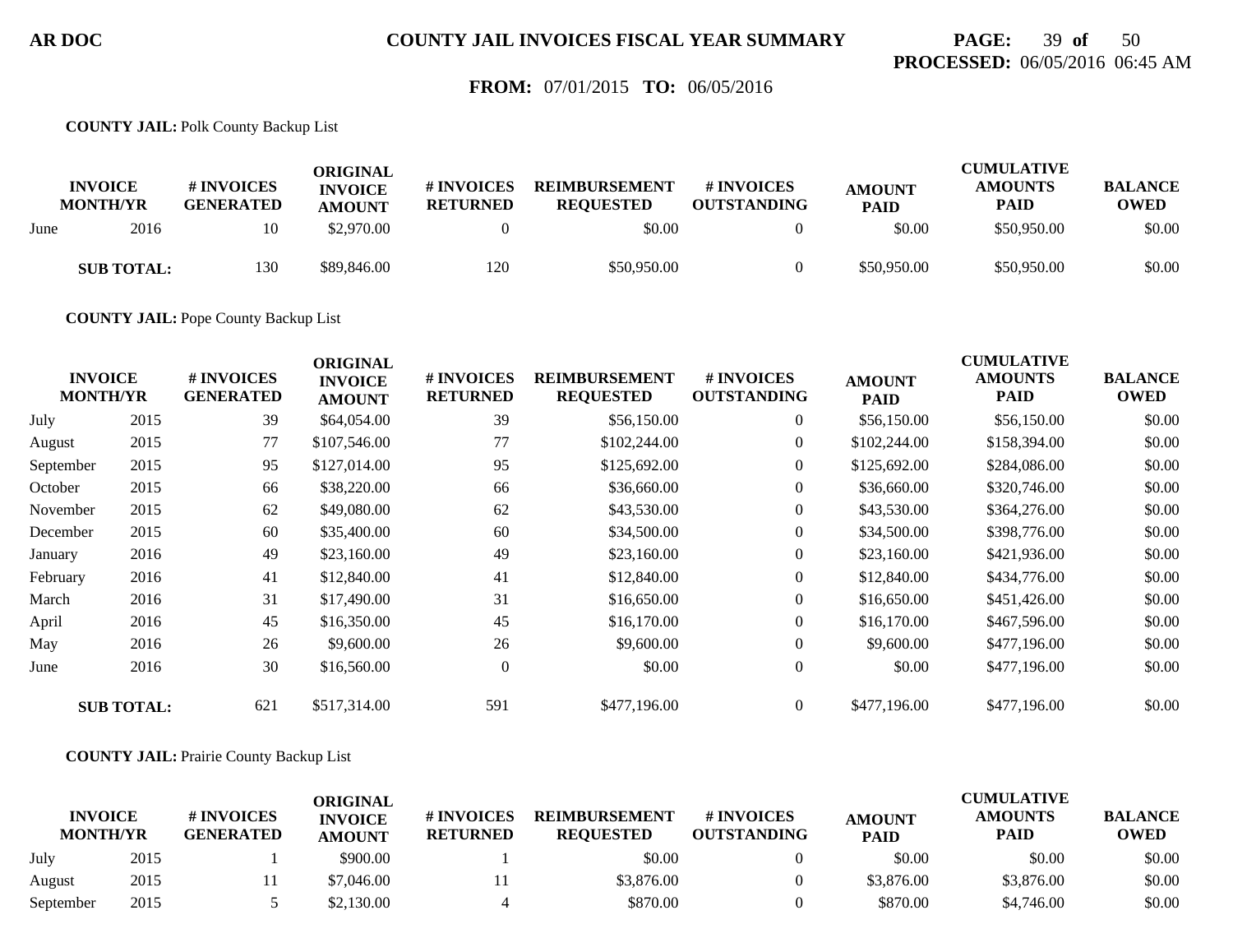# **PAGE:** 40 **of** 50 **PROCESSED:** 06/05/2016 06:45 AM

## **FROM:** 07/01/2015 **TO:** 06/05/2016

#### **COUNTY JAIL:** Prairie County Backup List

| <b>INVOICE</b><br><b>MONTH/YR</b> |                   | # INVOICES<br><b>GENERATED</b> | <b>ORIGINAL</b><br><b>INVOICE</b><br><b>AMOUNT</b> | # INVOICES<br><b>RETURNED</b> | <b>REIMBURSEMENT</b><br><b>REQUESTED</b> | <b>#INVOICES</b><br><b>OUTSTANDING</b> | <b>AMOUNT</b><br><b>PAID</b> | <b>CUMULATIVE</b><br><b>AMOUNTS</b><br><b>PAID</b> | <b>BALANCE</b><br><b>OWED</b> |
|-----------------------------------|-------------------|--------------------------------|----------------------------------------------------|-------------------------------|------------------------------------------|----------------------------------------|------------------------------|----------------------------------------------------|-------------------------------|
| October                           | 2015              | 4                              | \$2,550.00                                         | 4                             | \$1,650.00                               | $\overline{0}$                         | \$1,650.00                   | \$6,396.00                                         | \$0.00                        |
| November                          | 2015              | ◠<br>∠                         | \$270.00                                           |                               | \$270.00                                 | $\overline{0}$                         | \$270.00                     | \$6,666.00                                         | \$0.00                        |
| December                          | 2015              |                                | \$210.00                                           |                               | \$210.00                                 | $\overline{0}$                         | \$210.00                     | \$6,876.00                                         | \$0.00                        |
| January                           | 2016              |                                | \$270.00                                           |                               | \$270.00                                 | $\overline{0}$                         | \$270.00                     | \$7,146.00                                         | \$0.00                        |
| April                             | 2016              | $\gamma$<br>∠                  | \$1,440.00                                         | ◠                             | \$1,440.00                               | $\overline{0}$                         | \$1,440.00                   | \$8,586.00                                         | \$0.00                        |
| May                               | 2016              | 3                              | \$2,370.00                                         |                               | \$2,370.00                               | 3                                      | \$0.00                       | \$8,586.00                                         | \$2,370.00                    |
| June                              | 2016              |                                | \$2,550.00                                         | $\overline{0}$                | \$0.00                                   | $\overline{0}$                         | \$0.00                       | \$8,586.00                                         | \$2,370.00                    |
|                                   | <b>SUB TOTAL:</b> | 37                             | \$19,736.00                                        | 29                            | \$10,956.00                              | 3                                      | \$8,586.00                   | \$8,586.00                                         | \$2,370.00                    |

#### **COUNTY JAIL:** Pulaski County Backup List

|                                   |                   |                                | <b>ORIGINAL</b>                 |                               |                                          |                                         |                              | <b>CUMULATIVE</b>             |                               |
|-----------------------------------|-------------------|--------------------------------|---------------------------------|-------------------------------|------------------------------------------|-----------------------------------------|------------------------------|-------------------------------|-------------------------------|
| <b>INVOICE</b><br><b>MONTH/YR</b> |                   | # INVOICES<br><b>GENERATED</b> | <b>INVOICE</b><br><b>AMOUNT</b> | # INVOICES<br><b>RETURNED</b> | <b>REIMBURSEMENT</b><br><b>REQUESTED</b> | <b># INVOICES</b><br><b>OUTSTANDING</b> | <b>AMOUNT</b><br><b>PAID</b> | <b>AMOUNTS</b><br><b>PAID</b> | <b>BALANCE</b><br><b>OWED</b> |
| July                              | 2015              | 243                            | \$385,532.00                    | 181                           | \$340,031.00                             | $\overline{0}$                          | \$340,031.00                 | \$340,031.00                  | \$0.00                        |
| August                            | 2015              | 460                            | \$551,820.00                    | 351                           | \$458,633.00                             | $\overline{0}$                          | \$458,633.00                 | \$798,664.00                  | \$0.00                        |
| September                         | 2015              | 618                            | \$706,752.00                    | 615                           | \$691,066.00                             | $\overline{0}$                          | \$691,066.00                 | \$1,489,730.00                | \$0.00                        |
| October                           | 2015              | 403                            | \$262,680.00                    | 403                           | \$255,390.00                             | $\overline{0}$                          | \$255,390.00                 | \$1,745,120.00                | \$0.00                        |
| November                          | 2015              | 365                            | \$267,480.00                    | 365                           | \$265,470.00                             | $\overline{0}$                          | \$265,470.00                 | \$2,010,590.00                | \$0.00                        |
| December                          | 2015              | 346                            | \$242,610.00                    | 346                           | \$243,870.00                             | $\overline{0}$                          | \$243,870.00                 | \$2,254,460.00                | \$0.00                        |
| January                           | 2016              | 382                            | \$212,280.00                    | 366                           | \$203,610.00                             | $\boldsymbol{0}$                        | \$203,610.00                 | \$2,458,070.00                | \$0.00                        |
| February                          | 2016              | 318                            | \$189,000.00                    | 318                           | \$189,180.00                             | $\Omega$                                | \$189,180.00                 | \$2,647,250.00                | \$0.00                        |
| March                             | 2016              | 335                            | \$224,190.00                    | 335                           | \$225,400.00                             | $\Omega$                                | \$225,400.00                 | \$2,872,650.00                | \$0.00                        |
| April                             | 2016              | 350                            | \$217,110.00                    | 350                           | \$217,110.00                             | $\boldsymbol{0}$                        | \$217,110.00                 | \$3,089,760.00                | \$0.00                        |
| May                               | 2016              | 365                            | \$236,190.00                    | $\Omega$                      | \$0.00                                   | $\boldsymbol{0}$                        | \$0.00                       | \$3,089,760.00                | \$0.00                        |
| June                              | 2016              | 417                            | \$287,880.00                    | $\theta$                      | \$0.00                                   | $\overline{0}$                          | \$0.00                       | \$3,089,760.00                | \$0.00                        |
|                                   | <b>SUB TOTAL:</b> | 4602                           | \$3,783,524.00                  | 3630                          | \$3,089,760.00                           | $\mathbf{0}$                            | \$3,089,760.00               | \$3,089,760.00                | \$0.00                        |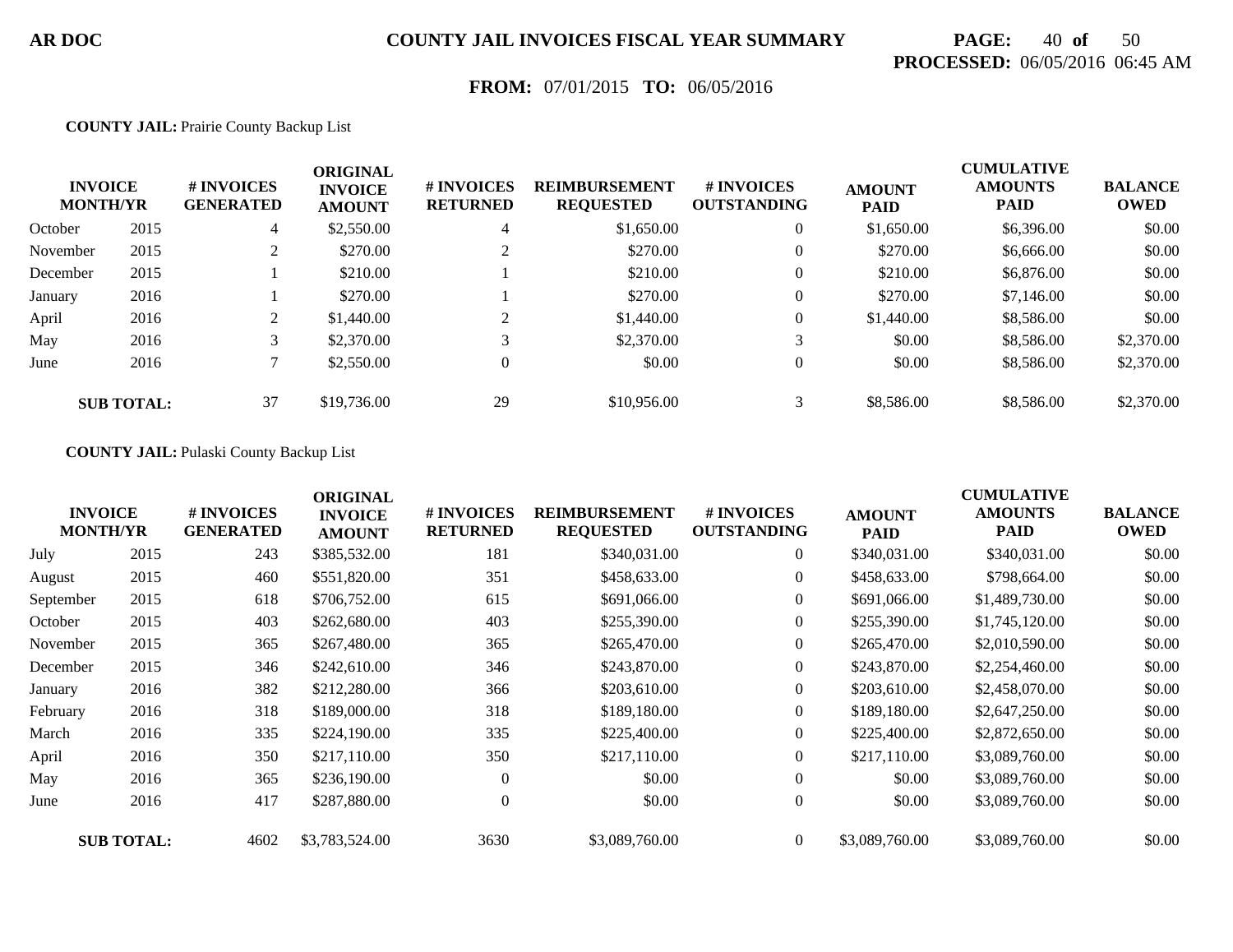# **PAGE:** 41 **of** 50 **PROCESSED:** 06/05/2016 06:45 AM

## **FROM:** 07/01/2015 **TO:** 06/05/2016

#### **COUNTY JAIL:** Randolph County Backup List

|           | <b>INVOICE</b><br><b>MONTH/YR</b> | # INVOICES<br><b>GENERATED</b> | <b>ORIGINAL</b><br><b>INVOICE</b><br><b>AMOUNT</b> | # INVOICES<br><b>RETURNED</b> | <b>REIMBURSEMENT</b><br><b>REQUESTED</b> | # INVOICES<br><b>OUTSTANDING</b> | <b>AMOUNT</b><br><b>PAID</b> | <b>CUMULATIVE</b><br><b>AMOUNTS</b><br><b>PAID</b> | <b>BALANCE</b><br><b>OWED</b> |
|-----------|-----------------------------------|--------------------------------|----------------------------------------------------|-------------------------------|------------------------------------------|----------------------------------|------------------------------|----------------------------------------------------|-------------------------------|
| July      | 2015                              | 5                              | \$4,452.00                                         |                               | \$4,368.00                               | $\boldsymbol{0}$                 | \$4,368.00                   | \$4,368.00                                         | \$0.00                        |
| August    | 2015                              | 12                             | \$5,974.00                                         | 12                            | \$5,806.00                               | $\boldsymbol{0}$                 | \$5,806.00                   | \$10,174.00                                        | \$0.00                        |
| September | 2015                              | 10                             | \$8,268.00                                         | 10                            | \$8,268.00                               | $\overline{0}$                   | \$8,268.00                   | \$18,442.00                                        | \$0.00                        |
| October   | 2015                              |                                | \$3,270.00                                         |                               | \$3,270.00                               | $\mathbf{0}$                     | \$3,270.00                   | \$21,712.00                                        | \$0.00                        |
| November  | 2015                              | 5                              | \$3,360.00                                         | 5                             | \$3,360.00                               | $\overline{0}$                   | \$3,360.00                   | \$25,072.00                                        | \$0.00                        |
| December  | 2015                              | 5                              | \$2,280.00                                         |                               | \$2,280.00                               | $\overline{0}$                   | \$2,280.00                   | \$27,352.00                                        | \$0.00                        |
| January   | 2016                              | 4                              | \$2,190.00                                         | 4                             | \$2,190.00                               | $\overline{0}$                   | \$2,190.00                   | \$29,542.00                                        | \$0.00                        |
| February  | 2016                              | 5                              | \$2,250.00                                         |                               | \$2,250.00                               | $\overline{0}$                   | \$2,250.00                   | \$31,792.00                                        | \$0.00                        |
| March     | 2016                              | 6                              | \$1,680.00                                         | 6                             | \$1,680.00                               | $\overline{0}$                   | \$1,680.00                   | \$33,472.00                                        | \$0.00                        |
| April     | 2016                              |                                | \$150.00                                           |                               | \$150.00                                 | $\overline{0}$                   | \$150.00                     | \$33,622.00                                        | \$0.00                        |
| May       | 2016                              |                                | \$330.00                                           |                               | \$0.00                                   | $\overline{0}$                   | \$0.00                       | \$33,622.00                                        | \$0.00                        |
| June      | 2016                              | 10                             | \$3,660.00                                         | $\Omega$                      | \$0.00                                   | $\overline{0}$                   | \$0.00                       | \$33,622.00                                        | \$0.00                        |
|           | <b>SUB TOTAL:</b>                 | 71                             | \$37,864.00                                        | 60                            | \$33,622.00                              | $\overline{0}$                   | \$33,622.00                  | \$33,622.00                                        | \$0.00                        |

#### **COUNTY JAIL:** Saline County Backup List

|      | # INVOICES<br><b>GENERATED</b>    | <b>ORIGINAL</b><br><b>INVOICE</b><br><b>AMOUNT</b> | <b># INVOICES</b><br><b>RETURNED</b> | <b>REIMBURSEMENT</b><br><b>REQUESTED</b> | # INVOICES<br><b>OUTSTANDING</b> | <b>AMOUNT</b><br><b>PAID</b> | <b>CUMULATIVE</b><br><b>AMOUNTS</b><br><b>PAID</b> | <b>BALANCE</b><br><b>OWED</b> |
|------|-----------------------------------|----------------------------------------------------|--------------------------------------|------------------------------------------|----------------------------------|------------------------------|----------------------------------------------------|-------------------------------|
| 2015 | 66                                | \$124,664.00                                       | 66                                   | \$124,552.00                             | $\overline{0}$                   | \$124,552.00                 | \$124,552.00                                       | \$0.00                        |
| 2015 | 86                                | \$112,870.00                                       | 86                                   | \$108,972.00                             | $\overline{0}$                   | \$108,972.00                 | \$233,524.00                                       | \$0.00                        |
| 2015 | 117                               | \$125,416.00                                       | 117                                  | \$125,358.00                             | $\overline{0}$                   | \$125,358.00                 | \$358,882.00                                       | \$0.00                        |
| 2015 | 82                                | \$64,710.00                                        | 82                                   | \$63,810.00                              | $\boldsymbol{0}$                 | \$63,810.00                  | \$422,692.00                                       | \$0.00                        |
| 2015 | 80                                | \$59,040.00                                        | 80                                   | \$56,880.00                              | $\overline{0}$                   | \$56,880.00                  | \$479,572.00                                       | \$0.00                        |
| 2015 | 76                                | \$54,510.00                                        | 76                                   | \$53,820.00                              | $\overline{0}$                   | \$53,820.00                  | \$533,392.00                                       | \$0.00                        |
| 2016 | 57                                | \$22,710.00                                        | 57                                   | \$22,710.00                              | $\overline{0}$                   | \$22,710.00                  | \$556,102.00                                       | \$0.00                        |
| 2016 | 46                                | \$24,870.00                                        | 46                                   | \$23,970.00                              | $\boldsymbol{0}$                 | \$23,970.00                  | \$580,072.00                                       | \$0.00                        |
| 2016 | 62                                | \$39,870.00                                        | 62                                   | \$37,860.00                              | $\overline{0}$                   | \$37,860.00                  | \$617,932.00                                       | \$0.00                        |
| 2016 | 60                                | \$27,060.00                                        | $\theta$                             | \$0.00                                   | $\overline{0}$                   | \$0.00                       | \$617,932.00                                       | \$0.00                        |
| 2016 | 35                                | \$21,540.00                                        |                                      | \$0.00                                   | 0                                | \$0.00                       | \$617,932.00                                       | \$0.00                        |
|      | <b>INVOICE</b><br><b>MONTH/YR</b> |                                                    |                                      |                                          |                                  |                              |                                                    |                               |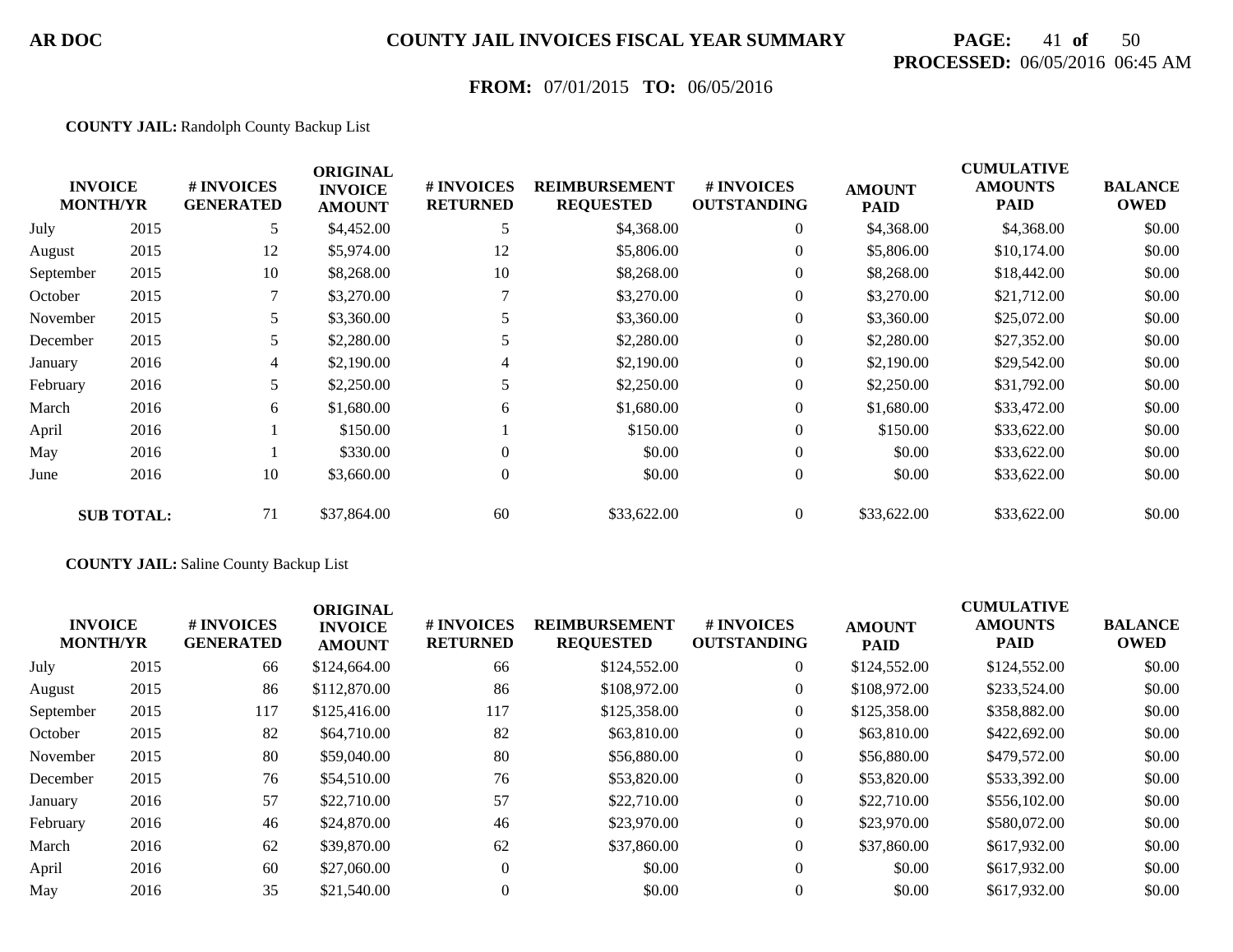## **PAGE:** 42 **of** 50 **PROCESSED:** 06/05/2016 06:45 AM

### **FROM:** 07/01/2015 **TO:** 06/05/2016

**COUNTY JAIL:** Saline County Backup List

|      | <b>INVOICE</b><br><b>MONTH/YR</b> | # INVOICES<br><b>GENERATED</b> | ORIGINAL<br><b>INVOICE</b><br><b>AMOUNT</b> | <b>#INVOICES</b><br><b>RETURNED</b> | <b>REIMBURSEMENT</b><br><b>REOUESTED</b> | # INVOICES<br><b>OUTSTANDING</b> | <b>AMOUNT</b><br><b>PAID</b> | <b>CUMULATIVE</b><br><b>AMOUNTS</b><br><b>PAID</b> | <b>BALANCE</b><br>OWED |
|------|-----------------------------------|--------------------------------|---------------------------------------------|-------------------------------------|------------------------------------------|----------------------------------|------------------------------|----------------------------------------------------|------------------------|
| June | 2016                              | 42                             | \$25,290.00                                 |                                     | \$0.00                                   |                                  | \$0.00                       | \$617,932.00                                       | \$0.00                 |
|      | <b>SUB TOTAL:</b>                 | 809                            | \$702,550.00                                | 672                                 | \$617,932.00                             |                                  | \$617,932.00                 | \$617,932.00                                       | \$0.00                 |

**COUNTY JAIL:** Scott County Backup List

|           | <b>INVOICE</b>    | # INVOICES       | <b>ORIGINAL</b>                 | <b># INVOICES</b> | <b>REIMBURSEMENT</b> | # INVOICES         |                              | <b>CUMULATIVE</b><br><b>AMOUNTS</b> | <b>BALANCE</b> |
|-----------|-------------------|------------------|---------------------------------|-------------------|----------------------|--------------------|------------------------------|-------------------------------------|----------------|
|           | <b>MONTH/YR</b>   | <b>GENERATED</b> | <b>INVOICE</b><br><b>AMOUNT</b> | <b>RETURNED</b>   | <b>REQUESTED</b>     | <b>OUTSTANDING</b> | <b>AMOUNT</b><br><b>PAID</b> | <b>PAID</b>                         | <b>OWED</b>    |
| September | 2015              | 3                | \$2,644.00                      |                   | \$2,644.00           | $\overline{0}$     | \$2,644.00                   | \$2,644.00                          | \$0.00         |
| October   | 2015              | 4                | \$2,730.00                      | 4                 | \$2,730.00           | $\overline{0}$     | \$2,730.00                   | \$5,374.00                          | \$0.00         |
| November  | 2015              | 3                | \$840.00                        |                   | \$840.00             | $\theta$           | \$840.00                     | \$6,214.00                          | \$0.00         |
| December  | 2015              | 3                | \$1,620.00                      |                   | \$1,620.00           | $\overline{0}$     | \$1,620.00                   | \$7,834.00                          | \$0.00         |
| January   | 2016              | 3                | \$2,790.00                      |                   | \$2,790.00           | $\overline{0}$     | \$2,790.00                   | \$10,624.00                         | \$0.00         |
| February  | 2016              |                  | \$1,170.00                      |                   | \$1,170.00           | $\overline{0}$     | \$1,170.00                   | \$11,794.00                         | \$0.00         |
| March     | 2016              |                  | \$240.00                        |                   | \$240.00             | $\overline{0}$     | \$240.00                     | \$12,034.00                         | \$0.00         |
| April     | 2016              | 8                | \$2,550.00                      | 8                 | \$2,550.00           | $\overline{0}$     | \$2,550.00                   | \$14,584.00                         | \$0.00         |
| May       | 2016              |                  | \$690.00                        |                   | \$690.00             | $\overline{0}$     | \$690.00                     | \$15,274.00                         | \$0.00         |
| June      | 2016              |                  | \$2,970.00                      | $\overline{0}$    | \$0.00               | $\overline{0}$     | \$0.00                       | \$15,274.00                         | \$0.00         |
|           | <b>SUB TOTAL:</b> | 36               | \$18,244.00                     | 31                | \$15,274.00          | $\theta$           | \$15,274.00                  | \$15,274.00                         | \$0.00         |

**COUNTY JAIL:** Searcy County Backup List

|                                   |      |                                | ORIGINAL                        |                                      |                                          |                                        |                              | <b>CUMULATIVE</b>             |                               |
|-----------------------------------|------|--------------------------------|---------------------------------|--------------------------------------|------------------------------------------|----------------------------------------|------------------------------|-------------------------------|-------------------------------|
| <b>INVOICE</b><br><b>MONTH/YR</b> |      | # INVOICES<br><b>GENERATED</b> | <b>INVOICE</b><br><b>AMOUNT</b> | <b># INVOICES</b><br><b>RETURNED</b> | <b>REIMBURSEMENT</b><br><b>REOUESTED</b> | <b>#INVOICES</b><br><b>OUTSTANDING</b> | <b>AMOUNT</b><br><b>PAID</b> | <b>AMOUNTS</b><br><b>PAID</b> | <b>BALANCE</b><br><b>OWED</b> |
| July                              | 2015 |                                | \$15,456.00                     |                                      | \$14,672.00                              |                                        | \$14,672.00                  | \$14,672.00                   | \$0.00                        |
| August                            | 2015 |                                | \$2,212.00                      |                                      | \$196.00                                 |                                        | \$196.00                     | \$14,868.00                   | \$0.00                        |
| September                         | 2015 |                                | \$840.00                        |                                      | \$840.00                                 |                                        | \$840.00                     | \$15,708.00                   | \$0.00                        |
| October                           | 2015 |                                | \$900.00                        |                                      | \$900.00                                 |                                        | \$900.00                     | \$16,608.00                   | \$0.00                        |
| November                          | 2015 |                                | \$930.00                        |                                      | \$930.00                                 |                                        | \$930.00                     | \$17,538.00                   | \$0.00                        |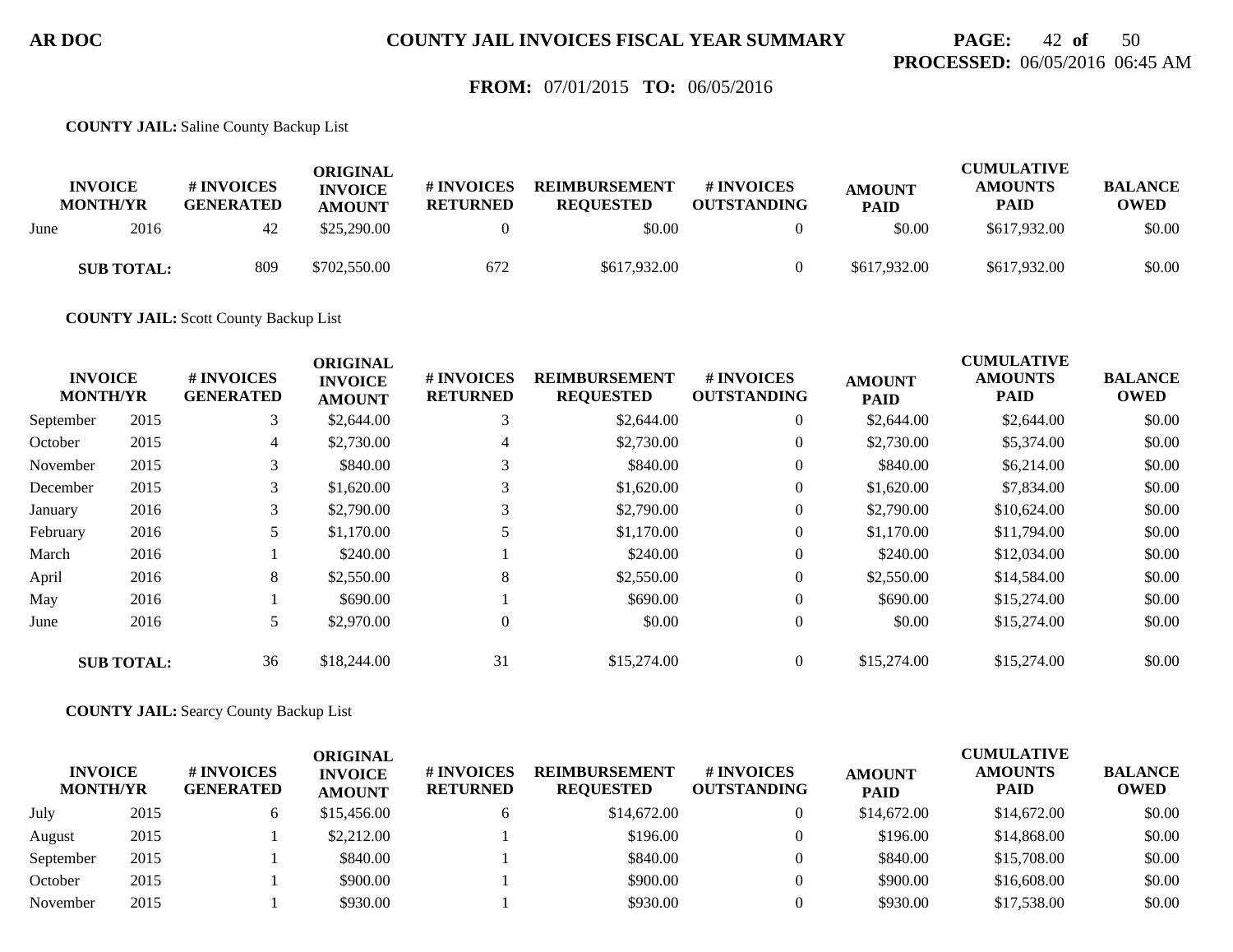# **PAGE:** 43 **of** 50 **PROCESSED:** 06/05/2016 06:45 AM

### **FROM:** 07/01/2015 **TO:** 06/05/2016

#### **COUNTY JAIL:** Searcy County Backup List

| <b>INVOICE</b><br><b>MONTH/YR</b> |                   | # INVOICES<br><b>GENERATED</b> | ORIGINAL<br><b>INVOICE</b><br><b>AMOUNT</b> | # INVOICES<br><b>RETURNED</b> | <b>REIMBURSEMENT</b><br><b>REQUESTED</b> | <b>#INVOICES</b><br><b>OUTSTANDING</b> | <b>AMOUNT</b><br><b>PAID</b> | <b>CUMULATIVE</b><br><b>AMOUNTS</b><br><b>PAID</b> | <b>BALANCE</b><br><b>OWED</b> |
|-----------------------------------|-------------------|--------------------------------|---------------------------------------------|-------------------------------|------------------------------------------|----------------------------------------|------------------------------|----------------------------------------------------|-------------------------------|
| December                          | 2015              |                                | \$1,530.00                                  | ↑                             | \$1,530.00                               | $\overline{0}$                         | \$1,530.00                   | \$19,068.00                                        | \$0.00                        |
| January                           | 2016              |                                | \$930.00                                    |                               | \$930.00                                 | $\overline{0}$                         | \$930.00                     | \$19,998.00                                        | \$0.00                        |
| February                          | 2016              |                                | \$930.00                                    |                               | \$930.00                                 | $\overline{0}$                         | \$930.00                     | \$20,928.00                                        | \$0.00                        |
| March                             | 2016              | $\bigcap$                      | \$810.00                                    | ◠                             | \$810.00                                 | $\overline{0}$                         | \$810.00                     | \$21,738.00                                        | \$0.00                        |
| May                               | 2016              | $\overline{4}$                 | \$1,140.00                                  | 4                             | \$1,140.00                               | $\overline{4}$                         | \$0.00                       | \$21,738.00                                        | \$1,140.00                    |
| June                              | 2016              | ∠                              | \$1,860.00                                  | $\Omega$                      | \$0.00                                   | $\overline{0}$                         | \$0.00                       | \$21,738.00                                        | \$1,140.00                    |
|                                   | <b>SUB TOTAL:</b> | 22                             | \$27,538.00                                 | 20                            | \$22,878.00                              | $\overline{4}$                         | \$21,738.00                  | \$21,738.00                                        | \$1,140.00                    |

#### **COUNTY JAIL:** Sebastian County Backup List

|           | <b>INVOICE</b><br><b>MONTH/YR</b> | # INVOICES<br><b>GENERATED</b> | <b>ORIGINAL</b><br><b>INVOICE</b><br><b>AMOUNT</b> | # INVOICES<br><b>RETURNED</b> | <b>REIMBURSEMENT</b><br><b>REQUESTED</b> | # INVOICES<br><b>OUTSTANDING</b> | <b>AMOUNT</b><br><b>PAID</b> | <b>CUMULATIVE</b><br><b>AMOUNTS</b><br><b>PAID</b> | <b>BALANCE</b><br><b>OWED</b> |
|-----------|-----------------------------------|--------------------------------|----------------------------------------------------|-------------------------------|------------------------------------------|----------------------------------|------------------------------|----------------------------------------------------|-------------------------------|
| July      | 2015                              | 119                            | \$152,182.00                                       | 116                           | \$146,620.00                             | $\boldsymbol{0}$                 | \$146,620.00                 | \$146,620.00                                       | \$0.00                        |
| August    | 2015                              | 183                            | \$215,296.00                                       | 183                           | \$217,846.00                             | $\Omega$                         | \$217,846.00                 | \$364,466.00                                       | \$0.00                        |
| September | 2015                              | 272                            | \$277,554.00                                       | 272                           | \$277,972.00                             | $\overline{0}$                   | \$277,972.00                 | \$642,438.00                                       | \$0.00                        |
| October   | 2015                              | 157                            | \$103,470.00                                       | 157                           | \$104,880.00                             | $\boldsymbol{0}$                 | \$104,880.00                 | \$747,318.00                                       | \$0.00                        |
| November  | 2015                              | 147                            | \$98,250.00                                        | 147                           | \$99,150.00                              | $\overline{0}$                   | \$99,150.00                  | \$846,468.00                                       | \$0.00                        |
| December  | 2015                              | 144                            | \$102,780.00                                       | 144                           | \$104,400.00                             | $\overline{0}$                   | \$104,400.00                 | \$950,868.00                                       | \$0.00                        |
| January   | 2016                              | 133                            | \$56,340.00                                        | 133                           | \$56,880.00                              | $\boldsymbol{0}$                 | \$56,880.00                  | \$1,007,748.00                                     | \$0.00                        |
| February  | 2016                              | 97                             | \$41,880.00                                        | 97                            | \$43,800.00                              | $\boldsymbol{0}$                 | \$43,800.00                  | \$1,051,548.00                                     | \$0.00                        |
| March     | 2016                              | 119                            | \$61,920.00                                        | 119                           | \$62,910.00                              | $\Omega$                         | \$62,910.00                  | \$1,114,458.00                                     | \$0.00                        |
| April     | 2016                              | 103                            | \$39,330.00                                        | 103                           | \$40,980.00                              | 97                               | \$3,690.00                   | \$1,118,148.00                                     | \$37,290.00                   |
| May       | 2016                              | 121                            | \$73,230.00                                        | 121                           | \$73,830.00                              | 121                              | \$0.00                       | \$1,118,148.00                                     | \$111,120.00                  |
| June      | 2016                              | 192                            | \$115,020.00                                       | $\Omega$                      | \$0.00                                   | $\overline{0}$                   | \$0.00                       | \$1,118,148.00                                     | \$111,120.00                  |
|           | <b>SUB TOTAL:</b>                 | 1787                           | \$1,337,252.00                                     | 1592                          | \$1,229,268.00                           | 218                              | \$1,118,148.00               | \$1,118,148.00                                     | \$111,120.00                  |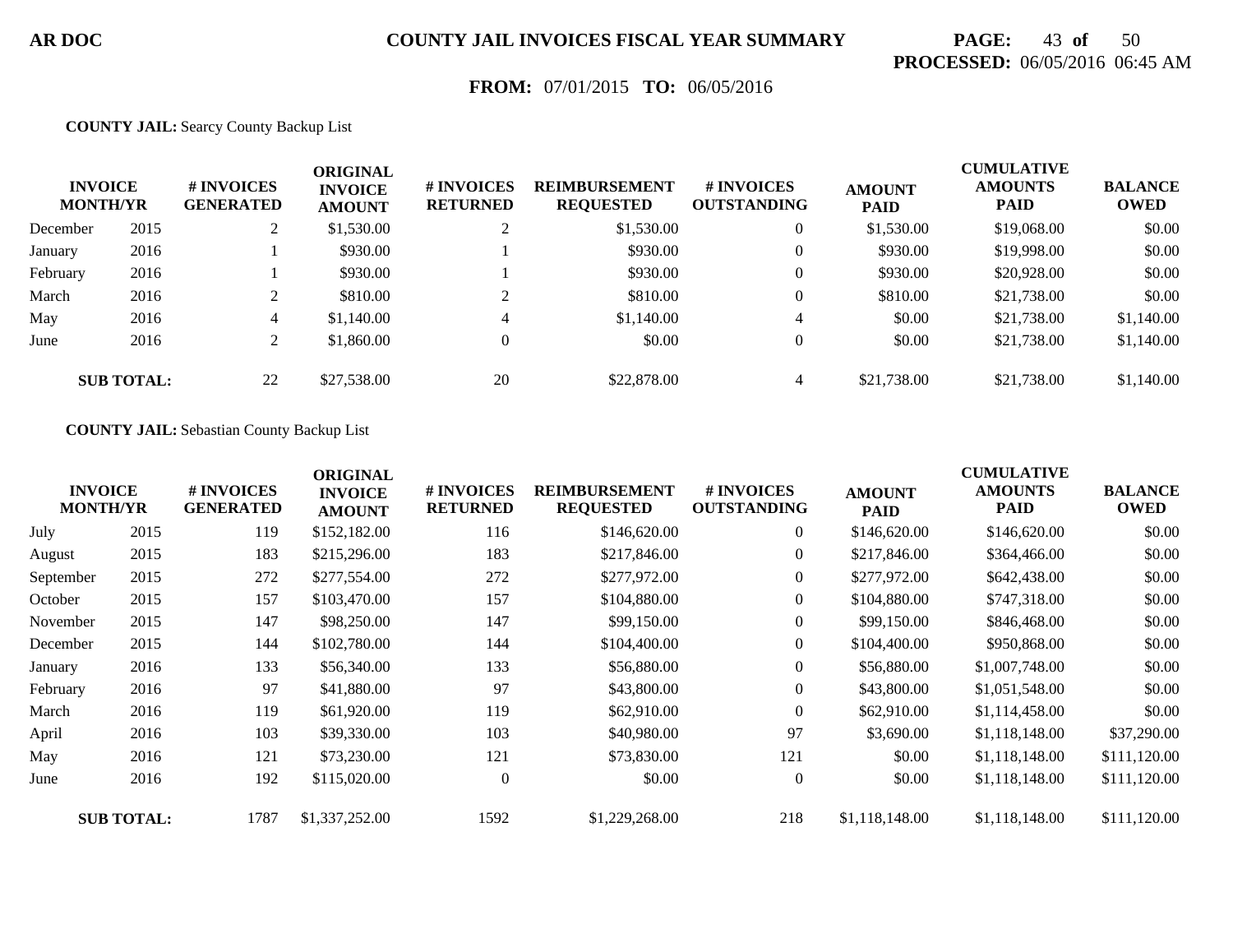# **PAGE:** 44 **of** 50 **PROCESSED:** 06/05/2016 06:45 AM

## **FROM:** 07/01/2015 **TO:** 06/05/2016

#### **COUNTY JAIL:** Sevier County Backup List

|           | <b>INVOICE</b><br><b>MONTH/YR</b> | # INVOICES<br><b>GENERATED</b> | <b>ORIGINAL</b><br><b>INVOICE</b><br><b>AMOUNT</b> | # INVOICES<br><b>RETURNED</b> | <b>REIMBURSEMENT</b><br><b>REQUESTED</b> | # INVOICES<br><b>OUTSTANDING</b> | <b>AMOUNT</b><br><b>PAID</b> | <b>CUMULATIVE</b><br><b>AMOUNTS</b><br><b>PAID</b> | <b>BALANCE</b><br><b>OWED</b> |
|-----------|-----------------------------------|--------------------------------|----------------------------------------------------|-------------------------------|------------------------------------------|----------------------------------|------------------------------|----------------------------------------------------|-------------------------------|
| July      | 2015                              | 11                             | \$18,536.00                                        | 11                            | \$17,892.00                              | $\overline{0}$                   | \$17,892.00                  | \$17,892.00                                        | \$0.00                        |
| August    | 2015                              | 14                             | \$7,176.00                                         | 14                            | \$7,176.00                               | $\overline{0}$                   | \$7,176.00                   | \$25,068.00                                        | \$0.00                        |
| September | 2015                              | 36                             | \$33,900.00                                        | 36                            | \$29,160.00                              | $\overline{0}$                   | \$29,160.00                  | \$54,228.00                                        | \$0.00                        |
| October   | 2015                              | 13                             | \$7,710.00                                         | 13                            | \$5,130.00                               | $\overline{0}$                   | \$5,130.00                   | \$59,358.00                                        | \$0.00                        |
| November  | 2015                              | 20                             | \$12,720.00                                        | 20                            | \$11,490.00                              | $\overline{0}$                   | \$11,490.00                  | \$70,848.00                                        | \$0.00                        |
| December  | 2015                              | 20                             | \$10,530.00                                        | 20                            | \$10,530.00                              | $\overline{0}$                   | \$10,530.00                  | \$81,378.00                                        | \$0.00                        |
| January   | 2016                              | 21                             | \$15,390.00                                        | 21                            | \$15,390.00                              | $\overline{0}$                   | \$15,390.00                  | \$96,768.00                                        | \$0.00                        |
| February  | 2016                              | 28                             | \$12,630.00                                        | 28                            | \$12,990.00                              | $\overline{0}$                   | \$12,990.00                  | \$109,758.00                                       | \$0.00                        |
| March     | 2016                              | 19                             | \$10,830.00                                        | 19                            | \$10,950.00                              | $\overline{0}$                   | \$10,950.00                  | \$120,708.00                                       | \$0.00                        |
| April     | 2016                              | 24                             | \$12,660.00                                        | 24                            | \$12,870.00                              | 22                               | \$690.00                     | \$121,398.00                                       | \$12,180.00                   |
| May       | 2016                              | 19                             | \$14,070.00                                        | 19                            | \$14,070.00                              | 19                               | \$0.00                       | \$121,398.00                                       | \$26,250.00                   |
| June      | 2016                              | 17                             | \$5,010.00                                         | $\overline{0}$                | \$0.00                                   | $\overline{0}$                   | \$0.00                       | \$121,398.00                                       | \$26,250.00                   |
|           | <b>SUB TOTAL:</b>                 | 242                            | \$161,162.00                                       | 225                           | \$147,648.00                             | 41                               | \$121,398.00                 | \$121,398.00                                       | \$26,250.00                   |

#### **COUNTY JAIL:** Sharp County Backup List

| <b>INVOICE</b><br><b>MONTH/YR</b> |      | # INVOICES<br><b>GENERATED</b> | <b>ORIGINAL</b><br><b>INVOICE</b><br><b>AMOUNT</b> | # INVOICES<br><b>RETURNED</b> | <b>REIMBURSEMENT</b><br><b>REQUESTED</b> | # INVOICES<br><b>OUTSTANDING</b> | <b>AMOUNT</b><br><b>PAID</b> | <b>CUMULATIVE</b><br><b>AMOUNTS</b><br><b>PAID</b> | <b>BALANCE</b><br><b>OWED</b> |
|-----------------------------------|------|--------------------------------|----------------------------------------------------|-------------------------------|------------------------------------------|----------------------------------|------------------------------|----------------------------------------------------|-------------------------------|
| July                              | 2015 | 5                              | \$5,068.00                                         |                               | \$5,068.00                               | $\overline{0}$                   | \$5,068.00                   | \$5,068.00                                         | \$0.00                        |
| August                            | 2015 | 4                              | \$1,798.00                                         | 4                             | \$1,770.00                               | $\overline{0}$                   | \$1,770.00                   | \$6,838.00                                         | \$0.00                        |
| September                         | 2015 | 8                              | \$4,708.00                                         | 8                             | \$3,180.00                               | $\theta$                         | \$3,180.00                   | \$10,018.00                                        | \$0.00                        |
| October                           | 2015 | 4                              | \$1,860.00                                         | 4                             | \$1,860.00                               | $\mathbf{0}$                     | \$1,860.00                   | \$11,878.00                                        | \$0.00                        |
| November                          | 2015 | 2                              | \$1,050.00                                         | 2                             | \$1,050.00                               | $\theta$                         | \$1,050.00                   | \$12,928.00                                        | \$0.00                        |
| December                          | 2015 | 4                              | \$2,130.00                                         | 4                             | \$2,130.00                               | $\theta$                         | \$2,130.00                   | \$15,058.00                                        | \$0.00                        |
| January                           | 2016 | 3                              | \$720.00                                           |                               | \$720.00                                 | $\theta$                         | \$720.00                     | \$15,778.00                                        | \$0.00                        |
| February                          | 2016 | 2                              | \$1,440.00                                         | $\sim$                        | \$1,440.00                               | $\overline{0}$                   | \$1,440.00                   | \$17,218.00                                        | \$0.00                        |
| March                             | 2016 | 4                              | \$1,170.00                                         | 4                             | \$1,170.00                               | $\theta$                         | \$1,170.00                   | \$18,388,00                                        | \$0.00                        |
| April                             | 2016 | 3                              | \$1,560.00                                         | 3                             | \$1,560.00                               | $\Omega$                         | \$1,560.00                   | \$19,948.00                                        | \$0.00                        |
| May                               | 2016 | $\overline{4}$                 | \$2,070.00                                         |                               | \$2,070.00                               | $\theta$                         | \$2,070.00                   | \$22,018.00                                        | \$0.00                        |
|                                   |      |                                |                                                    |                               |                                          |                                  |                              |                                                    |                               |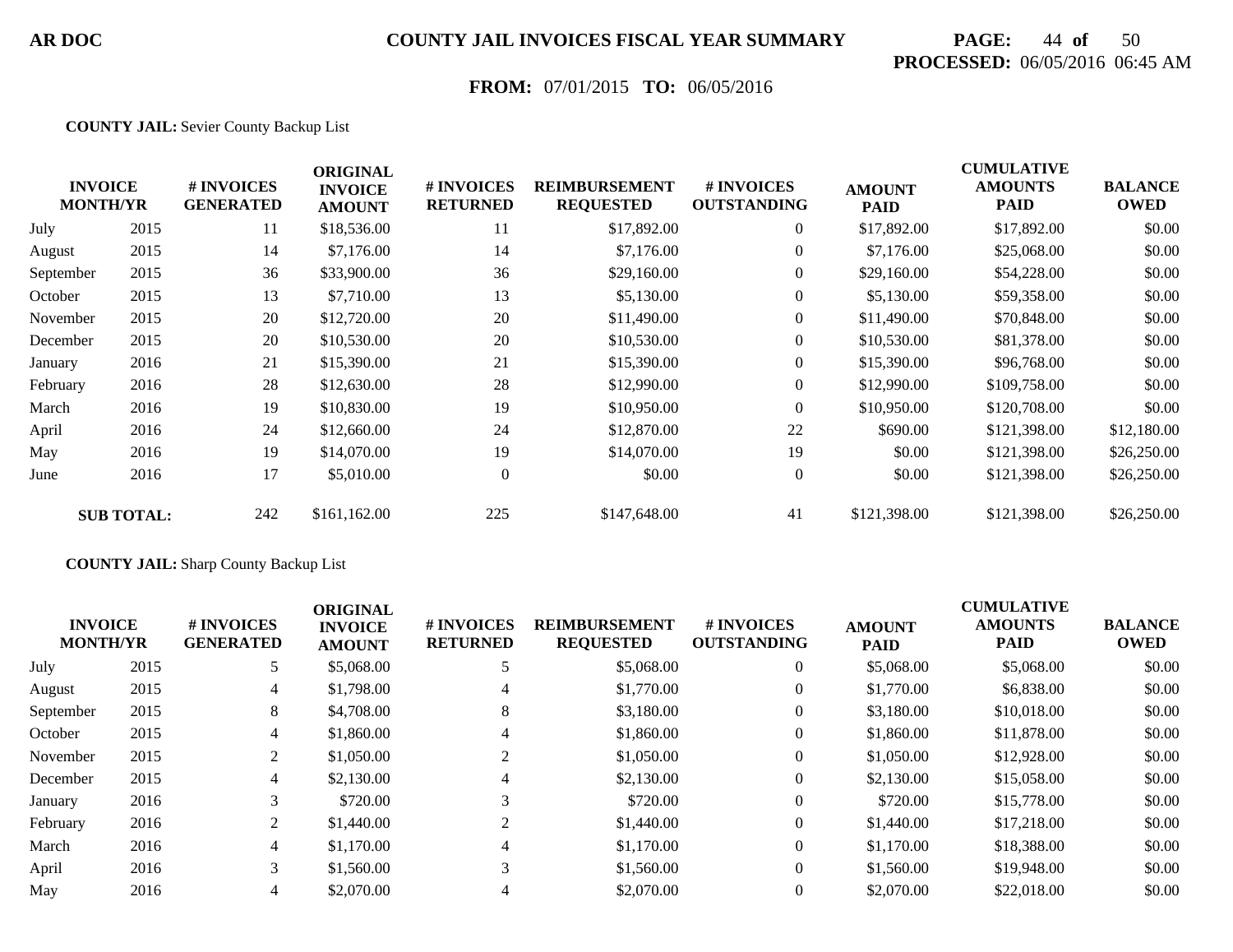## **PAGE:** 45 **of** 50 **PROCESSED:** 06/05/2016 06:45 AM

### **FROM:** 07/01/2015 **TO:** 06/05/2016

**COUNTY JAIL:** Sharp County Backup List

|      | <b>INVOICE</b><br><b>MONTH/YR</b> | # INVOICES<br><b>GENERATED</b> | ORIGINAL<br><b>INVOICE</b><br><b>AMOUNT</b> | <b># INVOICES</b><br><b>RETURNED</b> | <b>REIMBURSEMENT</b><br><b>REOUESTED</b> | # INVOICES<br><b>OUTSTANDING</b> | <b>AMOUNT</b><br><b>PAID</b> | <b>CUMULATIVE</b><br><b>AMOUNTS</b><br><b>PAID</b> | <b>BALANCE</b><br><b>OWED</b> |
|------|-----------------------------------|--------------------------------|---------------------------------------------|--------------------------------------|------------------------------------------|----------------------------------|------------------------------|----------------------------------------------------|-------------------------------|
| June | 2016                              |                                | \$1.260.00                                  |                                      | \$0.00                                   |                                  | \$0.00                       | \$22,018.00                                        | \$0.00                        |
|      | <b>SUB TOTAL:</b>                 | 46                             | \$24,834.00                                 | 43                                   | \$22,018.00                              |                                  | \$22,018.00                  | \$22,018.00                                        | \$0.00                        |

**COUNTY JAIL:** Sheridan City Detention Center Backup

|      | <b>INVOICE</b><br><b>MONTH/YR</b> | # INVOICES<br><b>GENERATED</b> | ORIGINAL<br><b>INVOICE</b><br><b>AMOUNT</b> | # INVOICES<br><b>RETURNED</b> | <b>REIMBURSEMENT</b><br><b>REQUESTED</b> | # INVOICES<br><b>OUTSTANDING</b> | <b>AMOUNT</b><br><b>PAID</b> | <b>CUMULATIVE</b><br><b>AMOUNTS</b><br><b>PAID</b> | <b>BALANCE</b><br><b>OWED</b> |
|------|-----------------------------------|--------------------------------|---------------------------------------------|-------------------------------|------------------------------------------|----------------------------------|------------------------------|----------------------------------------------------|-------------------------------|
| May  | 2016                              |                                | \$1,170.00                                  |                               | \$0.00                                   |                                  | \$0.00                       | \$0.00                                             | \$0.00                        |
| June | 2016                              |                                | \$1,860.00                                  |                               | \$0.00                                   |                                  | \$0.00                       | \$0.00                                             | \$0.00                        |
|      | <b>SUB TOTAL:</b>                 |                                | \$3,030.00                                  |                               | \$0.00                                   |                                  | \$0.00                       | \$0.00                                             | \$0.00                        |

**COUNTY JAIL:** St Francis County Backup List

|                                   |      |                                | <b>ORIGINAL</b>                 |                                     |                                          |                                        |                              | <b>CUMULATIVE</b>             |                               |
|-----------------------------------|------|--------------------------------|---------------------------------|-------------------------------------|------------------------------------------|----------------------------------------|------------------------------|-------------------------------|-------------------------------|
| <b>INVOICE</b><br><b>MONTH/YR</b> |      | # INVOICES<br><b>GENERATED</b> | <b>INVOICE</b><br><b>AMOUNT</b> | <b>#INVOICES</b><br><b>RETURNED</b> | <b>REIMBURSEMENT</b><br><b>REQUESTED</b> | <b>#INVOICES</b><br><b>OUTSTANDING</b> | <b>AMOUNT</b><br><b>PAID</b> | <b>AMOUNTS</b><br><b>PAID</b> | <b>BALANCE</b><br><b>OWED</b> |
| July                              | 2015 | 12                             | \$11,536.00                     | 12                                  | \$11,508.00                              | $\overline{0}$                         | \$11,508.00                  | \$11,508.00                   | \$0.00                        |
| August                            | 2015 |                                | \$1,372.00                      |                                     | \$1,372.00                               | $\overline{0}$                         | \$1,372.00                   | \$12,880.00                   | \$0.00                        |
| September                         | 2015 |                                | \$4,620.00                      |                                     | \$4,620.00                               | $\overline{0}$                         | \$4,620.00                   | \$17,500.00                   | \$0.00                        |
| October                           | 2015 | 3                              | \$2,280.00                      |                                     | \$2,280.00                               | $\overline{0}$                         | \$2,280.00                   | \$19,780.00                   | \$0.00                        |
| November                          | 2015 |                                | \$4,380.00                      |                                     | \$4,380.00                               | $\overline{0}$                         | \$4,380.00                   | \$24,160.00                   | \$0.00                        |
| December                          | 2015 |                                | \$2,400.00                      |                                     | \$2,400.00                               | $\overline{0}$                         | \$2,400.00                   | \$26,560.00                   | \$0.00                        |
| January                           | 2016 | 3                              | \$2,100.00                      | 3                                   | \$2,100.00                               | $\Omega$                               | \$2,100.00                   | \$28,660.00                   | \$0.00                        |
| February                          | 2016 | 9                              | \$3,750.00                      | 9                                   | \$3,750.00                               | $\overline{0}$                         | \$3,750.00                   | \$32,410.00                   | \$0.00                        |
| March                             | 2016 |                                | \$3,330.00                      |                                     | \$2,820.00                               | $\overline{0}$                         | \$2,820.00                   | \$35,230.00                   | \$0.00                        |
| April                             | 2016 |                                | \$60.00                         |                                     | \$60.00                                  | $\overline{0}$                         | \$60.00                      | \$35,290.00                   | \$0.00                        |
| May                               | 2016 | 2                              | \$300.00                        |                                     | \$0.00                                   | $\overline{0}$                         | \$0.00                       | \$35,290.00                   | \$0.00                        |
| June                              | 2016 |                                | \$3,120.00                      |                                     | \$0.00                                   | $\Omega$                               | \$0.00                       | \$35,290.00                   | \$0.00                        |
|                                   |      |                                |                                 |                                     |                                          |                                        |                              |                               |                               |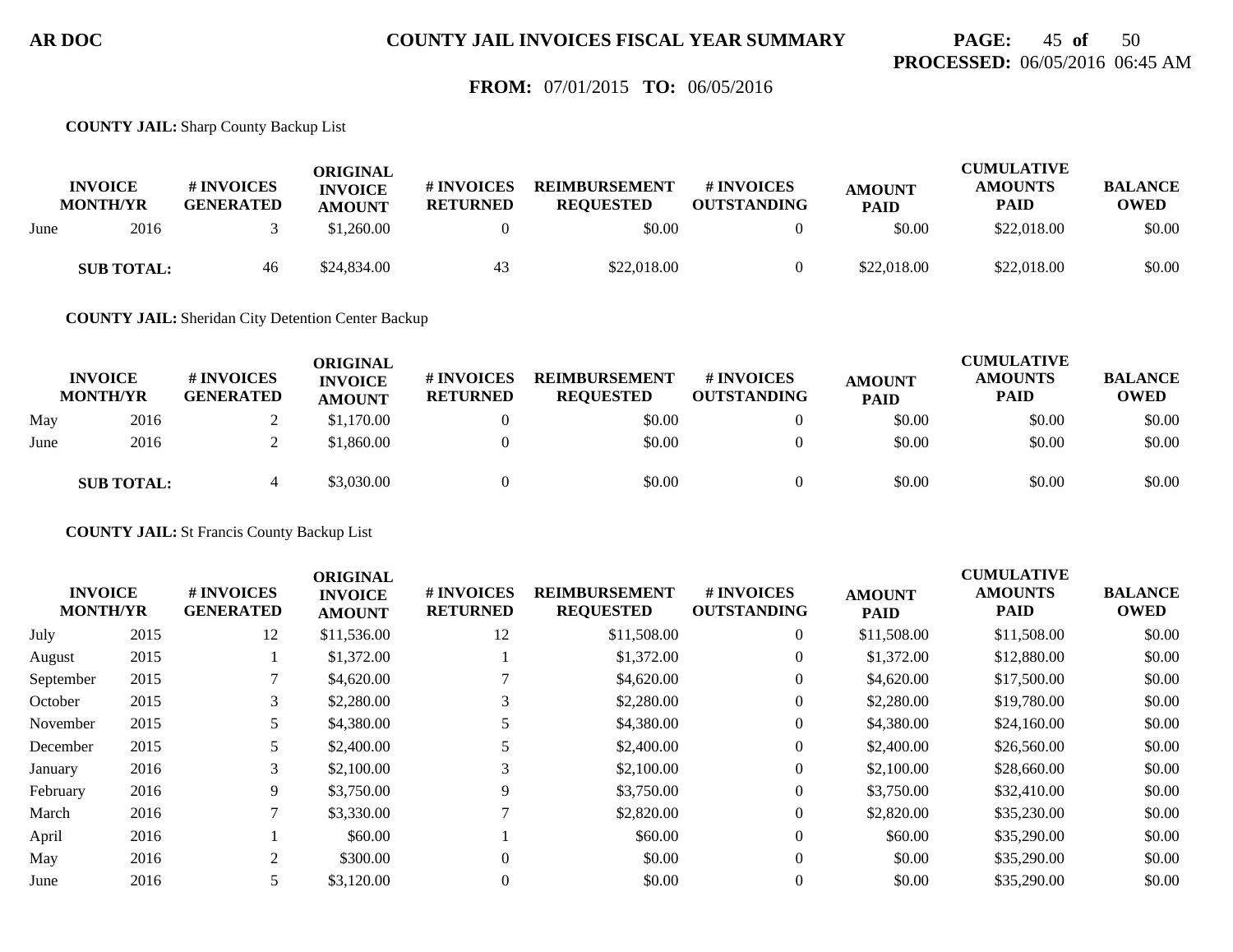# **PAGE:** 46 **of** 50 **PROCESSED:** 06/05/2016 06:45 AM

### **FROM:** 07/01/2015 **TO:** 06/05/2016

**COUNTY JAIL:** St Francis County Backup List

| <b>INVOICE</b><br><b>MONTH/YR</b> | # INVOICES<br><b>GENERATED</b> | ORIGINAL<br><b>INVOICE</b><br><b>AMOUNT</b> | # INVOICES<br><b>RETURNED</b> | <b>REIMBURSEMENT</b><br><b>REOUESTED</b> | # INVOICES<br><b>OUTSTANDING</b> | <b>AMOUNT</b><br><b>PAID</b> | <b>CUMULATIVE</b><br><b>AMOUNTS</b><br><b>PAID</b> | <b>BALANCE</b><br><b>OWED</b> |
|-----------------------------------|--------------------------------|---------------------------------------------|-------------------------------|------------------------------------------|----------------------------------|------------------------------|----------------------------------------------------|-------------------------------|
| <b>SUB TOTAL:</b>                 | 60                             | \$39,248.00                                 | -53.                          | \$35,290.00                              |                                  | \$35,290.00                  | \$35,290.00                                        | \$0.00                        |

**COUNTY JAIL:** Stone County Backup List

|           | <b>INVOICE</b><br><b>MONTH/YR</b> | # INVOICES<br><b>GENERATED</b> | <b>ORIGINAL</b><br><b>INVOICE</b><br><b>AMOUNT</b> | # INVOICES<br><b>RETURNED</b> | <b>REIMBURSEMENT</b><br><b>REQUESTED</b> | # INVOICES<br><b>OUTSTANDING</b> | <b>AMOUNT</b><br><b>PAID</b> | <b>CUMULATIVE</b><br><b>AMOUNTS</b><br><b>PAID</b> | <b>BALANCE</b><br><b>OWED</b> |
|-----------|-----------------------------------|--------------------------------|----------------------------------------------------|-------------------------------|------------------------------------------|----------------------------------|------------------------------|----------------------------------------------------|-------------------------------|
| July      | 2015                              | 4                              | \$672.00                                           | 4                             | \$644.00                                 | $\overline{0}$                   | \$644.00                     | \$644.00                                           | \$0.00                        |
| August    | 2015                              | 4                              | \$368.00                                           | 4                             | \$368.00                                 | $\overline{0}$                   | \$368.00                     | \$1,012.00                                         | \$0.00                        |
| September | 2015                              | 2                              | \$1,080.00                                         | 2                             | \$1,080.00                               | $\mathbf{0}$                     | \$1,080.00                   | \$2,092.00                                         | \$0.00                        |
| October   | 2015                              | 8                              | \$1,740.00                                         | 8                             | \$1,740.00                               | $\boldsymbol{0}$                 | \$1,740.00                   | \$3,832.00                                         | \$0.00                        |
| November  | 2015                              |                                | \$1,140.00                                         |                               | \$1,140.00                               | $\overline{0}$                   | \$1,140.00                   | \$4,972.00                                         | \$0.00                        |
| December  | 2015                              | 3                              | \$1,860.00                                         | 3                             | \$1,860.00                               | $\mathbf{0}$                     | \$1,860.00                   | \$6,832.00                                         | \$0.00                        |
| January   | 2016                              | 6                              | \$2,160.00                                         | 6                             | \$2,160.00                               | $\overline{0}$                   | \$2,160.00                   | \$8,992.00                                         | \$0.00                        |
| February  | 2016                              | 4                              | \$2,520.00                                         |                               | \$2,520.00                               | $\boldsymbol{0}$                 | \$2,520.00                   | \$11,512.00                                        | \$0.00                        |
| March     | 2016                              |                                | \$30.00                                            |                               | \$30.00                                  | $\overline{0}$                   | \$30.00                      | \$11,542.00                                        | \$0.00                        |
| April     | 2016                              | 8                              | \$2,010.00                                         | 8                             | \$2,010.00                               | $\overline{0}$                   | \$2,010.00                   | \$13,552.00                                        | \$0.00                        |
| May       | 2016                              | $\overline{2}$                 | \$720.00                                           | 2                             | \$720.00                                 | 2                                | \$0.00                       | \$13,552.00                                        | \$720.00                      |
| June      | 2016                              | 4                              | \$810.00                                           | $\Omega$                      | \$0.00                                   | $\overline{0}$                   | \$0.00                       | \$13,552.00                                        | \$720.00                      |
|           | <b>SUB TOTAL:</b>                 | 53                             | \$15,110.00                                        | 49                            | \$14,272.00                              | 2                                | \$13,552.00                  | \$13,552.00                                        | \$720.00                      |

**COUNTY JAIL:** Union County Backup List

| <b>INVOICE</b><br><b>MONTH/YR</b> |      | # INVOICES<br><b>GENERATED</b> | ORIGINAL<br><b>INVOICE</b><br><b>AMOUNT</b> | <b># INVOICES</b><br><b>RETURNED</b> | <b>REIMBURSEMENT</b><br><b>REOUESTED</b> | <b>#INVOICES</b><br><b>OUTSTANDING</b> | <b>AMOUNT</b><br><b>PAID</b> | <b>CUMULATIVE</b><br><b>AMOUNTS</b><br><b>PAID</b> | <b>BALANCE</b><br><b>OWED</b> |
|-----------------------------------|------|--------------------------------|---------------------------------------------|--------------------------------------|------------------------------------------|----------------------------------------|------------------------------|----------------------------------------------------|-------------------------------|
| July                              | 2015 | 49                             | \$43,234.00                                 | 40                                   | \$34,188.00                              |                                        | \$34,188.00                  | \$34,188.00                                        | \$0.00                        |
| August                            | 2015 | 59                             | \$40,308.00                                 | 49                                   | \$26,418.00                              |                                        | \$26,418.00                  | \$60,606.00                                        | \$0.00                        |
| September                         | 2015 | 74                             | \$57,998.00                                 | 65                                   | \$47,488,00                              |                                        | \$47,488.00                  | \$108,094.00                                       | \$0.00                        |
| October                           | 2015 | 32                             | \$23,970.00                                 | 32                                   | \$22,980.00                              |                                        | \$22,980.00                  | \$131,074.00                                       | \$0.00                        |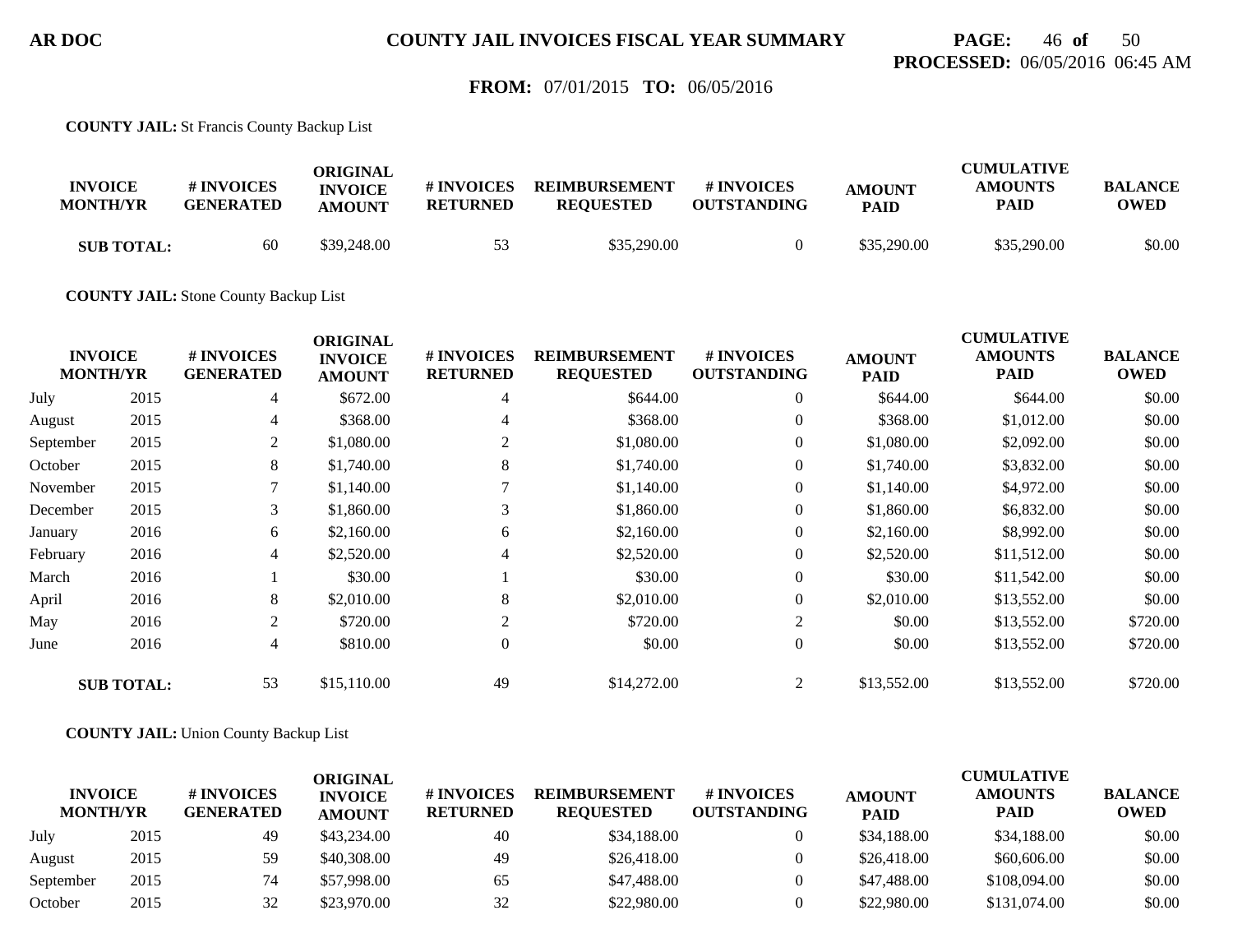# **PAGE:** 47 **of** 50 **PROCESSED:** 06/05/2016 06:45 AM

## **FROM:** 07/01/2015 **TO:** 06/05/2016

#### **COUNTY JAIL:** Union County Backup List

|          | <b>INVOICE</b><br><b>MONTH/YR</b> | # INVOICES<br><b>GENERATED</b> | <b>ORIGINAL</b><br><b>INVOICE</b><br><b>AMOUNT</b> | # INVOICES<br><b>RETURNED</b> | <b>REIMBURSEMENT</b><br><b>REQUESTED</b> | # INVOICES<br><b>OUTSTANDING</b> | <b>AMOUNT</b><br><b>PAID</b> | <b>CUMULATIVE</b><br><b>AMOUNTS</b><br><b>PAID</b> | <b>BALANCE</b><br><b>OWED</b> |
|----------|-----------------------------------|--------------------------------|----------------------------------------------------|-------------------------------|------------------------------------------|----------------------------------|------------------------------|----------------------------------------------------|-------------------------------|
| November | 2015                              | 48                             | \$36,180.00                                        |                               | \$0.00                                   | $\overline{0}$                   | \$0.00                       | \$131,074.00                                       | \$0.00                        |
| December | 2015                              | 60                             | \$25,500.00                                        | 60                            | \$22,980.00                              | $\boldsymbol{0}$                 | \$22,980.00                  | \$154,054.00                                       | \$0.00                        |
| January  | 2016                              | 38                             | \$7,950.00                                         | 38                            | \$7,350.00                               | $\overline{0}$                   | \$7,350.00                   | \$161,404.00                                       | \$0.00                        |
| February | 2016                              | 13                             | \$3,600.00                                         | 13                            | \$3,060.00                               | 0                                | \$3,060.00                   | \$164,464.00                                       | \$0.00                        |
| March    | 2016                              | 12                             | \$4,800.00                                         | 12                            | \$4,620.00                               | $\boldsymbol{0}$                 | \$4,620.00                   | \$169,084.00                                       | \$0.00                        |
| April    | 2016                              | 11                             | \$3,600.00                                         | 11                            | \$3,510.00                               | $\overline{0}$                   | \$3,510.00                   | \$172,594.00                                       | \$0.00                        |
| May      | 2016                              | 17                             | \$5,160.00                                         | 17                            | \$5,160.00                               | $\overline{0}$                   | \$5,160.00                   | \$177,754.00                                       | \$0.00                        |
| June     | 2016                              | 17                             | \$11,940.00                                        | $\theta$                      | \$0.00                                   | $\overline{0}$                   | \$0.00                       | \$177,754.00                                       | \$0.00                        |
|          | <b>SUB TOTAL:</b>                 | 430                            | \$264,240.00                                       | 338                           | \$177,754.00                             | $\theta$                         | \$177,754.00                 | \$177,754.00                                       | \$0.00                        |

#### **COUNTY JAIL:** Van Buren County Backup List

| <b>INVOICE</b><br><b>MONTH/YR</b> |                   | # INVOICES<br><b>GENERATED</b> | <b>ORIGINAL</b><br><b>INVOICE</b><br><b>AMOUNT</b> | # INVOICES<br><b>RETURNED</b> | <b>REIMBURSEMENT</b><br><b>REQUESTED</b> | # INVOICES<br><b>OUTSTANDING</b> | <b>AMOUNT</b><br><b>PAID</b> | <b>CUMULATIVE</b><br><b>AMOUNTS</b><br><b>PAID</b> | <b>BALANCE</b><br><b>OWED</b> |
|-----------------------------------|-------------------|--------------------------------|----------------------------------------------------|-------------------------------|------------------------------------------|----------------------------------|------------------------------|----------------------------------------------------|-------------------------------|
| July                              | 2015              | 6                              | \$8,092.00                                         | 6                             | \$3,752.00                               | $\overline{0}$                   | \$3,752.00                   | \$3,752.00                                         | \$0.00                        |
| August                            | 2015              | 4                              | \$3,328.00                                         | 4                             | \$2,968.00                               | $\overline{0}$                   | \$2,968.00                   | \$6,720.00                                         | \$0.00                        |
| September                         | 2015              | 14                             | \$11,876.00                                        | 14                            | \$10,446.00                              | $\overline{0}$                   | \$10,446.00                  | \$17,166.00                                        | \$0.00                        |
| October                           | 2015              | 11                             | \$2,310.00                                         | 11                            | \$1,890.00                               | $\overline{0}$                   | \$1,890.00                   | \$19,056.00                                        | \$0.00                        |
| November                          | 2015              | 7                              | \$4,050.00                                         |                               | \$2,400.00                               |                                  | \$0.00                       | \$19,056.00                                        | \$2,400.00                    |
| December                          | 2015              | 6                              | \$3,060.00                                         | 6                             | \$3,060.00                               | 6                                | \$0.00                       | \$19,056.00                                        | \$5,460.00                    |
| January                           | 2016              | 3                              | \$1,380.00                                         |                               | \$1,380.00                               | 3                                | \$0.00                       | \$19,056.00                                        | \$6,840.00                    |
| February                          | 2016              | 2                              | \$1,140.00                                         | 2                             | \$1,140.00                               | 2                                | \$0.00                       | \$19,056.00                                        | \$7,980.00                    |
| March                             | 2016              | 4                              | \$1,290.00                                         | 4                             | \$1,290.00                               | $\overline{4}$                   | \$0.00                       | \$19,056.00                                        | \$9,270.00                    |
| April                             | 2016              | 8                              | \$3,120.00                                         | 8                             | \$3,120.00                               | 8                                | \$0.00                       | \$19,056.00                                        | \$12,390.00                   |
| May                               | 2016              | 6                              | \$2,760.00                                         | 6                             | \$2,760.00                               | 6                                | \$0.00                       | \$19,056.00                                        | \$15,150.00                   |
| June                              | 2016              | 5                              | \$2,370.00                                         | $\mathbf{0}$                  | \$0.00                                   | $\overline{0}$                   | \$0.00                       | \$19,056.00                                        | \$15,150.00                   |
|                                   | <b>SUB TOTAL:</b> | 76                             | \$44,776.00                                        | 71                            | \$34,206.00                              | 36                               | \$19,056.00                  | \$19,056.00                                        | \$15,150.00                   |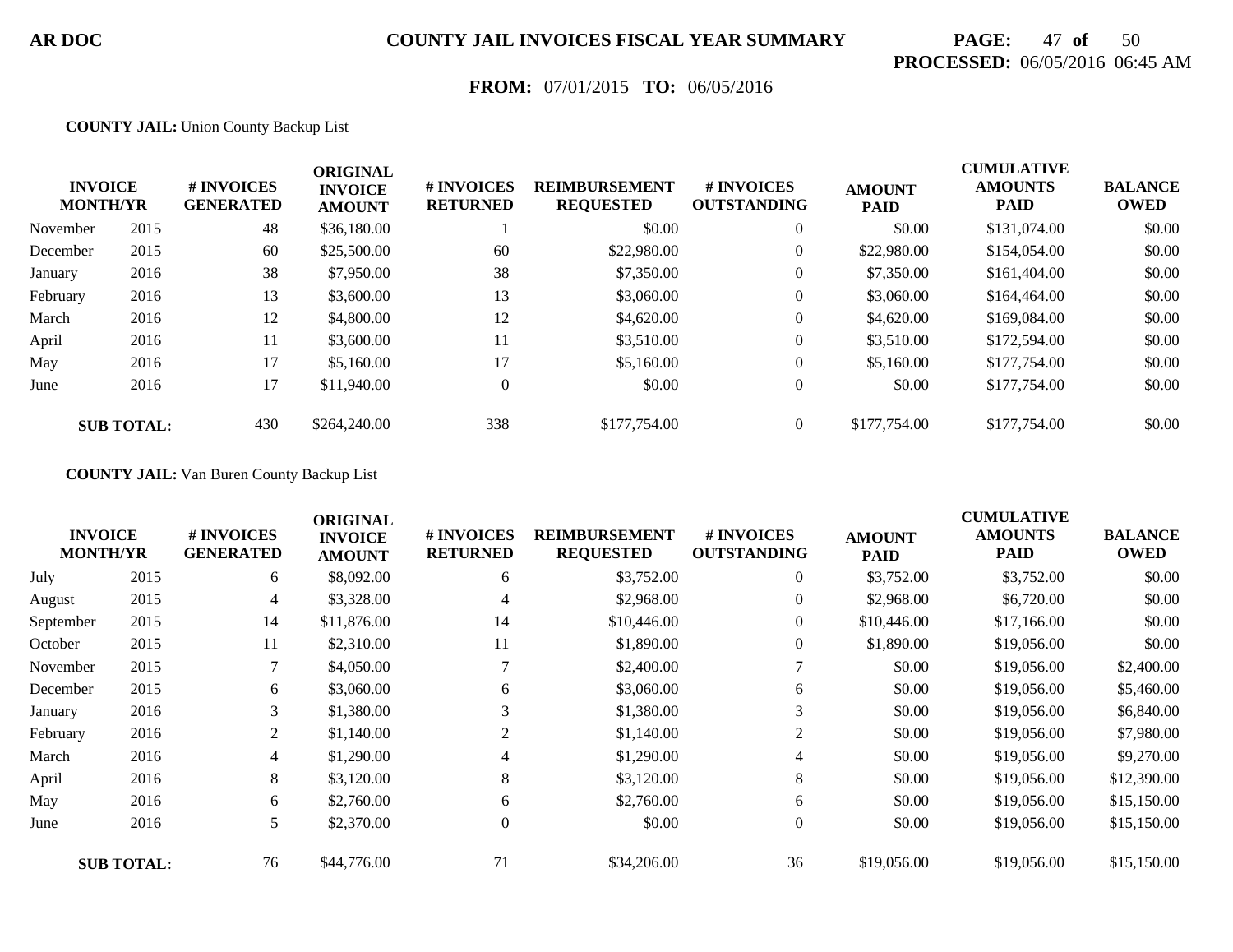# **PAGE:** 48 **of** 50 **PROCESSED:** 06/05/2016 06:45 AM

## **FROM:** 07/01/2015 **TO:** 06/05/2016

#### **COUNTY JAIL:** Washington County Backup List

|           | <b>INVOICE</b><br><b>MONTH/YR</b> | # INVOICES<br><b>GENERATED</b> | <b>ORIGINAL</b><br><b>INVOICE</b><br><b>AMOUNT</b> | # INVOICES<br><b>RETURNED</b> | <b>REIMBURSEMENT</b><br><b>REQUESTED</b> | # INVOICES<br><b>OUTSTANDING</b> | <b>AMOUNT</b><br><b>PAID</b> | <b>CUMULATIVE</b><br><b>AMOUNTS</b><br><b>PAID</b> | <b>BALANCE</b><br><b>OWED</b> |
|-----------|-----------------------------------|--------------------------------|----------------------------------------------------|-------------------------------|------------------------------------------|----------------------------------|------------------------------|----------------------------------------------------|-------------------------------|
| July      | 2015                              | 146                            | \$248,732.00                                       | 146                           | \$207,960.00                             | $\overline{0}$                   | \$207,960.00                 | \$207,960.00                                       | \$0.00                        |
| August    | 2015                              | 250                            | \$295,296.00                                       | 250                           | \$259,772.00                             | $\overline{0}$                   | \$259,772.00                 | \$467,732.00                                       | \$0.00                        |
| September | 2015                              | 358                            | \$422,028.00                                       | 358                           | \$372,868.00                             | $\overline{0}$                   | \$372,868.00                 | \$840,600.00                                       | \$0.00                        |
| October   | 2015                              | 233                            | \$157,830.00                                       | 233                           | \$141,810.00                             | $\overline{0}$                   | \$141,810.00                 | \$982,410.00                                       | \$0.00                        |
| November  | 2015                              | 194                            | \$132,390.00                                       | 194                           | \$128,880.00                             | $\overline{0}$                   | \$128,880.00                 | \$1,111,290.00                                     | \$0.00                        |
| December  | 2015                              | 173                            | \$121,320.00                                       | 173                           | \$119,790.00                             | $\Omega$                         | \$119,790.00                 | \$1,231,080.00                                     | \$0.00                        |
| January   | 2016                              | 170                            | \$111,750.00                                       | 170                           | \$108,090.00                             | $\theta$                         | \$108,090.00                 | \$1,339,170.00                                     | \$0.00                        |
| February  | 2016                              | 161                            | \$80,130.00                                        | 161                           | \$77,730.00                              | $\mathbf{0}$                     | \$77,730.00                  | \$1,416,900.00                                     | \$0.00                        |
| March     | 2016                              | 132                            | \$78,210.00                                        | 132                           | \$77,070.00                              | $\overline{0}$                   | \$77,070.00                  | \$1,493,970.00                                     | \$0.00                        |
| April     | 2016                              | 138                            | \$71,670.00                                        | 138                           | \$69,330.00                              | $\overline{0}$                   | \$69,330.00                  | \$1,563,300.00                                     | \$0.00                        |
| May       | 2016                              | 126                            | \$76,320.00                                        | 126                           | \$74,070.00                              | $\overline{0}$                   | \$74,070.00                  | \$1,637,370.00                                     | \$0.00                        |
| June      | 2016                              | 143                            | \$95,850.00                                        | $\overline{0}$                | \$0.00                                   | $\overline{0}$                   | \$0.00                       | \$1,637,370.00                                     | \$0.00                        |
|           | <b>SUB TOTAL:</b>                 | 2224                           | \$1,891,526.00                                     | 2081                          | \$1,637,370.00                           | $\overline{0}$                   | \$1,637,370.00               | \$1,637,370.00                                     | \$0.00                        |

#### **COUNTY JAIL:** White County Backup List

| <b>INVOICE</b><br><b>MONTH/YR</b> | # INVOICES<br><b>GENERATED</b> | <b>ORIGINAL</b><br><b>INVOICE</b><br><b>AMOUNT</b> | # INVOICES<br><b>RETURNED</b> | <b>REIMBURSEMENT</b><br><b>REQUESTED</b> | # INVOICES<br><b>OUTSTANDING</b> | <b>AMOUNT</b><br><b>PAID</b> | <b>CUMULATIVE</b><br><b>AMOUNTS</b><br><b>PAID</b> | <b>BALANCE</b><br><b>OWED</b> |
|-----------------------------------|--------------------------------|----------------------------------------------------|-------------------------------|------------------------------------------|----------------------------------|------------------------------|----------------------------------------------------|-------------------------------|
| 2015                              | 40                             | \$77,794.00                                        | 40                            | \$77,084.00                              | $\overline{0}$                   | \$77,084.00                  | \$77,084.00                                        | \$0.00                        |
| 2015                              | 38                             | \$44,748.00                                        | 38                            | \$44,468.00                              | $\overline{0}$                   | \$44,468.00                  | \$121,552.00                                       | \$0.00                        |
| 2015                              | 128                            | \$170,412.00                                       | 128                           | \$170,412.00                             | $\overline{0}$                   | \$170,412.00                 | \$291,964.00                                       | \$0.00                        |
| 2015                              | 70                             | \$51,420.00                                        | 70                            | \$51,420.00                              | $\boldsymbol{0}$                 | \$51,420.00                  | \$343,384.00                                       | \$0.00                        |
| 2015                              | 63                             | \$51,060.00                                        | 63                            | \$49,110.00                              | $\overline{0}$                   | \$49,110.00                  | \$392,494.00                                       | \$0.00                        |
| 2015                              | 65                             | \$48,240.00                                        | 65                            | \$48,240.00                              | $\overline{0}$                   | \$48,240.00                  | \$440,734,00                                       | \$0.00                        |
| 2016                              | 68                             | \$32,910.00                                        | 68                            | \$32,910.00                              | $\overline{0}$                   | \$32,910.00                  | \$473,644.00                                       | \$0.00                        |
| 2016                              | 43                             | \$24,750.00                                        | 43                            | \$24,840.00                              | $\boldsymbol{0}$                 | \$24,840.00                  | \$498,484.00                                       | \$0.00                        |
| 2016                              | 53                             | \$33,690.00                                        | 53                            | \$33,690.00                              | $\overline{0}$                   | \$33,690.00                  | \$532,174.00                                       | \$0.00                        |
| 2016                              | 37                             | \$20,130.00                                        | 37                            | \$20,130.00                              | 37                               | \$0.00                       | \$532,174.00                                       | \$20,130.00                   |
| 2016                              | 31                             | \$18,870.00                                        | 31                            | \$18,870.00                              | 31                               | \$0.00                       | \$532,174.00                                       | \$39,000.00                   |
|                                   |                                |                                                    |                               |                                          |                                  |                              |                                                    |                               |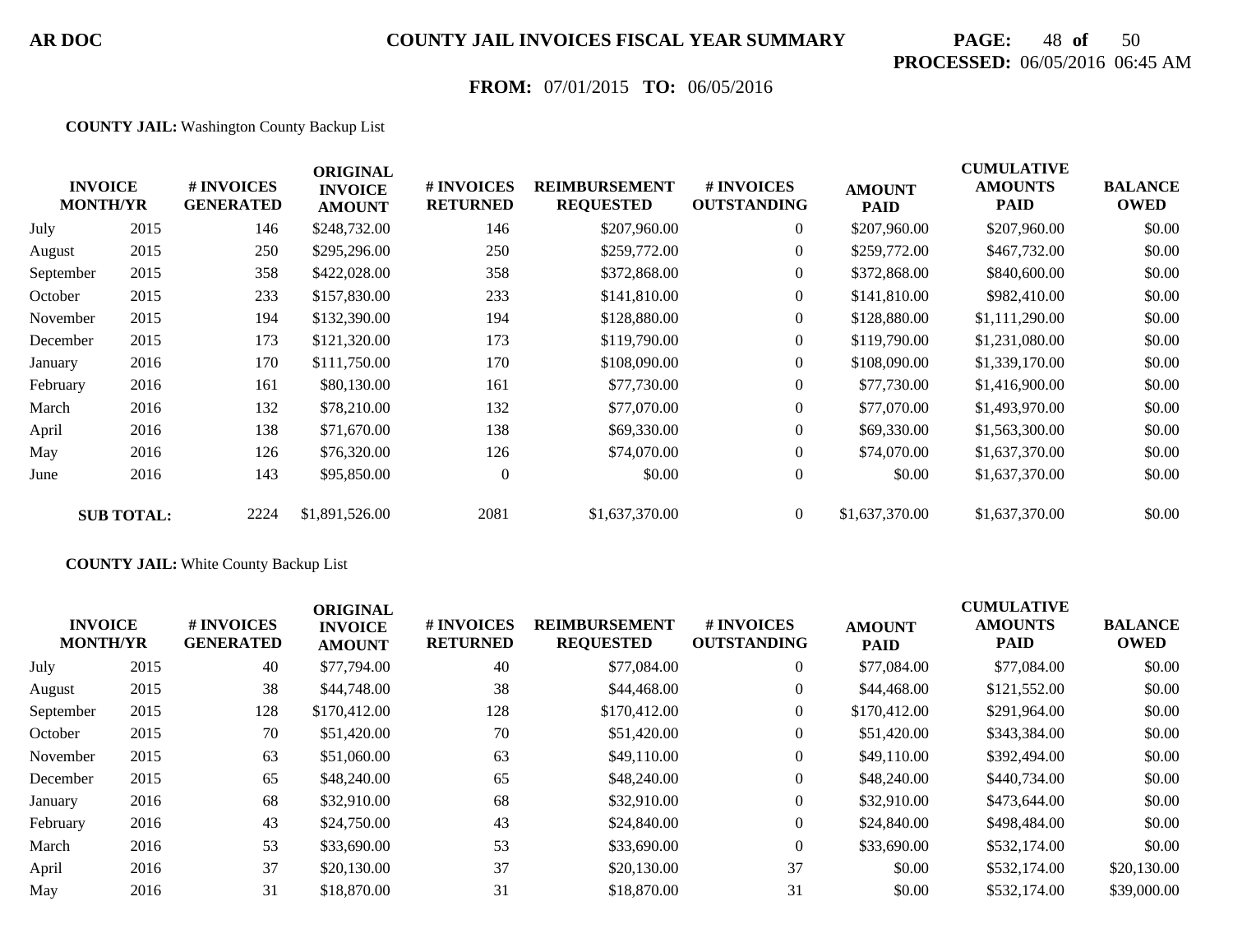## **PAGE:** 49 **of** 50 **PROCESSED:** 06/05/2016 06:45 AM

### **FROM:** 07/01/2015 **TO:** 06/05/2016

**COUNTY JAIL:** White County Backup List

|      | <b>INVOICE</b><br><b>MONTH/YR</b> | # INVOICES<br><b>GENERATED</b> | ORIGINAL<br><b>INVOICE</b><br><b>AMOUNT</b> | # INVOICES<br><b>RETURNED</b> | <b>REIMBURSEMENT</b><br><b>REQUESTED</b> | # INVOICES<br><b>OUTSTANDING</b> | <b>AMOUNT</b><br><b>PAID</b> | <b>CUMULATIVE</b><br><b>AMOUNTS</b><br>PAID | <b>BALANCE</b><br><b>OWED</b> |
|------|-----------------------------------|--------------------------------|---------------------------------------------|-------------------------------|------------------------------------------|----------------------------------|------------------------------|---------------------------------------------|-------------------------------|
| June | 2016                              | 49                             | \$26,160.00                                 |                               | \$0.00                                   |                                  | \$0.00                       | \$532,174.00                                | \$39,000.00                   |
|      | <b>SUB TOTAL:</b>                 | 685                            | \$600,184.00                                | 636                           | \$571,174.00                             | 68                               | \$532,174.00                 | \$532,174.00                                | \$39,000.00                   |

**COUNTY JAIL:** Woodruff County Backup List

|           |                                   |                                | <b>ORIGINAL</b>                 |                               |                                          |                                  |                              | <b>CUMULATIVE</b>      |                               |
|-----------|-----------------------------------|--------------------------------|---------------------------------|-------------------------------|------------------------------------------|----------------------------------|------------------------------|------------------------|-------------------------------|
|           | <b>INVOICE</b><br><b>MONTH/YR</b> | # INVOICES<br><b>GENERATED</b> | <b>INVOICE</b><br><b>AMOUNT</b> | # INVOICES<br><b>RETURNED</b> | <b>REIMBURSEMENT</b><br><b>REQUESTED</b> | # INVOICES<br><b>OUTSTANDING</b> | <b>AMOUNT</b><br><b>PAID</b> | <b>AMOUNTS</b><br>PAID | <b>BALANCE</b><br><b>OWED</b> |
| July      | 2015                              | 6                              | \$9,800.00                      | 6                             | \$9,408.00                               | $\overline{0}$                   | \$9,408.00                   | \$9,408.00             | \$0.00                        |
| August    | 2015                              | 3                              | \$1,440.00                      |                               | \$1,440.00                               | $\overline{0}$                   | \$1,440.00                   | \$10,848.00            | \$0.00                        |
| September | 2015                              | 9                              | \$7,730.00                      | 9                             | \$7,700.00                               | $\overline{0}$                   | \$7,700.00                   | \$18,548.00            | \$0.00                        |
| October   | 2015                              | 7                              | \$4,500.00                      |                               | \$4,500.00                               | $\overline{0}$                   | \$4,500.00                   | \$23,048.00            | \$0.00                        |
| November  | 2015                              | 3                              | \$1,500.00                      | 3                             | \$1,500.00                               | $\overline{0}$                   | \$1,500.00                   | \$24,548.00            | \$0.00                        |
| December  | 2015                              | $\overline{4}$                 | \$1,440.00                      | 4                             | \$1,440.00                               | $\overline{0}$                   | \$1,440.00                   | \$25,988.00            | \$0.00                        |
| January   | 2016                              |                                | \$30.00                         |                               | \$30.00                                  | $\overline{0}$                   | \$30.00                      | \$26,018.00            | \$0.00                        |
| March     | 2016                              |                                | \$630.00                        |                               | \$630.00                                 | $\overline{0}$                   | \$630.00                     | \$26,648.00            | \$0.00                        |
| April     | 2016                              | 10                             | \$2,190.00                      | 10                            | \$2,190.00                               | $\overline{0}$                   | \$2,190.00                   | \$28,838.00            | \$0.00                        |
| May       | 2016                              | 2                              | \$450.00                        | 2                             | \$450.00                                 | 2                                | \$0.00                       | \$28,838.00            | \$450.00                      |
| June      | 2016                              | 3                              | \$1,080.00                      | $\theta$                      | \$0.00                                   | $\boldsymbol{0}$                 | \$0.00                       | \$28,838.00            | \$450.00                      |
|           | <b>SUB TOTAL:</b>                 | 49                             | \$30,790.00                     | 46                            | \$29,288.00                              | 2                                | \$28,838.00                  | \$28,838.00            | \$450.00                      |

**COUNTY JAIL:** Yell County Backup List

| <b>INVOICE</b>  |      | <b># INVOICES</b> | ORIGINAL<br><b>INVOICE</b> | <b>#INVOICES</b> | <b>REIMBURSEMENT</b> | # INVOICES         | <b>AMOUNT</b> | <b>CUMULATIVE</b><br><b>AMOUNTS</b> | <b>BALANCE</b> |
|-----------------|------|-------------------|----------------------------|------------------|----------------------|--------------------|---------------|-------------------------------------|----------------|
| <b>MONTH/YR</b> |      | <b>GENERATED</b>  | <b>AMOUNT</b>              | <b>RETURNED</b>  | <b>REOUESTED</b>     | <b>OUTSTANDING</b> | <b>PAID</b>   | <b>PAID</b>                         | <b>OWED</b>    |
| July            | 2015 |                   | \$2,100.00                 |                  | \$1,736.00           |                    | \$1,736.00    | \$1,736.00                          | \$0.00         |
| August          | 2015 |                   | \$1,530.00                 |                  | \$1,530.00           |                    | \$1,530.00    | \$3,266.00                          | \$0.00         |
| September       | 2015 |                   | \$3,540.00                 |                  | \$3,540.00           |                    | \$3,540.00    | \$6,806.00                          | \$0.00         |
| October         | 2015 |                   | \$630.00                   |                  | \$630.00             |                    | \$630.00      | \$7,436.00                          | \$0.00         |